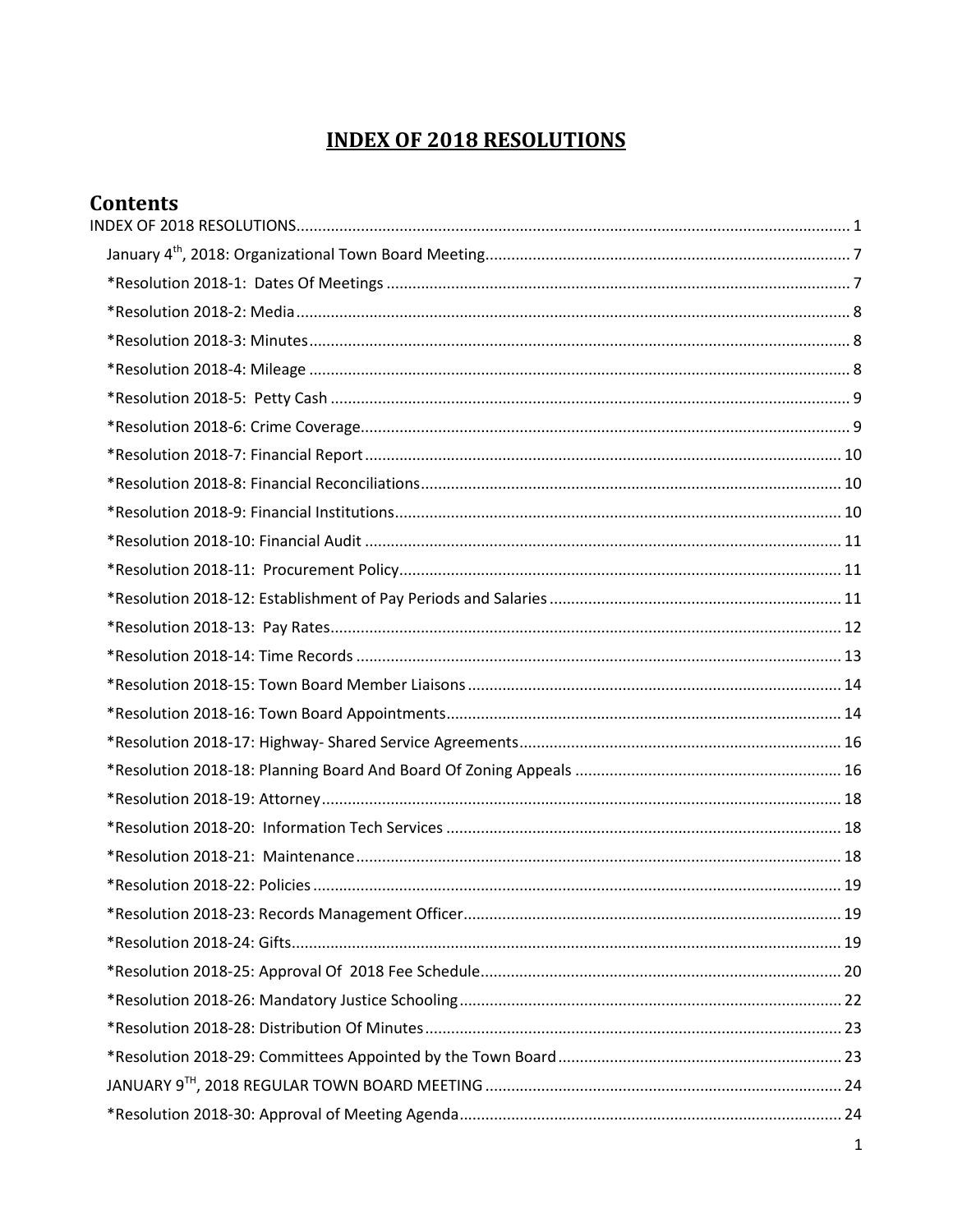| *Resolution 2018-32: Authorization To Sign Letter Of Intent To Purchase Highway Equipment  25         |  |
|-------------------------------------------------------------------------------------------------------|--|
|                                                                                                       |  |
|                                                                                                       |  |
| *Resolution 2018-35: Authorization For Town Supervisor To Sign Cleaning Contract 26                   |  |
|                                                                                                       |  |
|                                                                                                       |  |
|                                                                                                       |  |
| *Resolution 2018-39: Pre-Approval Of Specific Contracts For The Town Of Ulysses In 2018 27            |  |
|                                                                                                       |  |
|                                                                                                       |  |
|                                                                                                       |  |
| *Resolution 2018-42: Amendments Of Town Of Ulysses Zoning Development Districts #8 Moore's Marine     |  |
| *Resolution 2018-43: Letter Of Support For Cayuga Lake Watershed Intermunicipal Water Organization    |  |
|                                                                                                       |  |
|                                                                                                       |  |
|                                                                                                       |  |
|                                                                                                       |  |
|                                                                                                       |  |
|                                                                                                       |  |
|                                                                                                       |  |
|                                                                                                       |  |
|                                                                                                       |  |
|                                                                                                       |  |
| *Resolution 2018-53: Introducing the Proposed Local Law to Amend Zoning Code §212-118 H (1-3) And     |  |
| *Resolution 2018-54: Scheduling Public Hearing on Proposed Local Law to Amend Zoning §212-118 H (1-3) |  |
|                                                                                                       |  |
| *Resolution 2018-56: Acknowledging The Audit Of The Justice Courts Were Completed 37                  |  |
| *Resolution 2018-57: Agreement With Village Of Trumansburg To Provide Court Security  37              |  |
|                                                                                                       |  |
|                                                                                                       |  |
|                                                                                                       |  |
|                                                                                                       |  |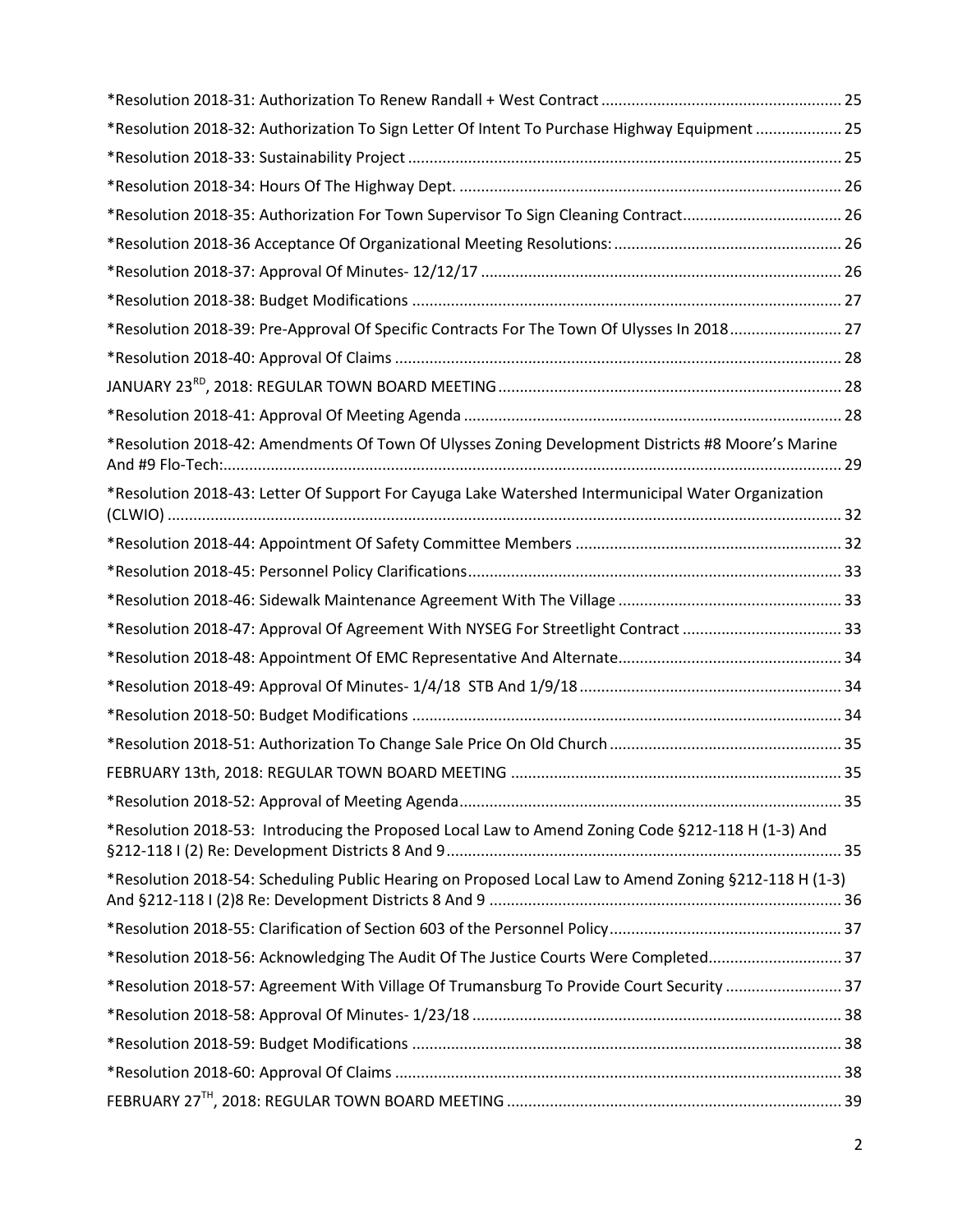| *Resolution 2018-62: Referring The Local Law Amendment In Regards To Development District 8 Back To<br>The Planning Board For Further Consideration And For The Planning Board To Seek Input From The Ag           |  |
|--------------------------------------------------------------------------------------------------------------------------------------------------------------------------------------------------------------------|--|
| *Resolution 2018-63: Scheduling Public Hearing On Proposed Local Law To Amend Zoning §212-118   Re:                                                                                                                |  |
|                                                                                                                                                                                                                    |  |
| *Resolution 2018-65: Introducing The Proposed Local Law To Amend Zoning Code §212-118   Re:                                                                                                                        |  |
| *Resolution 2018-66: Scheduling Public Hearing On Proposed Local Law To Amend Zoning §212-118 I Re:                                                                                                                |  |
| *Resolution 2018-67: Authorizing Sidewalk Clearing Agreement With The Village Of Trumansburg  41                                                                                                                   |  |
|                                                                                                                                                                                                                    |  |
| *Resolution 2018-69: Ratifying The Zoning Update Steering Committee Resolution To Add New Members. 42                                                                                                              |  |
|                                                                                                                                                                                                                    |  |
|                                                                                                                                                                                                                    |  |
|                                                                                                                                                                                                                    |  |
| *Resolution 2018-73: Appointing Planning Board And Board Of Zoning Appeals Members  44                                                                                                                             |  |
|                                                                                                                                                                                                                    |  |
|                                                                                                                                                                                                                    |  |
|                                                                                                                                                                                                                    |  |
| *Resolution 2018-76: Making A Seqr Determination For Proposed Local Law To Amend Town Of Ulysses                                                                                                                   |  |
| *Resolution 2018-77: Approving Local Law To Amend Zoning Code §212-118 I (2) Re: Development Districts                                                                                                             |  |
| *Resolution 2018-78: Segr Determination On The Sale Of Real Property Located In The Town Of Ulysses At<br>5020 Jacksonville Road, Designated As Tax Parcel Number 25.-4-26, And 5036 Jacksonville Road, Designated |  |
| *Resolution 2018-79: Approving The Sale Of Real Property Located In The Town Of Ulysses At 5020<br>Jacksonville Road, Designated As Tax Parcel Number 25.-4-26, And 5036 Jacksonville Road, Designated As          |  |
|                                                                                                                                                                                                                    |  |
| *Resolution 2018-81: Appointing Planning Board And Board Of Zoning Appeals Members  50                                                                                                                             |  |
|                                                                                                                                                                                                                    |  |
|                                                                                                                                                                                                                    |  |
|                                                                                                                                                                                                                    |  |
|                                                                                                                                                                                                                    |  |
|                                                                                                                                                                                                                    |  |
| *Resolution 2018-86: Moore's Marine Development District 8- Direction For The Planning Board:  52                                                                                                                  |  |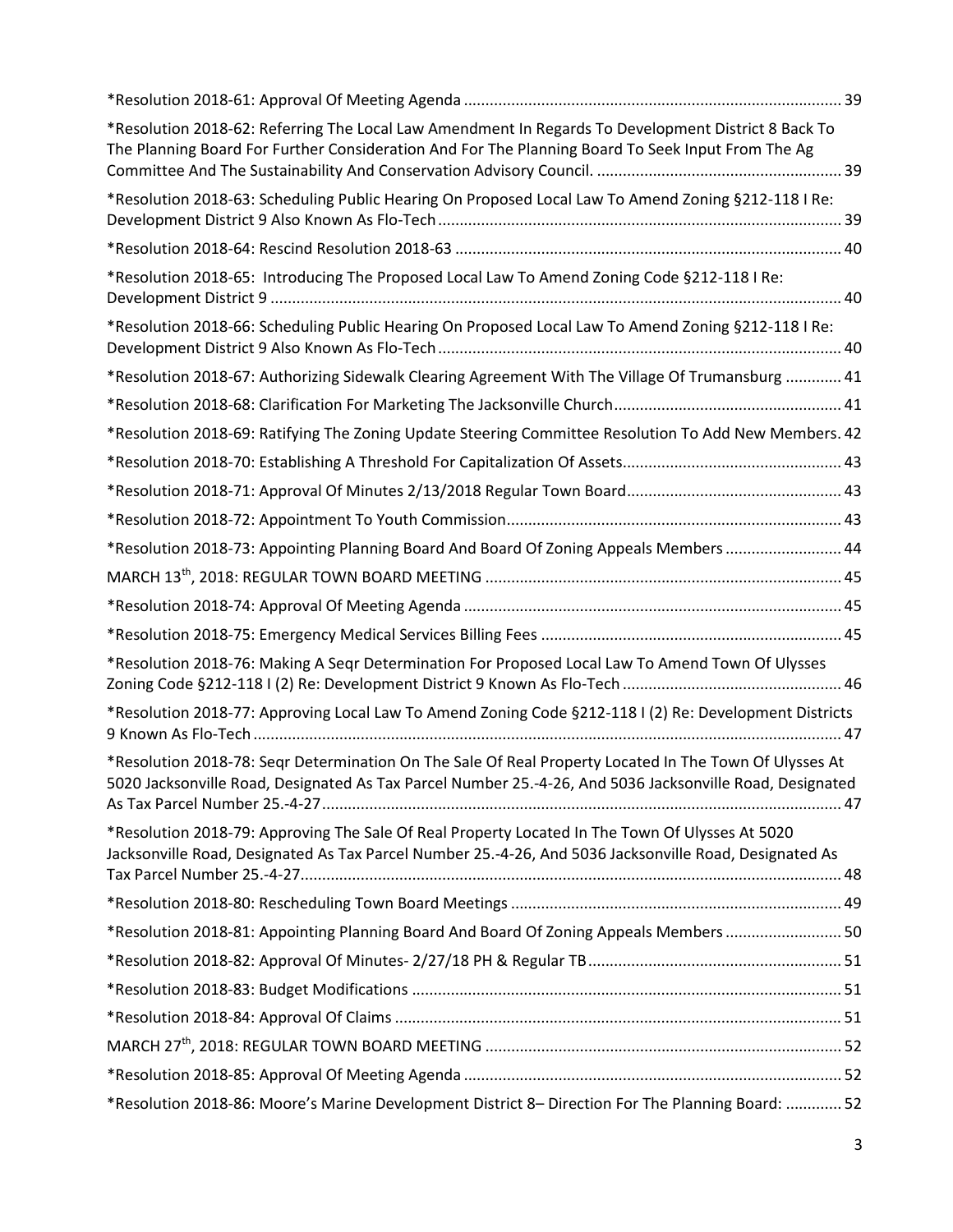| *Resolution 2018-87: Introducing Local Law No. 2 Of 2018 To Amend Chapter 142 Of The Code Of The Town |  |
|-------------------------------------------------------------------------------------------------------|--|
| *Resolution 2018-88: Approval Of Minutes- 3/13 Public Hearing And Regular Meeting 53                  |  |
|                                                                                                       |  |
|                                                                                                       |  |
| *Resolution 2018-90: Making A SEQR Determination For Proposed Local Law To Amend Chapter 142 Of The   |  |
| *Resolution 2018-91: Approving Local Law To Amend Chapter 142 Of The Code Of The Town Of Ulysses      |  |
|                                                                                                       |  |
|                                                                                                       |  |
|                                                                                                       |  |
|                                                                                                       |  |
|                                                                                                       |  |
|                                                                                                       |  |
|                                                                                                       |  |
|                                                                                                       |  |
|                                                                                                       |  |
| *Resolution 2018-: Supporting A Congressional Ban On Assault Weapons - TABLED 57                      |  |
|                                                                                                       |  |
|                                                                                                       |  |
|                                                                                                       |  |
|                                                                                                       |  |
| *Resolution 2018-102: Introducing The Proposed Local Law To Amend Zoning Code §212-118h (1-3) Re:     |  |
| *Resolution 2018-103: Scheduling A Public Hearing On Proposed Local Law To Amend Zoning Code §212-    |  |
|                                                                                                       |  |
|                                                                                                       |  |
|                                                                                                       |  |
|                                                                                                       |  |
|                                                                                                       |  |
|                                                                                                       |  |
| *Resolution 2018-109: Making A SEQR Determination For Proposed Local Law To Amend Town Of Ulysses     |  |
| *Resolution 2018-110: Approving Local Law To Amend Zoning Code §212-118 H (1-3) Re: Development       |  |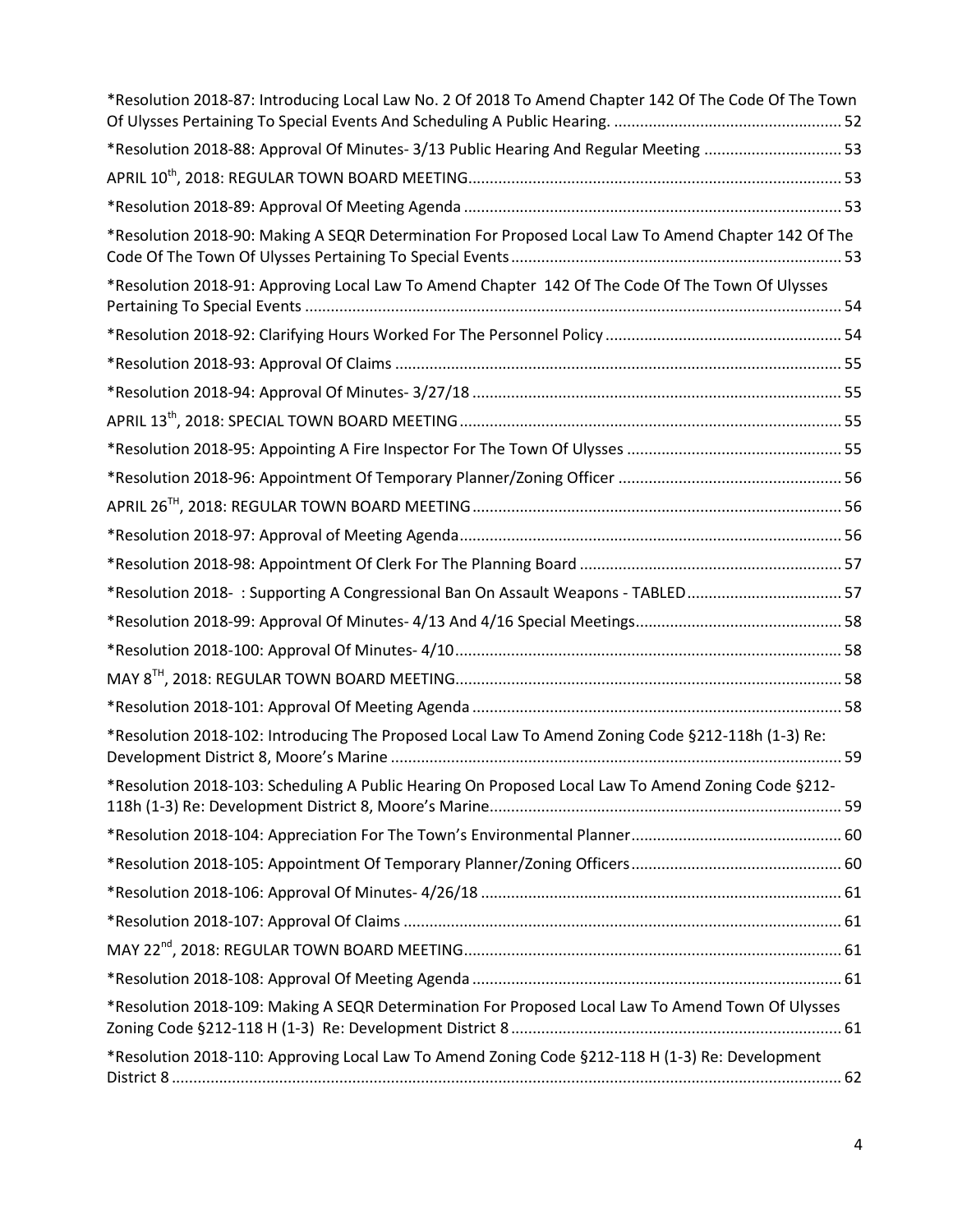| * Resolution 2018-111: Approving Sale Of Real Property Located In The Town Of Ulysses At 5020 Jacksonville<br>Road, Designated As Tax Parcel Number 25.-4-26 And 5036 Jacksonville Road, Designated As Tax Parcel |  |
|-------------------------------------------------------------------------------------------------------------------------------------------------------------------------------------------------------------------|--|
|                                                                                                                                                                                                                   |  |
|                                                                                                                                                                                                                   |  |
| *Resolution 2018-113: Authorizing The Town Supervisor To Sign A Contract For Legal Review Of Union                                                                                                                |  |
|                                                                                                                                                                                                                   |  |
|                                                                                                                                                                                                                   |  |
|                                                                                                                                                                                                                   |  |
|                                                                                                                                                                                                                   |  |
|                                                                                                                                                                                                                   |  |
|                                                                                                                                                                                                                   |  |
|                                                                                                                                                                                                                   |  |
| *Resolution 2018-119: Approving Standard Work Day Reporting For Ulysses Employees In Accordance With                                                                                                              |  |
|                                                                                                                                                                                                                   |  |
|                                                                                                                                                                                                                   |  |
|                                                                                                                                                                                                                   |  |
|                                                                                                                                                                                                                   |  |
|                                                                                                                                                                                                                   |  |
|                                                                                                                                                                                                                   |  |
|                                                                                                                                                                                                                   |  |
|                                                                                                                                                                                                                   |  |
|                                                                                                                                                                                                                   |  |
| *Resolution 2018-127: Urging Support Of Pride Month And Prohibition Of Discrimination Based On Gender                                                                                                             |  |
|                                                                                                                                                                                                                   |  |
|                                                                                                                                                                                                                   |  |
| *Resolution 2018-130: Designating The Ulysses Conservation And Sustainability Advisory Committee As The                                                                                                           |  |
|                                                                                                                                                                                                                   |  |
|                                                                                                                                                                                                                   |  |
|                                                                                                                                                                                                                   |  |
|                                                                                                                                                                                                                   |  |
|                                                                                                                                                                                                                   |  |
|                                                                                                                                                                                                                   |  |
|                                                                                                                                                                                                                   |  |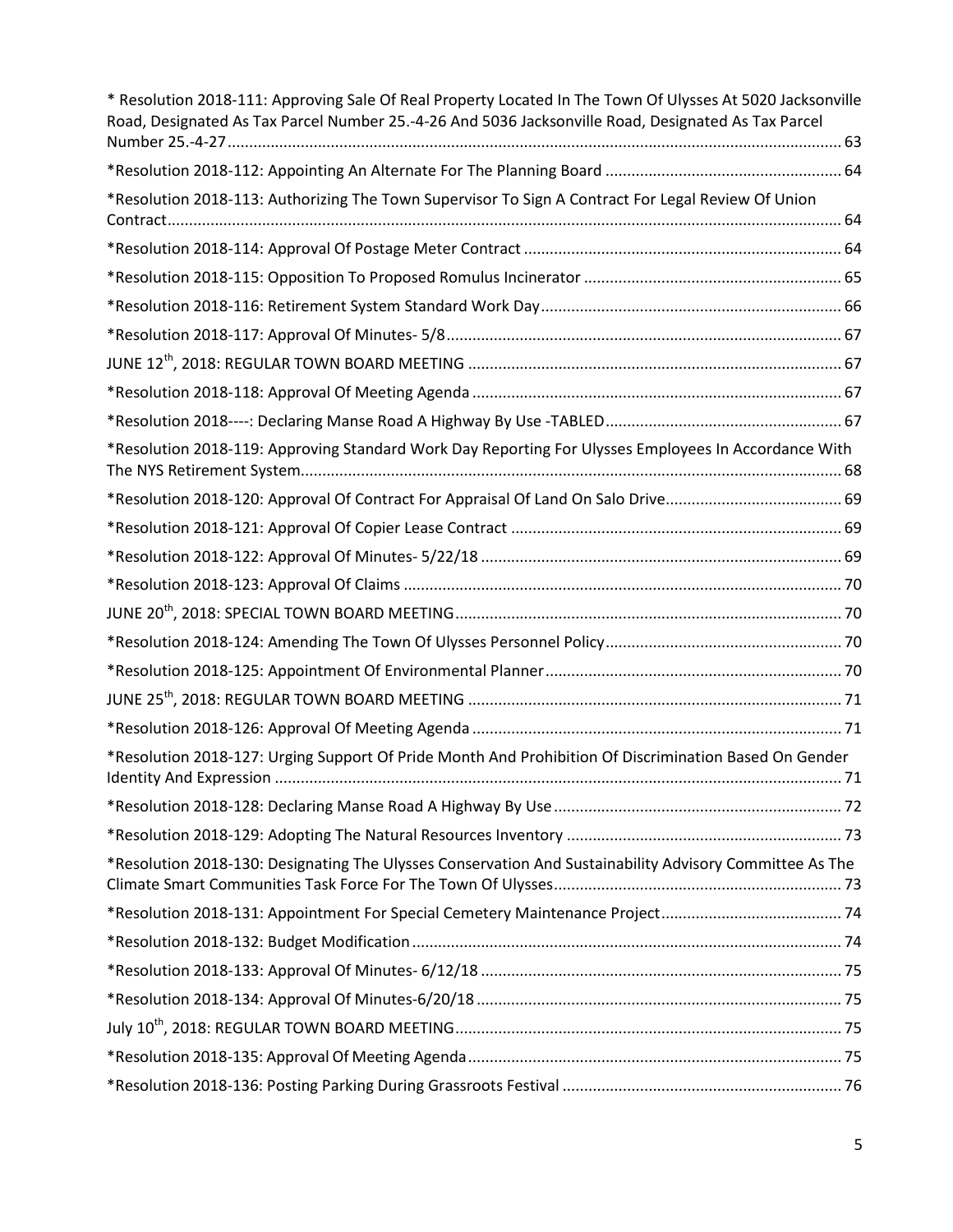| *Resolution 2018-137: Authorization To Sign Trumansburg Community Recreation Memorandum Of                                                                                                                       |  |
|------------------------------------------------------------------------------------------------------------------------------------------------------------------------------------------------------------------|--|
|                                                                                                                                                                                                                  |  |
|                                                                                                                                                                                                                  |  |
|                                                                                                                                                                                                                  |  |
|                                                                                                                                                                                                                  |  |
|                                                                                                                                                                                                                  |  |
| *Resolution 2018-142: Authorizing The Town Supervisor To Approve Contract Extension With Randall And                                                                                                             |  |
| *Resolution 2018-143: Override Of The Tax Levy Limit Established In General Municipal Law §3-C  78                                                                                                               |  |
|                                                                                                                                                                                                                  |  |
|                                                                                                                                                                                                                  |  |
|                                                                                                                                                                                                                  |  |
| *Resolution 2018-146: Approval Of Collective Bargaining Agreement With Teamsters Local 317 Highway                                                                                                               |  |
| *Resolution 2018-147: Local Law #4 Of 2018 - To Override Of The Tax Levy Limit Established In General                                                                                                            |  |
| *Resolution 2018-148: Setting A Public Hearing For The Town Of Ulysses Parking Local Law  80                                                                                                                     |  |
|                                                                                                                                                                                                                  |  |
| *Resolution 2018-: Authorizing Funding For The Fairground Improvements - TABLED 81                                                                                                                               |  |
|                                                                                                                                                                                                                  |  |
|                                                                                                                                                                                                                  |  |
|                                                                                                                                                                                                                  |  |
|                                                                                                                                                                                                                  |  |
| *Resolution 2018-153: Adoption Of Local Law To Repeal And Amend Chapter 186, Aritcle 1 Of The Code Of<br>The Town Of Ulysses Pertaining To Parking And Chapter 164, Article 1 Pertaining To Obstruction Of       |  |
|                                                                                                                                                                                                                  |  |
|                                                                                                                                                                                                                  |  |
| *Resolution 2018-155: Authorization To Enter Into An Addendum To Purchase Contract For 5020                                                                                                                      |  |
| *Resolution 2018-156: Authorizing Temporary No Parking Signs On Glenwood Road Near The Black                                                                                                                     |  |
| *Resolution 2018-157: Approval Of Minutes- 8/14 Public Hearing & Regular Meeting  84                                                                                                                             |  |
|                                                                                                                                                                                                                  |  |
|                                                                                                                                                                                                                  |  |
|                                                                                                                                                                                                                  |  |
| *Resolution 2018-160: A Resolution Designating The Intersection Of Cayuga Street Extension With Lake<br>Street Extension And Frontenac Road A Stop Intersection And Directing That Stop Sign Be Placed On Cayuga |  |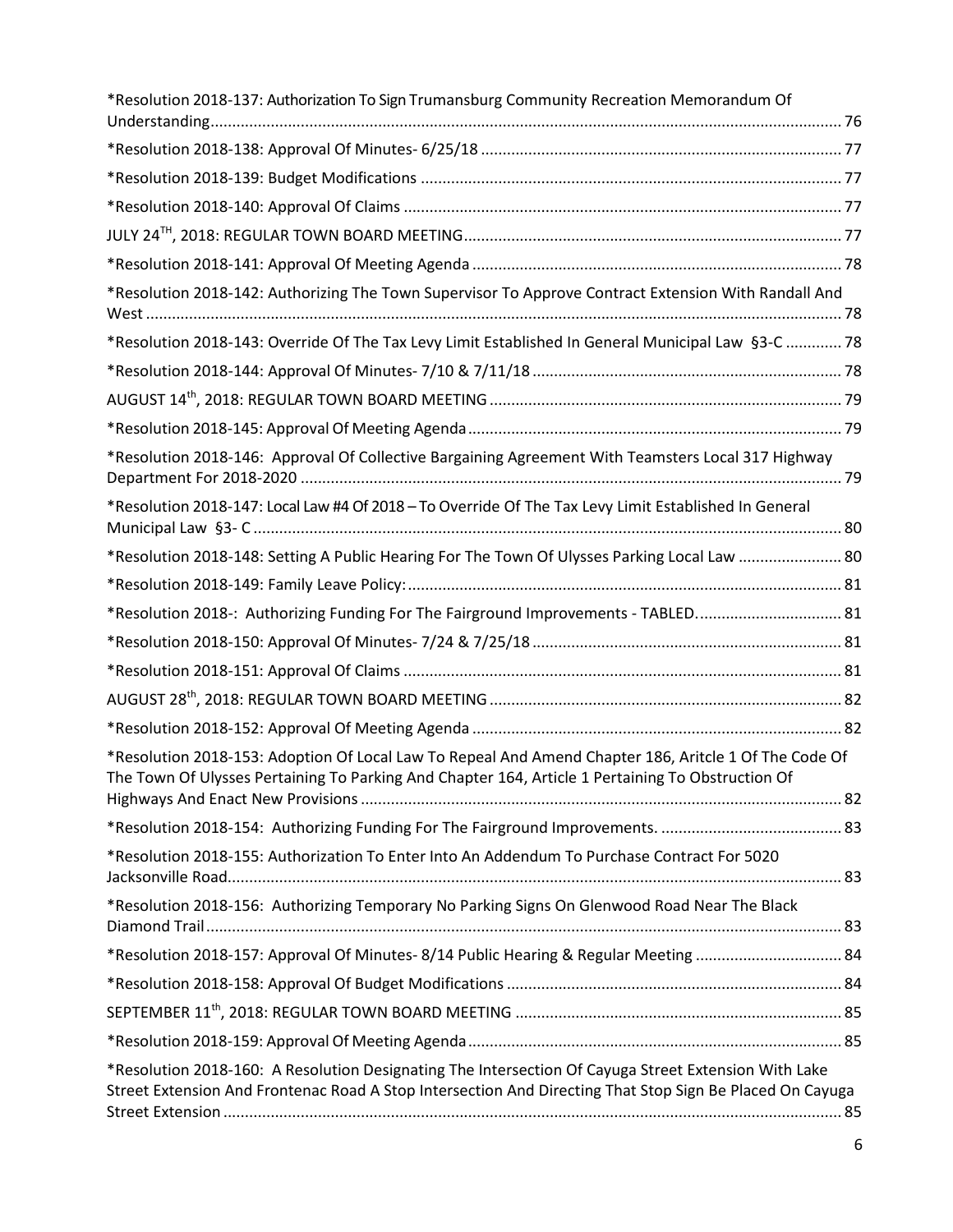| *Resolution 2018-161: Creation Of An Advisory Committee For The Habitat Land On Salo Drive 86            |  |
|----------------------------------------------------------------------------------------------------------|--|
| Resolution 2018---: Support For Funding Application For Jacksonville Special Area Plan 86                |  |
|                                                                                                          |  |
|                                                                                                          |  |
|                                                                                                          |  |
|                                                                                                          |  |
|                                                                                                          |  |
|                                                                                                          |  |
| *Resolution 2018-167: Appointment Of Members To Salo Habitat Advisory Committee 89                       |  |
|                                                                                                          |  |
| *Resolution 2018-169 Authorizing Submission Of Grant Application To The Justice Court Assistance Program |  |
|                                                                                                          |  |
|                                                                                                          |  |
|                                                                                                          |  |
| *Resolution 2018-172: Authorizing Purchase Of Highway Equipment-2020 Mack Truck 91                       |  |
|                                                                                                          |  |
|                                                                                                          |  |
|                                                                                                          |  |
| *Resolution 2018-176: Water District 3 - Assigning Equivalent Dwelling Unit (Edus) 95                    |  |
| *Resolution 2018-177: Authorizing Submission Of A Grant Application To The Justice Court Assistance      |  |
|                                                                                                          |  |
|                                                                                                          |  |
|                                                                                                          |  |
|                                                                                                          |  |
|                                                                                                          |  |

# <span id="page-6-0"></span>**January 4th, 2018: Organizational Town Board Meeting**

## <span id="page-6-1"></span>**\*Resolution 2018-1: Dates Of Meetings**

BE IT RESOLVED, the Regular Monthly Board meetings of the Ulysses Town Board will be held on the second Tuesday of each month at 7 p.m. at the Ulysses Town Hall at 10 Elm Street, Trumansburg, NY. A second monthly meeting will be held on the 4th Tuesday of each month at 7 p.m.

Moved: Ms. Zahler Seconded: Mr. Goldman

Ms. Thomas aye Ms. Zahler aye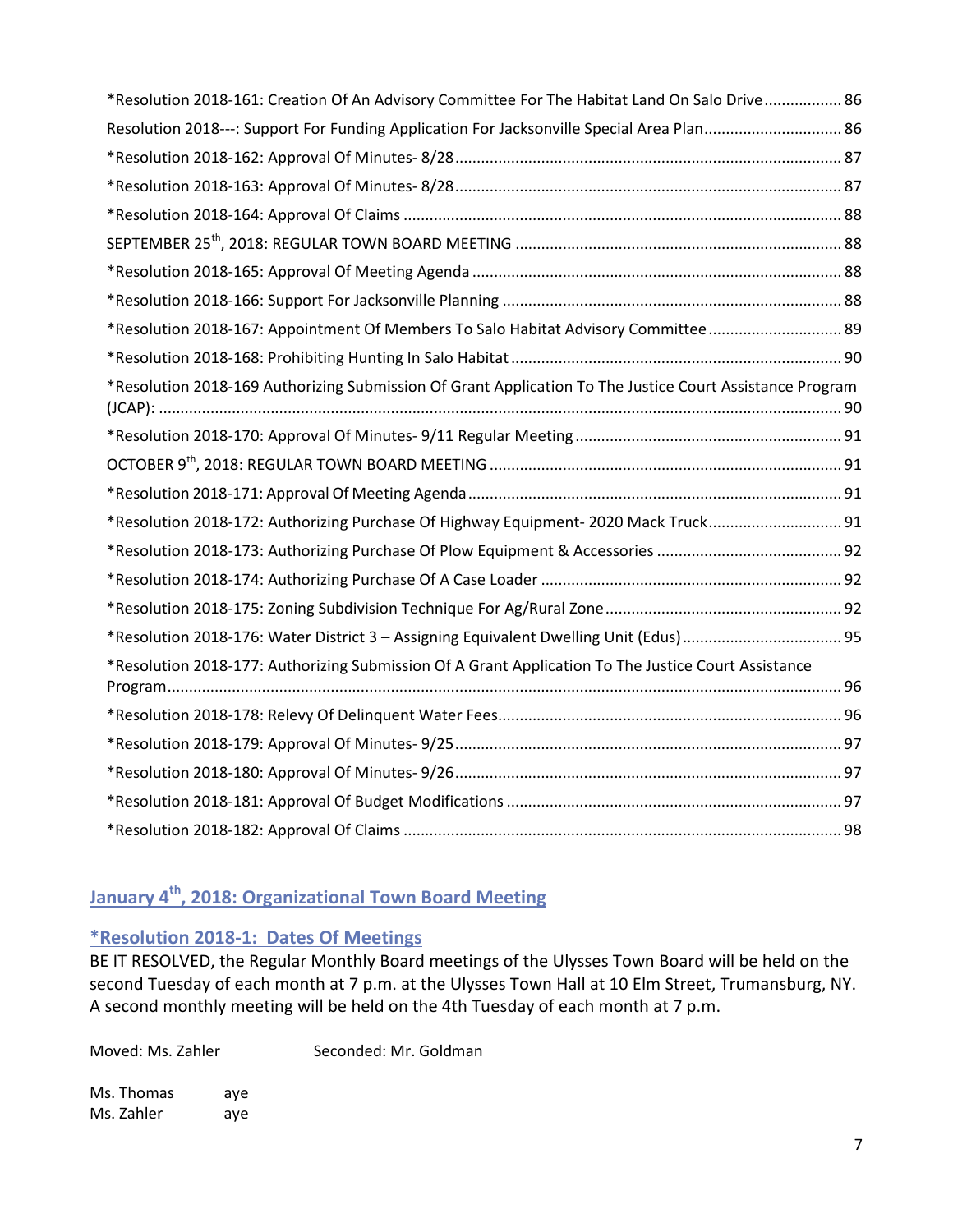Mr. Hertzler aye Mr. Boggs aye Mr. Goldman aye

Vote: 5-0 Adopted: 1/4/18

#### <span id="page-7-0"></span>**\*Resolution 2018-2: Media**

BE IT RESOLVED the designated news media is advised of the foregoing schedule and meeting notices will be posted, in accordance with the Open Meetings Law, on the Town Clerk's bulletin board and the Town Website.

FURTHER RESOLVED the Ithaca Journal, a newspaper regularly published and having general circulation in the Town, is hereby designated as the official newspaper of Town of Ulysses.

Moved: Mr. Goldman Seconded: Mr. Boggs

Ms. Thomas aye Ms. Zahler aye Mr. Hertzler aye Mr. Boggs aye Mr. Goldman aye

Vote: 5-0 Adopted: 1/4/18

#### <span id="page-7-1"></span>**\*Resolution 2018-3: Minutes**

BE IT RESOLVED, Draft minutes of the Town Board meetings will be produced by the Town Clerk within 14 days of the date of the meeting and sent to Town Board members for approval.

FURTHER RESOLVED in accordance with the Open Meetings Law, draft meeting minutes, clearly labeled with the date and "DRAFT, not yet approved" will be available to the public through the Town Clerk's Office, but not posted on the web site until approved by the Town Board.

Moved: Mr. Goldman Seconded: Ms. Zahler Ms. Thomas aye Ms. Zahler aye Mr. Hertzler aye Mr. Boggs aye Mr. Goldman aye

Vote: 5-0 Adopted: 1/4/18

## <span id="page-7-2"></span>**\*Resolution 2018-4: Mileage**

BE IT RESOLVED mileage at a rate of \$0.545 cents per mile, based on the 2018 IRS standard mileage rate, shall be paid to Town Officials and employees for use of their personal vehicles for Town Business and that such mileage shall be reported on the official town form (available from the Town Clerk).

Moved: Mr. Boggs Seconded: Mr. Goldman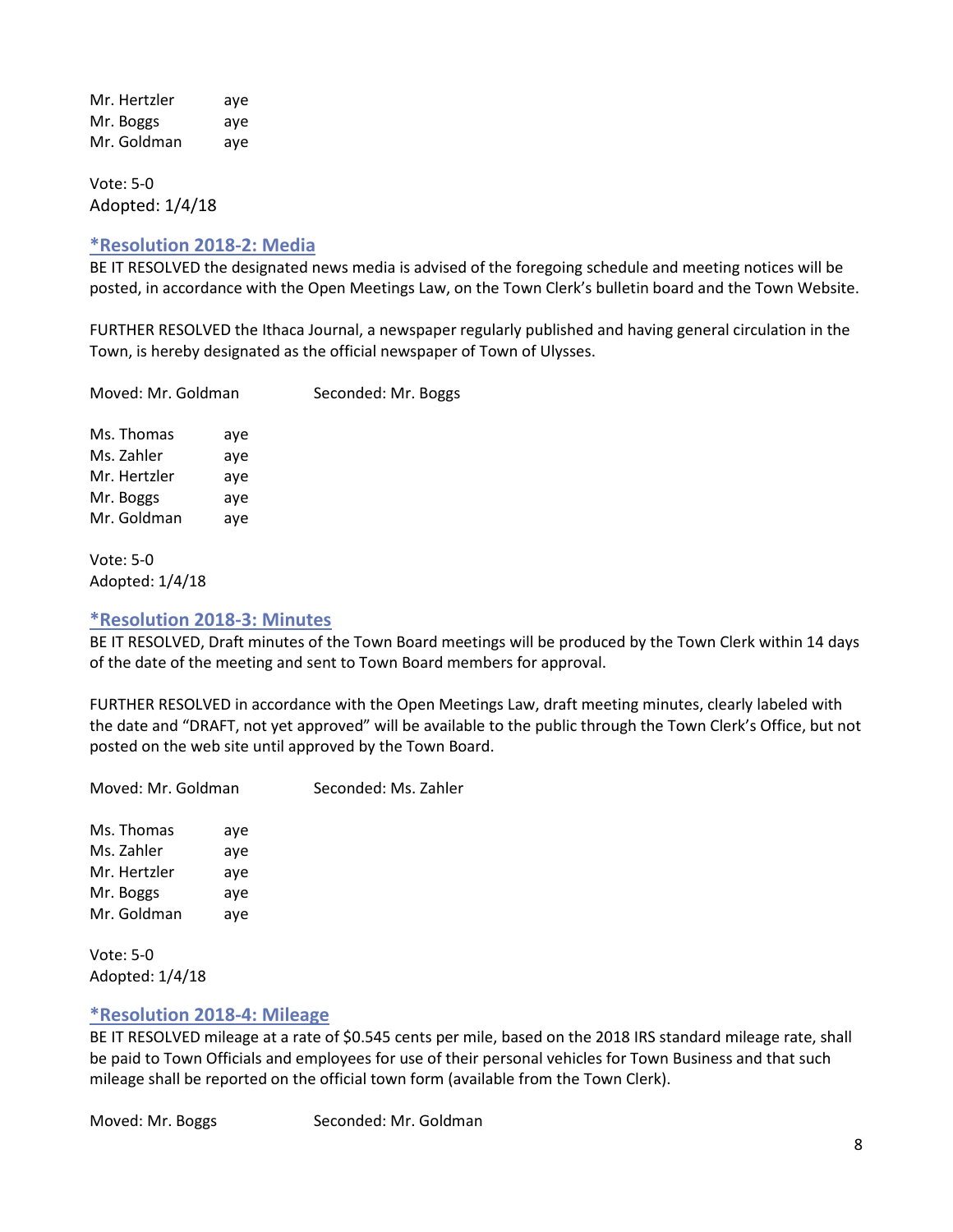Ms. Thomas aye Ms. Zahler aye Mr. Hertzler aye Mr. Boggs aye Mr. Goldman aye

Vote: 5-0 Adopted: 1/4/18

#### <span id="page-8-0"></span>**\*Resolution 2018-5: Petty Cash**

BE IT RESOLVED that the Town Clerk and the Court Clerk's petty cash funds are each \$300 for 2018.

Moved: Mr. Goldman Seconded: Mr. Boggs Ms. Thomas aye Ms. Zahler aye Mr. Hertzler aye Mr. Boggs aye Mr. Goldman aye

Vote: 5-0 Adopted: 1/4/18

#### <span id="page-8-1"></span>**\*Resolution 2018-6: Crime Coverage**

BE IT RESOLVED that the following crime insurance coverage through NYMIR for Town officials, appointees and employees is hereby approved:

Money inside premises \$100,000 (\$1,000 deductible) Money outside premises \$100,000 (\$1,000 deductible) Forgery and alteration \$100,000 (\$1,000 deductible) Employee Theft - Per Loss \$50,000 (\$2,500 deductible)

Excess Coverage: Deputy Supervisor \$650,000 Supervisor \$650,000 Tax Collector/Town Clerk \$650,000 Deputy Town Clerk \$650,000 Bookkeeper \$650,000 Includes Faithful Performance

Moved: Mr. Goldman Seconded: Mr. Boggs Ms. Thomas aye Ms. Zahler aye

Mr. Hertzler aye Mr. Boggs aye Mr. Goldman aye

Vote: 5-0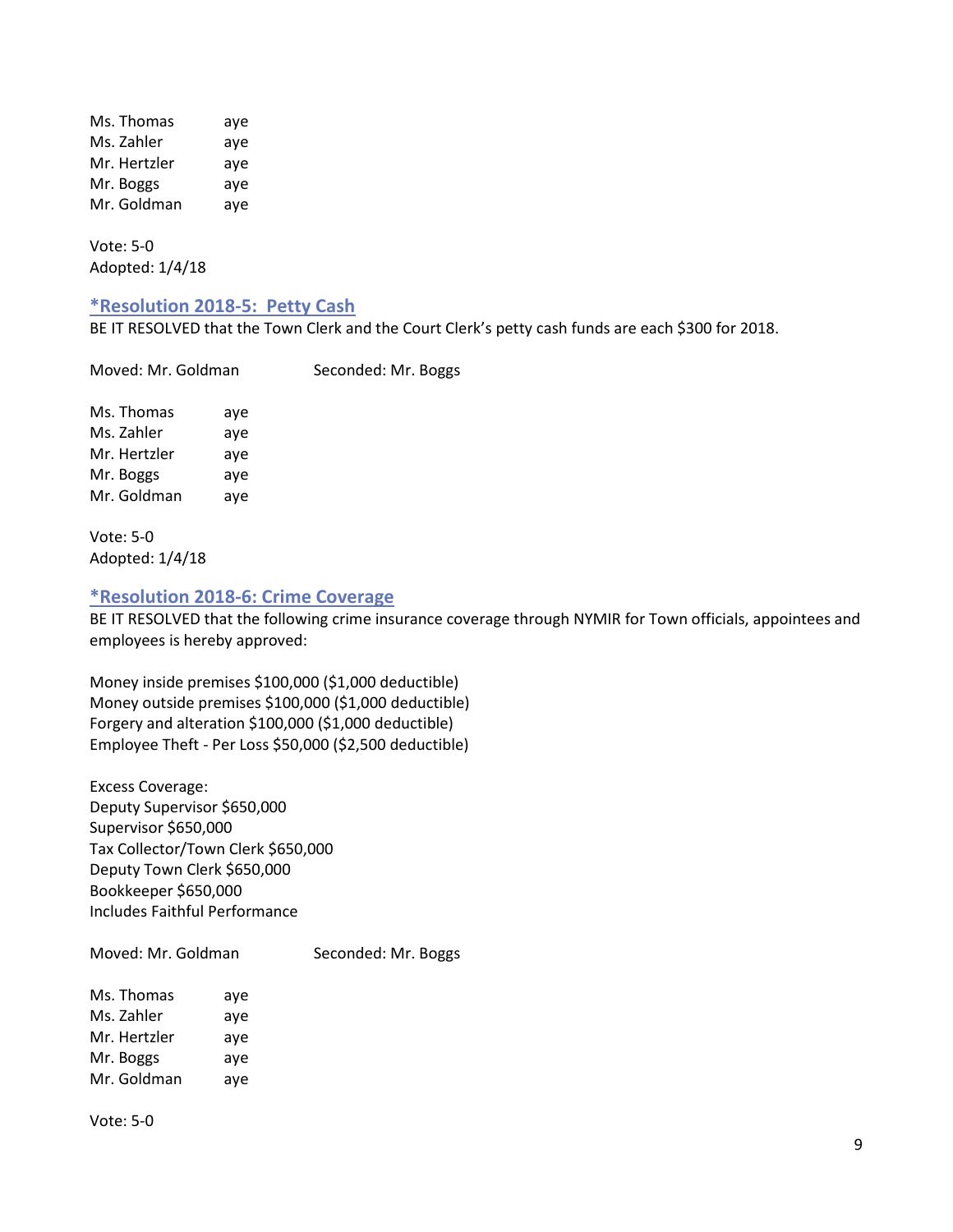#### <span id="page-9-0"></span>Adopted: 1/4/18

## **\*Resolution 2018-7: Financial Report**

BE IT RESOLVED that an annual financial report be presented to the Town Clerk within 30 days of the end of the fiscal year as required by Town Law Section 29(10). In lieu of the financial report, the Supervisor is hereby authorized to submit to the Town Clerk, within 60 days after the close of the fiscal year, a copy of the annual update document (AUD) to the State Comptroller, and that the Town Clerk shall cause a summary thereof to be published in accordance with the law (Town Law Section 29(10-a)). If the state comptroller approves a 60 day extension of the AUD, the Supervisor's time for filing a copy of the AUD with the Town Clerk is also extended.

Moved: Mr. Goldman Seconded: Mr. Boggs

| Ms. Thomas   | aye |
|--------------|-----|
| Ms. Zahler   | aye |
| Mr. Hertzler | aye |
| Mr. Boggs    | aye |
| Mr. Goldman  | aye |

Vote: 5-0 Adopted: 1/4/18

## <span id="page-9-1"></span>**\*Resolution 2018-8: Financial Reconciliations**

BE IT RESOLVED the Town follow the 2013 recommendation of auditor Insero and Company to have the Supervisor or Bookkeeper review the reconciliation of the Town Clerk's bank statements and the Town Clerk's office review the reconciliation of the Supervisor's bank statements in order to safeguard the town's finances at least quarterly. The results shall be reported quarterly to the town board.

Moved: Mr. Goldman Seconded: Mr. Boggs Ms. Thomas aye Ms. Zahler aye Mr. Hertzler aye Mr. Boggs aye Mr. Goldman aye

Vote: 5-0 Adopted: 1/4/18

## <span id="page-9-2"></span>**\*Resolution 2018-9: Financial Institutions**

BE IT RESOLVED the Tompkins Trust Company is designated as depository in which the Supervisor, Town Clerk, Justices, and other employees by virtue of their offices, shall deposit all monies coming into their hands and,

FURTHER RESOLVED the Town investments can be made at other banks and institutions as outlined in the Towns investment policy. The Town investment policy shall be reviewed and approved by the Town Board periodically and revised as necessary.

Moved: Mr. Goldman Seconded: Mr. Boggs

Ms. Thomas aye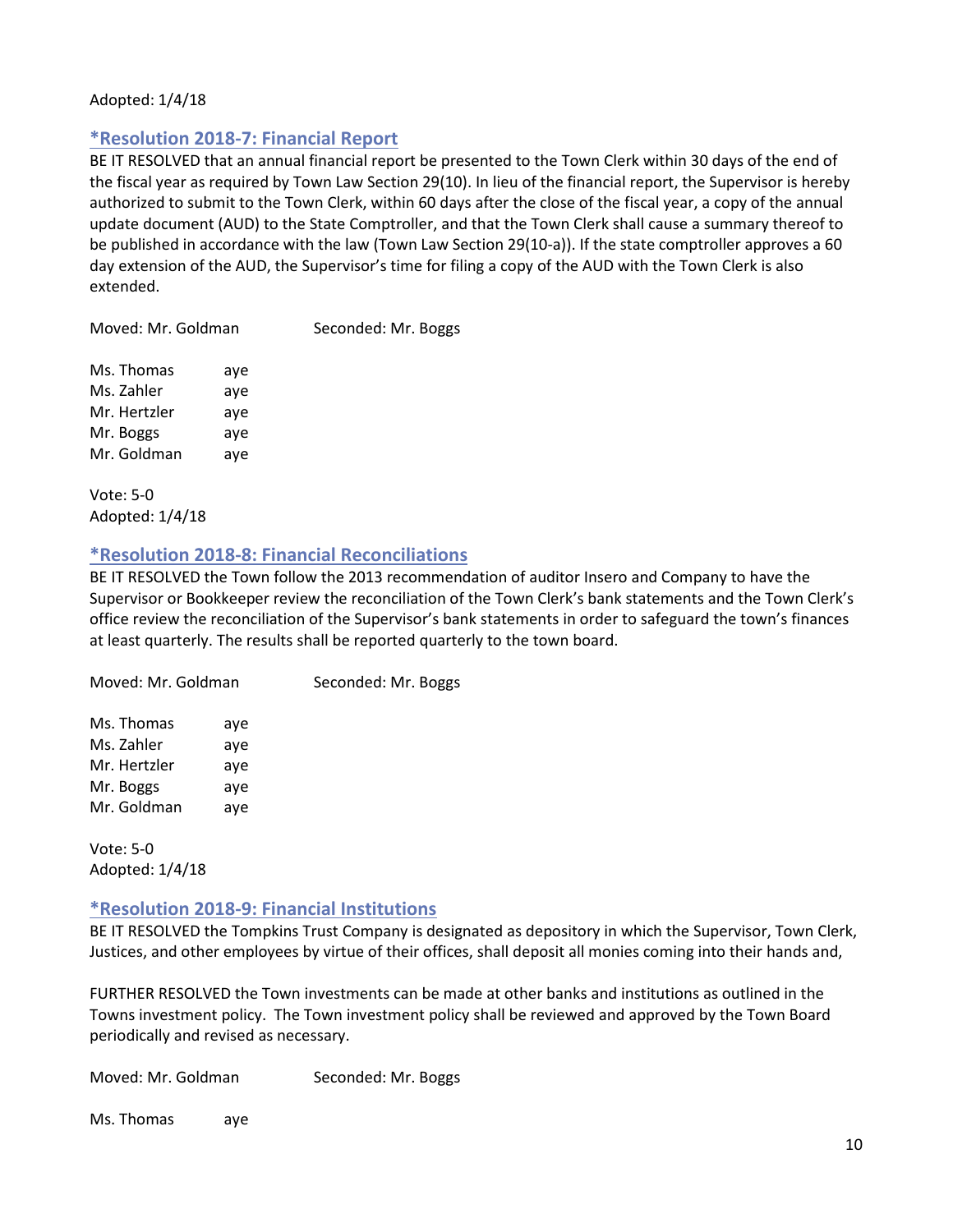Ms. Zahler aye Mr. Hertzler aye Mr. Boggs aye Mr. Goldman aye

Vote: 5-0 Adopted: 1/4/18

#### <span id="page-10-0"></span>**\*Resolution 2018-10: Financial Audit**

BE IT RESOLVED that the Town Board of Ulysses will perform an audit of the 2017 financials for the Town Court, Town Supervisor and Town Clerk on Jan. 24, 2018 at 8am.

Moved: Mr. Goldman Seconded: Mr. Boggs

Ms. Thomas aye Ms. Zahler aye Mr. Hertzler aye Mr. Boggs aye Mr. Goldman aye

Vote: 5-0 Adopted: 1/4/18

#### <span id="page-10-1"></span>**\*Resolution 2018-11: Procurement Policy**

BE IT RESOLVED that the Town Procurement policy as adopted on November 17, 2010 is the ruling document for purchases.

| Moved: Ms. Goldman                                                   |                                 | Seconded: Mr. Hertzler |
|----------------------------------------------------------------------|---------------------------------|------------------------|
| Ms. Thomas<br>Ms. Zahler<br>Mr. Hertzler<br>Mr. Boggs<br>Mr. Goldman | aye<br>aye<br>aye<br>aye<br>aye |                        |
|                                                                      |                                 |                        |

Vote: 5-0 Adopted: 1/4/18

## <span id="page-10-2"></span>**\*Resolution 2018-12: Establishment of Pay Periods and Salaries**

BE IT RESOLVED the Town Board hereby establishes the following payroll periods: **Bi-weekly:** 

Town Supervisor, Highway Superintendent, Town Clerk, Justices, Deputy Town Clerk, Deputy Highway Superintendent, Deputy Supervisor, Highway Department Staff, Bookkeeper, Code Enforcement Officer, Zoning Officer, Planning and Zoning Staff, Court Clerk, Temporary student and other employees, part-time Clerical, Administrative, and Support staff, Water Department staff

**Monthly**: Councilpersons

**Annually**: Historian, Planning Board, Board of Zoning Appeals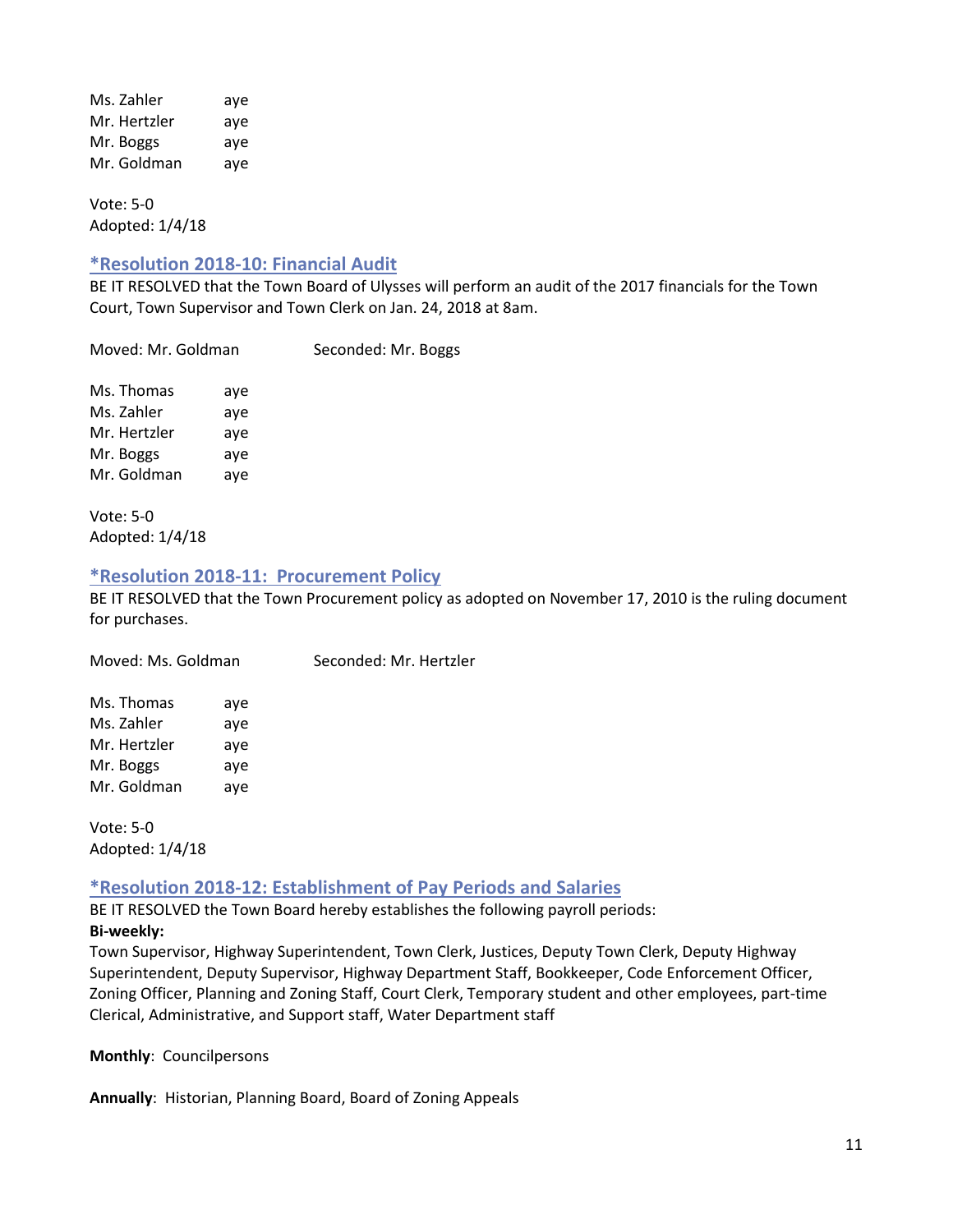Moved: Mr. Goldman Seconded: Mr. Boggs

Ms. Thomas aye Ms. Zahler aye Mr. Hertzler aye Mr. Boggs aye Mr. Goldman aye

Vote: 5-0 Adopted: 1/4/18

## <span id="page-11-0"></span>**\*Resolution 2018-13: Pay Rates**

BE IT RESOLVED that the Town Board hereby establishes the following pay rates for employees and elected officials in 2018. If necessary to appoint a new employee or replace an elected official during the year of 2018, the Town Board will establish a salary commensurate with the experience and availability of funds:

| <b>Position</b>                              | 2018 Budgeted            | Hourly rate if           |
|----------------------------------------------|--------------------------|--------------------------|
|                                              | <b>Appropriation</b>     | applicable               |
| <b>Town Board</b>                            |                          |                          |
| Supervisor                                   | 17,881                   | $\overline{\phantom{a}}$ |
| <b>Budget Officer</b>                        | 16,537                   | $\overline{a}$           |
| Deputy Supervisor                            | 5,000                    | $\overline{\phantom{a}}$ |
| Bookkeeper                                   | 50,918                   | $\overline{\phantom{a}}$ |
| Councilperson                                | 4,545 each               | $\overline{\phantom{a}}$ |
| <b>Clerk</b>                                 |                          |                          |
| <b>Town Clerk</b>                            | 53,058                   | $\blacksquare$           |
| Deputy Town Clerk                            |                          | 18.36                    |
| 2nd Deputy Town Clerk                        |                          | 16.00                    |
| <b>Court</b>                                 |                          |                          |
| <b>Town Justice</b>                          | 17,615                   |                          |
| <b>Court Clerk</b>                           | 42,949                   |                          |
| <b>Planning, Zoning, Building</b>            |                          |                          |
| <b>Enforcement Officer for Building Code</b> | 25,459                   | $\overline{a}$           |
| <b>Deputy Enforcement Officer</b>            |                          | 22.50                    |
| Zoning Officer                               | 29,814                   | $\frac{1}{2}$            |
| Planner                                      | 29,814                   | $\overline{a}$           |
| Planning and Zoning Clerk                    |                          | 19.00                    |
| Planning and BZA Chairs                      | 225 each                 | $\qquad \qquad -$        |
| Planning and BZA Members                     | 125 each                 | $\overline{\phantom{a}}$ |
| <b>Highway</b>                               |                          |                          |
| <b>Highway Superintendent</b>                | 58,262                   | $\overline{\phantom{a}}$ |
| Deputy Highway Superintendent                |                          | 22.24                    |
| Highway Machine Equipment Operator           | $\overline{a}$           | $20.28 - 21.74$          |
| Seasonal Highway                             | $\overline{\phantom{a}}$ | $15.00 - 21.88$          |
| Water                                        |                          |                          |
| MEO/Water/Sewer Maintenance Worker           |                          | 22.24                    |
| Distribution Operator Assistant/Laborer      |                          | 15.39                    |
| <b>History</b>                               |                          |                          |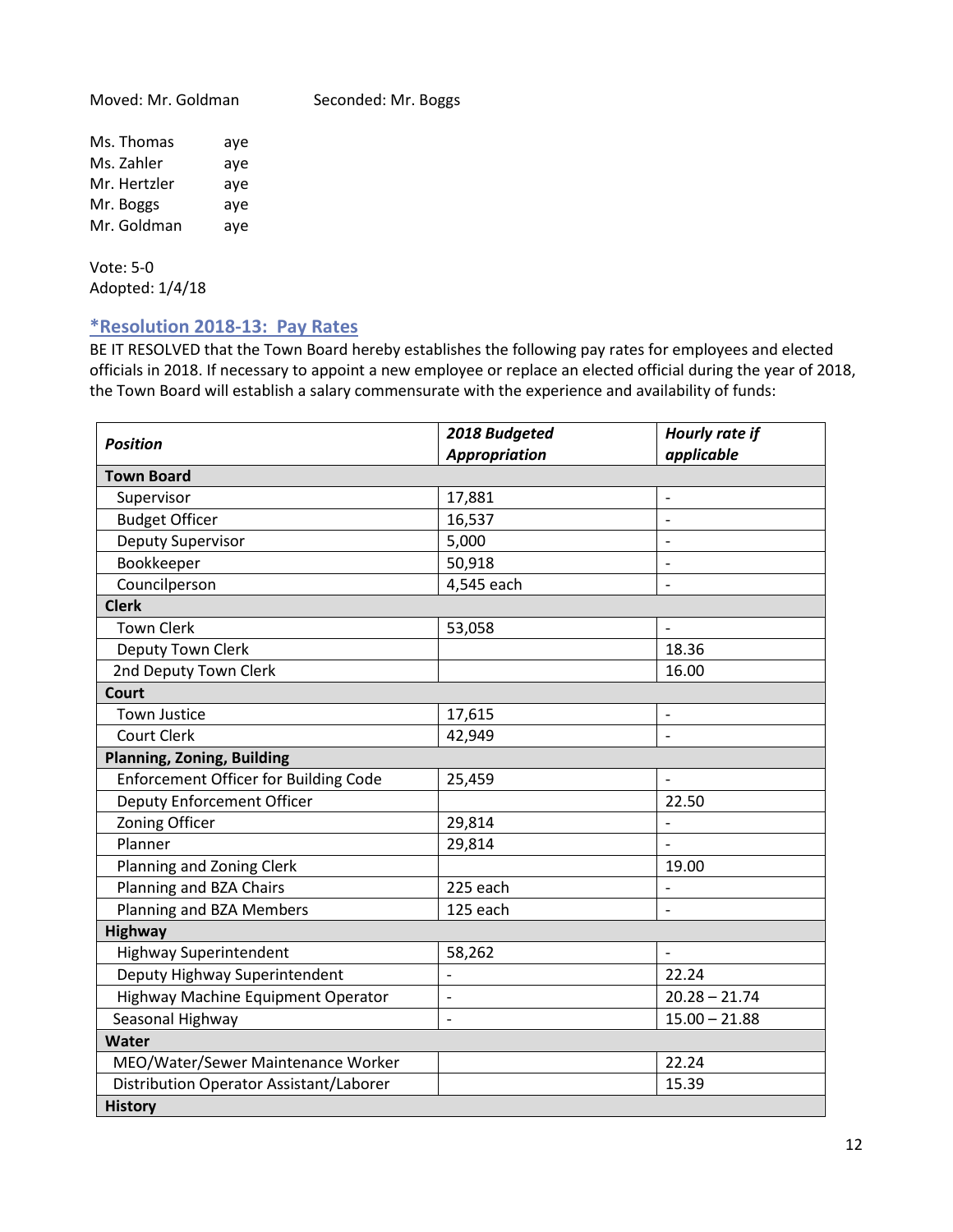Moved: Mr. Goldman Seconded: Mr. Boggs

Ms. Thomas aye Ms. Zahler aye Mr. Hertzler aye Mr. Boggs aye Mr. Goldman aye

Vote: 5-0 Adopted: 1/4/18

#### <span id="page-12-0"></span>**\*Resolution 2018-14: Time Records**

BE IT RESOLVED all hourly employees shall turn in a Town of Ulysses time card by the end of the last day of the pay period. Salaried employees and eligible elected officials wishing to participate in the town's benefits programs according to the Personnel Policy shall report time used for vacation, sick time, holiday or other time off on a Town of Ulysses time card to maintain accurate records of benefit time used. No pay will be issued without a time card that has been signed by the employee and employee's supervisor and submitted to the Bookkeeper. If the employee is submitting the time card electronically to the Bookkeeper, the Department Head / Employee Supervisor must give electronic approval as part of the time card submission. Salaried and hourly employees (non-elected) should use this time card to submit sick, vacation, holiday and personal time off. It is the responsibility of the employee's supervisor to assure the time card is accurate.

FURTHER RESOLVED that to maintain accountability of all employees who work for the town, and to clarify supervisory roles, the following listing specifies employee supervisors. Each employee supervisor is responsible for approving time cards (if required), vacation, personal, sick days and compensation time used by each employee. Time off for each employee must be reported to Bookkeeper who will maintain records. Elected officials must have the Town Supervisor or other Town Board member sign their time card.

| Employee                                     | <b>Employee Supervisor</b>           |
|----------------------------------------------|--------------------------------------|
| Deputy Supervisor                            | <b>Town Supervisor</b>               |
| Bookkeeper                                   | <b>Town Supervisor</b>               |
| Deputy Town Clerk                            | <b>Town Clerk</b>                    |
| Court Clerk                                  | <b>Town Justices</b>                 |
| <b>Enforcement Officer for Building Code</b> | <b>Town Supervisor</b>               |
| <b>Deputy Enforcement Officer</b>            | <b>Enforcement Officer</b>           |
| Zoning Officer/Planner                       | <b>Town Supervisor</b>               |
| Planning and Zoning Clerk                    | Zoning Officer/Planner               |
| Deputy Highway Superintendent                | <b>Highway Superintendent</b>        |
| Highway Machine Equip. Operators             | <b>Highway Superintendent</b>        |
| Highway Laborer                              | <b>Highway Superintendent</b>        |
| Water Dist. & Maintenance Operator           | <b>Highway Superintendent</b>        |
| <b>Water District Laborer</b>                | Water Dist. and Maintenance Operator |
| <b>Town Clerk</b>                            | Town Supervisor or Town Board        |
| <b>Highway Superintendent</b>                | Town Supervisor or Town Board        |
| <b>Town Supervisor</b>                       | <b>Town Board</b>                    |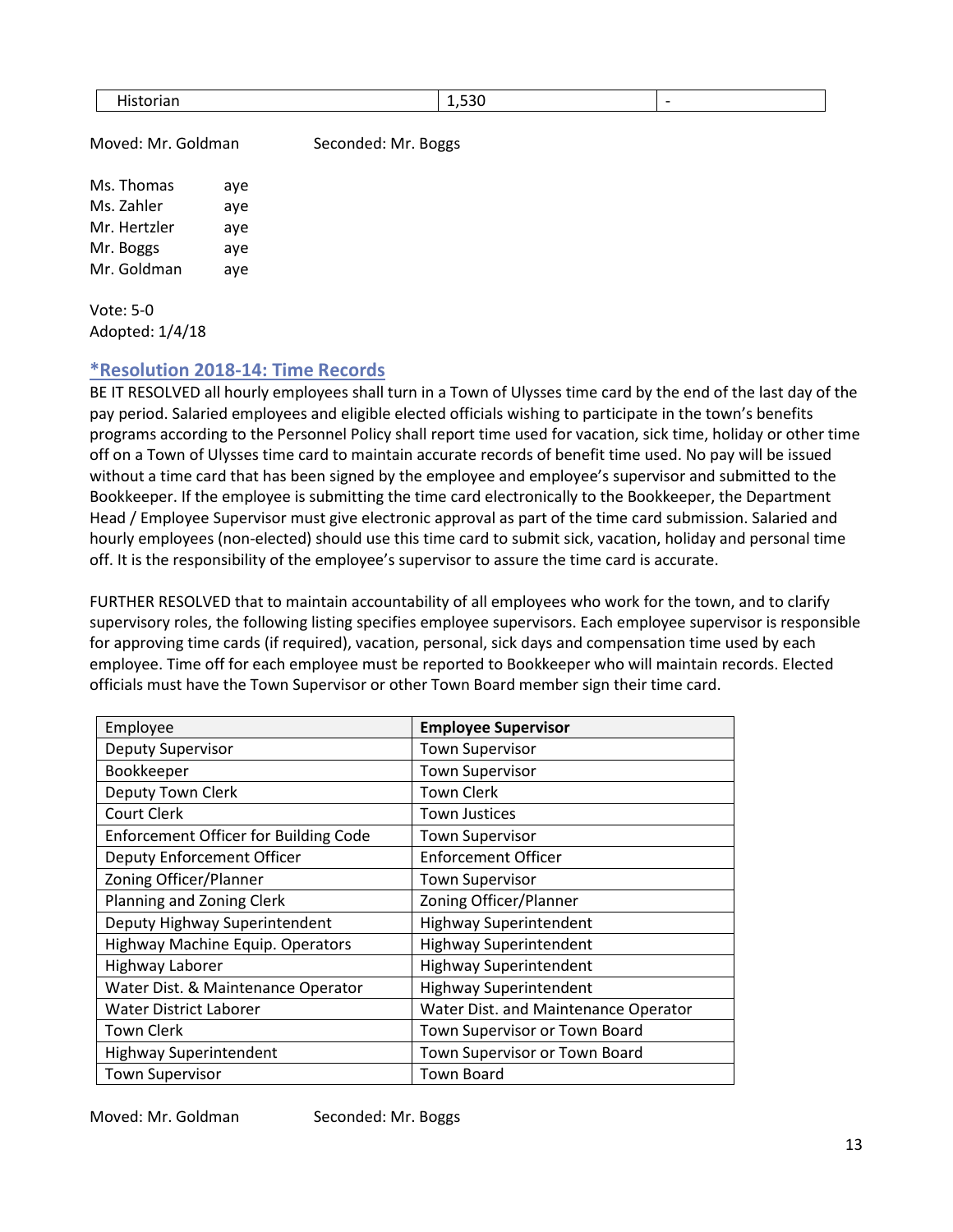| Ms. Thomas   | aye |
|--------------|-----|
| Ms. Zahler   | aye |
| Mr. Hertzler | aye |
| Mr. Boggs    | aye |
| Mr. Goldman  | aye |

#### **Vote: 5-0**

<span id="page-13-0"></span>Adopted: 1/4/18

## **\*Resolution 2018-15: Town Board Member Liaisons**

BE IT RESOLVED that the Town Board makes the following liaison appointments and requests that each appointee report to the Town Board at least annually:

|                                     | 2017                                | 2018                                 |
|-------------------------------------|-------------------------------------|--------------------------------------|
| <b>Highway Department</b>           | Mr. Boggs                           | Mr. Boggs                            |
| Personnel                           | Ms. Thomas, Ms. Zahler (alternate)  | Ms. Thomas, Ms. Zahler (alternate)   |
| Planning Board and BZA              | Mr. Goldman, Ms. Zahler (alternate) | Mr. Goldman & Mr. Boggs              |
| <b>Fire Department</b>              | Mr. Hertzler                        | Mr. Boggs, Mr. Hertzler (alternate)  |
| <b>Town Court</b>                   | Ms. Thomas                          | Ms. Thomas                           |
| Trumansburg Ulysses Youth           |                                     |                                      |
| Commission                          | Ms. Zahler                          | Ms. Zahler                           |
| Village EMS & EMS Billing Oversight |                                     |                                      |
| Committee                           | Mr. Boggs, Ms. Zahler               | Mr. Boggs, Ms. Zahler                |
| Joint Sidewalk Committee            | Ms. Thomas, Ms. Wright              | N/A                                  |
| Zoning Update Committee             | Ms. Thomas, Mr. Boggs               | Ms. Thomas, Mr. Boggs                |
| Agricultural Committee              | Ms. Zahler                          | Ms. Zahler, Mr. Boggs (alternate)    |
| Town Hall Maintenance               | Mr. Boggs                           | Mr. Boggs                            |
| <b>Sustainability Committee</b>     | Mr. Hertzler, Mr. Boggs (alternate) | Mr. Hertzler, Ms. Zahler (alternate) |
| Trumansburg Village Board of        |                                     |                                      |
| <b>Trustees</b>                     | Ms. Zahler                          | Ms. Zahler                           |
| Records Advisory Board              | N/A                                 | Ms. Thomas                           |
| Safety Committee                    | N/A                                 | Ms. Thomas, Mr. Boggs                |
| Union negotiations                  | N/A                                 | Mr. Goldman, Ms. Zahler              |

Moved: Ms. Goldman Seconded: Ms. Zahler

Ms. Thomas aye Ms. Zahler aye Mr. Hertzler aye Mr. Boggs aye Mr. Goldman aye

**Vote: 5-0** Adopted: 1/4/18

<span id="page-13-1"></span>

## **\*Resolution 2018-16: Town Board Appointments**

BE IT RESOLVED that the Town Board makes the following appointments and request that each appointee report to the Town Board at least annually: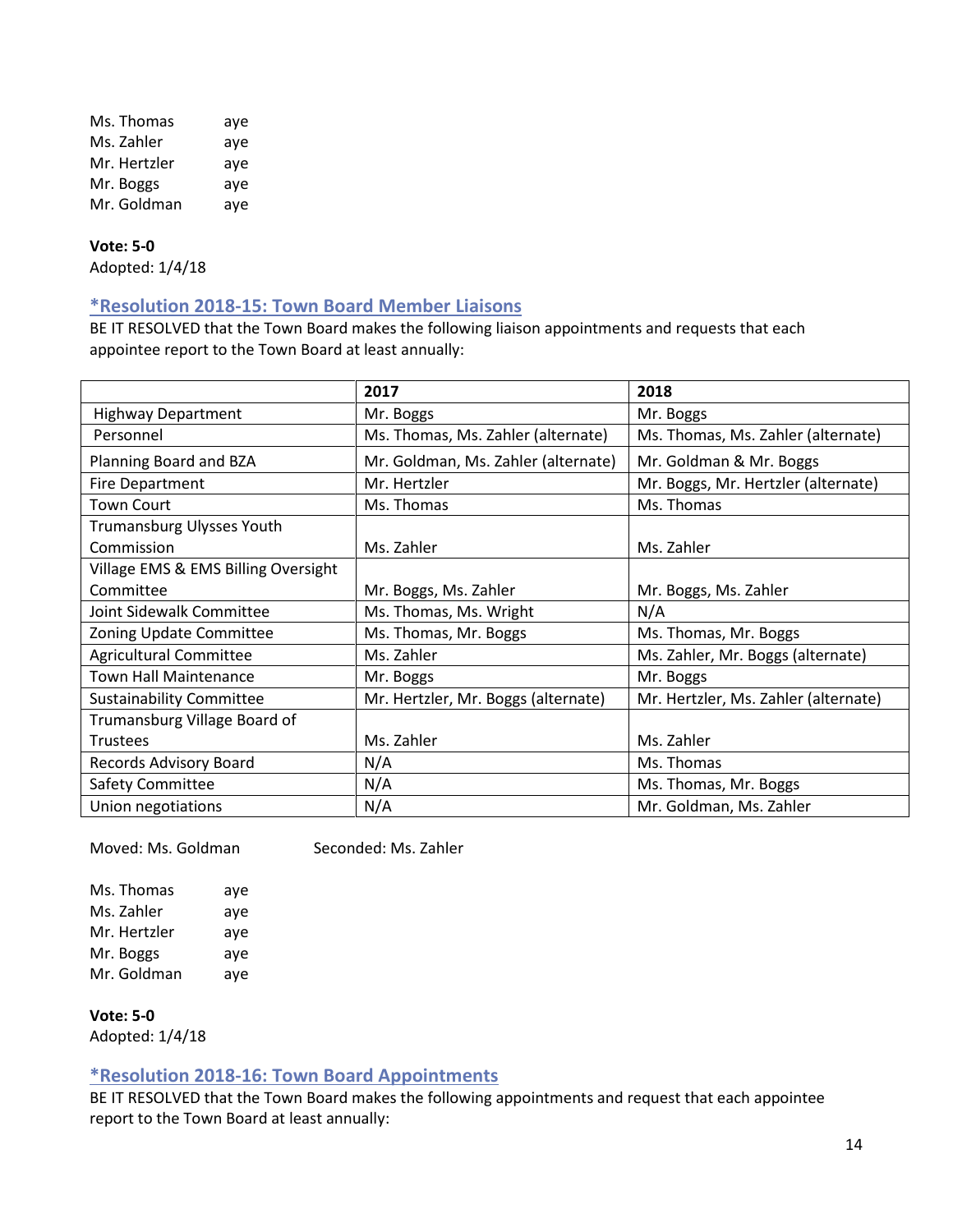|                                                                                                    | 2017                                       | 2018                                       |
|----------------------------------------------------------------------------------------------------|--------------------------------------------|--------------------------------------------|
| <b>TCCOG Emergency Management</b>                                                                  | Ms. Wright                                 | Mr. Boggs, Mr. Hertzler                    |
| <b>Health Consortium Board</b>                                                                     | Mr. Goldman, Ms. Zahler<br>(alternate)     | Mr. Goldman, Ms. Zahler<br>(alternate)     |
| Planning Board Chairperson                                                                         | David Blake                                | David Blake                                |
| <b>Board of Zoning Appeals</b><br>Chairperson                                                      | George Tselekis/Robert Howarth             | <b>Robert Howarth</b>                      |
| Clerk for Planning Board & Board of<br><b>Zoning Appeals</b>                                       | Louis DiPietro                             | Louis DiPietro                             |
| <b>Board of Assessment Review</b>                                                                  | C. Thompson, David Means                   | C. Thompson, David Means                   |
| <b>Tompkins County Environmental</b><br><b>Management Council</b>                                  | Mr. Hertzler                               | Ms. Thomas                                 |
| <b>Tompkins County Water Resources</b><br>Council (WRC)                                            | Darby Kiley                                | Darby Kiley                                |
| <b>Tompkins County Stormwater</b><br>Coalition                                                     | Darby Kiley                                | Darby Kiley                                |
| <b>Stormwater Officer</b>                                                                          | Darby Kiley                                | Darby Kiley                                |
| <b>Trumansburg Ulysses Youth</b><br><b>Commission Reps</b>                                         | Sharon Bilotta, Elizabeth Meg<br>Williams  | Sharon Bilotta, (vacant)                   |
| <b>Recreation Partnership</b><br>representative                                                    | Durand VanDoren, Ms. Zahler<br>(alternate) | Durand VanDoren, Ms. Zahler<br>(alternate) |
| <b>Tompkins County Youth Services</b><br><b>Board</b>                                              | Pete Angie                                 | Pete Angie                                 |
| Ithaca/Tompkins County<br><b>Transportation Council Planning &amp;</b><br><b>Policy Committees</b> | Darby Kiley                                | Darby Kiley                                |
| Tompkins County Council of<br>Governments                                                          | Ms. Thomas & Ms. Zahler<br>(alternate)     | Ms. Thomas & Ms. Zahler<br>(alternate)     |
| <b>Tompkins County Area</b><br>Development                                                         | N/A                                        | Mr. Goldman                                |
| Fair Board liaison                                                                                 | Mr. Hertzler                               | Mr. Hertzler                               |
| Historian                                                                                          | John Wertis                                | John Wertis                                |
| <b>Tompkins County Animal Control</b>                                                              | Ms. Thomas, Ms. Parlato (alt)              | Ms. Thomas, Ms. Parlato (alt)              |
| Cayuga Lake Water Shed<br>Intermunicipal Organization (IO)                                         | Mr. Boggs, Darby Kiley                     | Mr. Boggs, Darby Kiley                     |
| <b>Chamber of Commerce</b>                                                                         | Ms. Zahler/ Mr. Goldman<br>(alternate)     | Ms. Zahler/ Mr. Goldman<br>(alternate)     |

Moved: Ms. Zahler Seconded: Mr. Boggs

Ms. Thomas aye Ms. Zahler aye<br>Mr. Hertzler aye Mr. Hertzler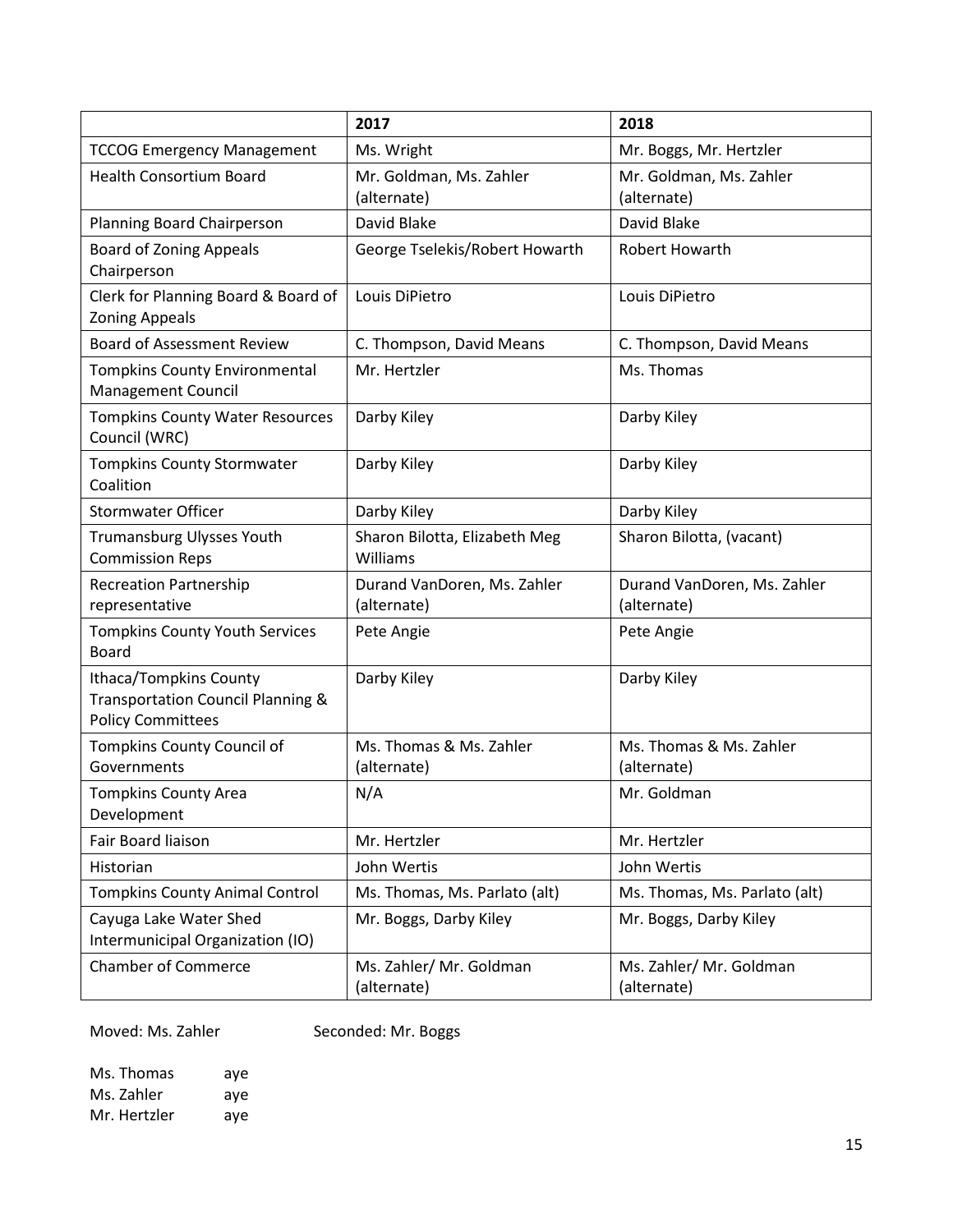Mr. Boggs aye Mr. Goldman aye

**Vote: 5-0** Adopted: 1/4/18

## <span id="page-15-0"></span>**\*Resolution 2018-17: Highway- Shared Service Agreements**

WHEREAS, Highway Law #142-d allows co-operative agreements for highway services and sharing of labor, equipment and supplies; and

WHEREAS, General Municipal Law Article 5-G allows and encourages municipal co-operations, by joint or contract basis, performance of powers and duties among themselves; and

WHEREAS, it is deemed beneficial to the Town of Ulysses to allow for shared highway agreements of equipment and services with other nearby municipal highway departments;

NOW THEREFORE BE IT RESOLVED that the Ulysses Town Board authorizes the Town Supervisor pursuant to Highway Law #283 to enter into agreements for shared services and equipment with other municipalities and authorize, within existing budget constraints, the Town's Highway Superintendent pursuant to Highway Law #284 to take such action to implement said agreements consistent with Town highway needs and availability, and maintain sufficient liability coverage to protect the town in such joint efforts.

Moved: Ms. Thomas Seconded: Mr. Boggs

Ms. Thomas aye Ms. Zahler aye Mr. Hertzler aye Mr. Boggs aye Mr. Goldman absent

#### **Vote: 4-0**

<span id="page-15-1"></span>Adopted: 1/4/18

## **\*Resolution 2018-18: Planning Board And Board Of Zoning Appeals**

BE IT RESOLVED that the Town Board has appointed the following Planning Board and Board of Zoning Appeals with staggered annual appointments. Members whose terms expire in 2016 may be either replaced or reappointed. The following members being reappointed for 2018:

| <b>ZONING BOARD OF APPEALS</b>    |                       |           |           |                        |
|-----------------------------------|-----------------------|-----------|-----------|------------------------|
| (5 year terms)                    |                       |           |           |                        |
| Name/phone/email                  | <b>Address</b>        | Date      | Date of   | <b>Term Expiration</b> |
|                                   |                       | Appointed | Oath      |                        |
| ROBERT HOWARTH, Chair             | 4124 Reynolds road    | 1/7/2015  | 2/18/2015 | 12/31/2019             |
| Phone: 387-3318                   | <b>Trumansburg NY</b> |           |           |                        |
| howarth@cornell.edu               | 14886                 |           |           |                        |
| (Chair appts are for one year)    |                       |           |           |                        |
| <b>CHERYL THOMPSON</b>            | 3112 Perry City Road  | 1/4/2018  |           | 12/31/2022             |
| Phone: 387-4123                   | <b>Trumansburg NY</b> |           |           |                        |
| cherylthompsonarchitect@gmail.com | 14886                 |           |           |                        |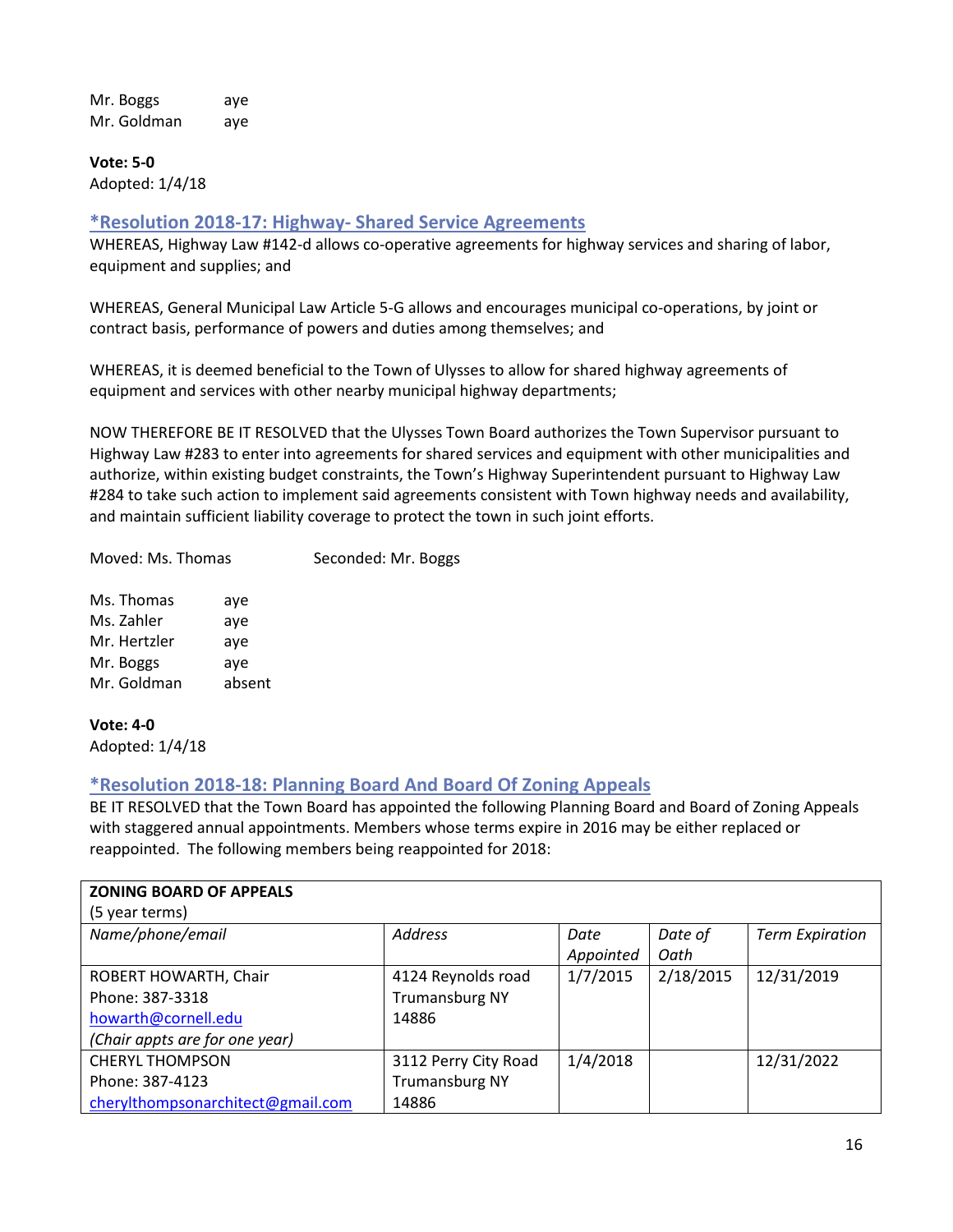| <b>STEPHEN MORREALE</b>         | 5360 Pine Ridge Road           | 12/9/2014 | 1/28/2015 | 12/31/2020 |
|---------------------------------|--------------------------------|-----------|-----------|------------|
| Phone: 387-3816                 | <b>Trumansburg NY</b>          |           |           |            |
| Sjm11@cornell.edu               | 14886                          |           |           |            |
| <b>JONATHAN FERRARI</b>         | 16 Cayuga St.                  | 1/4/2018  |           | 12/31/2021 |
| Phone: (971)645-1543            | <b>Trumansburg NY</b>          |           |           |            |
| jonaferrari@gmail.com           | 14886                          |           |           |            |
| <b>ANDREW HILLMAN</b>           | 3315 Swamp College             | 1/28/2015 | 2/6/2015  | 12/31/2018 |
| Phone: 351-7085                 | Road                           |           |           |            |
| andrew.hillman@davey.com        | <b>Trumansburg NY</b><br>14886 |           |           |            |
| (ALTERNATE)                     |                                |           |           | 12/31/2018 |
| (vacant)                        |                                |           |           |            |
|                                 |                                |           |           |            |
| LOUIS DIPIETRO (Clerk)          | 88 W. Main St.                 | 1/4/18    |           | 12/31/18   |
| Phone: (716)307-2096            | <b>Trumansburg NY</b>          |           |           |            |
| Dipietro.louis@gmail.com        | 14886                          |           |           |            |
|                                 |                                |           |           |            |
| <b>PLANNING BOARD</b>           |                                |           |           |            |
| (5 year term)                   |                                |           |           |            |
| <b>JOHN WERTIS</b>              | 8144 Searsburg Rd.             | 12/9/2014 | 1/8/2015  | 12/31/2019 |
| Phone: 387-4331                 | Trumansburg, NY                |           |           |            |
| BWWFarmtoday@aol.com            | 14886                          |           |           |            |
| <b>DAVID TYLER</b>              | 5396 Rice Rd.,                 | 1/12/2016 | 2/3/2016  | 12/31/2020 |
| Phone: 387-3484                 | <b>Trumansburg NY</b>          |           |           |            |
| datyler123@gmail.com            | 14886                          |           |           |            |
| <b>SARA WORDEN</b>              | 6273 Curry Rd.,                | 1/4/2018  |           | 12/31/2022 |
| Phone: 379-2866                 | <b>Trumansburg NY</b>          |           |           |            |
| sara.e.worden@gmail.com         | 379-2866<br>14886              |           |           |            |
| DAVID BLAKE, Chair              | 2057 Trumansburg Rd            | 1/4/2017  | 1/4/2017  | 12/31/2021 |
| Phone: 387-5428                 | <b>Trumansburg NY</b>          |           |           |            |
| Davidblake73@gmail.com          | 14886                          |           |           |            |
| (Chair appts are for one year)  |                                |           |           |            |
| <b>REBECCA SCHNEIDER</b>        | 5630 Pine Ridge Rd             | 9/1/2015  | 9/1/2015  | 12/31/2018 |
| Phone: (607)387-3816            | Trumansburg, NY                |           |           |            |
| rls11@cornell.edu               | 14886                          |           |           |            |
| <b>BEN LEWALTER (alternate)</b> | 5360 Rice Rd.,                 | 1/4/18    |           | 12/31/18   |
| 351-0484                        | <b>Trumansburg NY</b>          |           |           |            |
| lewalterdesign@gmail.com        | 14886                          |           |           |            |
| LOUIS DIPIETRO (Clerk)          | 88 W. Main St.                 | 1/4/18    |           | 12/31/18   |
| Phone: (716)307-2096            | <b>Trumansburg NY</b>          |           |           |            |
| Dipietro.louis@gmail.com        | 14886                          |           |           |            |

Moved: Ms. Zahler Seconded: Mr. Boggs

Ms. Thomas aye Ms. Zahler aye Mr. Hertzler aye Mr. Boggs aye Mr. Goldman absent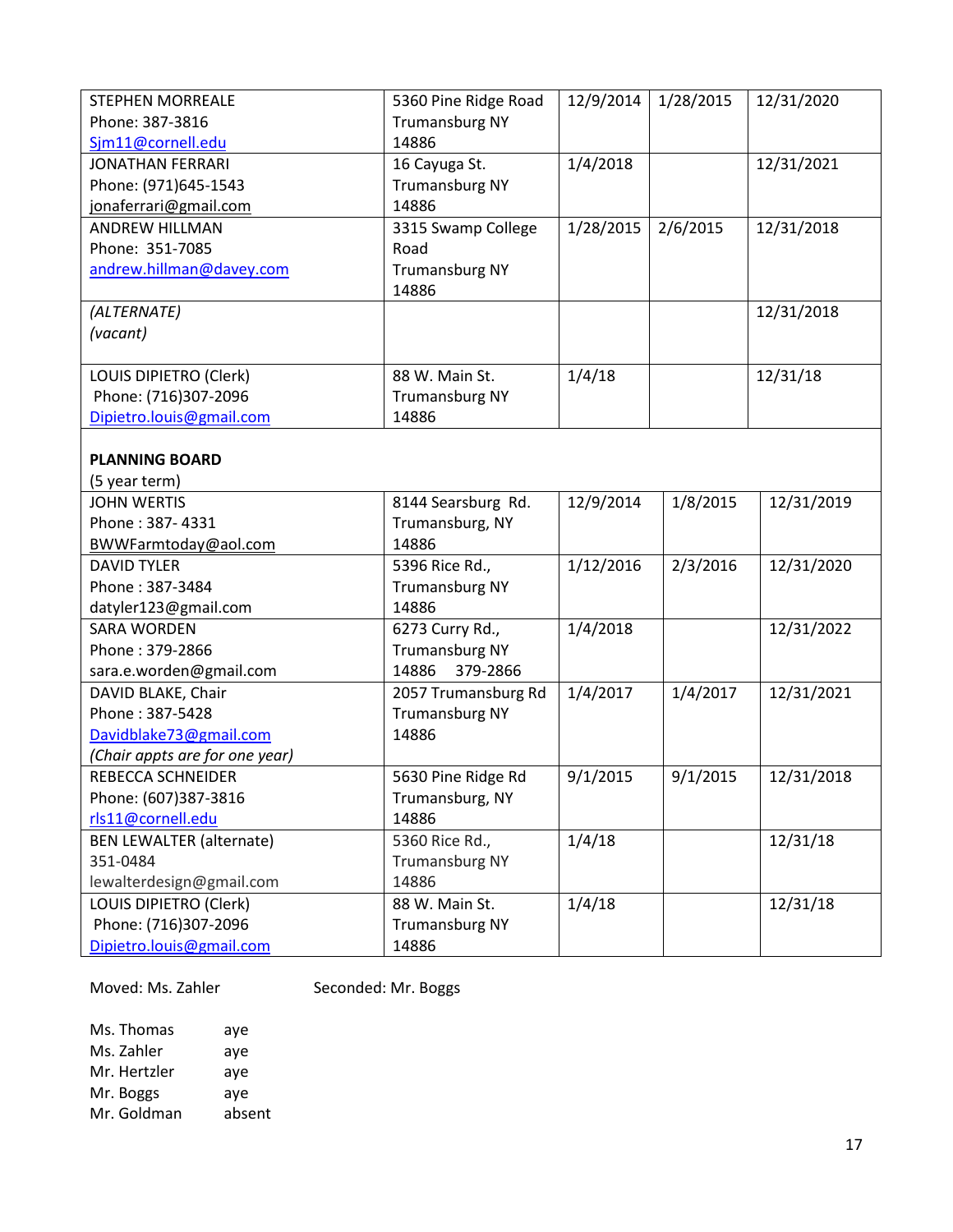#### **Vote: 4-0** Adopted: 1/4/18

## <span id="page-17-0"></span>**\*Resolution 2018-19: Attorney**

BE IT RESOLVED that the Attorney for the Town be Mariette Geldenhuys, Esq. and that she and her associates be consulted in accordance with the Retainer Agreement with the Town of Ulysses signed April 20, 2009 and

FURTHER RESOLVED that the 2018 Addendum to Retainer Agreement which sets hourly fees for billing at \$220 (Attorney) and \$140 (Paralegals) is adopted. All other provisions for the 2009 Retainer Agreement shall remain in full force and effect subject to revision.

FURTHER RESOLVED that the Town Board authorizes the Town Supervisor to sign the Addendum to the Retainer Agreement for 2018 and ancillary retainers with attorneys who are subcontracting with Mariette Geldenhuys.

| Moved: Ms. Zahler |     | Seconded: Mr. Boggs |
|-------------------|-----|---------------------|
| Ms. Thomas        | ave |                     |

Ms. Zahler aye Mr. Hertzler aye Mr. Boggs aye Mr. Goldman absent

**Vote: 4-0** Adopted: 1/4/18

## <span id="page-17-1"></span>**\*Resolution 2018-20: Information Tech Services**

BE IT RESOLVED that the Town Board authorizes the Town Supervisor to sign the Information Technologies 2018 contract with Jeff Burns at the rate of \$45/hour and Pushlar Consulting for \$80/hour.

Moved: Ms. Thomas Seconded: Ms. Zahler Ms. Thomas aye Ms. Zahler aye Mr. Hertzler aye

Mr. Boggs aye Mr. Goldman absent

**Vote: 4-0** Adopted: 1/4/18

## <span id="page-17-2"></span>**\*Resolution 2018-21: Maintenance**

BE IT RESOLVED that the Town Board authorizes the Town Supervisor to sign the Town Hall maintenance contract with Mainstay Builders, LLC at a rate of \$42.50/hour for carpentry and up to \$65/hour for mechanicals as specified in the 2018 contract.

Moved: Mr. Boggs Seconded: Ms. Zahler

Ms. Thomas aye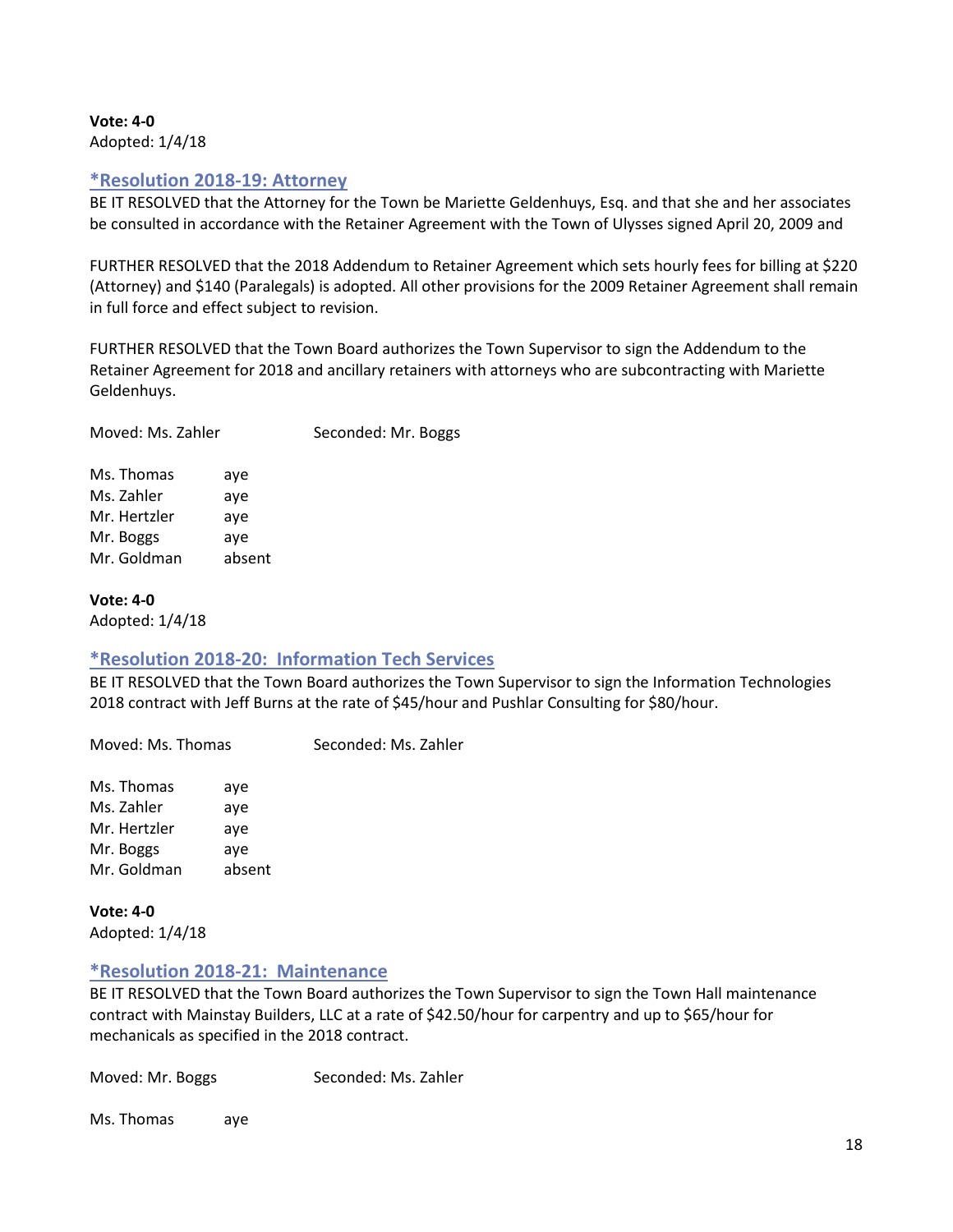Ms. Zahler aye Mr. Hertzler abstain Mr. Boggs aye Mr. Goldman absent

## **Vote: 4-0**

<span id="page-18-0"></span>Adopted: 1/4/18

#### **\*Resolution 2018-22: Policies**

BE IT RESOLVED that the Town of Ulysses has adopted policies for a Code of Ethics, Personnel and Benefits, Procurement, Claims, Meeting Rules and Procedures, Investment, Alcohol and Controlled Substance Testing, Planning Board and Zoning Board Attendance and Training, Records Management and Emergency Preparedness. The Town Clerk shall provide to each newly elected official and to any other elected or appointed official or employee these policies, and any other planning documents or local laws upon request and these documents shall be also be maintained on the internal part of the town website. Each employee and elected or appointed official shall sign the Code of Ethics form within a month of taking office to document that they have reviewed and understand the policy.

| Moved: Mr. Boggs |     | Seconded: Mr. Hertzler |
|------------------|-----|------------------------|
| Ms. Thomas       | ave |                        |

Ms. Zahler aye Mr. Hertzler aye Mr. Boggs aye Mr. Goldman absent

#### **Vote: 4-0**

<span id="page-18-1"></span>Adopted: 1/4/18

#### **\*Resolution 2018-23: Records Management Officer**

BE IT RESOLVED that the Town of Ulysses appoints the Town Clerk, Carissa Parlato as Records Management Officer with the backup Records Management Officer of Sarah Koski. The Town Board shall be notified of Freedom of Information Requests.

Moved: Mr. Boggs Seconded: Ms. Thomas

Ms. Thomas aye Ms. Zahler aye Mr. Hertzler aye Mr. Boggs aye Mr. Goldman absent

**Vote: 4-0** Adopted: 1/4/18

#### <span id="page-18-2"></span>**\*Resolution 2018-24: Gifts**

BE IT RESOLVED that in accordance with the New York State Constitutional prohibition against gifts by municipalities as described in Article III, Section 1, the Town of Ulysses will not give donations, or other gifts of recognition for service (retirement, annual appreciation, or otherwise) to any organizations, volunteers, or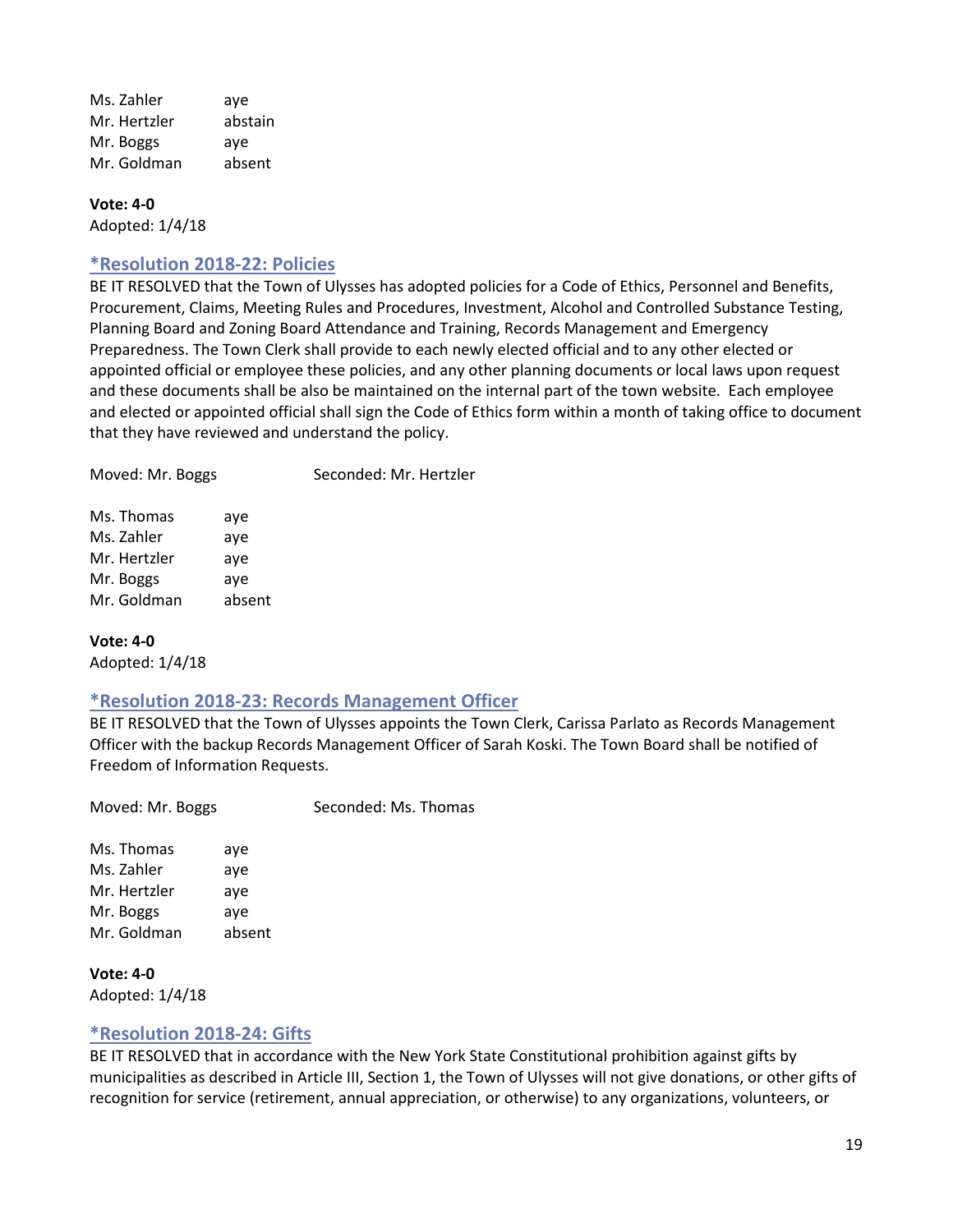other individuals in the employment of the Town or otherwise providing service to the Town or the community. The Town may, however, hold recognition events and provide refreshments.

Moved: Ms. Thomas Seconded: Mr. Boggs

Ms. Thomas aye Ms. Zahler aye Mr. Hertzler aye Mr. Boggs aye Mr. Goldman absent

**Vote: 4-0** Adopted: 1/4/18

## <span id="page-19-0"></span>**\*Resolution 2018-25: Approval Of 2018 Fee Schedule**

RESOLVED that the Town Board approves the following fees for 2018:

## **PLANNING & ZONING:**

| <b>ZONING:</b>                            |                                        | reference    |
|-------------------------------------------|----------------------------------------|--------------|
| <b>Development District</b>               | $$250 + costs$                         | Res. 2007-36 |
| Re-zoning                                 | $$250 + costs$                         | Res. 2007-36 |
| <b>BOARD OF ZONING APPEALS:</b>           |                                        | reference    |
| Variance                                  | \$150. (includes legal ad)             | LL 2 of 2015 |
| <b>PLANNING BOARD:</b>                    |                                        |              |
| Subdivison-Simple                         | \$50.00                                | Res. 2007-36 |
| Subdivison-Minor (3 lots)                 | \$150.00                               | Res. 2007-36 |
| Subdivison-Major (4 or more lots)         | \$300.00                               | Res. 2007-36 |
| Site Plan Review- Residential             | $$100 + costs$                         | LL 2 of 2015 |
| Site Plan Review- Commercial              | $$200.+costs$                          | LL 2 of 2015 |
| Site Plan requiring Special Permit        | \$250.00                               | LL 2 of 2015 |
| <b>OTHER PLANNING &amp; ZONING:</b>       |                                        | reference    |
| <b>SWPPP Review 3</b>                     | \$100+ engineering and Soil &          | Res. 2007-36 |
|                                           | <b>Water Conservation Service Fees</b> |              |
| Copies of Comprehensive Plan, Zoning      | \$15/copy of plan                      | LL 2 of 2015 |
| Local Law, Farmland Protection Plan, etc. |                                        |              |
| <b>SWPPP Review 3</b>                     | \$100+ engineering and Soil &          | Res. 2007-36 |
|                                           | <b>Water Conservation Service Fees</b> |              |

#### **BUILDING/CODE:**

| <b>OPERATING PERMITS</b>                             | fee                                                       | reference    |
|------------------------------------------------------|-----------------------------------------------------------|--------------|
| <b>Operating Permit</b>                              | \$75.00                                                   | LL 2 of 2015 |
| Fireworks display                                    | \$150.00                                                  | Res. 8/18/10 |
| <b>Special Event Operating Permit</b>                | \$150.00                                                  | LL 1 of 2010 |
| <b>BUILDING PERMITS</b>                              | fee                                                       | reference    |
| 1 & 2 Family Residences, includes finished basements | $$.30/sq$ ft or<br>\$3/thousand,<br>whichever is greater. | Res.         |
| Multiple dwelling/Multi-residential                  | $$225 + $3/K$                                             | Res. 2007-36 |
| Commercial bldgs., bridges, tanks, and towers        | $$425 + $4/K$$                                            | Res. 2007-36 |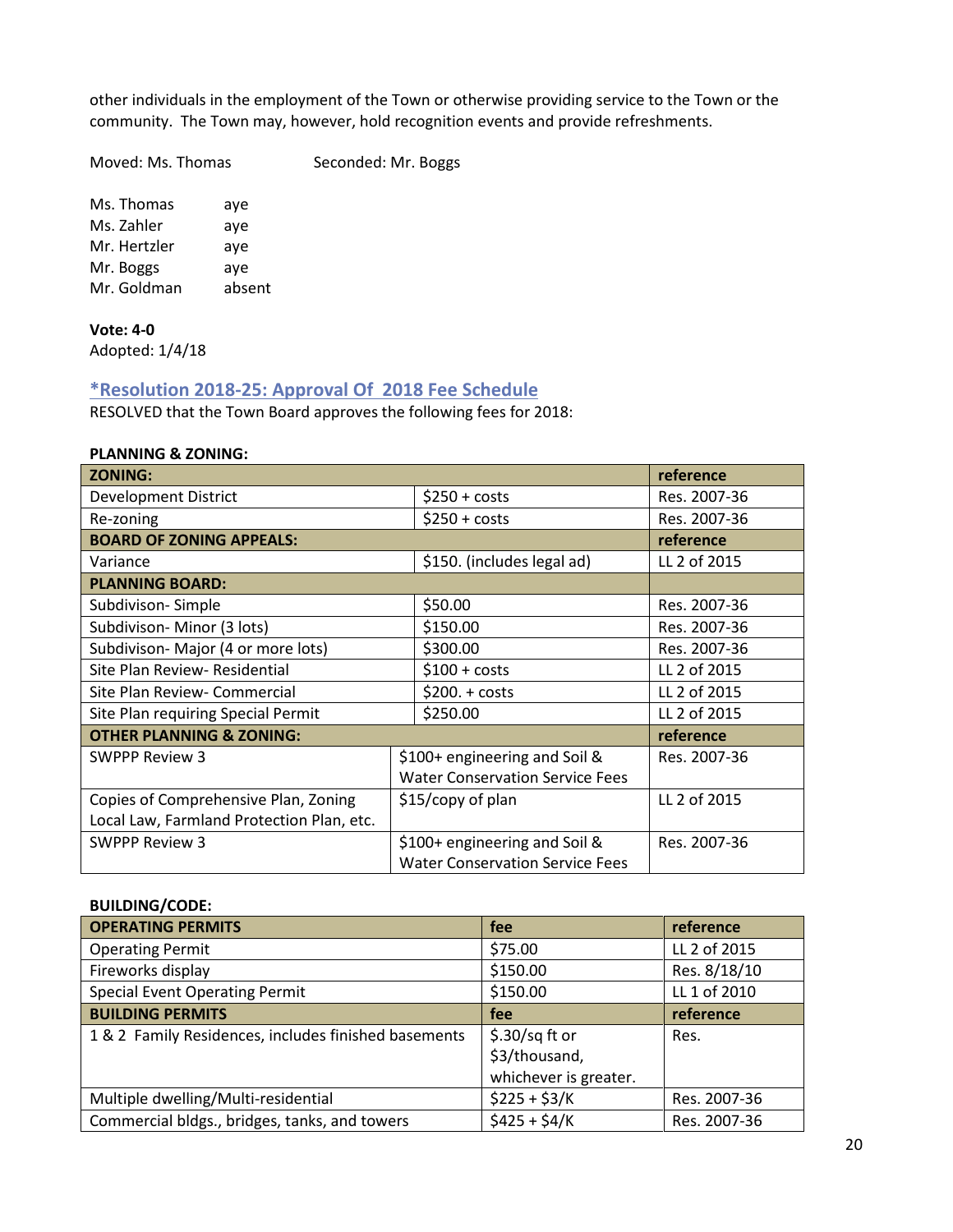| Alterations, renovations, additions, pools                                                 | $$75 + 3/K$                           | LL 2 of 2015 |
|--------------------------------------------------------------------------------------------|---------------------------------------|--------------|
| Accessory Building- separate from a main building                                          | $$55 + $3/K$                          | Res. 2007-36 |
| Accessory Building – attached to 1& 2 family                                               | \$0.30/sq. ft.                        | Res.         |
| residences                                                                                 |                                       |              |
| <b>Building Permit Renewal</b>                                                             | Half existing building<br>permit fee. | Res. 2016-64 |
| Any building begun without a valid building permit                                         | Double the normal fee.                |              |
| Solar, wind or alt. energy permit- RESIDENTIAL                                             | \$75.00                               | LL 3 of 2015 |
| Solar, wind or alt. energy permit- COMMERCIAL                                              | $$75 + 3/K$                           | LL 3 of 2015 |
| Sign permit                                                                                | \$50.00                               | LL 2 of 2015 |
| Woodstove or heating unit                                                                  | \$50.00                               | LL 2 of 2015 |
| Demolition                                                                                 | \$2/K (\$65 min)                      | Res. 2007-36 |
| Fire Inspection (includes one re-inspection if                                             | \$50/inspection                       | Res.         |
| necessary)                                                                                 |                                       |              |
| Additional Fire Inspections (if more than 2 are<br>necessary beyond initial inspection(s)) | \$50/inspection                       | Res.         |

| <b>CLERK:</b>                                 |                     |                             |
|-----------------------------------------------|---------------------|-----------------------------|
| <b>DOG FEES:</b>                              |                     | reference                   |
| Dog license/renewal (spayed/neutered)         | \$13.50             | Res. 12/14/10 (LL3 of 2010) |
| Dog license/renewal (not spayed/neutered)     | \$20.50             | Res. 12/14/10 (LL3 of 2010) |
| New dog tag                                   | \$3.00              | Res. 12/14/10 (LL3 of 2010) |
| Purebred license (5-20 purebred dogs)         | \$100.00            | Res. 12/14/10 (LL3 of 2010) |
| Purebred license (21 or more purebred dogs)   | \$200.00            | Res. 12/14/10 (LL3 of 2010) |
| Dog impoundment fee                           | \$30.00             | Res. 12/14/10 (LL3 of 2010) |
| Dog enumeration fee                           | \$5.00              | Res. 12/14/10 (LL3 of 2010) |
| <b>OTHER FEES:</b>                            |                     | reference                   |
| <b>Certified Copy of Marriage Certificate</b> | \$10.00             | set by NYS                  |
| Marriage license                              | \$40.00             | LL1 of 1980                 |
| Games of Chance license                       | \$50.00             | set by NYS                  |
| <b>Hunting Licenses</b>                       | (varies by license) | set by NYS                  |
| <b>Handicap Parking</b>                       | no fee              | set by NYS                  |
| Returned check fee                            | \$20.00             | The maximum allowed by NYS  |

| <b>WATER:</b>                                              |                               |                             |                               |
|------------------------------------------------------------|-------------------------------|-----------------------------|-------------------------------|
| <b>PERMITS:</b>                                            |                               |                             | reference                     |
| Plumbing permit (up to 5 inspections)                      |                               | \$240.00                    | LL 2 of 2015                  |
| New contractor registration                                |                               | \$15.00                     | Res. 9/15/03                  |
| TAPS:                                                      |                               |                             |                               |
| 3/4" Main tap (Standard household tap)                     |                               | \$183.00                    | LL 2 of 2015                  |
| >3/4" main tap                                             |                               | current cost + 2 hrs. labor | LL 2 of 2015                  |
| <b>METERS:</b>                                             |                               |                             |                               |
| Meter: 3/4" local (Std. household)                         |                               | $$108. + 1 hr.$ labor       | LL 2 of 2015                  |
| Meter: pit type                                            | $$128.+1hr.$ labor            |                             | LL 2 of 2015                  |
| Meter: pit type >3/4"                                      | current $cost + 2$ hrs. labor |                             | LL 2 of 2015                  |
| Frosted meter replacement<br>$cost$ of meter + 1 hr. labor |                               | LL 2 of 2015                |                               |
| <b>BACKFLOW/CROSS CONNECTION:</b>                          |                               |                             | reference                     |
| Annual backflow admin fee                                  |                               | \$32/first device;          | Based on contract with Bolton |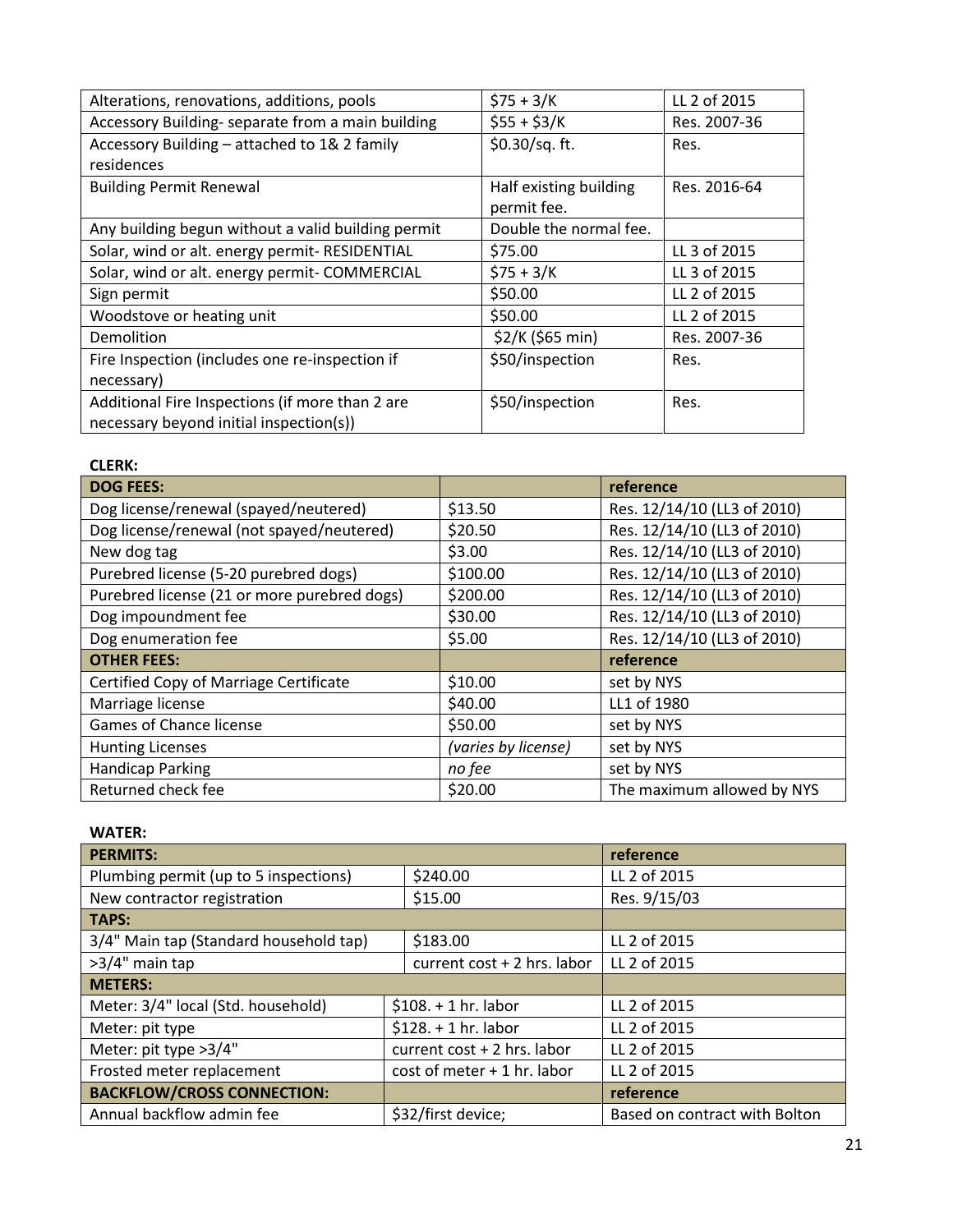|                                   | \$16/additional     | Point                          |
|-----------------------------------|---------------------|--------------------------------|
| Backflow application review       | \$80.00             | Res. 9/15/03                   |
| Backflow certification inspection | \$72.00             | Based on contract with Bolton  |
|                                   |                     | Point                          |
| <b>Backflow Inspection</b>        | \$72.00             | Res. 2007-36                   |
| <b>WATER SALES:</b>               |                     | reference                      |
| Water sales (Districts 3 and 4)   | \$7.31/1000 gallons | Based on Town of Ithaca's 2018 |
|                                   |                     | water price                    |
| Bulk water sales from facility    | \$7.31/1000 gallons | Based on Town of Ithaca's 2018 |
|                                   |                     | water price                    |

Moved: Mr. Boggs Seconded: Ms. Thomas

Ms. Thomas aye Ms. Zahler aye Mr. Hertzler aye Mr. Boggs aye Mr. Goldman absent

# **Vote: 4-0**

<span id="page-21-0"></span>Adopted: 1/4/18

## **\*Resolution 2018-26: Mandatory Justice Schooling**

RESOLVED, that the Justices be authorized to attend training schools during the year and will be reimbursed for approved expenses provided the funding is available.

| Moved: Ms. Thomas |        | Seconded: Ms. Zahler |
|-------------------|--------|----------------------|
| Ms. Thomas        | aye    |                      |
| Ms. Zahler        | ave    |                      |
| Mr. Hertzler      | ave    |                      |
| Mr. Boggs         | aye    |                      |
| Mr. Goldman       | absent |                      |

#### **Vote: 4-0**

Adopted: 1/4/18 RESOLUTION 2018-27: VEHICLE BENEFIT:

RESOLVED, that because the Highway Superintendent and Water District Operator are on call 24 hours a day, seven days a week, the Ulysses Town Board authorizes the use of town vehicles for travel to and from work, provided they are not used for more than incidental personal use. Mileage should be recorded and submitted to the Town Clerk annually.

Moved: Ms. Thomas Seconded: Mr. Hertzler

| aye    |
|--------|
| aye    |
| aye    |
| aye    |
| absent |
|        |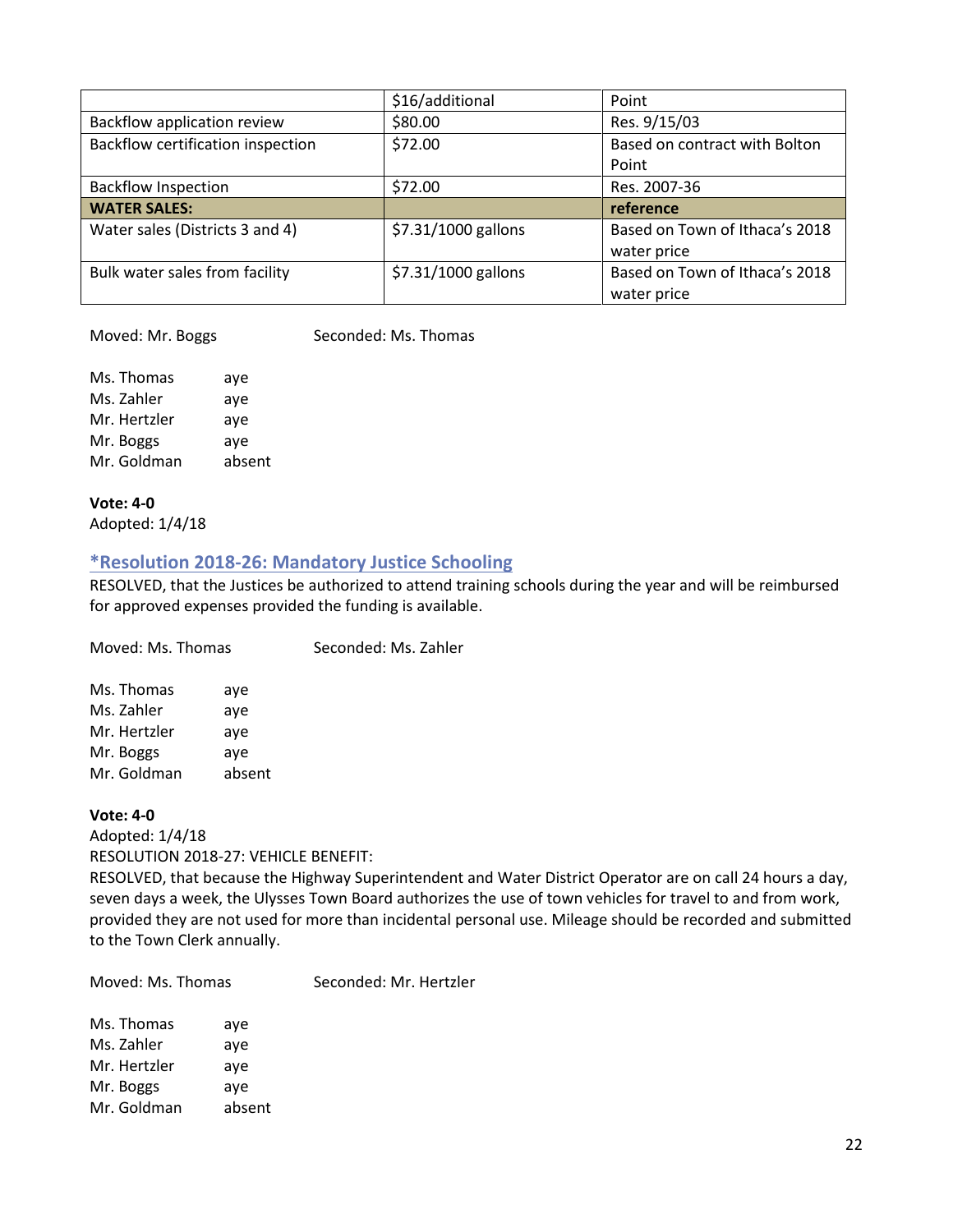**Vote: 4-0** Adopted: 1/4/18

## <span id="page-22-0"></span>**\*Resolution 2018-28: Distribution Of Minutes**

RESOLVED that once all resolutions of the Organizational Meeting are completed, the Town Board will make a motion to accept the minutes as a whole. These minutes shall be the final minutes of the meeting and a certified version of the complete Organizational Meeting minutes will be distributed by the Town Clerk to all employees and elected officials within 14 days of completion and will be posted to the website.

Moved: Ms. Thomas Seconded: Mr. Boggs

| Ms. Thomas   | aye    |
|--------------|--------|
| Ms. Zahler   | aye    |
| Mr. Hertzler | aye    |
| Mr. Boggs    | aye    |
| Mr. Goldman  | absent |

**Vote: 4-0** Adopted: 1/4/18

#### OTHER ANNUAL APPOINTMENTS

| <b>Supervisor Appointments:</b> |               |
|---------------------------------|---------------|
| Bookkeeper                      | Nina Thompson |
| Deputy Supervisor 1             | Nancy Zahler  |
| <b>Deputy Supervisor 2</b>      | (vacant)      |

Elected Officials Appointments:

| Court Clerk                   | Angela Champion |
|-------------------------------|-----------------|
| Deputy Town Clerk             | Sarah Koski     |
| Second Deputy Town Clerk      | Michele Mitrani |
| Deputy Highway Superintendent | Chris Stevenson |

## <span id="page-22-1"></span>**\*Resolution 2018-29: Committees Appointed by the Town Board**

The following working groups or committees are appointed by the Town Board for specific purposes and may or may not have terms of office :

| <b>COMMITTEE</b>                                            | <b>MEMBERS</b>                                                                                                  | E-MAIL                                                                                                                     | <b>TERM</b>  |
|-------------------------------------------------------------|-----------------------------------------------------------------------------------------------------------------|----------------------------------------------------------------------------------------------------------------------------|--------------|
| <b>TTHM Working</b><br>Group                                | Stan Seltzer<br>Ann DiPetta<br>Diane Hillmann<br>Elizabeth Thomas<br>Michael Boggs                              | seltzer@ithaca.edu<br>adipetta@twcny.rr.com<br>metadata.maven@gmail.com<br>supervisor@ulysses.ny.us<br>boggs@ulysses.ny.us | No term set  |
| Sustainability and<br>Conservation<br>Advisory<br>Committee | Roxanne Marino – Chair<br>Sue Poelvoorde<br><b>Bara Hotchkiss</b><br><b>Brice Smith</b><br><b>Robert Oswald</b> | rmm3@cornell.edu<br>spoel@zoom-dsl.com<br>baraHotchkiss@gmail.com<br>brice.smith@cortland.edu<br>reo1@cornell.edu          | Through 2019 |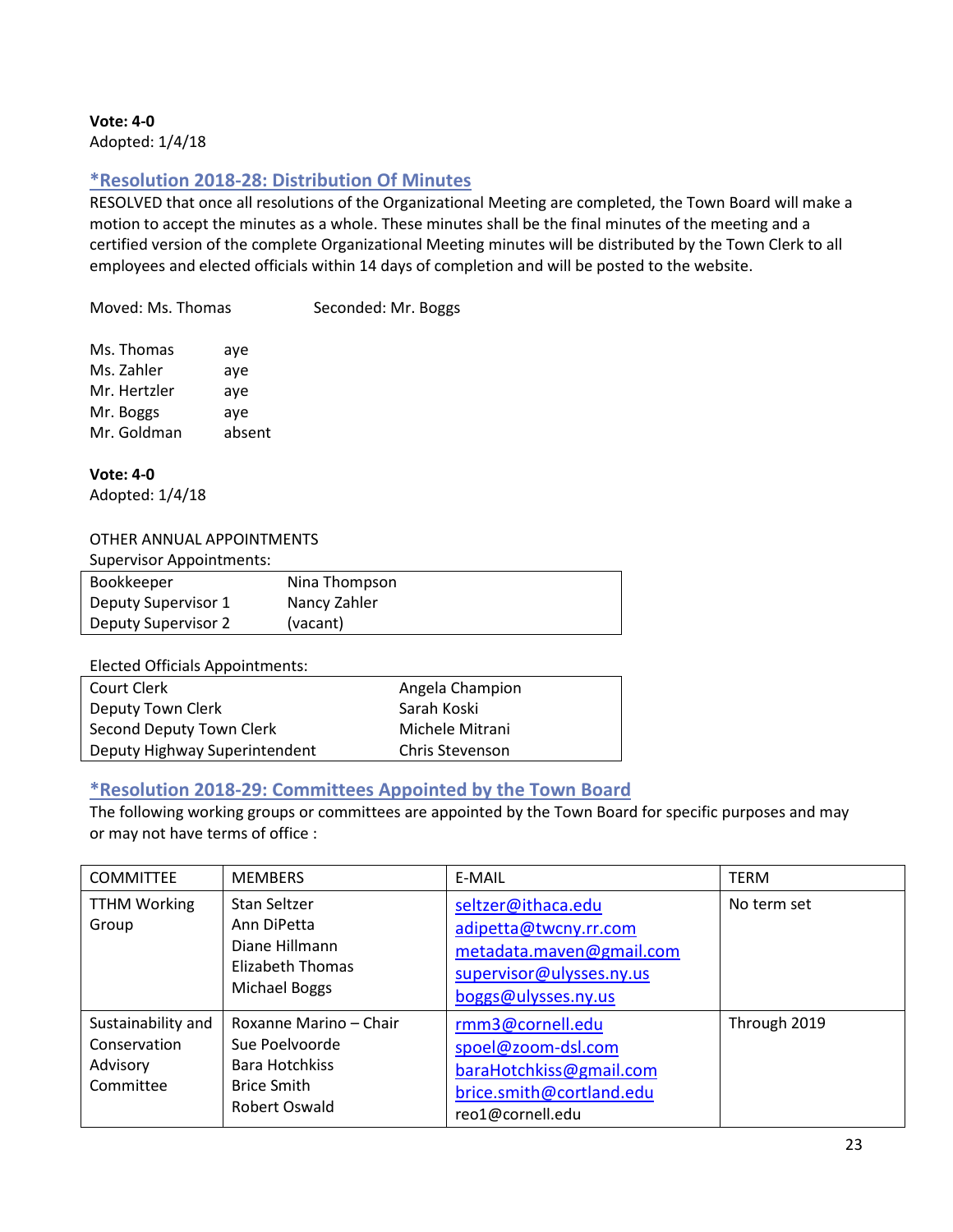|                                               | Don Ellis<br>Andy Hillman                                                                                                                   | don@lakepassage.com<br>andrew.hillman@davey.com>                                                                                                                   |                                                                                                 |
|-----------------------------------------------|---------------------------------------------------------------------------------------------------------------------------------------------|--------------------------------------------------------------------------------------------------------------------------------------------------------------------|-------------------------------------------------------------------------------------------------|
| Zoning Update<br><b>Steering</b><br>Committee | <b>Michael Boggs</b><br>Susan Ritter<br>Rod Hawkes<br>Elizabeth Thomas-Chair<br>Darby Kiley                                                 | boggs@ulysses.ny.us<br>Sritter99@aol.com<br>rod.hawkes@cornell.edu<br>supervisor@ulysses.ny.us<br>Kiley@ulysses.ny.us                                              | In effect during zoning<br>update of 2018                                                       |
| Agricultural<br>Committee                     | Chaw Chang - Chair<br>Greg Reynolds<br>Krys Cail<br>John Gates<br>Mark Ochs                                                                 | stickandstonefarm@gmail.com<br>greynolds@glenwoodfarms.com<br>krys.cail@gmail.com<br>gates3580@gmail.com<br>ochsconsultingllc@gmail.com                            | 4/12/16-12/31/18<br>4/12/16-12/31/18<br>4/12/16-12/31/18<br>4/12/16-12/31/19<br>2/7/17-12/31/19 |
| Youth<br>Commission                           | Durand VanDoren - Chair<br>Sharon Bilotta<br>(vacant)<br>Jon Gregory<br>Paul Pennock<br><b>Ben Carver</b><br>Nancy Zahler<br>Janice Johnson | durand@lightlink.com<br>seb@fltg.net<br>jgregory@ithaca.edu<br>ppennock@tburg.k12.ny.us<br>benjicarv@gmail.com<br>Zahler@ulysses.ny.us<br>jjohnson@tompkins-co.org |                                                                                                 |

Moved: Ms. Thomas Seconded: Ms. Zahler

| Ms. Thomas   | aye    |
|--------------|--------|
| Ms. Zahler   | aye    |
| Mr. Hertzler | aye    |
| Mr. Boggs    | aye    |
| Mr. Goldman  | absent |

**Vote: 4-0**

Adopted: 1/4/18

# <span id="page-23-0"></span>**JANUARY 9TH, 2018 REGULAR TOWN BOARD MEETING**

## <span id="page-23-1"></span>**\*Resolution 2018-30: Approval of Meeting Agenda**

BE IT RESOLVED that the Ulysses Town Board approve the agenda for January 9, 2018 with the addition of an organizational meeting discussion, personnel policy changes, extension of contract with Randall & West, and an executive session.

| Moved: Ms. Thomas |     | Seconded: Mr. Boggs |  |
|-------------------|-----|---------------------|--|
| Ms. Thomas        | aye |                     |  |
| Ms. Zahler        | aye |                     |  |
| Mr. Hertzler      | aye |                     |  |
| Mr. Boggs         | aye |                     |  |
| Mr. Goldman       | aye |                     |  |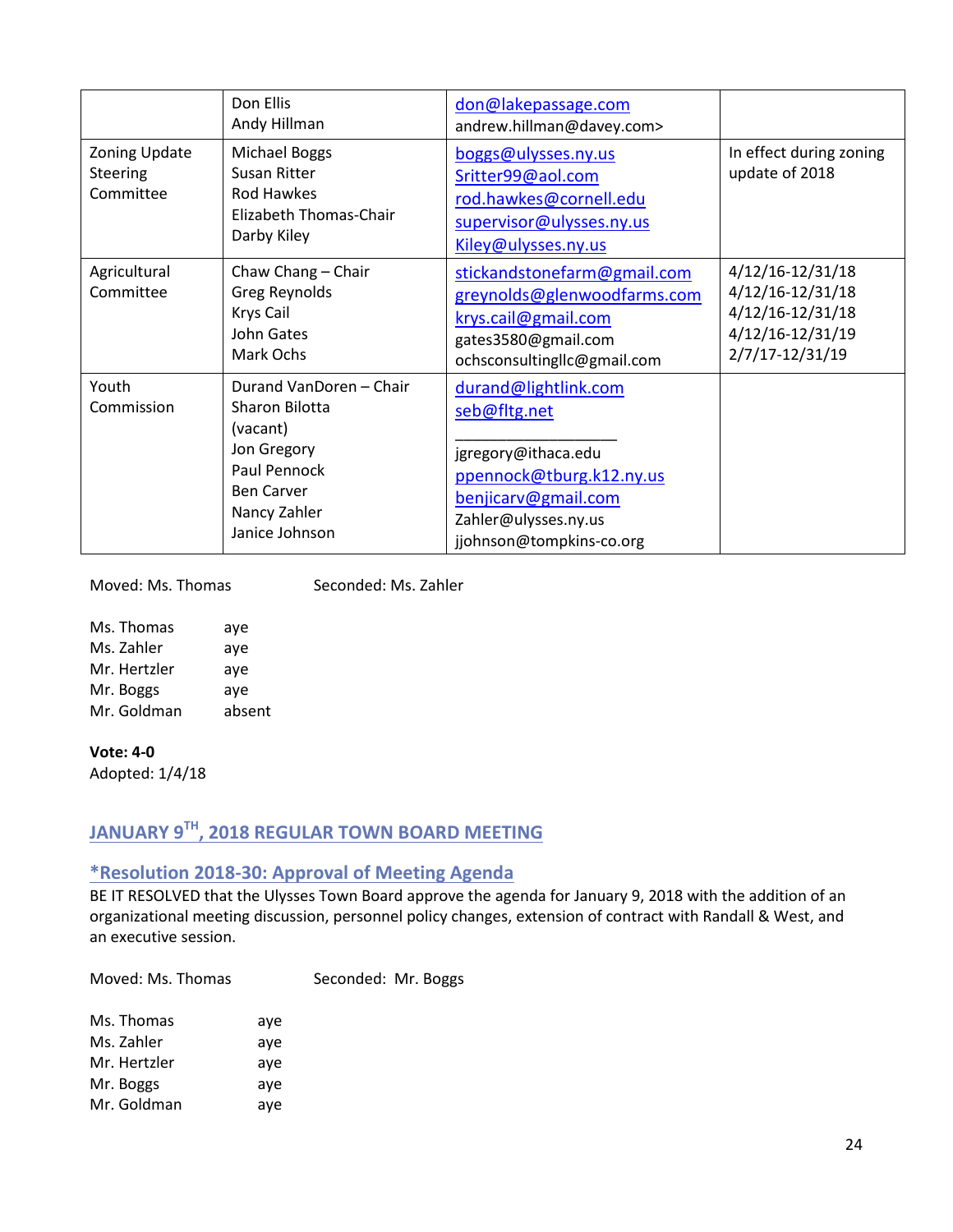Vote: 5-0 Date Adopted: 1/9/18

#### <span id="page-24-0"></span>**\*Resolution 2018-31: Authorization To Renew Randall + West Contract**

RESOLVED that the Town Board authorizes the supervisor to sign the contract with fees up to \$7000. Moved: Ms. Thomas Seconded: Mr. Boggs

| Ms. Thomas   | aye     |
|--------------|---------|
| Ms. Zahler   | aye     |
| Mr. Hertzler | abstain |
| Mr. Boggs    | aye     |
| Mr. Goldman  | aye     |

Vote: 4-0 Date Adopted: 1/9/18

#### <span id="page-24-1"></span>**\*Resolution 2018-32: Authorization To Sign Letter Of Intent To Purchase Highway**

#### **Equipment**

RESOLVED that the Town Board of the Town of Ulysses authorizes the Town Supervisor to sign a letter of intent to purchase the following equipment from O'Hara Machinery, Inc. through the National Joint Purchasing Association as recommended by the Ulysses Highway Superintendent: 2018 John Deere 5100E Utility tractor for \$53,138.06

2018 Tiger SMF-SDB Mid-Mount Side Flail 75" head mower for \$25,420

| Moved: Ms. Thomas |     | Seconded: Mr. Boggs |
|-------------------|-----|---------------------|
| Ms. Thomas        | ave |                     |
| Ms. Zahler        | ave |                     |
| Mr. Hertzler      | ave |                     |
| Mr. Boggs         | aye |                     |

Vote: 5-0 Date Adopted: 1/9/18

Mr. Goldman aye

## <span id="page-24-2"></span>**\*Resolution 2018-33: Sustainability Project**

RESOLVED that the Ulysses Town Board authorizes the Town Supervisor to write a letter of support for the project that the Sustainability Committee wants to move forward.

Moved: Ms. Zahler Seconded: Mr. Goldman

| Ms. Thomas   | aye |
|--------------|-----|
| Ms. Zahler   | aye |
| Mr. Hertzler | aye |
| Mr. Boggs    | aye |
| Mr. Goldman  | aye |

Vote: 5-0 Date Adopted: 1/9/18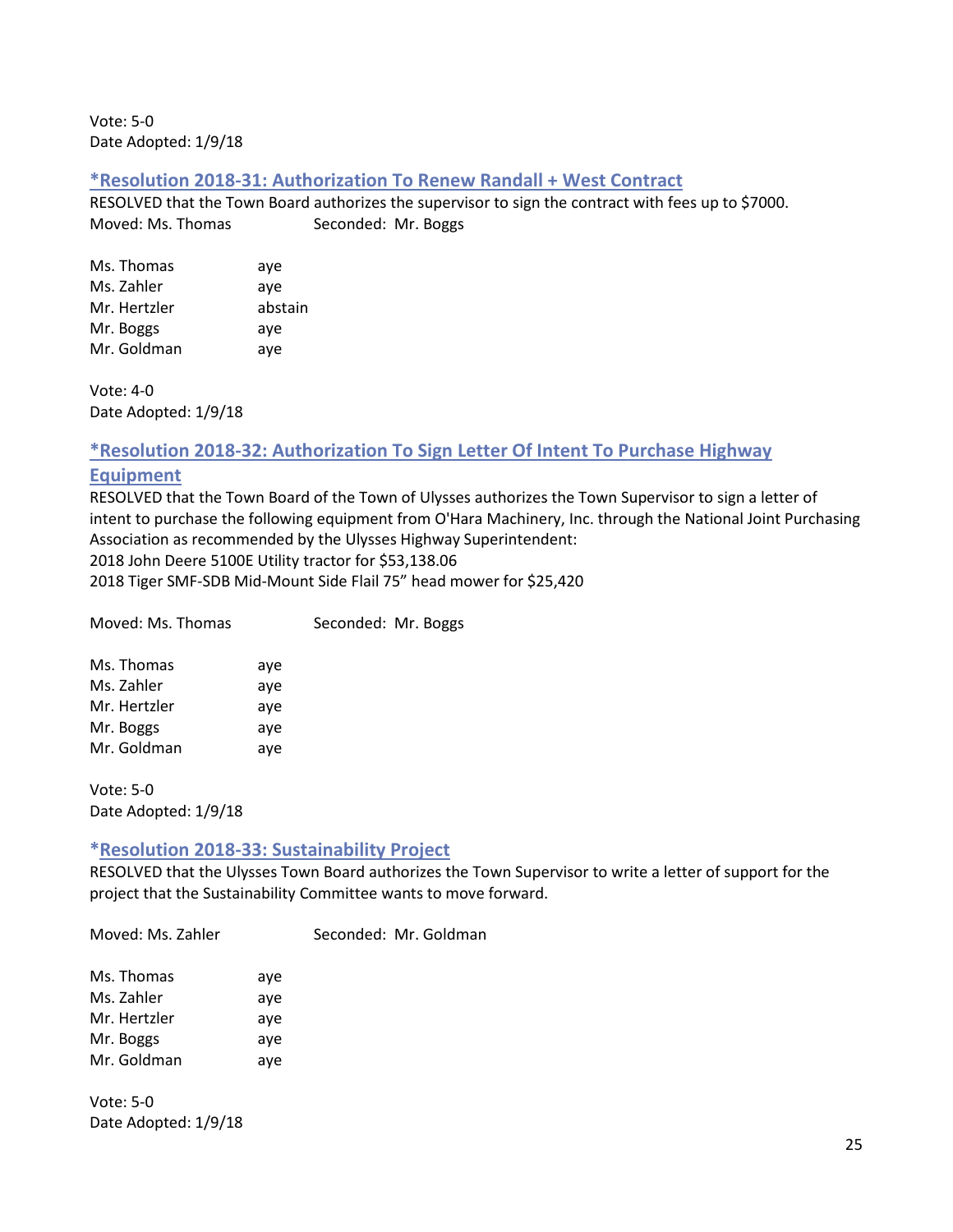## <span id="page-25-0"></span>**\*Resolution 2018-34: Hours Of The Highway Dept.**

BE IT RESOLVED that the hours for the Town Highway Department, set by the Town Highway Superintendent, are 7am-3:30pm from Nov.1 to March 31 and 6:30am-3pm from April 1 to Oct. 31.

Moved: Ms. Thomas Seconded: Mr. Goldman Ms. Thomas aye Ms. Zahler **absent** (briefly stepped out of the room) Mr. Hertzler aye Mr. Boggs aye Mr. Goldman aye

Vote: 4-0 Date Adopted: 1/9/18

#### <span id="page-25-1"></span>**\*Resolution 2018-35: Authorization For Town Supervisor To Sign Cleaning Contract** BE IT RESOLVED that the Town Board authorizes the Town Supervisor to sign the cleaning contract.

| Ms. Thomas   | aye |
|--------------|-----|
| Ms. Zahler   | aye |
| Mr. Hertzler | aye |
| Mr. Boggs    | aye |
| Mr. Goldman  | aye |

Vote: 5-0 Date Adopted: 1/9/18

## <span id="page-25-2"></span>**\*Resolution 2018-36 Acceptance Of Organizational Meeting Resolutions:**

Ms. Thomas moved to accept the organizational meeting resolutions as the final version.

Moved: Ms. Thomas Seconded: Mr. Goldman

Moved: Ms. Thomas Seconded: Mr. Goldman

Ms. Thomas aye Ms. Zahler aye Mr. Hertzler aye Mr. Boggs aye Mr. Goldman aye

Vote: 5-0 Date Adopted: 1/9/18

## <span id="page-25-3"></span>**\*Resolution 2018-37: Approval Of Minutes- 12/12/17**

BE IT RESOLVED that the Ulysses Town Board approve the minutes of 12/12/17 for the public hearing and regular meeting.

Moved: Ms. Thomas Seconded: Mr. Goldman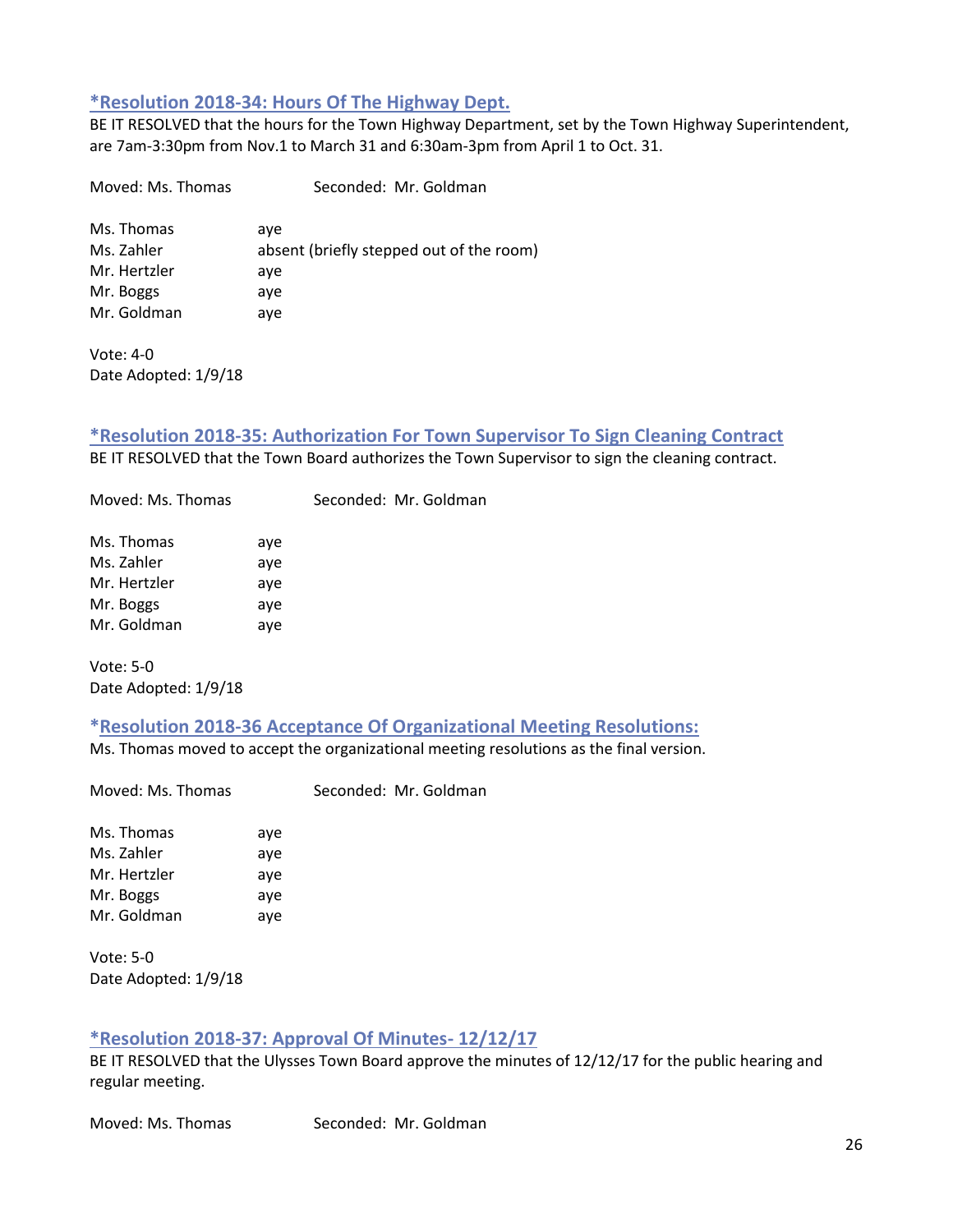Ms. Thomas aye Ms. Zahler aye Mr. Hertzler abstain Mr. Boggs aye Mr. Goldman aye

Vote: 4-0 Date Adopted: 1/9/18

## <span id="page-26-0"></span>**\*Resolution 2018-38: Budget Modifications**

BE IT RESOLVED that the Ulysses Town Board approve the following budget modifications: A FUND BUDGET MODIFICATIONS

| A5132.4                                                                | Town Barn CE     | <b>INCREASE</b> | \$1,300.00 |            |
|------------------------------------------------------------------------|------------------|-----------------|------------|------------|
| To increase budget for projected excess needed to cover year end bills |                  |                 |            |            |
| A9060.8                                                                | Health Insurance | <b>DECREASE</b> |            | \$1,300.00 |
| To transfer excess budget available to CE account - actual was         |                  |                 |            |            |
| under budget                                                           |                  |                 |            |            |

Moved: Ms. Thomas Seconded: Mr. Goldman

| Ms. Thomas   | aye |
|--------------|-----|
| Ms. Zahler   | aye |
| Mr. Hertzler | aye |
| Mr. Boggs    | aye |
| Mr. Goldman  | aye |

Vote: 5-0 Date Adopted: 1/9/18

<span id="page-26-1"></span>**\*Resolution 2018-39: Pre-Approval Of Specific Contracts For The Town Of Ulysses In 2018**

**WHEREAS** the Town Board passed resolution 2017-223 on December 12, 2017, and **WHEREAS** the contract amount for BAS was incorrect,

**RESOLVED** that the Town Board authorizes the Town Supervisor to sign contracts and make the updated payment amounts in 2018 for the following services:

| <b>Entity</b>                                   | <b>Estimated Contract</b> | <b>Contract not to Exceed</b> |
|-------------------------------------------------|---------------------------|-------------------------------|
|                                                 | <b>Amount for 2018</b>    | Amount for 2018               |
| American Legion (Assistance for Veterans)       | \$475                     | \$500                         |
| BAS software annual agreement for water billing |                           | \$675                         |
| BAS software annual agreement for clerk program |                           | \$600                         |
| Cemetery and Jacksonville Park Mowing           | \$3,300 & \$2500          | \$7,000                       |
| <b>Community Science Institute</b>              | \$6,067                   | \$6,500                       |
| Cooperative Extension (Youth Programming)       | \$48,346                  | \$49,000                      |
| <b>Engineering - MRB</b>                        | See rate schedule         | Not to exceed rate            |
|                                                 |                           | schedule.                     |
| Foodnet                                         | \$2,250                   | \$2,500                       |
| Gadabout                                        | \$2,000                   | \$2,500                       |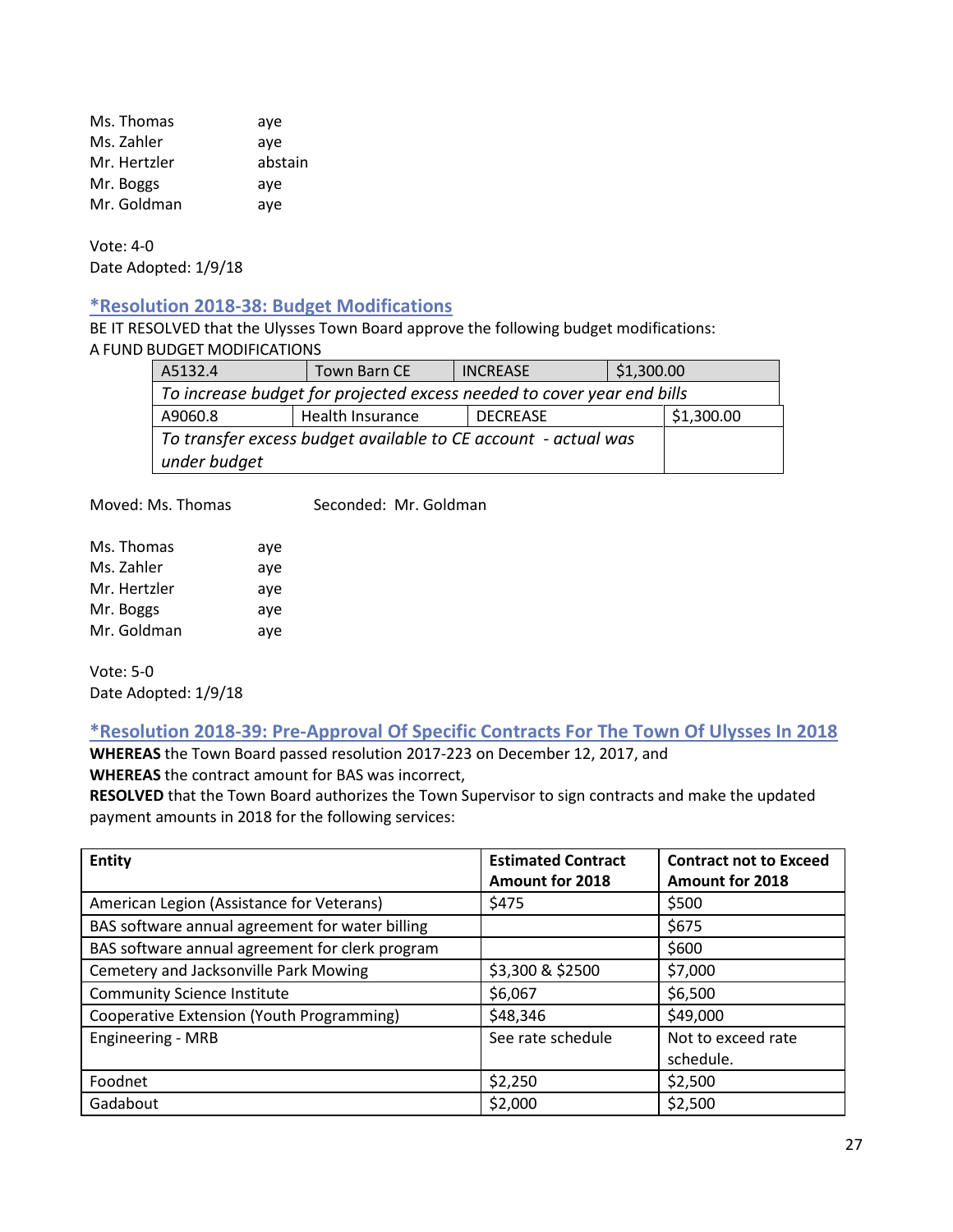| General Code                                          | \$10,000    | \$10,000    |
|-------------------------------------------------------|-------------|-------------|
| Landscaping                                           | By the hour | \$3500      |
| Lifelong                                              | \$1000      | \$1000      |
| <b>Ulysses Historical Society</b>                     | \$700       | \$750       |
| <b>Stormwater Coalition</b>                           | \$1500      | \$1600      |
| <b>Trumansburg Senior Citizens</b>                    | \$850       | \$850       |
| <b>Tompkins County Recreation Partnership</b>         | \$7,887     | \$8,000     |
| <b>Tompkins County Animal Control</b>                 | \$18,134    | \$19,000    |
| Trumansburg Conservatory of Fine Arts                 | \$3,000     | \$3,000     |
| <b>Trumansburg Community Recreation</b>               | \$2,500     | \$2,500     |
| Town Hall - Mainstay - Plumbing, electric and heating |             | (As needed) |
| Tompkins County Soil & Water                          | \$50/hr     | \$52/hr     |
| Utilities - electric and gas contract                 |             |             |
| Ulysses Philomathic Library                           | \$16,000    | \$16,000    |
| Williamson Law - Accounting Software                  | \$998       | \$1,200     |
| Williamson Law Book- Tax Glance software program      | \$125       | Up to \$200 |
| Village of Trumansburg Police Contract                | \$0         | \$0         |
| Winterfest                                            | \$1,000     | \$1,000     |

Moved: Ms. Thomas Seconded: Mr. Goldman

| Ms. Thomas   | aye     |
|--------------|---------|
| Ms. Zahler   | aye     |
| Mr. Hertzler | abstain |
| Mr. Boggs    | aye     |
| Mr. Goldman  | aye     |

Vote: 4-0 Date Adopted: 1/9/18

#### <span id="page-27-0"></span>**\*Resolution 2018-40: Approval Of Claims**

BE IT RESOLVED that the Ulysses Town Board approve payment of claims for 2017 vouchers #635-672 in the amount of \$67,096.07; and 2018 vouchers #1-20 in the amount of \$45,620.81 for a grand total of \$112,716.88. Moved: Ms. Thomas Seconded: Mr. Goldman

| Ms. Thomas   | aye |
|--------------|-----|
| Ms. Zahler   | aye |
| Mr. Hertzler | aye |
| Mr. Boggs    | aye |
| Mr. Goldman  | aye |

Vote: 5-0 Date Adopted: 1/9/18

<span id="page-27-1"></span>**JANUARY 23RD, 2018: REGULAR TOWN BOARD MEETING**

<span id="page-27-2"></span>**\*Resolution 2018-41: Approval Of Meeting Agenda**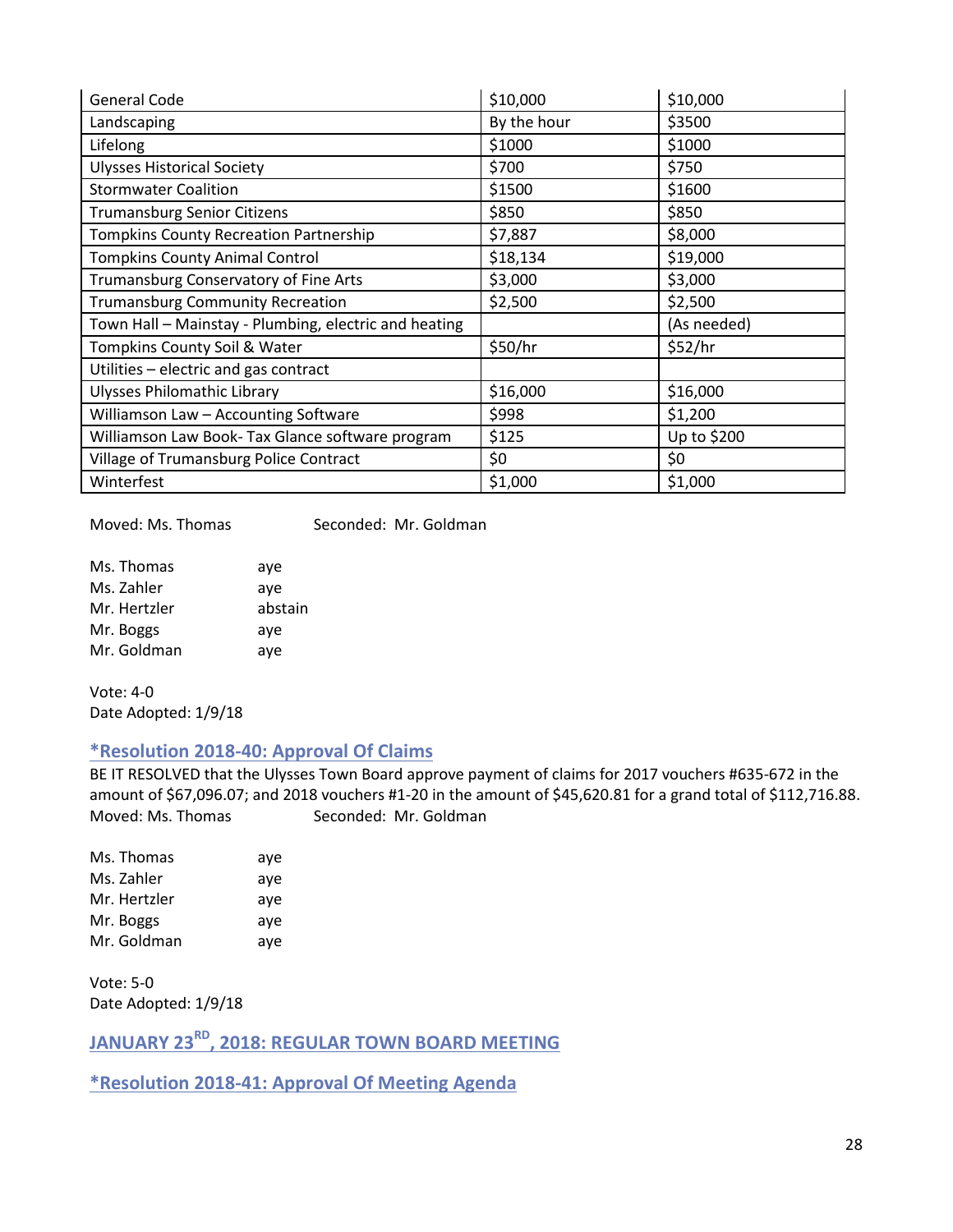BE IT RESOLVED that the Ulysses Town Board approve the agenda for January 23, 2018 with the addition of: a letter of support for Cayuga Lake Watershed Intermunicipal Water Organization (CLWIO) grant; budget modification; date change of second June meeting; and an executive session to discuss personnel and disposition of property.

| Moved: Ms. Thomas | Seconded: Mr. Boggs |  |
|-------------------|---------------------|--|
|                   |                     |  |

| Ms. Thomas   | aye |
|--------------|-----|
| Ms. Zahler   | aye |
| Mr. Hertzler | aye |
| Mr. Boggs    | aye |
| Mr. Goldman  | aye |

Vote: 5-0 Date Adopted: 1/23/18

## <span id="page-28-0"></span>**\*Resolution 2018-42: Amendments Of Town Of Ulysses Zoning Development Districts #8 Moore's Marine And #9 Flo-Tech:**

WHEREAS

1. The Town of Ulysses Zoning Law §212-20 outlines the procedures for creating or revising the zoning or development districts; and

2. The owners of Development District #8 Moore's Outboard Sales and Service wish to revise the development district language; and

3. On June 13, 2017, the Town Board referred the rezoning of Development District #8 Moore's Outboard Sales and Service to the Planning Board; and

4. The Planning Board reviewed the site plan and revised language at meetings held on July 18, 2017, October 17, 2017, December 5, 2017, and December 19, 2017; and

5. On December 19, 2017, the Planning Board passed a resolution recommending Town Board approval of the proposed language changes and made the recommendation by considering the criteria listed in zoning law §212-20 A (b) [1-5]; and

6. The owner of Development District No. 9: Flo-Tech wishes to revise the District area and boundaries with no change in the allowed uses or specifications;

THEREFORE BE IT RESOLVED that a public hearing be held by the Town Board with respect to enactment of the following local law, such public hearing to be held on the 27th day of February, 2018, at 7 p.m., in the Town Hall, Town of Ulysses, New York. The proposed local law to be considered is as follows:

LOCAL LAW NO. - 2018: A LOCAL LAW TO AMEND ZONING CODE §212-118 H (1-3) AND §212-118 I (2)

Copies of the text of the above-named local law shall be filed in the office of the Town Clerk.

AND BE IT FURTHER RESOLVED that the Town Clerk is hereby directed and authorized to cause public notice of said hearing to be given in accordance with the Municipal Home Rule Law, the Open Meetings Law and §§ 264 and 265 of the Town Law of the State of New York.

December 19, 2017 Planning Board Resolution: Recommendation for Town Board approval of revised language for Development District 8-Boat sales, service and storage located at 3052 Dubois Rd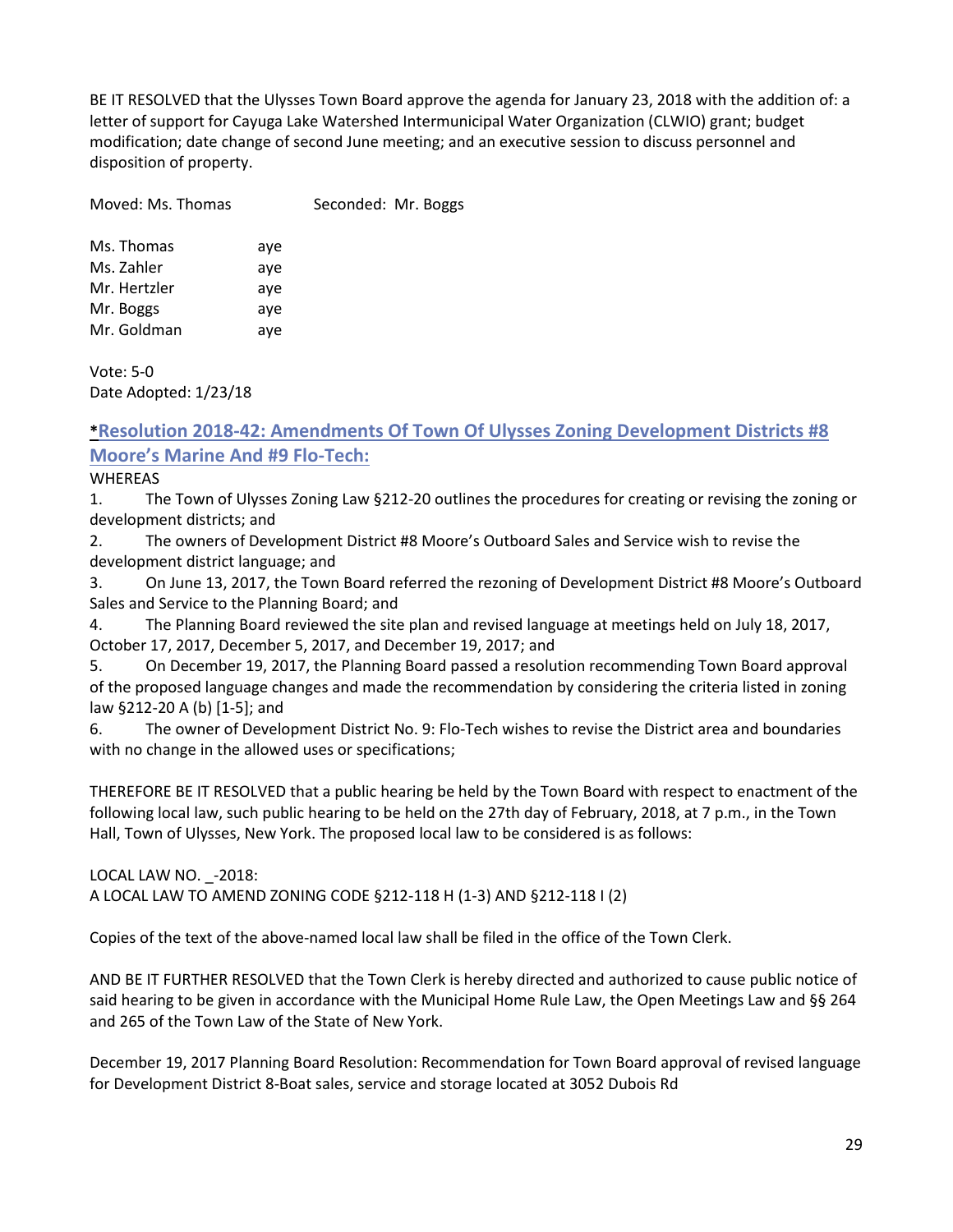#### WHEREAS

1. Development District 8, located at 3052 Dubois Rd, was created July 18, 1991 and has not been revised to meet the needs of the business; and

2. In response to complaints, the Town of Ulysses and property owners have been working together to update the development district language; and

3. Following the procedures in the Zoning Law §212-20, on June 13, 2017, the Town Board referred the rezoning request to the Planning Board; and

4. The Planning Board reviewed the site plan and revised language at meetings held on July 18, 2017, October 17, 2017, December 5, 2017, and December 19, 2017;

THEREFORE BE IT RESOLVED that the Planning Board recommends Town Board approval of the proposed language changes and makes this recommendation by considering the criteria listed in zoning law §212-20 A (b) [1-5] where:

1. The need for the use: Moore's Marine has been in the community at this location for over 25 years and meets the boat servicing and storage needs for our lakeshore community;

2. As an existing use, the location is a convenient storage facility for local boaters;

3. Regarding compatibility with the neighborhood, the owners recognize that this is a residential area and keep boats stored behind the building;

4. The property owners will mitigate possible detrimental effects on the neighborhood by having no mechanical sound from the facility between 8 pm and 8 am, storing the majority of the boats east of the building, and an existing buffer of pines on the northern boundary of the property;

5. To protect the environmental quality of the site, the property owners will use best management practices when working on boats, will maintain existing vegetated buffer along the stream on the southern boundary, and will maintain a vegetated buffer east/downhill of the site.

BE IT ALSO RESOLVED that the Planning Board approves the site plan as shown on 9/6/2017 TG Miller P.C. Survey Map Showing Development District for "Moore's Marine" Located at No. 3052 Dubois Road, Town of Ulysses, Tompkins County, New York as revised to show dimensions of boat storage and servicing areas.

The vote was as follows:

| Mr. Blake    | AYE |
|--------------|-----|
| Mr. LeWalter | AYE |
| Mr. Tyler    | AYE |
| Mr. Wertis   | AYE |
| Ms. Worden   | AYE |

Result: Resolution approved

The suggested draft to the Moore's Development District, approved by the Board in the above action, is as follows:

A LOCAL LAW TO AMEND ZONING CODE §212-118 H (1-3) AND §212-118 I (2)

§ 212-118 Existing development districts.

H. Development District No. 8: Boat sales, service, and storage (formerly Development District No. 19, created July 18, 1991).

- (1) Allowed uses. The purposes for which the district may be used are as follows:
- (a) Sales and service of small marine motors, boats, and accessories.
- (b) Storage of boats.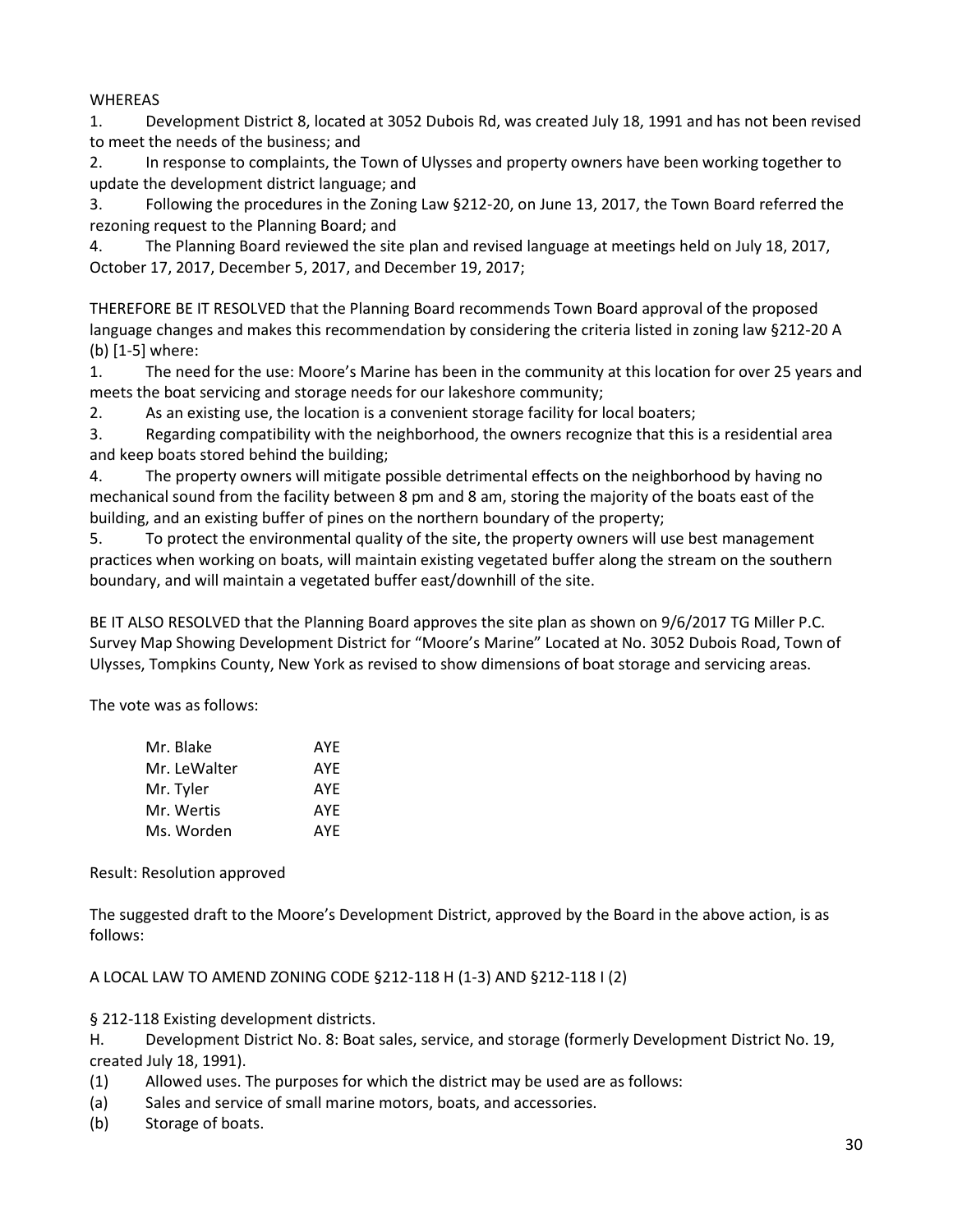## (2) District area and boundaries.

BEGINNING at an iron pin set near the easterly road line of Dubois Road 30 feet north of center line of creek culvert which defines the southwest border to Tax Parcel 32-2-8.22 and continuing northerly 184 feet along the center line of Dubois Road to an iron pin along the easterly road line of Dubois Road; then continuing 220 feet easterly and perpendicular to Dubois Road to an iron pin; then continuing 125 feet northerly and parallel to Dubois Road to an iron pin; running thence 380 feet easterly and perpendicular to Dubois Road to an iron pin, then continuing 309 feet southerly and parallel to Dubois Road to an iron pin; and thence returning 600 feet westerly and perpendicular to Dubois Road to the iron pin marking the point and place of beginning; conveying 3.14 acres.

(3) District specifications.

(a) The existing building is to be used for business. Well and septic systems are to be maintained according to Tompkins County Health Department requirements.

(b) No mechanical sound shall emanate from the property before 8 a.m. or after 8 p.m.

(c) Maintain existing parking on front and side of building.

(d) Boats waiting to be picked up and/or serviced will be permitted on the 25 foot by 100 foot lot on the north side of the building, on the 50 foot by 150 foot lot on the south side of the building, on the 25 foot by 50 foot lot on the east side of the building, and on the 150 foot by 175 foot lot located on the lower lot/east side of the building. Outside storage of boats shall be permitted on the 50 foot by 150 foot lot on the south side of the building, and the 150 foot by 175 foot lot located on the lower lot/east side of building (see approved site plan on 9/6/2017 TG Miller P.C. Survey Map Showing Development District for "Moore's Marine" Located at No. 3052 Dubois Road, Town of Ulysses, Tompkins County, New York as revised on DATE NEEDED).

(e) Area around building to be kept clean with no outside storage other than boats with or without motors and trailers.

(f) Signs: One freestanding sign not to exceed 18 square feet. For sign(s) attached to the building, the cumulative square footage shall not to exceed 64 square feet. Signs required by New York State are not included in the area calculation. Sign illumination shall follow sign standards in §212-122.

(g) Exterior building lights, sign and security lights are permitted, subject to the provisions of Article XX,  $\S$ 212-123.

(h) Used gear lubricants and motor oils shall be stored in a tank or tanks not to exceed 1,000 gallons, which shall be pumped when full by an authorized handler of petroleum waste material. There shall be no liquid or solid waste disposed of on the property other than that authorized by the Tompkins County Health Department.

(i) The construction of any other buildings within the Development District shall be considered an additional and further use for which an application must be made to the Town Board pursuant to Article III, § 212-20.

(j) A vegetated buffer 100 feet wide shall be maintained on the eastern boundary of the Development District.

(k) Engine/boat maintenance and repair involving lubricants, oils, or other hazardous materials shall be performed over a permanent or portable impermeable surface with sufficient capacity to collect the maximum volume of liquids used during the maintenance/repair work. Spills shall be cleaned up according to best management practices.

(l) No edible plants shall be grown for human consumption without first testing the soil for contaminants.

§ 212-118 Existing development districts.

I. Development District No. 9: Flo-Tech (formerly Development District No. 21, created January 26, 2004)

(2) District area and boundaries

BEGINNING at a point in the centerline of Halseyville Road, said point being further located South 60° 31' 24" West a distance of 39.02' from a point marking the present centerline of Halseyville Road and NYS 96;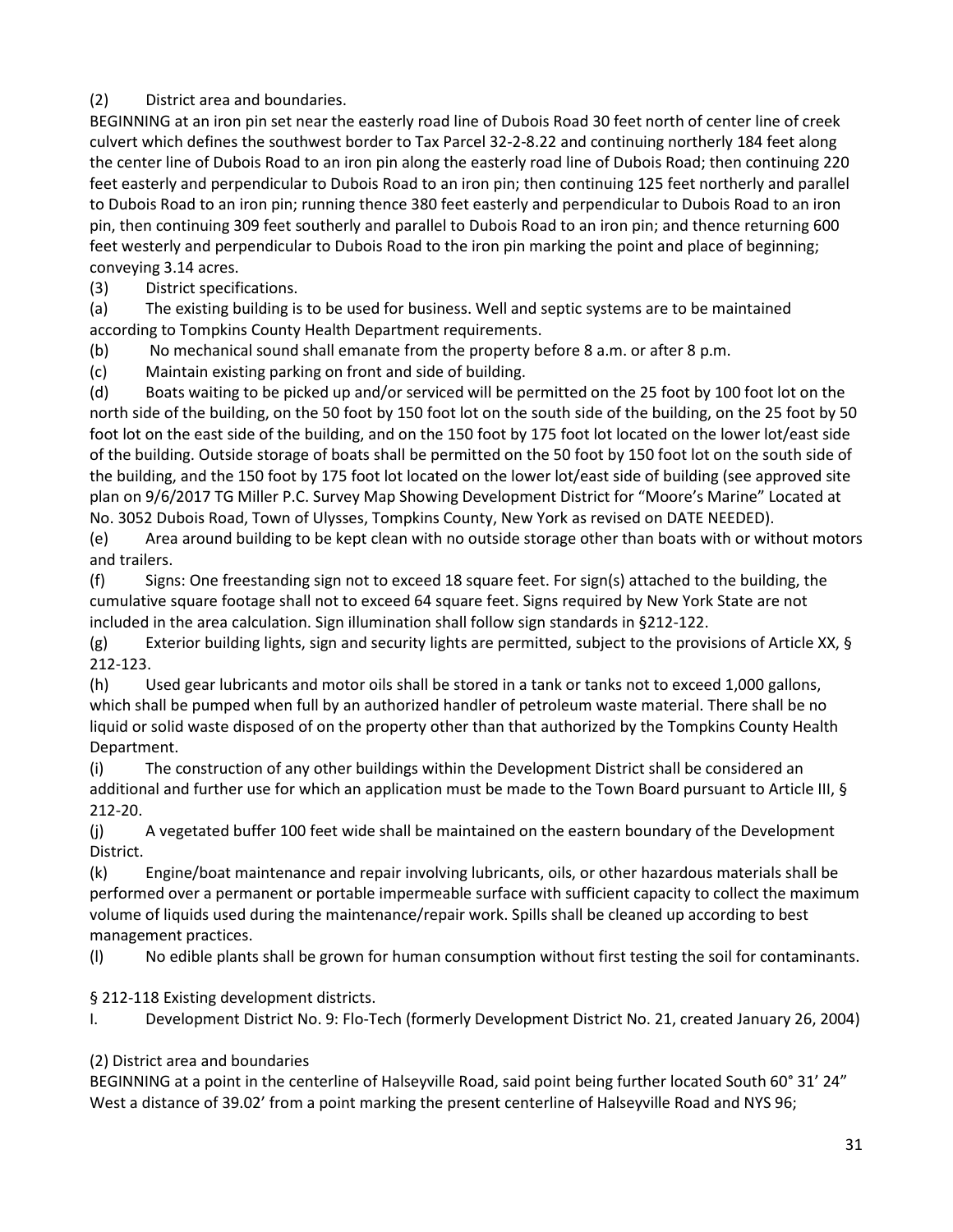RUNNING THENCE North 82° 59' 19" West for a distance of 24.75' to a point located on the West right of way of Halseyville Road;

RUNNING THENCE North 19° 01' 41" West along the West line of NYS Route 96 for a distance of 224.04' to an iron pin;

RUNNING THENCE North 19° 01' 41" West along the West line of NYS Route 96 for a distance of 109.68' to a point;

RUNNING THENCE North 82° 44' 09" West for a distance of 306.00' to a point;

RUNNING THENCE South 07° 15' 51" West for a distance of 261.60' to a point;

RUNNING THENCE South 65° 23' 33" East passing through an iron pin at a distance of 169.58', passing through an iron pin at an additional distance of 303.33' and continuing for a distance of 28.98' to a point, said course having a total distance of 501.89';

RUNNING THENCE North 07° 00' 41" East along the present centerline of Halseyville Road for a distance of 112.13' to the point and place of beginning;

Said parcel having an area of 2.95 acres net to the road right of ways.

Moved: Ms. Thomas Seconded: Ms. Zahler

| Ms. Thomas   | aye |
|--------------|-----|
| Ms. Zahler   | aye |
| Mr. Hertzler | aye |
| Mr. Boggs    | aye |
| Mr. Goldman  | aye |

Vote: 5-0 Date Adopted: 1/23/18

## <span id="page-31-0"></span>**\*Resolution 2018-43: Letter Of Support For Cayuga Lake Watershed Intermunicipal Water**

#### **Organization (CLWIO)**

RESOLVED that the Town Board of the Town of Ulysses supports the Engaged Opportunity Grant application and authorizes the Town Supervisor to sign a letter of support on behalf of the Town Board. Moved: Ms. Zahler Seconded: Ms. Thomas

| Ms. Thomas   | aye |
|--------------|-----|
| Ms. Zahler   | aye |
| Mr. Hertzler | aye |
| Mr. Boggs    | aye |
| Mr. Goldman  | aye |

Vote: 5-0 Date Adopted: 1/23/18

<span id="page-31-1"></span>**\*Resolution 2018-44: Appointment Of Safety Committee Members**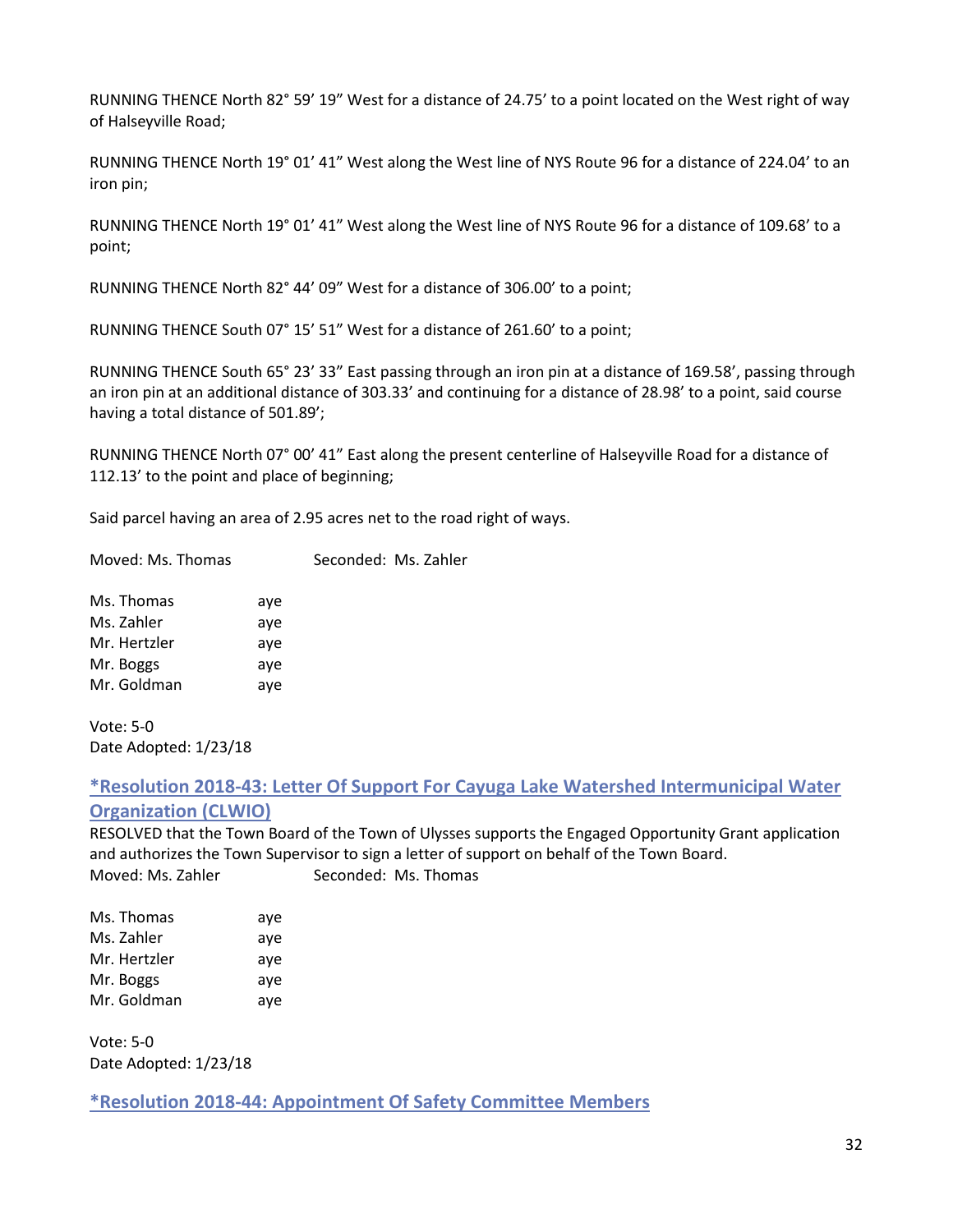RESOLVED that the Ulysses Town Board appoints the following to the town Safety Committee as required by the Public Employer Risk Management Association (PERMA): Highway Superintendent- Dave Reynolds Town Councilperson- Mr. Boggs/Ms. Zahler (alternate) Union rep- Scott Stewart Town Clerk, Safety Coordinator- Carissa Parlato Bookkeeper- Nina Thompson

Moved: Ms. Thomas Seconded: Ms. Zahler

| Ms. Thomas   | aye |
|--------------|-----|
| Ms. Zahler   | aye |
| Mr. Hertzler | aye |
| Mr. Boggs    | aye |
| Mr. Goldman  | aye |

Vote: 5-0 Date Adopted: 1/23/18

### <span id="page-32-0"></span>**\*Resolution 2018-45: Personnel Policy Clarifications**

RESOLVED that the Ulysses Town board approve the clarifying language added to the Personnel Policy on 1/23 in sections 500 through 704 with the exception of section 603. Moved: Ms. Thomas Seconded: Ms. Zahler

| Ms. Thomas   | aye     |
|--------------|---------|
| Ms. Zahler   | ave     |
| Mr. Hertzler | abstain |
| Mr. Boggs    | aye     |
| Mr. Goldman  | aye     |

Vote: 4-0 Date Adopted: 1/23/18

#### <span id="page-32-1"></span>**\*Resolution 2018-46: Sidewalk Maintenance Agreement With The Village**

RESOLVED that the Ulysses Town board approves the sidewalk maintenance agreement with the Village of Trumansburg for the maintenance of the sidewalk owned by the town outside the village.

| Moved: Mr. Boggs |     | Seconded: Mr. Hertzler |
|------------------|-----|------------------------|
| Ms. Thomas       | aye |                        |
| Ms. Zahler       | aye |                        |
| Mr. Hertzler     | aye |                        |
| Mr. Boggs        | aye |                        |
| Mr. Goldman      | aye |                        |
|                  |     |                        |

Vote: 5-0 Date Adopted: 1/23/18

<span id="page-32-2"></span>**\*Resolution 2018-47: Approval Of Agreement With NYSEG For Streetlight Contract**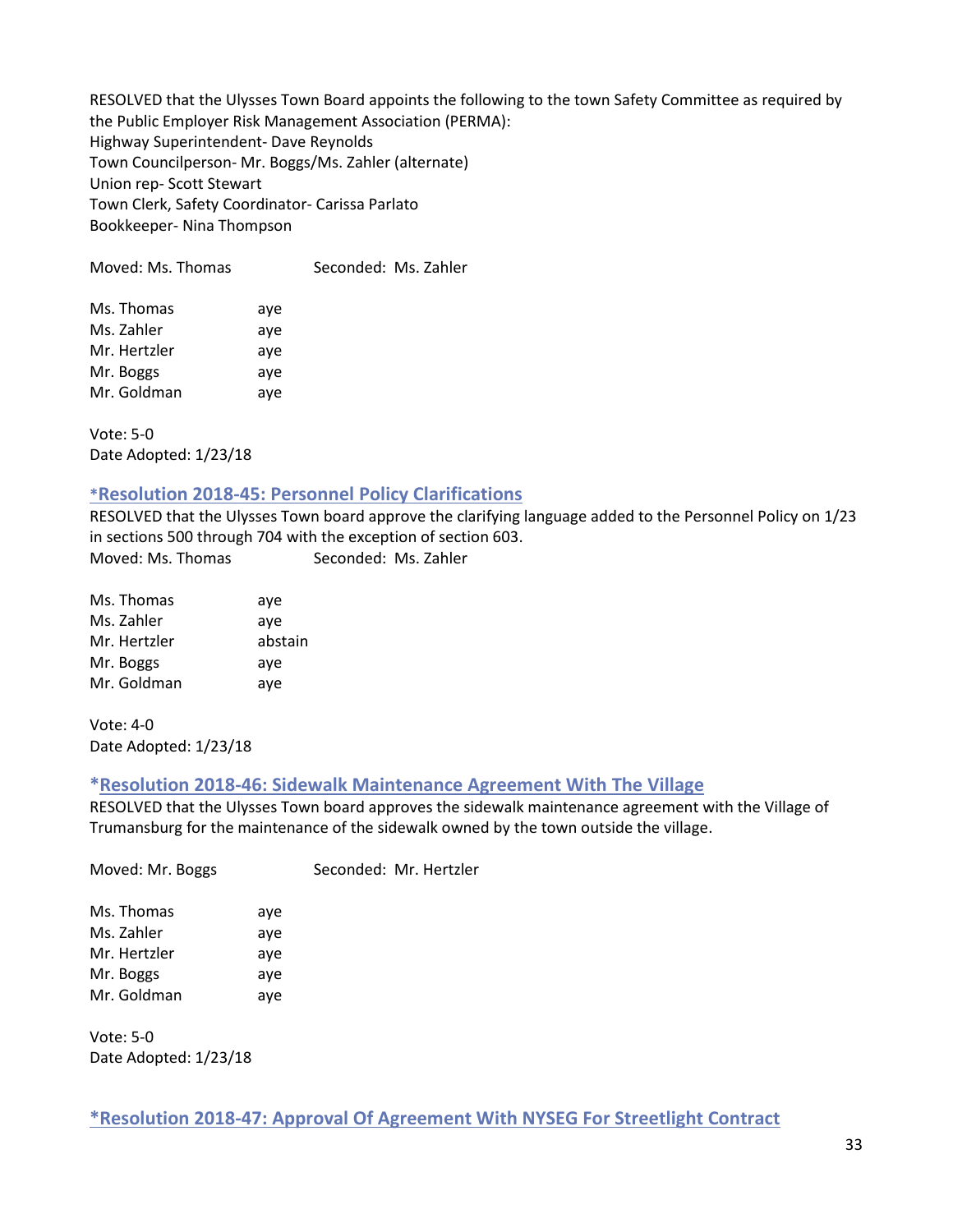**RESOLVED** that the Ulysses Town Board authorizes the Town Supervisor to sign the Confidentiality and Assurance agreement with New York State Electric and Gas Company regarding the purchase of streetlights within the town.

Moved: Ms. Thomas Seconded: Mr. Hertzler

Ms. Thomas aye Ms. Zahler aye Mr. Hertzler aye Mr. Boggs aye Mr. Goldman aye

Vote: 5-0 Date Adopted: 1/23/18

#### <span id="page-33-0"></span>**\*Resolution 2018-48: Appointment Of EMC Representative And Alternate**

**RESOLVED** that the Ulysses Town Board appoints Cait Darfler as the representative to the Tompkins County Environmental Management Council, and Elizabeth Thomas as alternate for the year 2018. Moved: Ms. Zahler Seconded: Mr. Hertzler

| Ms. Thomas   | aye |
|--------------|-----|
| Ms. Zahler   | aye |
| Mr. Hertzler | aye |
| Mr. Boggs    | aye |
| Mr. Goldman  | aye |

Vote: 5-0 Date Adopted: 1/23/18

## <span id="page-33-1"></span>**\*Resolution 2018-49: Approval Of Minutes- 1/4/18 STB And 1/9/18**

BE IT RESOLVED that the Ulysses Town Board approve the minutes of 1/4/18 and 1/9/18.

Moved: Ms. Zahler Seconded: Ms. Thomas

| Ms. Thomas   | aye |
|--------------|-----|
| Ms. Zahler   | aye |
| Mr. Hertzler | aye |
| Mr. Boggs    | aye |
| Mr. Goldman  | aye |

Vote: 5-0 Date Adopted: 1/23/18

## <span id="page-33-2"></span>**\*Resolution 2018-50: Budget Modifications**

#### A FUND BUDGET MODIFICATIONS

| A1940.4 | Purchase of Land/ROW                                       | <b>INCREASE</b> | \$54,000.00 |
|---------|------------------------------------------------------------|-----------------|-------------|
|         | To cover purchase of Salo Drive property and closing costs |                 |             |
| A917    | Unassigned Fund Balance                                    | <b>DECREASE</b> | \$54,000.00 |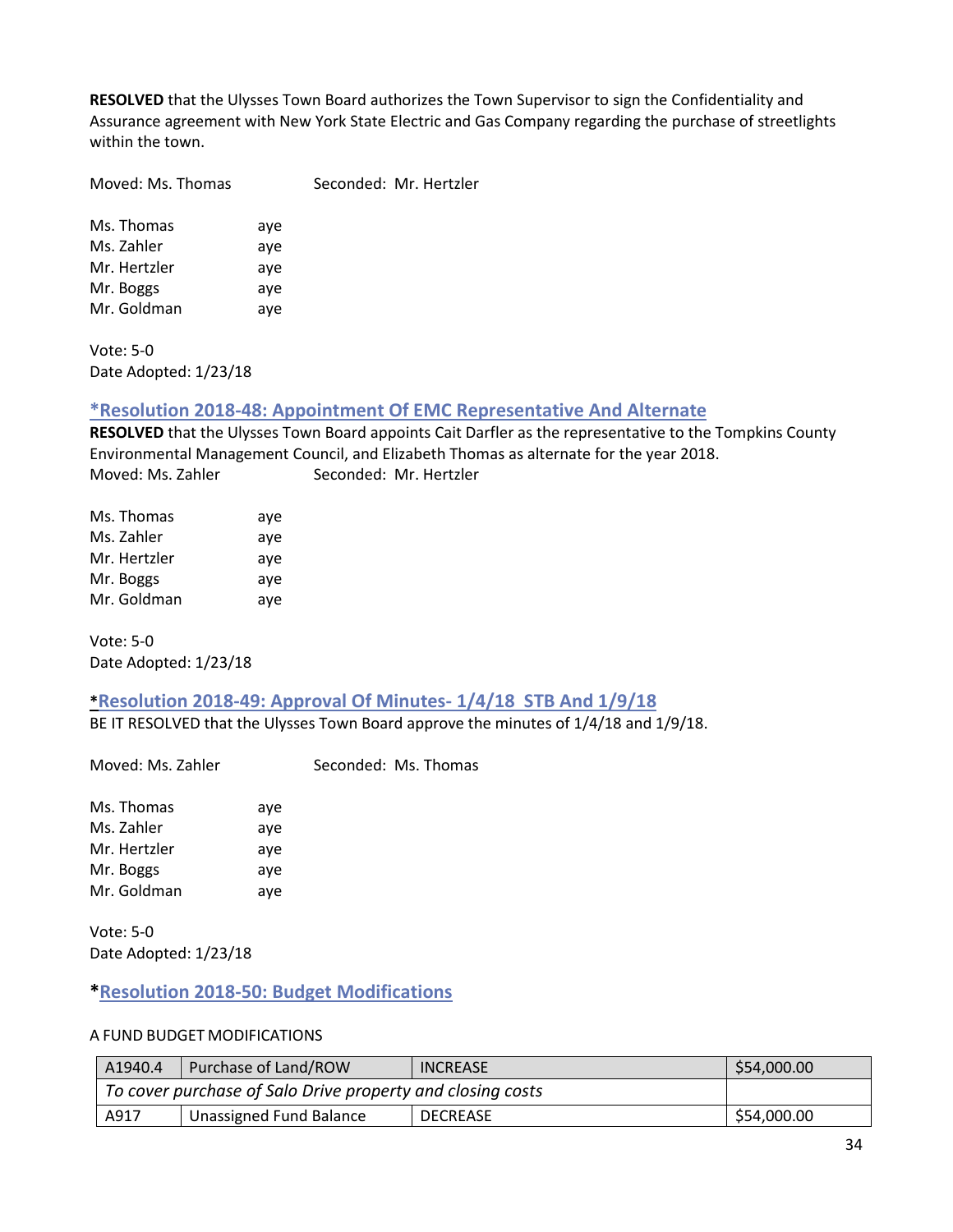*Purchase was budgeted for in 2017 but did not happen and allocation rolled into FB at year end*

Moved: Ms. Zahler Seconded: Mr. Hertzler

Ms. Thomas aye Ms. Zahler aye Mr. Hertzler aye Mr. Boggs aye Mr. Goldman aye

Vote: 5-0 Date Adopted: 1/23/18

## <span id="page-34-0"></span>**\*Resolution 2018-51: Authorization To Change Sale Price On Old Church**

RESOLVED that the Ulysses Town Board authorizes Nancy Zahler to work with the realtor to lower the price on the old church in Jacksonville if no offers are in by 2/13/18.

Moved: Ms. Zahler Seconded: Ms. Thomas Ms. Thomas aye Ms. Zahler aye Mr. Hertzler aye Mr. Boggs aye

Vote: 5-0 Date Adopted: 1/23/18

Mr. Goldman aye

## <span id="page-34-1"></span>**FEBRUARY 13th, 2018: REGULAR TOWN BOARD MEETING**

## <span id="page-34-2"></span>**\*Resolution 2018-52: Approval of Meeting Agenda**

BE IT RESOLVED that the Ulysses Town Board approve the agenda for February 13, 2018 with the removal of the sidewalk maintenance agreement; the addition of an executive session to discuss collective bargaining.

Moved: Ms. Zahler Seconded: Mr. Boggs

Ms. Thomas absent Ms. Zahler ave Mr. Hertzler aye Mr. Boggs aye Mr. Goldman aye

Vote: 4-0 Date Adopted: 2/13/18

## <span id="page-34-3"></span>**\*Resolution 2018-53: Introducing the Proposed Local Law to Amend Zoning Code §212-118 H (1-3) And §212-118 I (2) Re: Development Districts 8 And 9**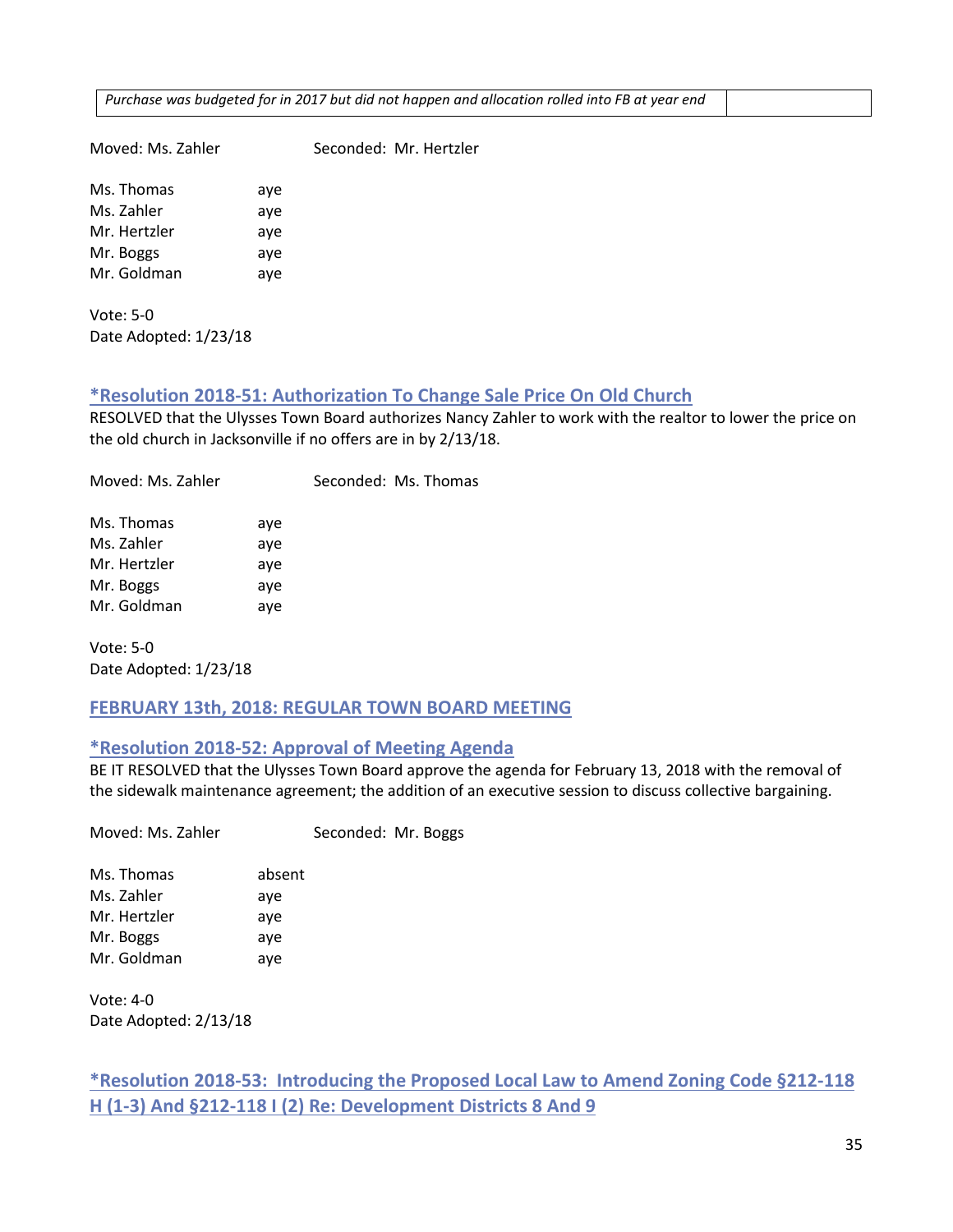RESOLUTION: INTRODUCING THE PROPOSED LOCAL LAW TO AMEND ZONING CODE §212-118 H (1-3) AND §212-118 I (2) RE: DEVELOPMENT DISTRICTS 8 AND 9

WHEREAS, the Town Board wishes to consider a proposed Local Law to amend the Zoning Code §212-118 H (1- 3) AND §212-118 I (2) RE: Development Districts 8 and; and

WHEREAS, Municipal Home Rule Law 520(4) requires that a proposed local law be introduced by a Town Board member at a Town Board meeting; and

WHEREAS, the Ulysses Town Board reviewed the proposed changes recommended by the Planning Board on January 23, 2018;

#### NOW, THEREFORE, BE IT

RESOLVED that the proposed Local Law to amend certain provisions of the Zoning Law of the Town of Ulysses, which are set forth in the Town of Ulysses Code §212-118 H (1-3) AND §212-118 I (2) pertaining to Development Districts 8 and 9 is hereby introduced to the Town Board for its review and consideration.

| Moved: Ms. Zahler |        | Seconded: Mr. Boggs |  |
|-------------------|--------|---------------------|--|
| Ms. Thomas        | absent |                     |  |
| Ms. Zahler        | aye    |                     |  |
| Mr. Hertzler      | aye    |                     |  |
| Mr. Boggs         | aye    |                     |  |
| Mr. Goldman       | aye    |                     |  |
|                   |        |                     |  |

Vote: 4-0 Date Adopted: 2/13/18

## <span id="page-35-0"></span>**\*Resolution 2018-54: Scheduling Public Hearing on Proposed Local Law to Amend Zoning §212-118 H (1-3) And §212-118 I (2)8 Re: Development Districts 8 And 9**

WHEREAS, a proposed local law to amend certain provisions of the Zoning Law of the Town of Ulysses, which are set forth in the Town of Ulysses Code §212-118 H (1-3) AND §212-118 I (2)8 pertaining to Development Districts 8 and 9 was introduced at a Town Board meeting on Feb. 13, 2018, and

WHEREAS, Municipal Home Rule Law §20(5) requires that a public hearing before a local law is adopted by the Town Board, which public hearing must be held upon at least ten days' notice;

NOW THEREFORE, BE IT

RESOLVED, that the Town Board shall hold a public hearing on February 27, 2018 at 7:00pm at the Town Hall, 10 Elm Street, Trumansburg, NY 14886 on the proposed local law to amend certain provisions of the Zoning Law of the Town of Ulysses, which are set forth in the Town of Ulysses Code §212-118 H (1-3) AND §212-118 I (2)8 pertaining to Development Districts 8 and 9; and be it further

RESOLVED, that the Town Clerk shall cause notice of such public hearing to be published and posted at least ten days before the date thereof.

Moved: Ms. Zahler Seconded: Mr. Goldman

| Ms. Thomas   | absent |
|--------------|--------|
| Ms. Zahler   | aye    |
| Mr. Hertzler | aye    |
| Mr. Boggs    | aye    |
| Mr. Goldman  | aye    |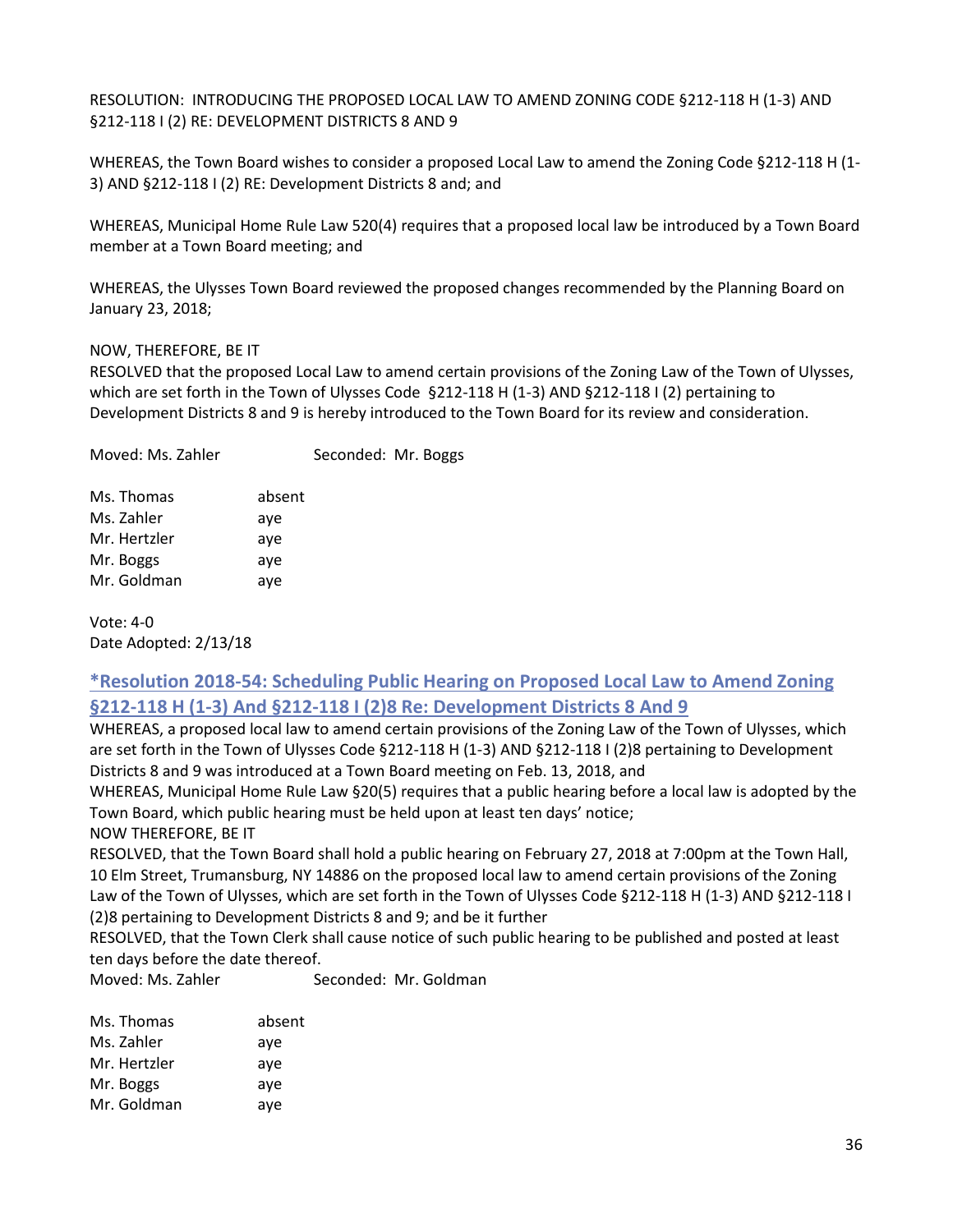Vote: 4-0 Date Adopted: 2/13/18

### **\*Resolution 2018-55: Clarification of Section 603 of the Personnel Policy**

BE IT RESOLVED that the Ulysses Town Board approves adding the attached clarifying language (see Appendix B) to the Personnel Policy in section 603 as presented (and edited) at the February 13 meeting.

Moved: Mr. Goldman Seconded: Mr. Boggs

| Ms. Thomas   | absent |
|--------------|--------|
| Ms. Zahler   | aye    |
| Mr. Hertzler | aye    |
| Mr. Boggs    | aye    |
| Mr. Goldman  | aye    |

Vote: 4-0 Date adopted: 2/13/18

### **\*Resolution 2018-56: Acknowledging The Audit Of The Justice Courts Were Completed**

WHEREAS NYS requires an annual audit of the finances of the Ulysses Town Justice Courts, either as an internal audit by Town Board members or by an auditing firm,

THEREFORE BE IT

RESOLVED that the Town of Ulysses Board acknowledges an internal audit of the Ulysses Justice Courts was completed by Town Board members on January 24, 2018, and further

RESOLVED that the Town Clerk will submit a certified copy of this resolution along with the results of the audit to the NYS Office of Court Administration.

| Moved: Ms. Zahler |     | Seconded: Mr. Goldman |
|-------------------|-----|-----------------------|
| Ms. Thomas        | aye |                       |
| Ms. Zahler        | aye |                       |
| Mr. Hertzler      | aye |                       |
| Mr. Boggs         | aye |                       |
| Mr. Goldman       | aye |                       |

Vote: 5-0 Date Adopted: 2/13/18

#### **\*Resolution 2018-57: Agreement With Village Of Trumansburg To Provide Court Security**

BE IT RESOLVED that the Ulysses Town Board authorizes the Town Supervisor to sign the 2018 Agreement with the Village of Trumansburg to provide police security for the Justice Courts.

Moved: Mr. Goldman Seconded: Ms. Thomas

| Ms. Thomas   | aye |
|--------------|-----|
| Ms. Zahler   | aye |
| Mr. Hertzler | aye |
| Mr. Boggs    | aye |
| Mr. Goldman  | ave |
|              |     |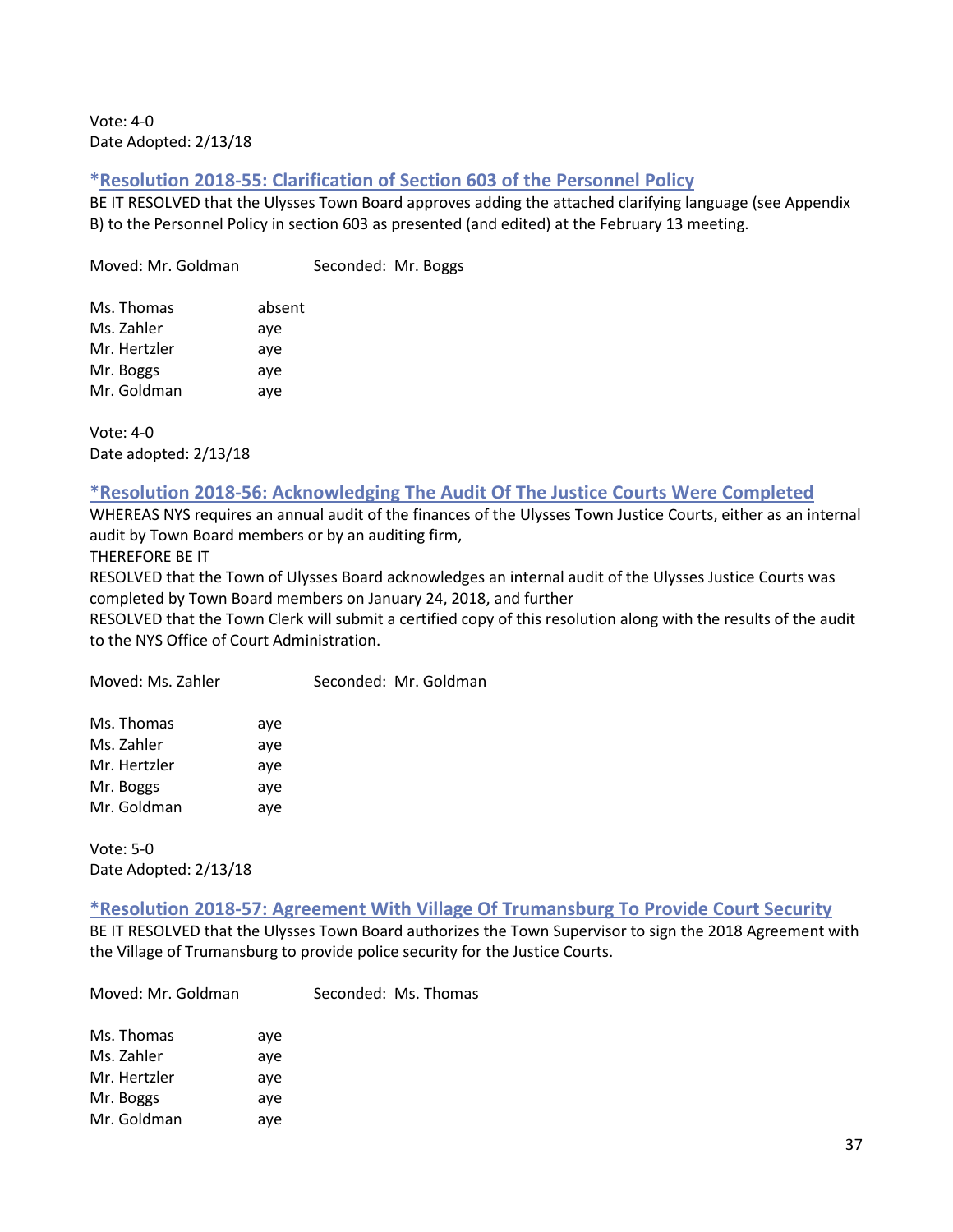Vote: 5-0 Date Adopted: 2/13/18

### **\*Resolution 2018-58: Approval Of Minutes- 1/23/18**

BE IT RESOLVED that the Ulysses Town Board approve the minutes of 1/23/18.

Moved: Mr. Goldman Seconded: Ms. Zahler

| Ms. Thomas   | aye |
|--------------|-----|
| Ms. Zahler   | aye |
| Mr. Hertzler | aye |
| Mr. Boggs    | aye |
| Mr. Goldman  | aye |

Vote: 5-0 Date Adopted: 2/13/18

### **\*Resolution 2018-59: Budget Modifications**

BE IT RESOLVED that the Ulysses Town Board approve the following budget modifications: **B FUND BUDGET MODIFICATIONS**

| B9040.8                                       | Worker's Compensation | <b>INCREASE</b> | \$800.00 |  |
|-----------------------------------------------|-----------------------|-----------------|----------|--|
| To cover additional worker comp premium costs |                       |                 |          |  |

| B1990.4                                                     | Contingency Account | <b>DECREASE</b> | \$800.00 |
|-------------------------------------------------------------|---------------------|-----------------|----------|
| Remaining balance in contingency account will be \$9,200.00 |                     |                 |          |

Moved: Mr. Hertzler Seconded: Mr. Goldman

| Ms. Thomas   | aye |
|--------------|-----|
| Ms. Zahler   | aye |
| Mr. Hertzler | aye |
| Mr. Boggs    | aye |
| Mr. Goldman  | aye |

Vote: 5-0 Date Adopted: 2/13/18

### **\*Resolution 2018-60: Approval Of Claims**

BE IT RESOLVED that the Ulysses Town Board approve payment of claims for vouchers # 22-84 in the amount of \$774,354.10. Moved: Ms. Thomas Seconded: Mr. Goldman

| Ms. Thomas   | aye |
|--------------|-----|
| Ms. Zahler   | aye |
| Mr. Hertzler | aye |
| Mr. Boggs    | aye |
| Mr. Goldman  | aye |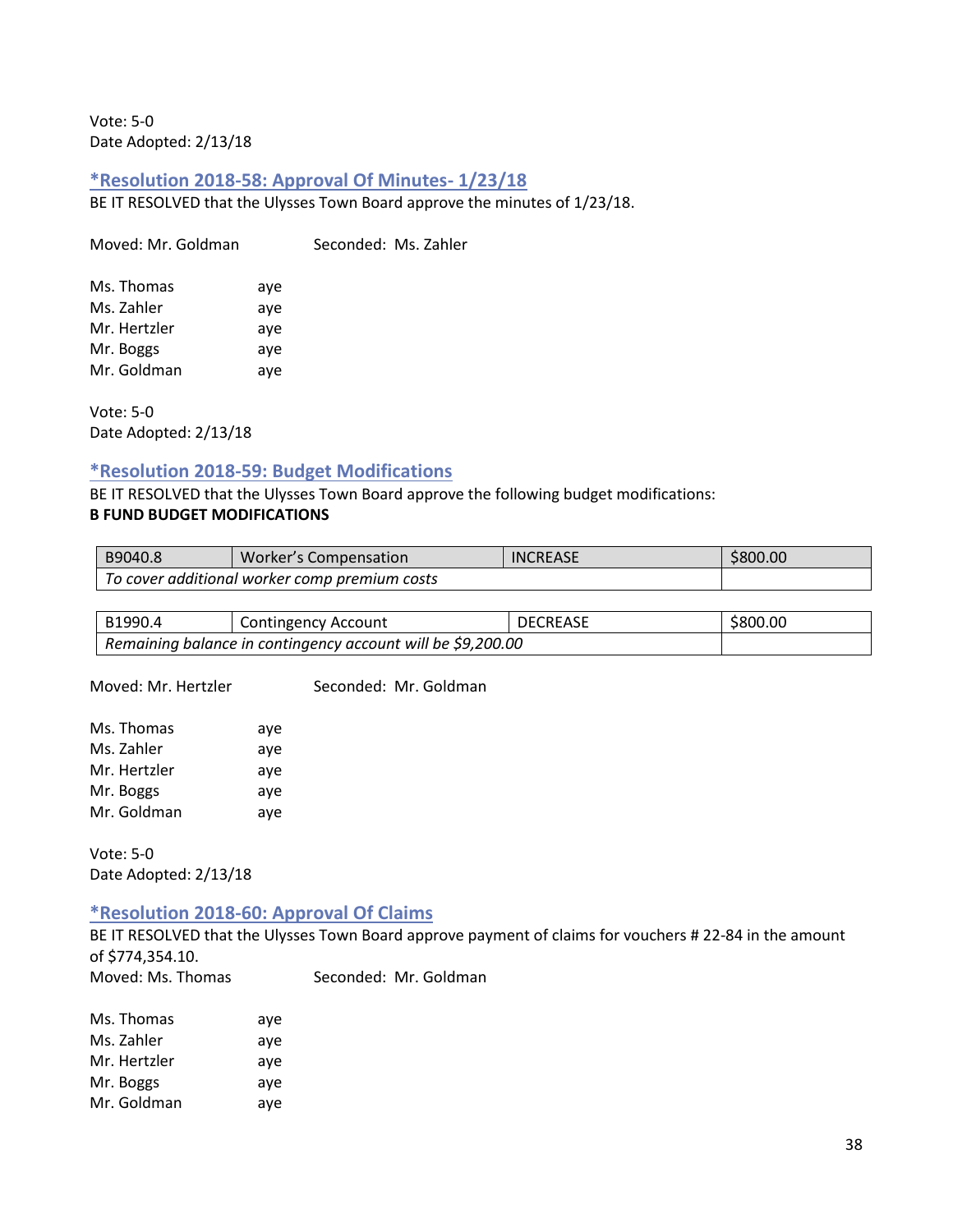# **FEBRUARY 27TH, 2018: REGULAR TOWN BOARD MEETING**

### **\*Resolution 2018-61: Approval Of Meeting Agenda**

**BE IT RESOLVED** that the Ulysses Town Board approve the agenda for the February 27, 2018 with the addition of an appointment to the Youth Commission and the addition of an Executive Session to discuss matters related to personnel and the disposition of real property.

Moved: Ms. Thomas Seconded: Mr. Goldman Ms. Thomas aye Ms. Zahler aye Mr. Hertzler aye Mr. Boggs aye Mr. Goldman ave

Vote: 5-0 Date Adopted: 2/27/18

**\*Resolution 2018-62: Referring The Local Law Amendment In Regards To Development District 8 Back To The Planning Board For Further Consideration And For The Planning Board To Seek Input From The Ag Committee And The Sustainability And Conservation Advisory Council.** 

|  | Moved: Ms. Zahler | Seconded: Mr. Goldman |
|--|-------------------|-----------------------|

| Ms. Thomas   | aye |
|--------------|-----|
| Ms. Zahler   | aye |
| Mr. Hertzler | aye |
| Mr. Boggs    | aye |
| Mr. Goldman  | aye |

Vote: 5-0 Date Adopted: 2/27/18

# **\*Resolution 2018-63: Scheduling Public Hearing On Proposed Local Law To Amend Zoning §212-118 I Re: Development District 9 Also Known As Flo-Tech**

Ms. Zahler made a Motion to set a public hearing for amending local law chapter §212-118 I Re: Development District 9 also known as Flo-Tech for Tuesday March 13<sup>th</sup> 2018 at 7:00pm. Moved: Ms. Zahler Seconded: Mr. Boggs

| Ms. Thomas   | aye |
|--------------|-----|
| Ms. Zahler   | aye |
| Mr. Hertzler | aye |
| Mr. Boggs    | aye |
| Mr. Goldman  | aye |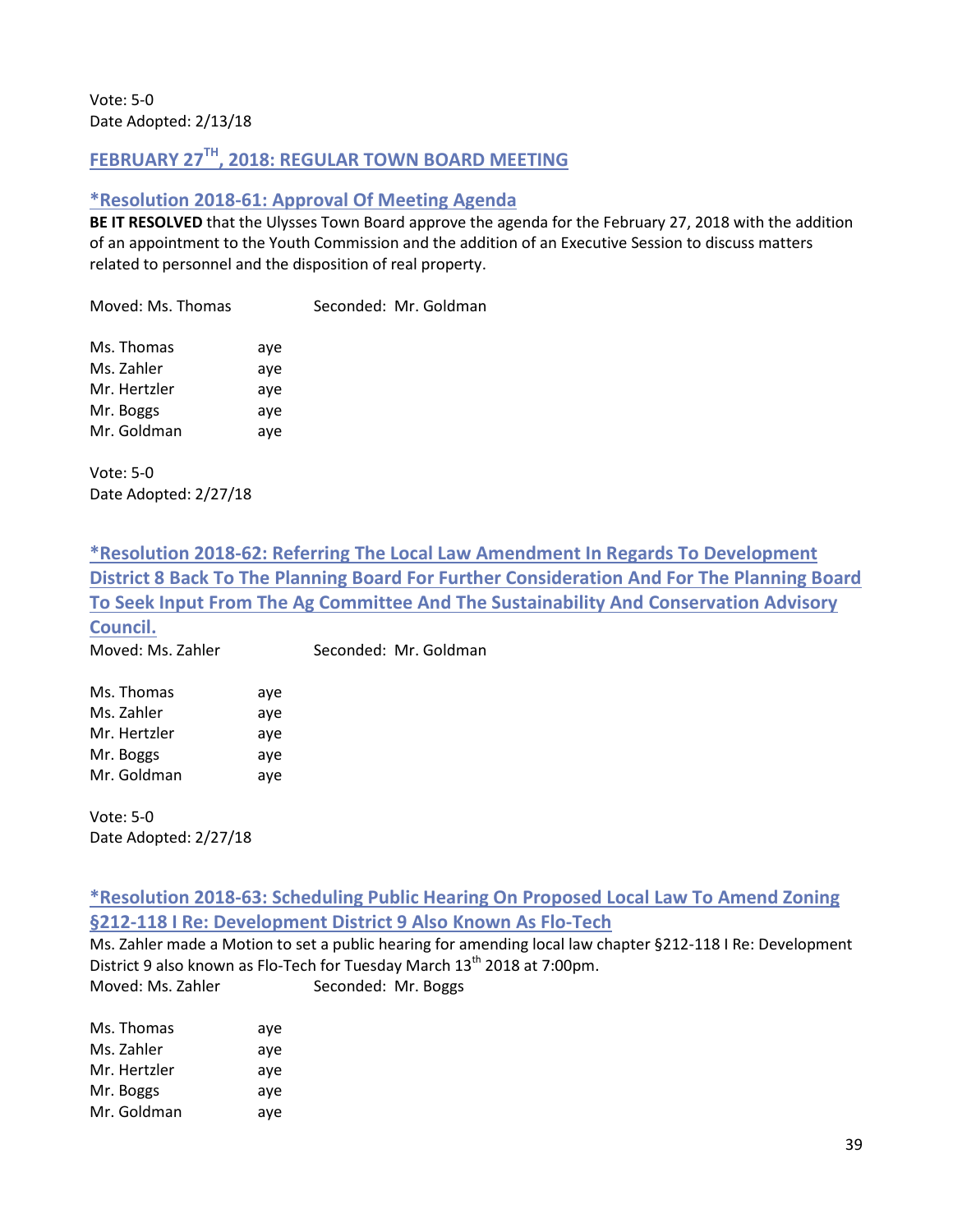Vote: 5-0 Date Adopted: 2/27/18

#### **\*Resolution 2018-64: Rescind Resolution 2018-63**

Ms. Thomas moved to rescind motion 2018-63 so the Town Board can properly introduce the Proposed Law and then set a date for a Public Hearing.

Moved: Ms. Thomas Seconded: Mr. Zahler

Ms. Thomas aye Ms. Zahler aye Mr. Hertzler aye Mr. Boggs aye Mr. Goldman aye

Vote: 5-0 Date Adopted: 2/27/18

# **\*Resolution 2018-65: Introducing The Proposed Local Law To Amend Zoning Code §212-118 I Re: Development District 9**

WHEREAS, the Town Board wishes to consider a proposed Local Law to amend the Zoning Code §212-118 I RE: Development District 9; and

WHEREAS, Municipal Home Rule Law 520(4) requires that a proposed local law be introduced by a Town Board member at a Town Board meeting; and

#### NOW, THEREFORE, BE IT

RESOLVED that the proposed Local Law to amend certain provisions of the Zoning Law of the Town of Ulysses, which are set forth in the Town of Ulysses Code §212-118 I pertaining to Development District 9 is hereby introduced to the Town Board for its review and consideration.

| Moved: Ms. Zahler |     | Seconded: Ms. Thomas |  |
|-------------------|-----|----------------------|--|
| Ms. Thomas        | ave |                      |  |

Ms. Zahler aye Mr. Hertzler aye Mr. Boggs aye Mr. Goldman aye

Vote: 5-0 Date Adopted: 2/27/18

**\*Resolution 2018-66: Scheduling Public Hearing On Proposed Local Law To Amend Zoning §212-118 I Re: Development District 9 Also Known As Flo-Tech**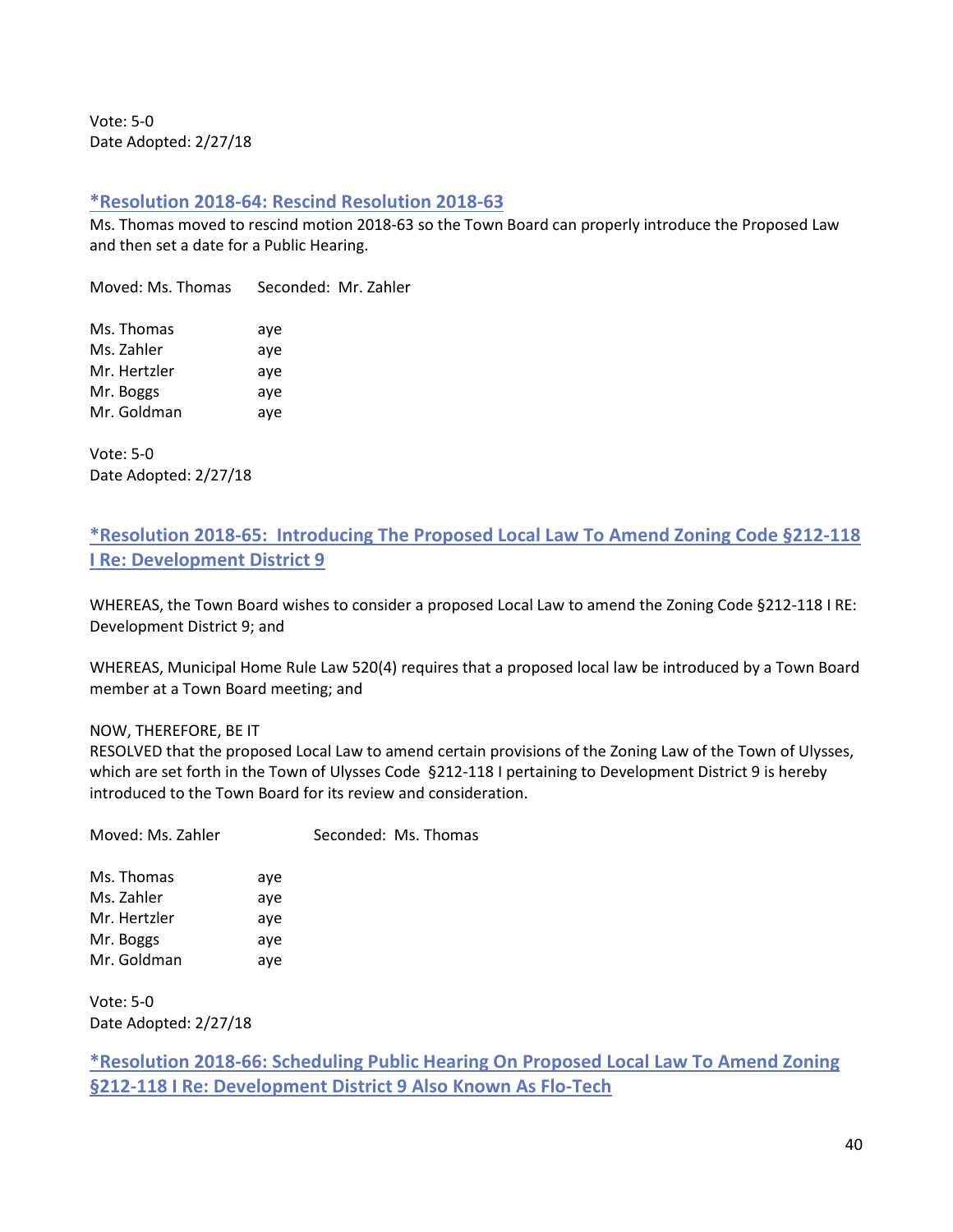WHEREAS, a proposed local law to amend certain provisions of the Zoning Law of the Town of Ulysses, which are set forth in the Town of Ulysses Code §212-118 I pertaining to Development District 9 was introduced at a Town Board meeting on Feb. 27, 2018, and

WHEREAS, Municipal Home Rule Law §20(5) requires that a public hearing before a local law is adopted by the Town Board, which public hearing must be held upon at least ten days' notice;

#### NOW THEREFORE, BE IT

RESOLVED, that the Town Board shall hold a public hearing on March 13<sup>th</sup>, 2018 at 7:00pm at the Town Hall, 10 Elm Street, Trumansburg, NY 14886 on the proposed local law to amend certain provisions of the Zoning Law of the Town of Ulysses, which are set forth in the Town of Ulysses Code §212-118 I pertaining to Development District 9; and be it further

RESOLVED, that the Town Clerk shall cause notice of such public hearing to be published and posted at least ten days before the date thereof.

Moved: Ms. Zahler Seconded: Mr. Hertzler

| Ms. Thomas   | aye |
|--------------|-----|
| Ms. Zahler   | aye |
| Mr. Hertzler | aye |
| Mr. Boggs    | aye |
| Mr. Goldman  | aye |

Vote: 5-0 Date Adopted: 2/27/18

# **\*Resolution 2018-67: Authorizing Sidewalk Clearing Agreement With The Village Of**

### **Trumansburg**

BE IT RESOLVED that the Ulysses Town Board authorizes the Town Supervisor to sign the agreement between the Village of Trumansburg and the Town of Ulysses for winter snow and ice removal from the new sidewalk on Route 96 in the Town of Ulysses outside the Village.

Moved: Mr. Boggs Seconded: Ms. Zahler Ms. Thomas aye Ms. Zahler aye Mr. Hertzler aye Mr. Boggs aye Mr. Goldman aye

Vote: 5-0 Date adopted: 2/27/18

# **\*Resolution 2018-68: Clarification For Marketing The Jacksonville Church**

WHEREAS, the Town of Ulysses wishes to sell the property at [5020 Jacksonville Road](https://maps.google.com/?q=5020+Jacksonville+Road&entry=gmail&source=g) and the adjacent parcel at 5036 Jacksonville Road referred to as the Old Church, and

WHEREAS, the Town is interested in having the Old Church responsibly restored as an historic icon in the hamlet by a private owner and

WHEREAS, the attainment of this goal requires prospective buyers to demonstrate a viable financial plan for both purchase and restoration, now therefore be it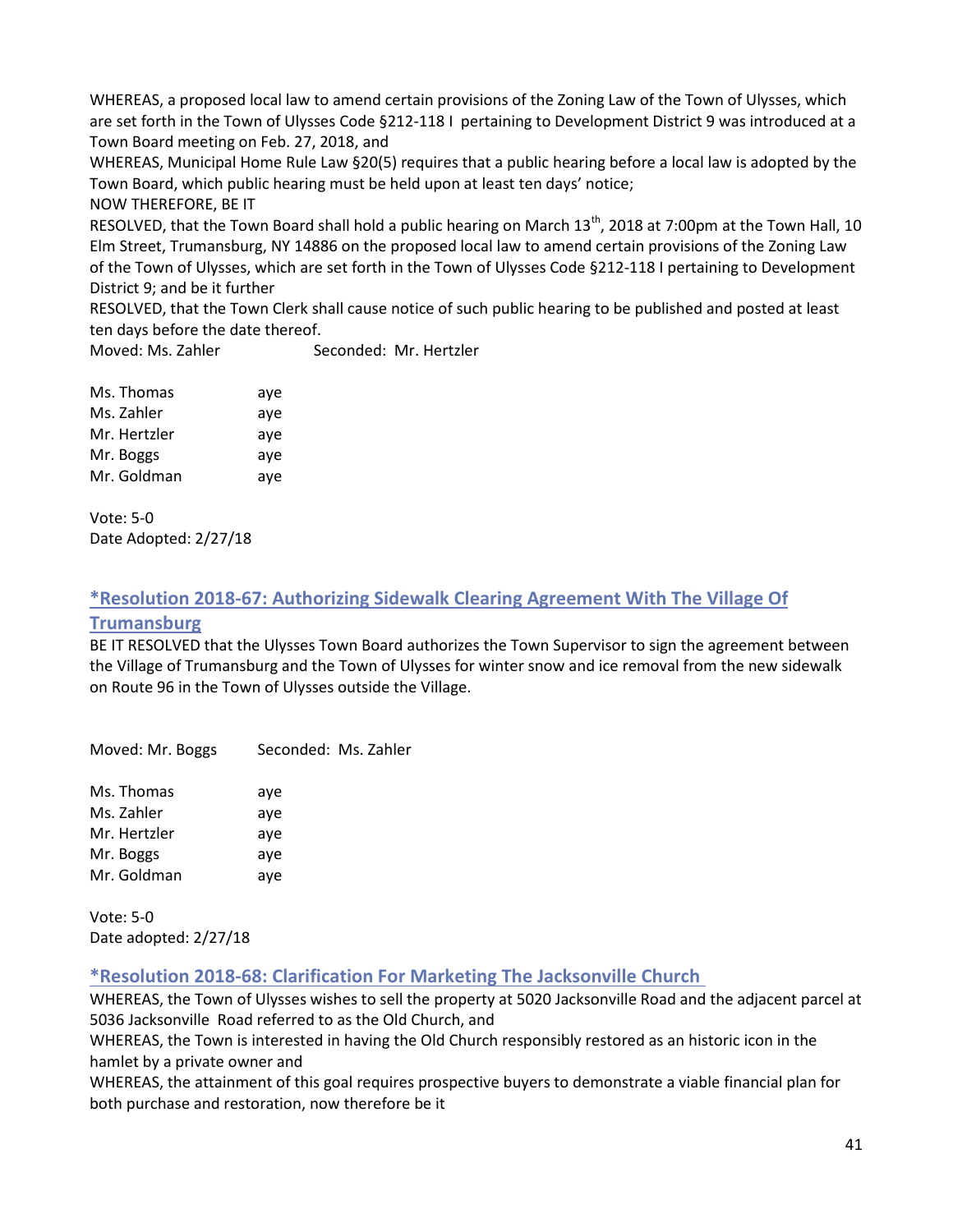RESOLVED, that the Ulysses Town Board clarify for our realtor and prospective buyers that the Town is unwilling to enter into an owner financing arrangement with any prospective buyers and further RESOLVED, that the Town Board direct our realtor to update the real estate listing to include this clarification.

Moved: Ms. Zahler Seconded: Mr. Goldman

Ms. Thomas abstention Ms. Zahler aye Mr. Hertzler aye Mr. Boggs aye Mr. Goldman aye

Vote: 4-0 Date Adopted: 2/27/18

# **\*Resolution 2018-69: Ratifying The Zoning Update Steering Committee Resolution To Add New Members**

RESOLVED, that the Town of Ulysses Town Board which created the Zoning Update Steering Committee herby ratifies the following resolution passed by the Zoning Update Steering Committee on 1/18/2018

WHEREAS the Town of Ulysses Zoning Update Steering Committee feels that the input from the Agriculture Committee, the Planning Board, the Board of Zoning Appeals, the Conservation and Sustainability Advisory Committee, and the Jacksonville Community Association is important to the process of finalizing a draft of proposed changes to the Ulysses zoning law.

Therefore, be it

RESOLVED that the Town of Ulysses Zoning Update Steering Committee (ZUSC) invites the chair/president, or a member appointed by the chair, of each of the following groups as their representative at subsequent ZUSC meetings:

- Board of Zoning Appeals
- Planning Board
- Agriculture Committee
- Conservation and Sustainability Advisory Committee
- Jacksonville Community Association

RESOLVED that ZUSC recognizes each of these representatives as full members who may join in discussions, and votes, equal to any other member of ZUSC.

Moved: Ms. Thomas Seconded: Mr. Boggs

| Ms. Thomas   | aye |
|--------------|-----|
| Ms. Zahler   | aye |
| Mr. Hertzler | aye |
| Mr. Boggs    | aye |
| Mr. Goldman  | aye |

Vote: 5-0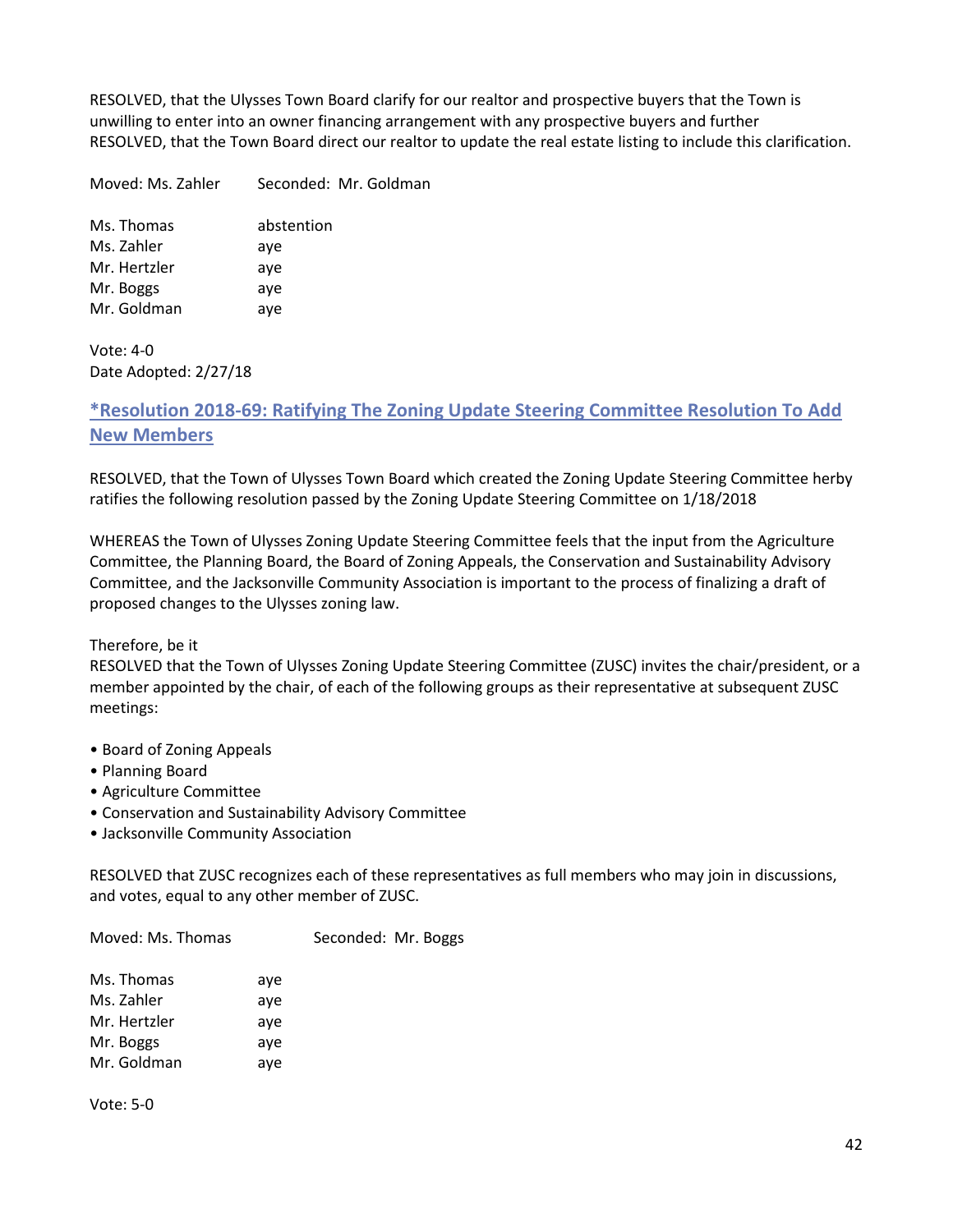#### Date Adopted: 2/27/18

#### **\*Resolution 2018-70: Establishing A Threshold For Capitalization Of Assets**

WHEREAS, the Town Board of Ulysses wishes to adhere more closely with Generally Accepted Accounting Principles (GAAP) regarding Capital Assets; and

WHEREAS, Capital Assets are defined as assets that have lives extending beyond a single reporting period,

#### NOW THEREFORE BE IT

RESOLVED, the Town Board of Ulysses establishes a capitalization threshold of \$5,000 for any individual item and a useful life of a minimum of two years.

Moved: Ms. Thomas Seconded: Mr. Hertzler

Ms. Thomas aye Ms. Zahler aye Mr. Hertzler aye Mr. Boggs aye Mr. Goldman ave

Vote: 5-0 Date Adopted: 2/27/18

#### **\*Resolution 2018-71: Approval Of Minutes 2/13/2018 Regular Town Board**

BE IT RESOLVED that the Ulysses Town Board approve the minutes of the Town Board meeting on 2/13/18

Moved: Ms. Thomas Seconded: Mr. Boggs

| Ms. Thomas   | aye |
|--------------|-----|
| Ms. Zahler   | aye |
| Mr. Hertzler | aye |
| Mr. Boggs    | aye |
| Mr. Goldman  | aye |

Vote: 5-0 Date Adopted: 2/27/18

#### **\*Resolution 2018-72: Appointment To Youth Commission**

RESOLVED that the Ulysses town board appoint Reanna Levine to the Joint Youth Commission for a term to end December 31, 2019. Moved: Ms. Zahler Seconded: Mr. Hertzler

| Ms. Thomas   | aye |
|--------------|-----|
| Ms. Zahler   | aye |
| Mr. Hertzler | aye |
| Mr. Boggs    | aye |
| Mr. Goldman  | aye |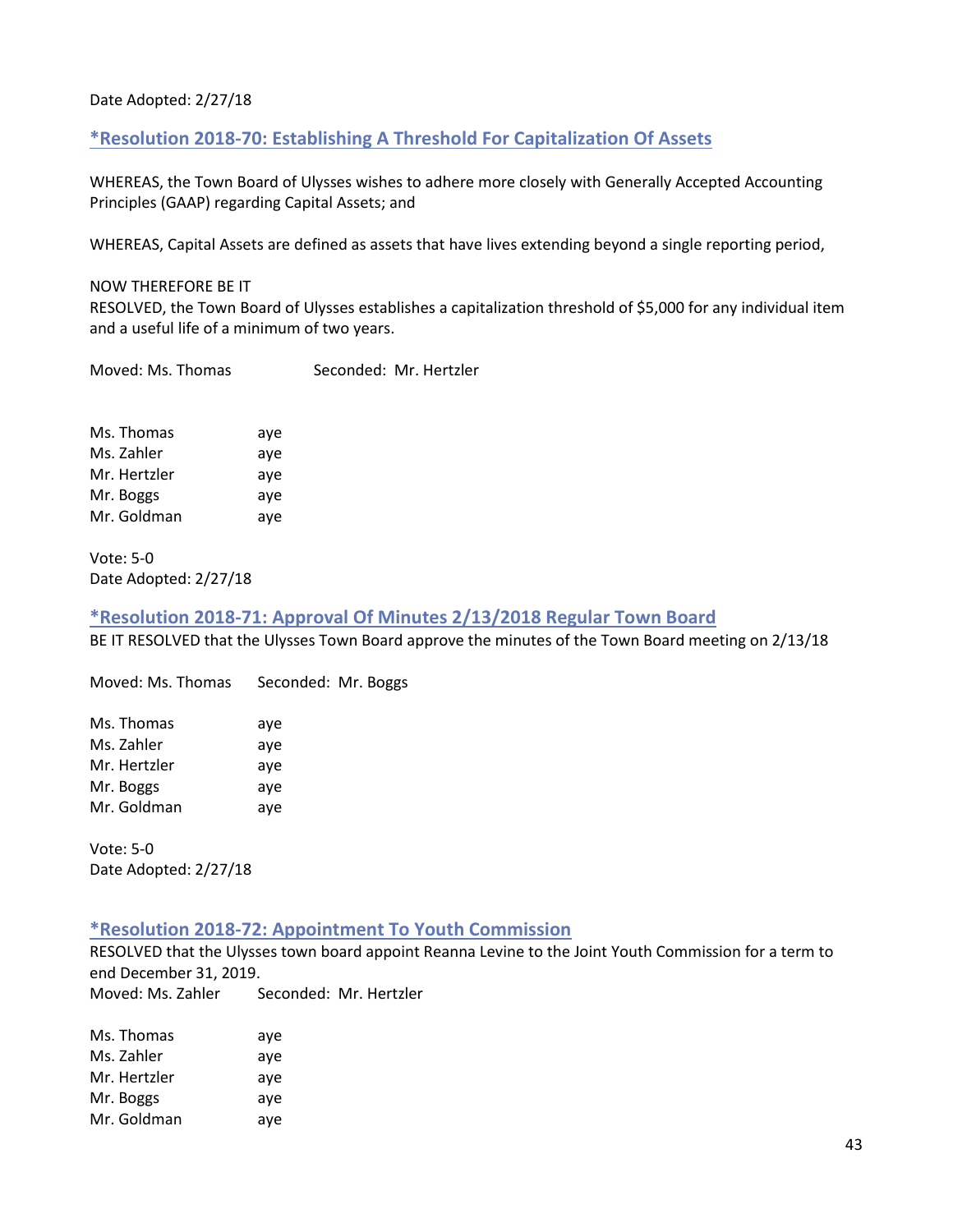### Vote: 5-0 Date Adopted: 2/27/18

# **\*Resolution 2018-73: Appointing Planning Board And Board Of Zoning Appeals Members**

BE IT RESOLVED that the Town Board of Ulysses appoints Jonathan Ferrari to fill out the term left vacant by the resignation of Sara Worden on the Planning board, expiring on 12/31/2022 and further RESOLVED that the Town Board of Ulysses appoints David Tyler to fill out the term left vacant by Jonathan Ferrari moving to the Planning Board with a term expiring on 12/31/21, and further RESOLVED that the Town Clerk will update the records to reflect this change as outlined below and send to the Town Board, the Town Planner and the Chairs and Clerk of both the Planning Board and Zoning Board of Appeals.

| <b>ZONING BOARD OF APPEALS</b>    |                       |           |           |                        |
|-----------------------------------|-----------------------|-----------|-----------|------------------------|
| (5 year terms)                    |                       |           |           |                        |
| Name/phone/email                  | <b>Address</b>        | Date      | Date of   | <b>Term Expiration</b> |
|                                   |                       | Appointed | Oath      |                        |
| ROBERT HOWARTH, Chair             | 4124 Reynolds road    | 1/7/2015  | 2/18/2015 | 12/31/2019             |
| Phone: 387-3318                   | Trumansburg NY 14886  |           |           |                        |
| howarth@cornell.edu               |                       |           |           |                        |
| (Chair appts are for one year)    |                       |           |           |                        |
| <b>CHERYL THOMPSON</b>            | 3112 Perry City Road  | 1/4/2018  | 1/26/18   | 12/31/2022             |
| Phone: 387-4123                   | Trumansburg NY 14886  |           |           |                        |
| cherylthompsonarchitect@gmail.com |                       |           |           |                        |
| <b>STEPHEN MORREALE</b>           | 5360 Pine Ridge Road  | 12/9/2014 | 1/28/2015 | 12/31/2020             |
| Phone: 387-3816                   | Trumansburg NY 14886  |           |           |                        |
| Sim11@cornell.edu                 |                       |           |           |                        |
| David Tyler                       | 5396 Rice Rd.,        | 2/27/2018 |           | 12/31/2021             |
| Ph: 387-3484                      | Trumansburg NY 14886  |           |           |                        |
| datyler123@gmail.com              |                       |           |           |                        |
| ANDREW HILLMAN                    | 3315 Swamp College    | 1/28/2015 | 2/6/2015  | 12/31/2018             |
| Phone: 351-7085                   | Road                  |           |           |                        |
| andrew.hillman@davey.com          | <b>Trumansburg NY</b> |           |           |                        |
| (ALTERNATE)                       |                       |           |           | 12/31/2018             |
| (vacant)                          |                       |           |           |                        |
|                                   |                       |           |           |                        |
| <b>PLANNING BOARD</b>             |                       |           |           |                        |
|                                   | (5 year term)         |           |           |                        |
| <b>JOHN WERTIS</b>                | 8144 Searsburg Rd.    | 12/9/2014 | 1/8/2015  | 12/31/2019             |
| Phone: 387-4331                   | Trumansburg, NY 14886 |           |           |                        |
| BWWFarmtoday@aol.com              |                       |           |           |                        |
| <b>VACANT</b> (from David Tyler)  |                       |           |           | 12/31/2020             |
|                                   |                       |           |           |                        |
| Jonathan Ferrari                  | 16 Cayuga St.         | 2/27/18   |           | 12/31/2022             |
| Ph: (971)645-1543                 | Trumansburg NY 14886  |           |           |                        |
| jonaferrari@gmail.com             |                       |           |           |                        |
| DAVID BLAKE, Chair                | 2057 Trumansburg Rd   | 1/4/2017  | 1/4/2017  | 12/31/2021             |
| Phone: 387-5428                   | Trumansburg NY 14886  |           |           |                        |
| Davidblake73@gmail.com            |                       |           |           |                        |
| (Chair appts are for one year)    |                       |           |           |                        |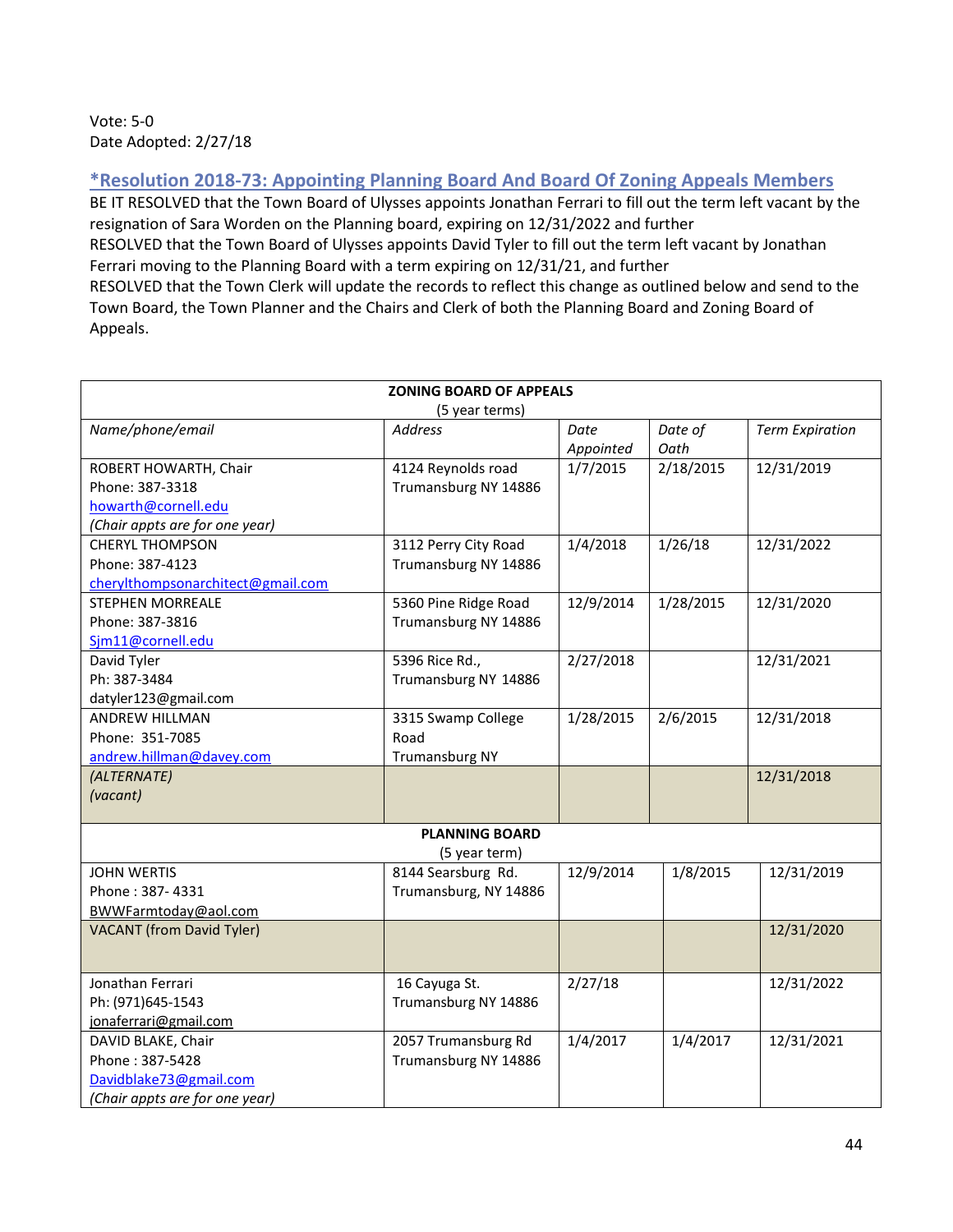| REBECCA SCHNEIDER               | 5630 Pine Ridge Rd    | 9/1/2015 | 9/1/2015 | 12/31/2018 |
|---------------------------------|-----------------------|----------|----------|------------|
| Phone: (607)387-3816            | Trumansburg, NY       |          |          |            |
| rls11@cornell.edu               | 14886                 |          |          |            |
| <b>BEN LEWALTER (alternate)</b> | 5360 Rice Rd.,        | 1/4/18   | 2/5/2018 | 12/31/18   |
| 351-0484                        | <b>Trumansburg NY</b> |          |          |            |
| lewalterdesign@gmail.com        | 14886                 |          |          |            |
| <b>MARINA CALLA</b>             |                       |          |          |            |

Moved: Mr. Goldman Seconded: Ms. Zahler

| Ms. Thomas   | aye |
|--------------|-----|
| Ms. Zahler   | aye |
| Mr. Hertzler | aye |
| Mr. Boggs    | aye |
| Mr. Goldman  | aye |

Vote: 5-0 Date Adopted: 2/27/18

# **MARCH 13th, 2018: REGULAR TOWN BOARD MEETING**

### **\*Resolution 2018-74: Approval Of Meeting Agenda**

BE IT RESOLVED that the Ulysses Town Board approve the agenda for March 13, 2018.

Moved: Ms. Thomas Seconded: Mr. Boggs

| Ms. Thomas   | aye |
|--------------|-----|
| Ms. Zahler   | aye |
| Mr. Hertzler | aye |
| Mr. Boggs    | aye |
| Mr. Goldman  | aye |

Vote: 5-0 Date Adopted: 3/13/18

#### **\*Resolution 2018-75: Emergency Medical Services Billing Fees**

BE IT RESOLVED that the Ulysses Town Board adopts the following updated fee schedule for Emergency Medical Services effective July 1, 2018: **TOWN of ULYSSES AMBULANCE BILLING FEE SCHEDULE Effective July 1, 2018**

The Ulysses Town Board hereby establishes the following schedule of fees for Ambulance Transport and Treatment Services rendered in the Ulysses Ambulance District, effective July 1, 2018*.* The fees may be amended by further resolution of the Town Board.

For Basic Life Support (BLS) transport services: BLS is defined as the emergency response and transport of a patient that requires assessment and treatment by a BLS Technician and no Advanced Life Support procedures.

For Advanced Life Support Level 1 (ALS1): ALS1 is defined as the emergency response and transport of a patient that requires assessment and treatment by an ALS Technician and one for more Advanced Life Support procedures.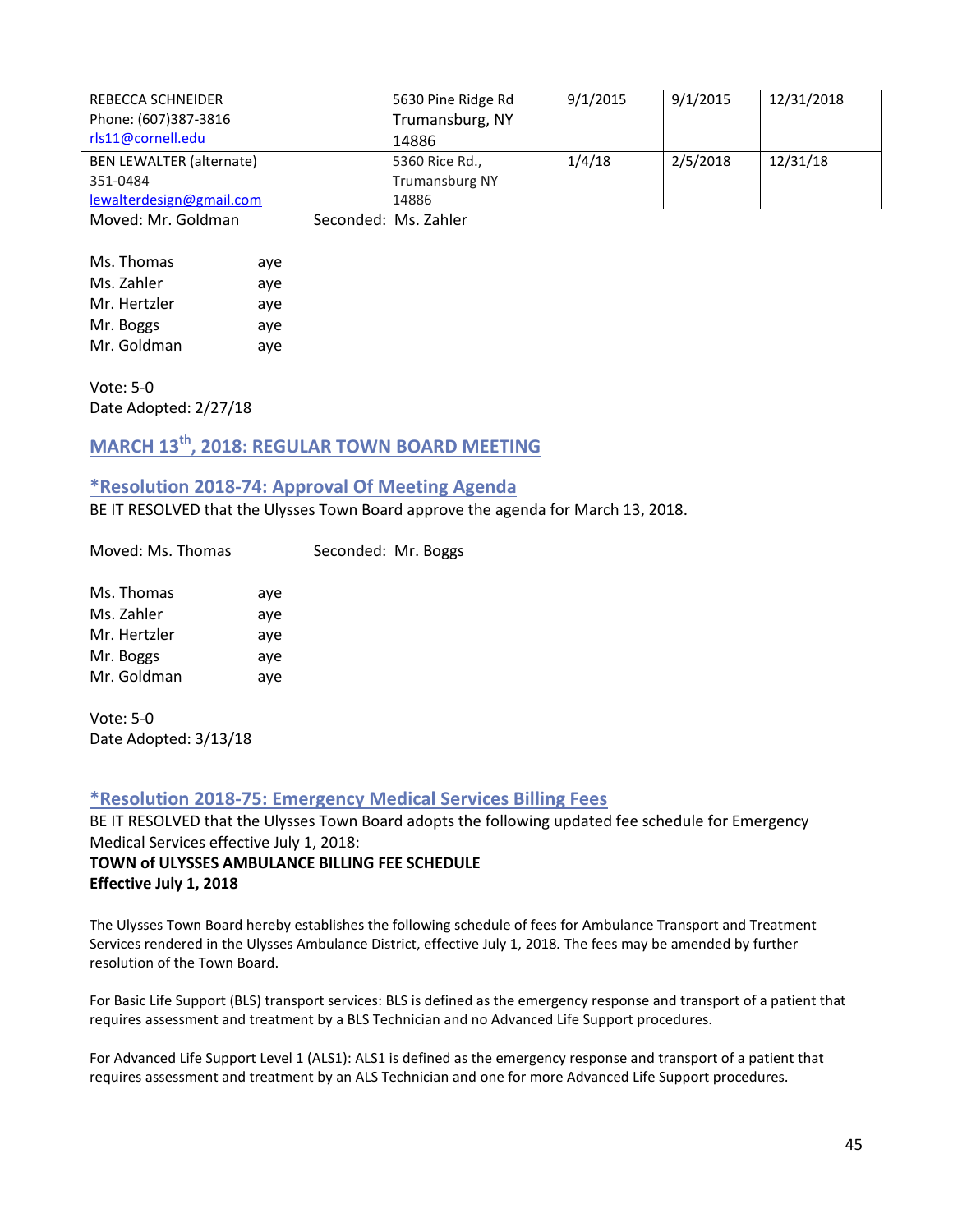For Advanced Life Support Level 2 (ALS2): ALS2 is defined as the transport of a patient that requires defibrillation, pricing, intubation, or the administration of 3 or more Schedule IV medications.

| For Ground Transport Miles (GTM): GTM is defined as the charge per patient transport mile, loaded or non-loaded |
|-----------------------------------------------------------------------------------------------------------------|
| transport mile.                                                                                                 |

| <b>SERVICE PROVIDED</b>         | <b>2018 FEE</b> |
|---------------------------------|-----------------|
| <b>BLS Non-Emergency</b>        | \$500           |
| <b>BLS Emergency</b>            | \$800           |
| ALS 1 Non-Emergency             | \$850           |
| ALS 1 Emergency                 | \$1050          |
| ALS 2 Emergency                 | \$1150          |
| <b>Specialty Care Transport</b> | \$500           |
| Paramedic Intercept             | \$325           |
| ALS Assist no Transport         | \$850           |
| Mileage                         | \$20.00/mi      |

Moved: Ms. Zahler Seconded: Mr. Goldman

| aye |
|-----|
| aye |
| aye |
| ave |
| ave |
|     |

Vote: 5-0 Date Adopted: 3/13/18

# **\*Resolution 2018-76: Making A Seqr Determination For Proposed Local Law To Amend Town Of Ulysses Zoning Code §212-118 I (2) Re: Development District 9 Known As Flo-Tech**

WHEREAS, this action is the adoption of a Local Law to amend the Town of Ulysses Zoning Law §212-118 I (2) Re: Development District 9 known as Flo-Tech; and

WHEREAS, this as an Unlisted action for which the Town of Ulysses Town Board is acting in an uncoordinated environmental review with respect to the enactment of the proposed local law; and

WHEREAS, the Town Board, at a public meeting held on March 13, 2018 has reviewed and accepted as adequate the Short Environmental Assessment Form (SEAF), Parts 1, 2 and 3 for this action; NOW, THEREFORE, IT IS HEREBY

RESOLVED that the Town of Ulysses Town Board hereby makes a negative determination of environmental significance in accordance with New York State Environmental Quality Review Act for the above referenced action as proposed, based on the information in the SEAF Part 1 and for the reasons set forth in the SEAF Parts 2 and 3, and, therefore, an Environmental Impact Statement will not be required.

Moved: Ms. Thomas Seconded: Mr. Goldman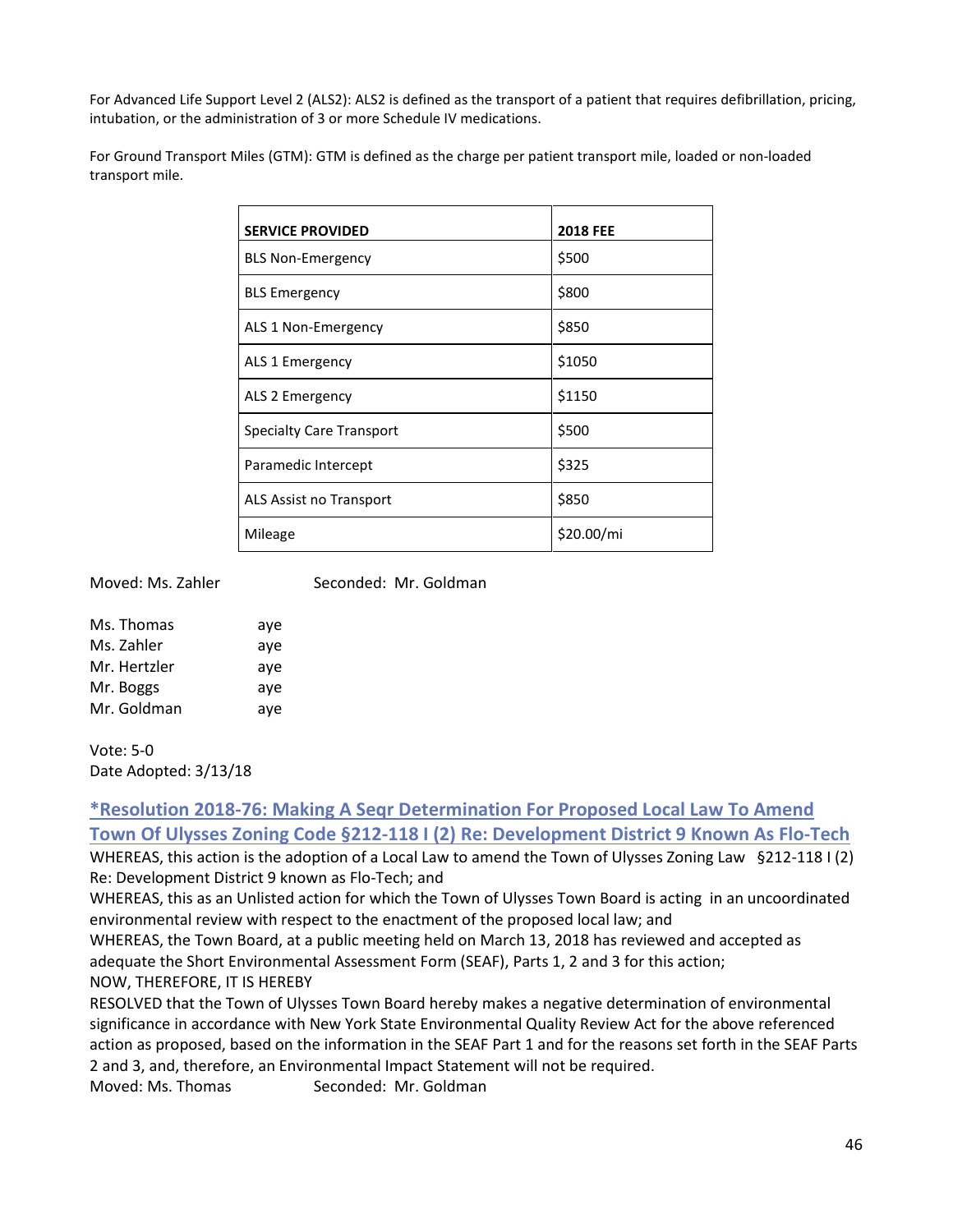| Ms. Thomas   | aye |
|--------------|-----|
| Ms. Zahler   | aye |
| Mr. Hertzler | aye |
| Mr. Boggs    | aye |
| Mr. Goldman  | aye |

Vote: 5-0 Date Adopted: 3/13/18

# **\*Resolution 2018-77: Approving Local Law To Amend Zoning Code §212-118 I (2) Re: Development Districts 9 Known As Flo-Tech**

WHEREAS, on February 27, 2018 the Town Board accepted the Local Law language and set the public hearing date of March 13, 2018; and

WHEREAS, a public hearing on the proposed local law amending the Zoning Law was held on March 13, 2018, notice of such hearing was published in the Ithaca Journal, the official newspaper of the Town and a newspaper of general circulation on Friday, March 2, 2018, more than 10 days before the public hearing, and all parties in attendance were permitted an opportunity to speak on behalf of or in opposition to said proposed local law, or any part thereof; and

WHEREAS, pursuant to General Municipal Law §239(l) and (m), on February 8, 2018, the Town submitted to the Tompkins County Planning Department a full statement of the proposed amendments to the Town Zoning Law; the Tompkins County Planning Department sent a response on February 15, 2018 and determined that the proposal does not have any negative inter-community or county-wide impacts; and

WHEREAS, pursuant to the New York State Environmental Quality Review Act and its implementing regulations at 6 NYCRR Part 617, adoption of said local law is an Unlisted Action for which the Town Board of the Town of Ulysses, acting in an uncoordinated environmental review with respect to adoption of this local law, has, on March 13, 2018, made a negative determination of environmental significance, after having reviewed and accepted as adequate the Short Environmental Assessment Form Parts 1, 2 and 3 prepared by Town Staff; NOW, THEREFORE, IT IS HEREBY

RESOLVED that the Town Board of the Town of Ulysses hereby adopts Local Law No. 1 of 2018, to amend the Ulysses Zoning Code §212-118 I (2) Re: Development District 9 and authorizes and directs the Town Clerk to file said local law with the New York State Secretary of State as required by law, and further RESOLVED that the Town Clerk will notify the Town Board and Zoning Officer when the Local Law is acknowledged by the Secretary of State.

Moved: Mr. Hertzler Seconded: Mr. Goldman

Vote: 5-0 Date Adopted: 3/13/18

**\*Resolution 2018-78: Seqr Determination On The Sale Of Real Property Located In The Town Of Ulysses At 5020 Jacksonville Road, Designated As Tax Parcel Number 25.-4-26, And 5036 Jacksonville Road, Designated As Tax Parcel Number 25.-4-27**

WHEREAS, the action under consideration is the sale of two parcels, designated as 5020 Jacksonville Rd, Tax parcel number 25.-4-26 and 5036 Jacksonville Rd, tax parcel number 25.-4-27, and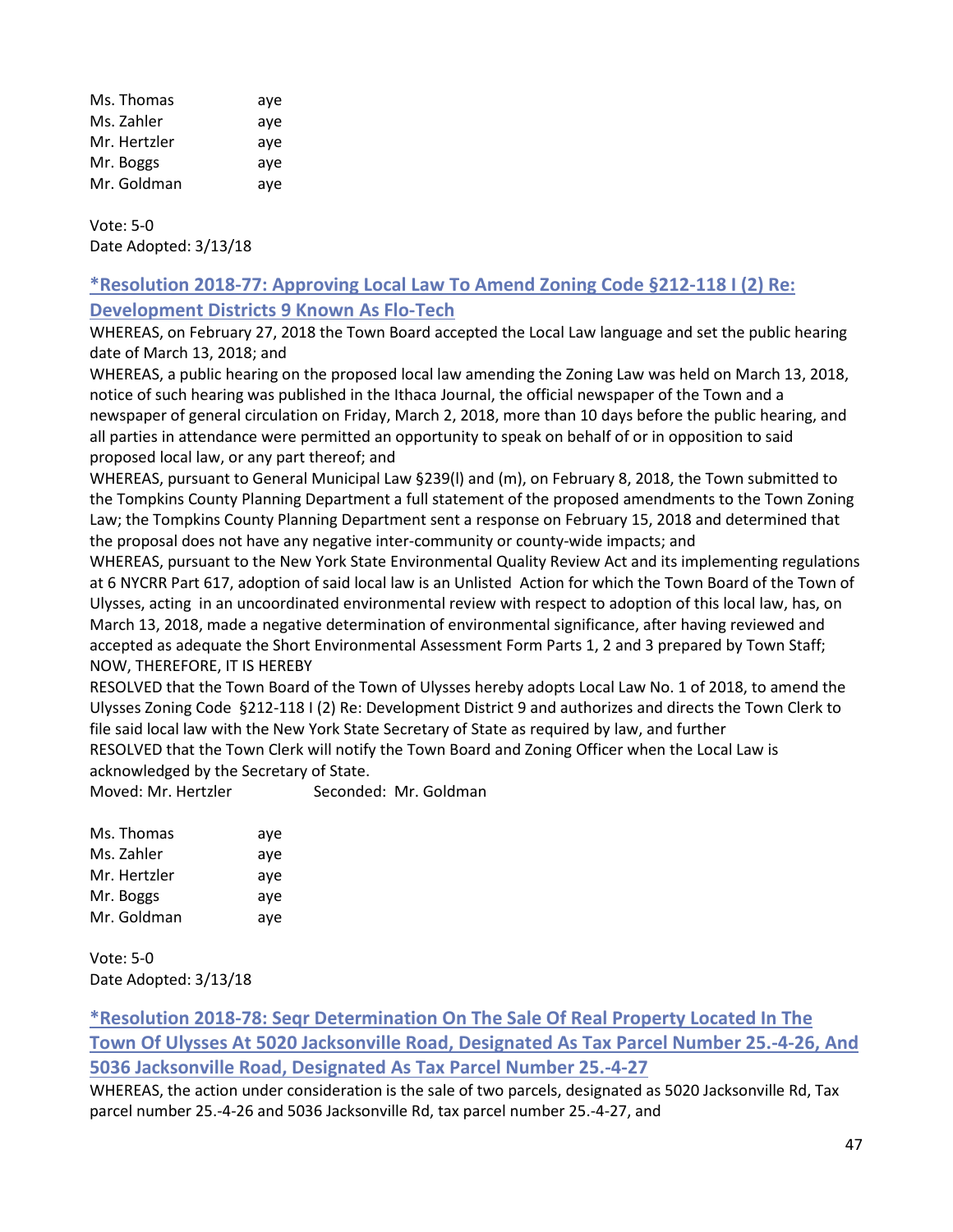WHEREAS, this is an Unlisted Action for which the Town of Ulysses Town Board is acting as lead agency in this uncoordinated environmental review with respect to a property sale; and

WHEREAS, the Town Board, on March 13, 2018, has reviewed and accepted as adequate Short Environmental Assessment Form Parts 1, 2 and 3 prepared by Town staff;

NOW THEREFORE BE IT RESOLVED:

That the Town of Ulysses Town Board hereby makes a negative determination of environmental significance for the reasons set forth in the Environmental Assessment Form Parts 2 and 3 referenced above, in accordance with the New York State Environmental Quality Review Act for the above referenced action as proposed, and, therefore, an Environmental Impact Statement will not be required.

Moved: Ms. Zahler Seconded: Mr. Goldman

| Ms. Thomas   | aye     |
|--------------|---------|
| Ms. Zahler   | aye     |
| Mr. Hertzler | abstain |
| Mr. Boggs    | aye     |
| Mr. Goldman  | aye     |

Vote: 4-0 Date Adopted: 3/13/18

# **\*Resolution 2018-79: Approving The Sale Of Real Property Located In The Town Of Ulysses At 5020 Jacksonville Road, Designated As Tax Parcel Number 25.-4-26, And 5036 Jacksonville Road, Designated As Tax Parcel Number 25.-4-27**

WHEREAS, the Town of Ulysses, New York ("the Town") is the owner in fee of the following- described parcels of real property with the buildings and improvements thereon (hereafter referred to as "the Premises"):

Town of Ulysses tax parcel number 25.-4-26 (5020 Jacksonville Road) and

Town of Ulysses tax parcel number 25.-4-27 (5036 Jacksonville Road); and

WHEREAS, the Town acquired the Premises by Bargain and Sale Deed with Limited Covenants for Grantor's Acts dated July 13, 2017 and recorded in the Tompkins County Clerk's Office on July 20, 2017 as Instrument Number 2017-08149; and

WHEREAS, the Premises have been vacant from the date of acquisition to the present date and are not necessary for any town use or purpose; and

WHEREAS, the Town Board approved the request for qualifications to identify New York certified real estate brokers interested in marketing the Premises by resolution 2017-109, adopted on June 13, 2017; and

WHEREAS, the Premises were declared as surplus property by the Town Board by Resolution 2017- 166, adopted on September 12, 2017; and

WHEREAS, the Town Board approved the restrictive covenants to preserve the historic exterior of the Premises by resolution 2017-189 adopted on October 18, 2017; and

WHEREAS, the Town Board approved the criteria for selection of a buyer for the Premises by resolution 2017- 198 adopted on October 24, 2017; and

WHEREAS, the Town Board designated Margaret Hobbie of Howard Hanna Real Estate Services as the real estate broker to market the Premises by resolution 2017-129 adopted on July 11, 2017; and

WHEREAS, the Town listed the Premises for sale with the selected broker on October 23, 2017 for a listing price of \$65,000, and Town Board subsequently adjusted the listing price to \$59,500 on December 14, 2017 and to \$49,500 on February 13, 2018; and

WHEREAS, the Town adopted resolution 2018-68 on February 27, 2018 whereby it declared that the Town would not provide owner financing to a prospective buyer; and

WHEREAS, the Town Board received four offers for the purchase of the Premises, and evaluated the offers based on the Town's criteria for selection of a buyer set forth in resolution 2017-198; and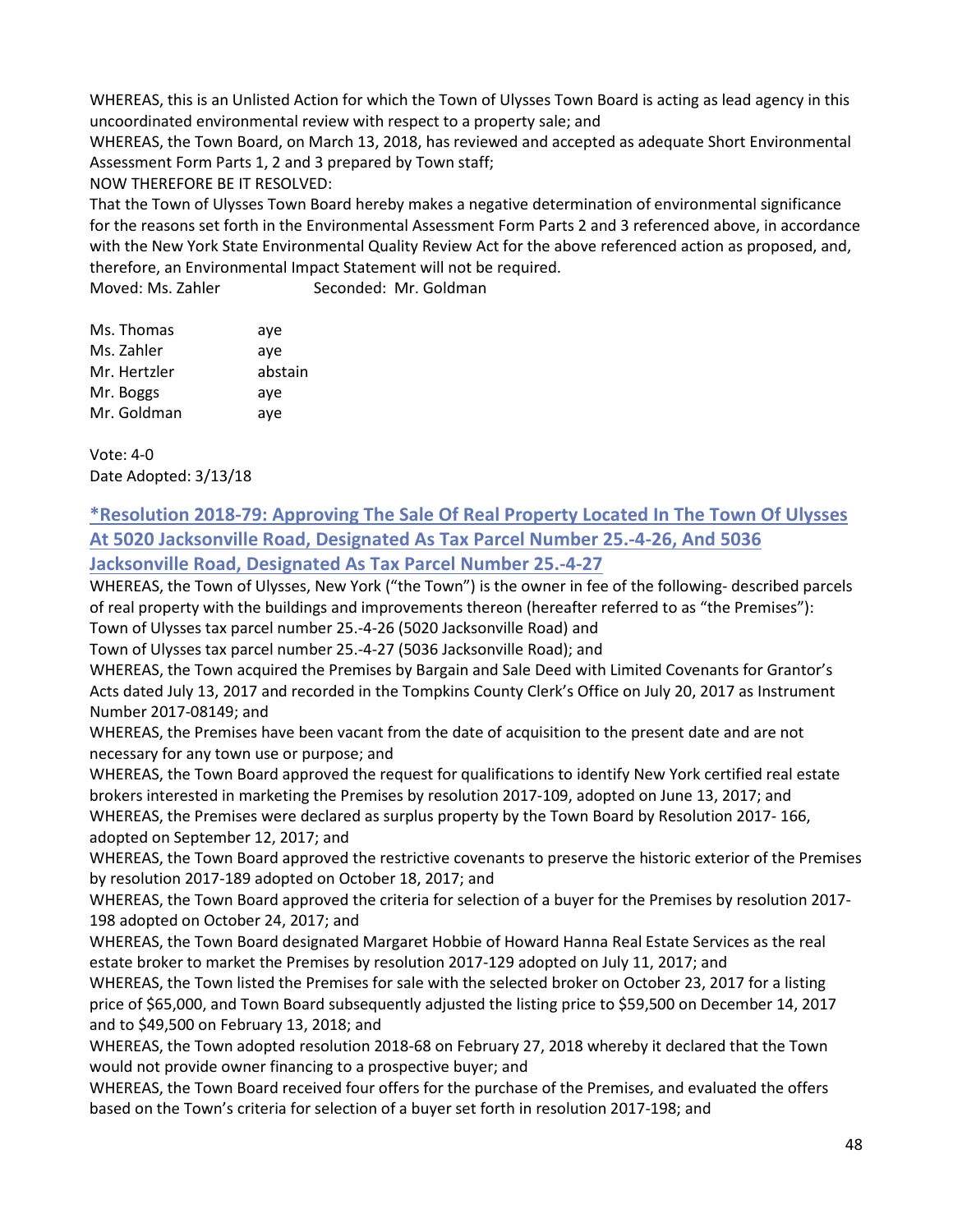WHEREAS, the Town Board applied the criteria for selection of a buyer established by the Town Board by above-referenced resolution 2017-198 and selected a buyer based on these criteria; and

WHEREAS, based on the above-referenced criteria the Town Board wishes to accept the offer for the purchase of the Premises as set forth in the Contract for Sale and Purchase of Real Property dated March 9, 2018 from Cameron Neuhoff for the sum of \$50,000.00 ("the Contract"), and

WHEREAS, in accordance with the provisions of the State Environmental Quality Review Act, 6 NYCRR §§627.1 et seq. (SEQRA), the sale of the Premises was determined to be an unlisted action, and pursuant to SEQRA, a short environmental assessment form was completed and reviewed by the Town Board, and such review resulted in a finding and determination that the sale of the Premises would not have a significant adverse environmental impact pursuant to 6 NYCRR §617.12, as set forth in Resolution 2018-78, adopted by the Town Board on March 13, 2018;

NOW, THEREFORE, BE IT

RESOLVED that the Town Board authorizes the Town Supervisor, Elizabeth Thomas, to execute the Contract for Sale and Purchase of Real Property to sell Town of Ulysses tax parcel number 25.-4-26 (5020 Jacksonville Road) and Town of Ulysses tax parcel number 25.-4-27 (5036 Jacksonville Road) to Cameron Neuhoff for the sum of \$50,000, subject to the Other Terms set forth in paragraph 6 of the Contract, and the following additional conditions, restrictions and contingencies:

The parties acknowledge that the sale of the Premises by the Seller (Town of Ulysses) is subject to Permissive Referendum pursuant to Town Law §64(2) and Article 7 and that the resolution of the Town Board approving the sale will not take effect until thirty days after it is adopted, if no petition for a referendum is filed, or if a petition for a referendum is filed within thirty days after the resolution is adopted, until the sale is approved by qualified voters at a referendum. This Contract is contingent upon approval compliance with the permissive referendum provisions of the Town Law.

The Seller will provide an owner's title insurance policy to the Buyer and pay the cost of such title insurance policy.

This conveyance is subject to the restrictive covenants set forth in the deed to the Seller.

The deed conveying the property from the Seller to the Buyer will include the restrictive covenants to maintain the historic exterior of the building adopted by the Town Board by resolution 2017-189 adopted on October 18, 2017. These restrictive covenants are attached to this Contract as Schedule A*.*

The Town will consolidate tax parcel numbers 25.-4-26 and 25.-4-27 prior to the closing. The deed conveying the property to the buyer will contain a restrictive covenant that the Premises shall not be subdivided. The target or approximate closing date will be within thirty days after all contingencies have been met. Moved: Ms. Zahler Seconded: Mr. Boggs

The board discussed various aspects of the sale and the process with the attorney and Ms. Hillmann.

| Ms. Thomas   | (recused/abstain) |
|--------------|-------------------|
| Ms. Zahler   | aye               |
| Mr. Hertzler | aye               |
| Mr. Boggs    | aye               |
| Mr. Goldman  | aye               |
|              |                   |

Vote: 4-0 Date Adopted: 3/13/18

# **\*Resolution 2018-80: Rescheduling Town Board Meetings**

RESOLVED, that the Town of Ulysses Town Board changes the Town Board meeting scheduled for 4/24 to Thurs. 4/26 and also RESOLVED, that the Town Board changes the Town Board meeting of 6/26 to 6/25. Moved: Ms. Thomas Seconded: Mr. Boggs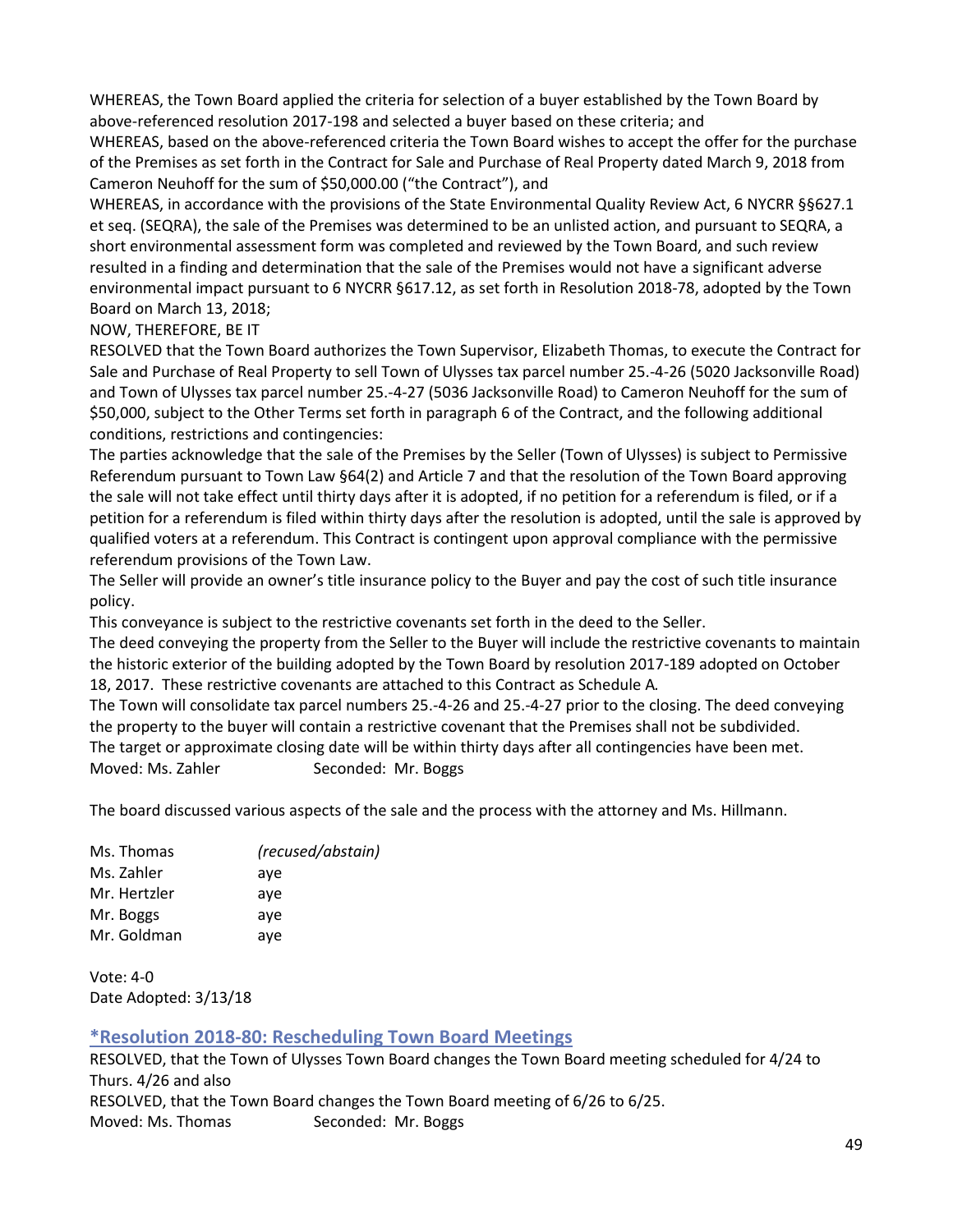| Ms. Thomas   | aye |
|--------------|-----|
| Ms. Zahler   | aye |
| Mr. Hertzler | aye |
| Mr. Boggs    | aye |
| Mr. Goldman  | aye |

Vote: 5-0 Date Adopted: 3/13/18

**\*Resolution 2018-81: Appointing Planning Board And Board Of Zoning Appeals Members**

BE IT RESOLVED that the Town Board of Ulysses appoints Katelin Olson to fill out the term left vacant by the resignation of David Tyler on the Planning board, expiring on 12/31/2020 and further

RESOLVED that the Town Clerk will reflect this appointment in the minutes in the table below and send the table below to the Town Board, the Town Planner and the Chairs and Clerk of both the Planning Board and Zoning Board of Appeals.

| <b>PLANNING BOARD</b>                |                       |           |          |            |
|--------------------------------------|-----------------------|-----------|----------|------------|
| (5 year term)                        |                       |           |          |            |
| <b>JOHN WERTIS</b>                   | 8144 Searsburg Rd.    | 12/9/2014 | 1/8/2015 | 12/31/2019 |
| Phone: 387-4331                      | Trumansburg, NY 14886 |           |          |            |
| BWWFarmtoday@aol.com                 |                       |           |          |            |
| Katelin Olson (replaces David Tyler) |                       |           |          | 12/31/2020 |
|                                      |                       |           |          |            |
| JONATHAN FERRARI (replaces Sara      | 16 Cayuga St.         | 2/27/18   |          | 12/31/2022 |
| Worden)                              | Trumansburg NY 14886  |           |          |            |
| Phone: (971)645-1543                 |                       |           |          |            |
| jonaferrari@gmail.com                |                       |           |          |            |
| DAVID BLAKE, Chair                   | 2057 Trumansburg Rd   | 1/4/2017  | 1/4/2017 | 12/31/2021 |
| Phone: 387-5428                      | Trumansburg NY 14886  |           |          |            |
| Davidblake73@gmail.com               |                       |           |          |            |
| (Chair appts are for one year)       |                       |           |          |            |
| REBECCA SCHNEIDER                    | 5630 Pine Ridge Rd    | 9/1/2015  | 9/1/2015 | 12/31/2018 |
| Phone: (607)387-3816                 | Trumansburg, NY 14886 |           |          |            |
| rls11@cornell.edu                    |                       |           |          |            |
| <b>BEN LEWALTER (alternate)</b>      | 5360 Rice Rd.,        | 1/4/18    |          | 12/31/18   |
| 351-0484                             | <b>Trumansburg NY</b> |           |          |            |
| lewalterdesign@gmail.com             | 14886                 |           |          |            |

Moved: Ms. Thomas Seconded: Ms. Zahler

| Ms. Thomas   | aye |
|--------------|-----|
| Ms. Zahler   | aye |
| Mr. Hertzler | aye |
| Mr. Boggs    | aye |
| Mr. Goldman  | aye |

Vote: 5-0 Date Adopted: 3/13/18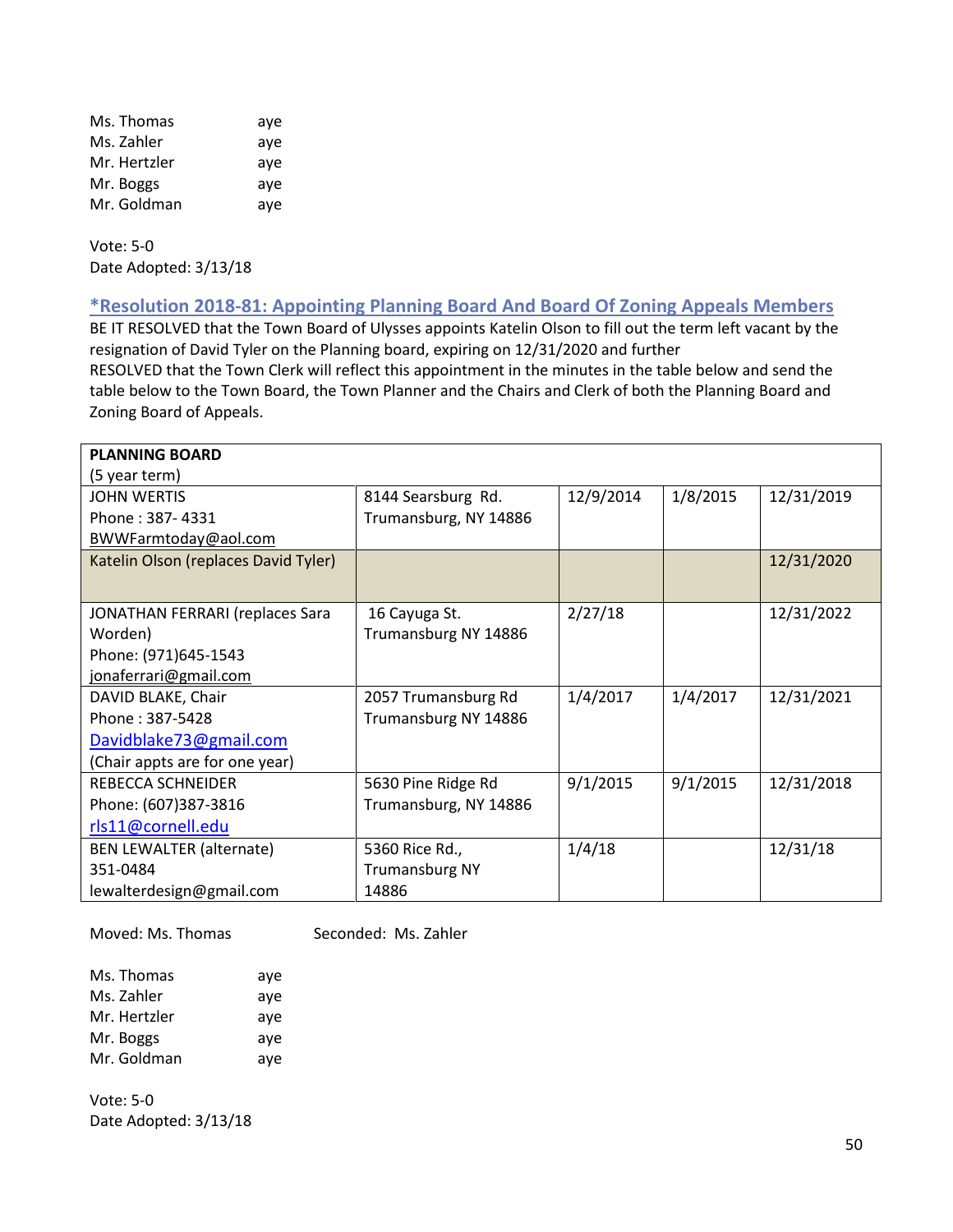### **\*Resolution 2018-82: Approval Of Minutes- 2/27/18 PH & Regular TB**

BE IT RESOLVED that the Ulysses Town Board approve the minutes of 2/27/18.

Moved: Ms. Thomas Seconded: Mr. Hertzler

Ms. Thomas aye Ms. Zahler aye Mr. Hertzler aye Mr. Boggs aye Mr. Goldman aye

Vote: 5-0 Date Adopted: 3/13/18

### **\*Resolution 2018-83: Budget Modifications**

BE IT RESOLVED that the Ulysses Town Board approve the following budget modifications: **B FUND BUDGET MODIFICATIONS** 

| A1110.4 | Town Justice CE                                                           | <b>INCREASE</b> | \$8,895.00 |
|---------|---------------------------------------------------------------------------|-----------------|------------|
|         | To cover costs associated with the Justice Court Assistance Program grant |                 |            |

| A3021 | Court Facilities – State Aid                                                  | <b>INCREASE</b> | \$8,895.00 |
|-------|-------------------------------------------------------------------------------|-----------------|------------|
|       | To account for additional revenue from Justice Court Assistance Program grant |                 |            |

Moved: Ms. Thomas Seconded: Ms. Zahler

| Ms. Thomas   | aye |
|--------------|-----|
| Ms. Zahler   | aye |
| Mr. Hertzler | aye |
| Mr. Boggs    | aye |
| Mr. Goldman  | aye |
|              |     |

Vote: 5-0 Date Adopted: 3/13/18

# **\*Resolution 2018-84: Approval Of Claims**

BE IT RESOLVED that the Ulysses Town Board approve payment of claims for vouchers # 85-136 in the amount of \$91,954.71.

Moved: Mr. Goldman Seconded: Ms. Zahler

| Ms. Thomas   | aye |
|--------------|-----|
| Ms. Zahler   | aye |
| Mr. Hertzler | aye |
| Mr. Boggs    | aye |
| Mr. Goldman  | aye |

Vote: 5-0 Date Adopted: 3/13/18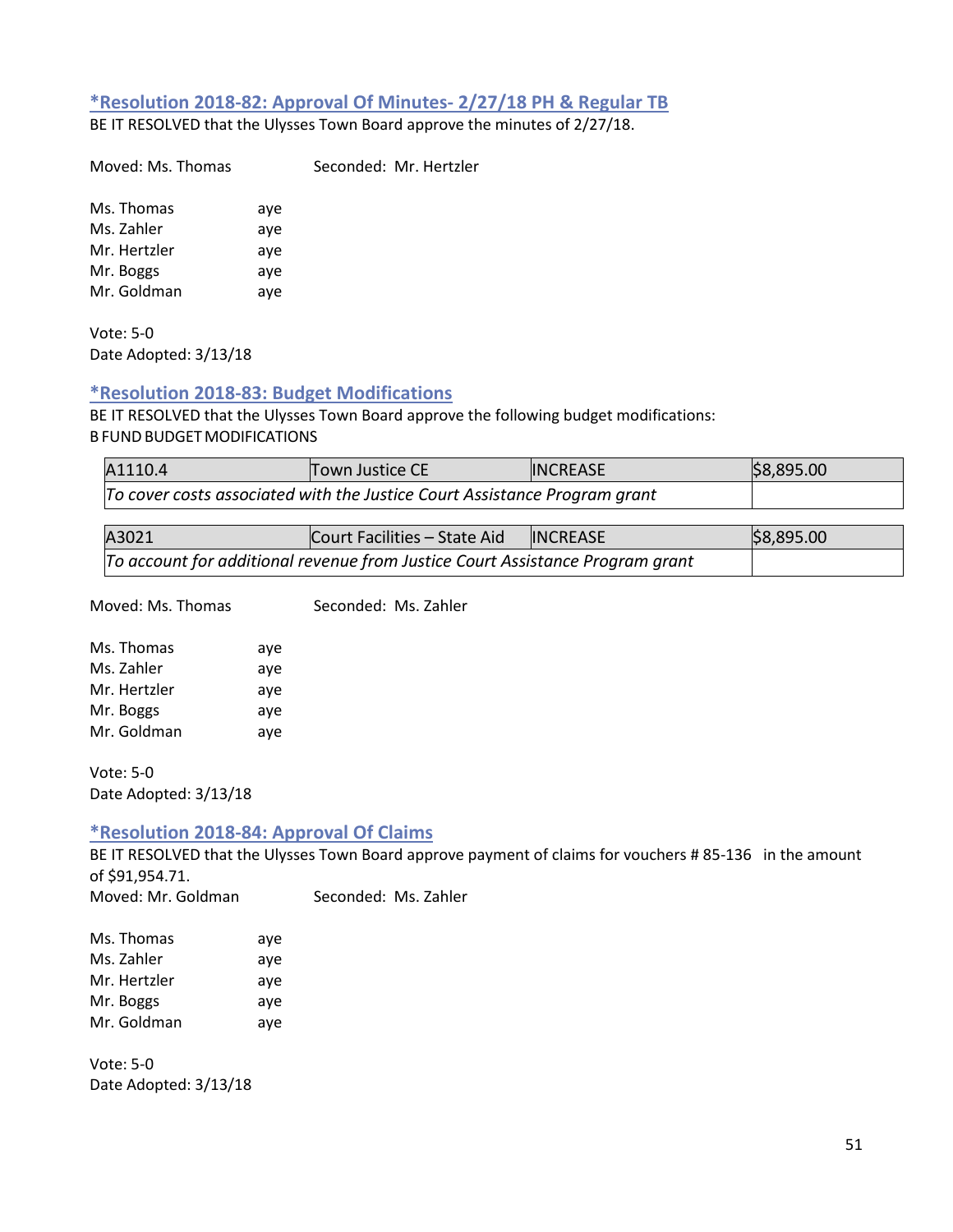# **MARCH 27th, 2018: REGULAR TOWN BOARD MEETING**

### **\*Resolution 2018-85: Approval Of Meeting Agenda**

BE IT RESOLVED that the Ulysses Town Board approve the agenda for March 27, 2018 with the deletion of the stormwater item, and addition of an executive session for collective bargaining.

| Moved: Ms. Thomas |     | Seconded: Mr. Boggs |  |
|-------------------|-----|---------------------|--|
| Ms. Thomas        | aye |                     |  |
| Ms. Zahler        | aye |                     |  |
| Mr. Hertzler      | aye |                     |  |
| Mr. Boggs         | aye |                     |  |
| Mr. Goldman       | aye |                     |  |
|                   |     |                     |  |

Vote: 5-0 Date Adopted: 3/27/18

# **\*Resolution 2018-86: Moore's Marine Development District 8– Direction For The Planning Board:**

BE IT RESOLVED that the Ulysses Town Board requests that the Planning Board review the proposed changes to Development District 8- Moore's Marine, with focus on the following:

Put limit on boat sales, such as number of boats sold per year, only used boat sales.

No mechanical sounds associated with boat repair shall emanate from the property except from 8am-8pm, Monday-Saturday

Parking and storage areas shown on the site plan may need to be adjusted to accommodate visual screening Reducing the waste lubricant and oils storage to 300 gallons

Reducing hours of sign illumination

Requiring a stockade fence on shared property boundaries of 3060 Dubois Rd

Moved: Ms. Thomas Seconded: Mr. Boggs

| Ms. Thomas   | aye     |
|--------------|---------|
| Ms. Zahler   | aye     |
| Mr. Hertzler | abstain |
| Mr. Boggs    | aye     |
| Mr. Goldman  | aye     |

Vote: 4-0 Date Adopted: 3/27/18

**\*Resolution 2018-87: Introducing Local Law No. 2 Of 2018 To Amend Chapter 142 Of The Code Of The Town Of Ulysses Pertaining To Special Events And Scheduling A Public Hearing.** WHEREAS, the Town Board seeks to amend Chapter 142 of the Code pertaining to special events; and WHEREAS, Municipal Home Rule Law ("MHRL") §20(4) requires introduction of a proposed local law by a Town Board member at a Town Board meeting, and a public hearing is required pursuant to MHRL §20(5); NOW, THEREFORE, BE IT

RESOLVED that proposed Local Law no. 2 is introduced to the Town Board by Ms. Thomas; and it is further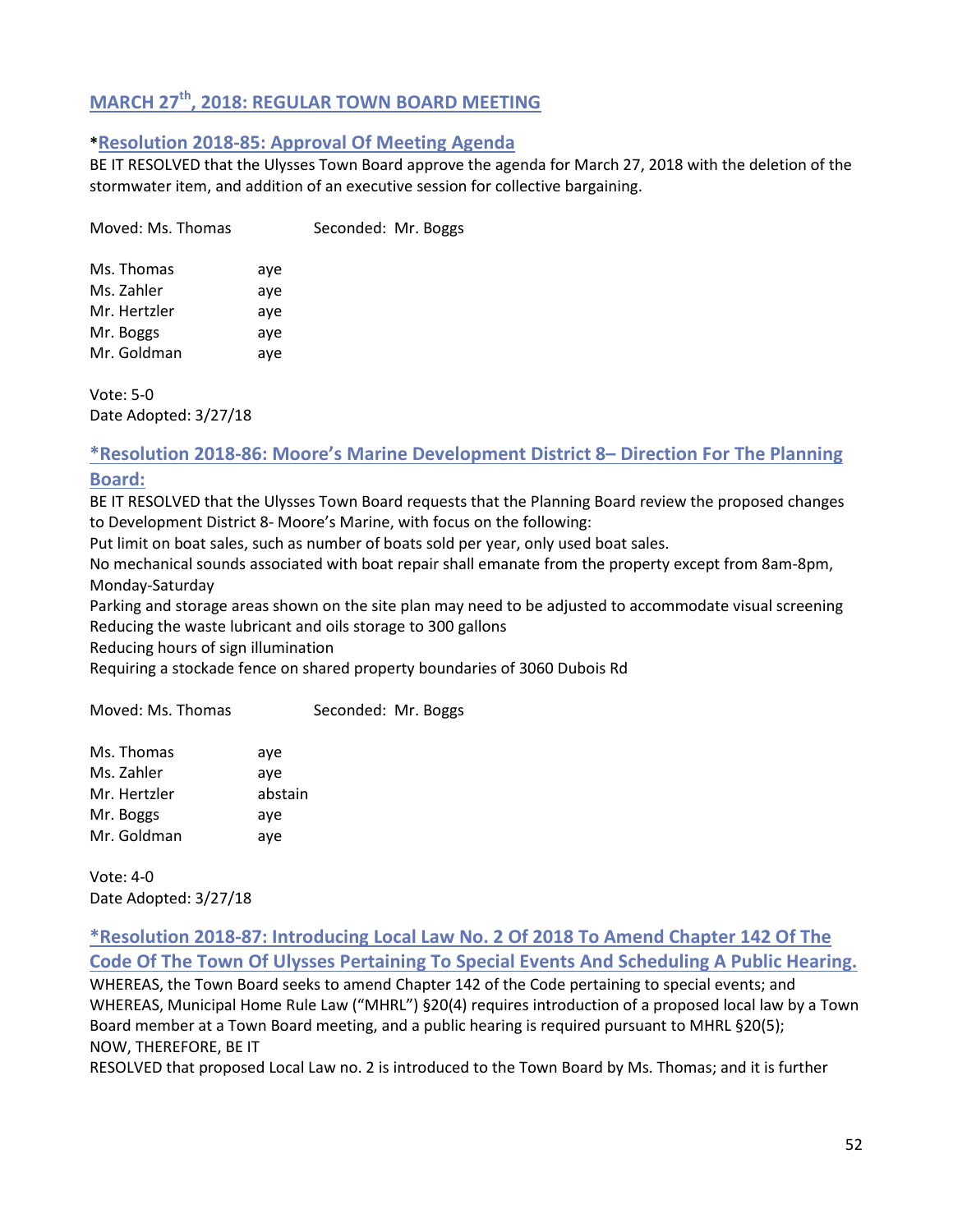RESOLVED that a public hearing on the proposed local law shall take place on Tuesday, April 10 at 7 p.m. at the Town Hall, 10 Elm Street, Trumansburg, NY 14886, and that notice of the public hearing shall be published at least five days in advance thereof.

Moved: Ms. Thomas Seconded: Mr. Boggs

Ms. Thomas aye Ms. Zahler aye Mr. Hertzler aye Mr. Boggs aye Mr. Goldman aye

Vote: 5-0 Date Adopted: 3/27/18

### **\*Resolution 2018-88: Approval Of Minutes- 3/13 Public Hearing And Regular Meeting**

BE IT RESOLVED that the Ulysses Town Board approve the minutes of 3/13 for both the public hearing and the regular meeting. Moved: Ms. Thomas Seconded: Ms. Zahler

| Ms. Thomas   | aye |
|--------------|-----|
| Ms. Zahler   | aye |
| Mr. Hertzler | aye |
| Mr. Boggs    | aye |
| Mr. Goldman  | aye |

Vote: 5-0 Date Adopted: 3/27/18

# **APRIL 10th, 2018: REGULAR TOWN BOARD MEETING**

### **\*Resolution 2018-89: Approval Of Meeting Agenda**

BE IT RESOLVED that the Ulysses Town Board approve the agenda for April 10, 2018.

Moved: Ms. Thomas Seconded: Mr. Goldman

Ms. Thomas aye Mr. Hertzler aye Mr. Goldman aye

Vote: 3-0 Date Adopted: 4/10/18

# **\*Resolution 2018-90: Making A SEQR Determination For Proposed Local Law To Amend Chapter 142 Of The Code Of The Town Of Ulysses Pertaining To Special Events**

WHEREAS, this action is the adoption of a Local Law to amend the Chapter 142 of the Code of the Town of Ulysses pertaining to special events; and

WHEREAS, this as an Unlisted action for which the Town of Ulysses Town Board is acting in an uncoordinated environmental review with respect to the enactment of the proposed local law; and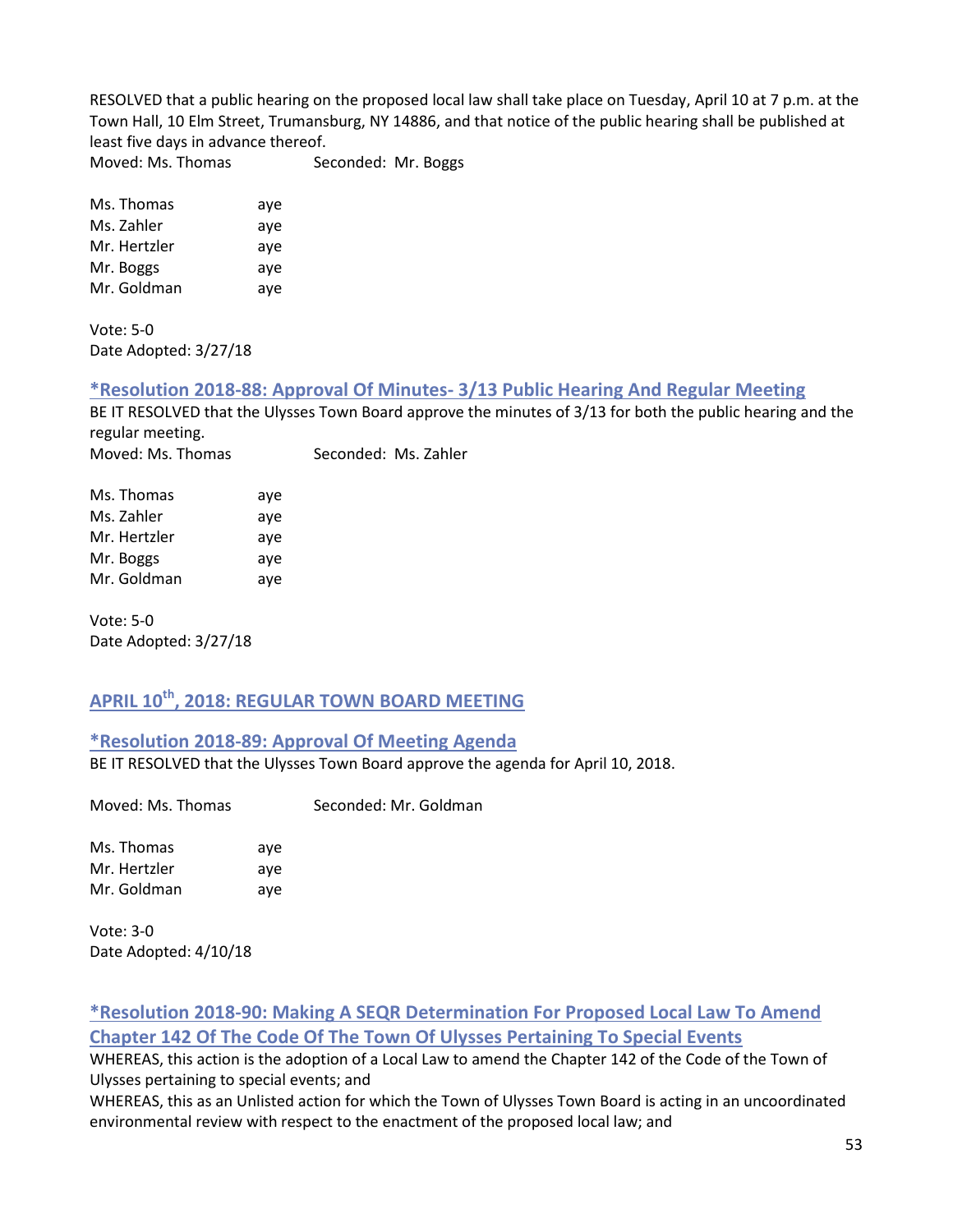WHEREAS, the Town Board, at a public meeting held on April 10, 2018 has reviewed and accepted as adequate the Short Environmental Assessment Form (SEAF), Parts 1, 2 and 3 for this action;

### NOW, THEREFORE, IT IS HEREBY

RESOLVED that the Town of Ulysses Town Board hereby makes a negative determination of environmental significance in accordance with New York State Environmental Quality Review Act for the above referenced action as proposed, based on the information in the SEAF Part 1 and for the reasons set forth in the SEAF Parts 2 and 3, and, therefore, an Environmental Impact Statement will not be required.

Moved: Ms. Thomas Seconded: Mr. Goldman

| Ms. Thomas   | ave |
|--------------|-----|
| Mr. Hertzler | ave |
| Mr. Goldman  | ave |

Vote: 3-0 Date Adopted: 4/10/18

# **\*Resolution 2018-91: Approving Local Law To Amend Chapter 142 Of The Code Of The Town Of Ulysses Pertaining To Special Events**

WHEREAS, on March 27, 2018 the Town Board accepted the Local Law language and set the public hearing date of April 10, 2018; and

WHEREAS, a public hearing on the proposed local law amending the Zoning Law was held on April 10, 2018, notice of such hearing was published in the Ithaca Journal, the official newspaper of the Town and a newspaper of general circulation on Friday, April 6, 2018, 5 days before the public hearing, and all parties in attendance were permitted an opportunity to speak on behalf of or in opposition to said proposed local law, or any part thereof; and

WHEREAS, pursuant to the New York State Environmental Quality Review Act and its implementing regulations at 6 NYCRR Part 617, adoption of said local law is an Unlisted Action for which the Town Board of the Town of Ulysses, acting in an uncoordinated environmental review with respect to adoption of this local law, has, on April 10, 2018, made a negative determination of environmental significance, after having reviewed and accepted as adequate the Short Environmental Assessment Form Parts 1, 2 and 3 prepared by Town Staff; NOW, THEREFORE, IT IS HEREBY

RESOLVED that the Town Board of the Town of Ulysses hereby adopts Local Law No.2 of 2018, to amend the Ulysses Chapter 142: Special Events, and authorizes and directs the Town Clerk to file said local law with the New York State Secretary of State as required by law , and further

RESOLVED that the Town Clerk will notify the Town Board, Zoning Officer, and Building Inspector when the Local Law is acknowledged by the Secretary of State.

| Moved: Ms. Thomas |     | Seconded: Mr. Hertzler |
|-------------------|-----|------------------------|
| Ms. Thomas        | ave |                        |
| Mr. Hertzler      | ave |                        |
| Mr. Goldman       | ave |                        |

Vote: 3-0 Date Adopted: 4/10/18

# **\*Resolution 2018-92: Clarifying Hours Worked For The Personnel Policy**

WHEREAS, Collective bargaining negotiations are ongoing and it is understood that further changes to the Personnel Policy will be needed; and

WHEREAS, The Town Board wishes to assure equitable treatment of all employees and to provide some clarity and guidance to the Town employees in the interim,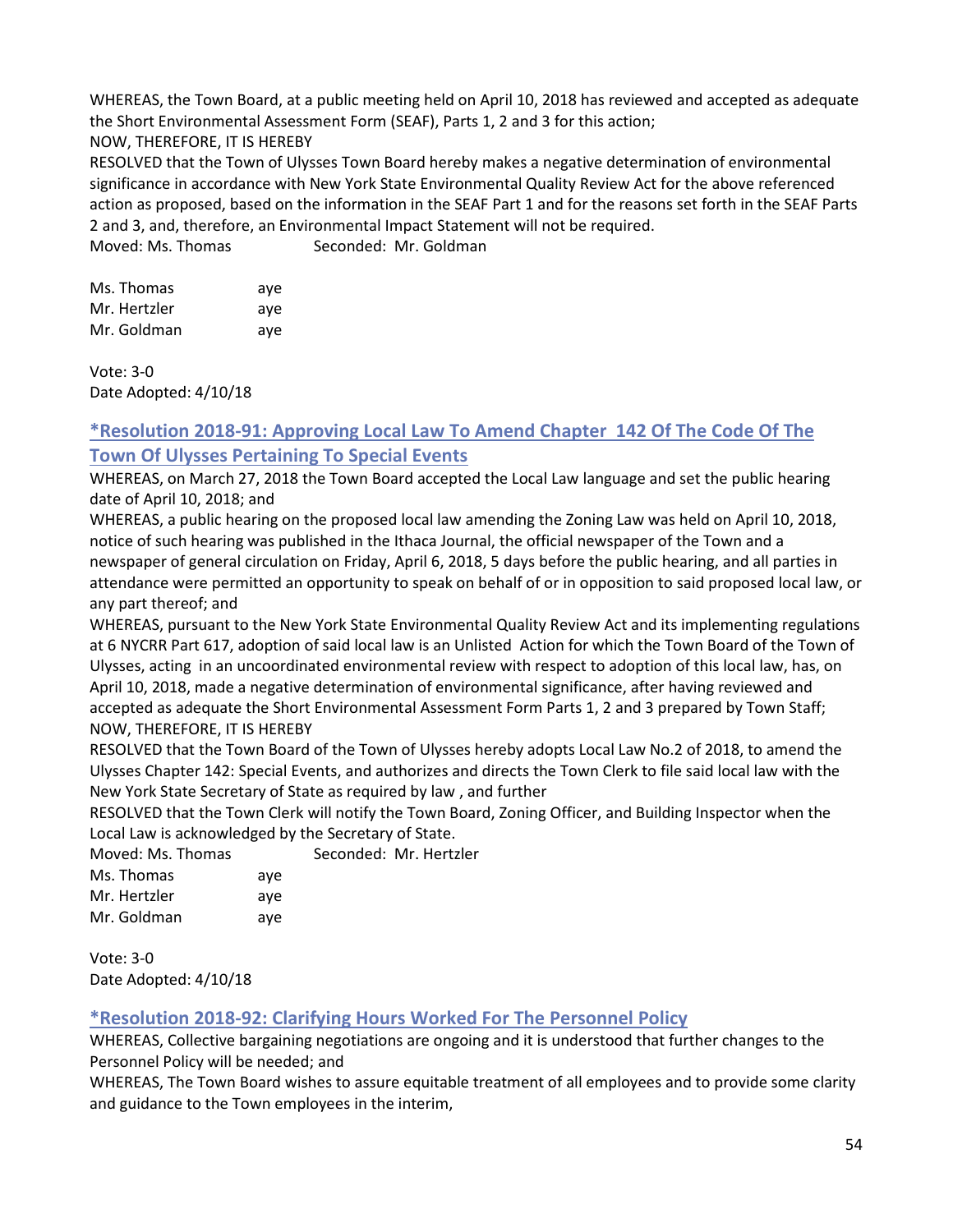#### NOW THEREFORE BE IT

RESOLVED, that the Town Board of Ulysses clarifies that paid time off, such as vacation, personal time, sick time and holiday time, used during a week are included in hours worked for the purposes of calculating overtime and compensatory time.

Moved: Ms. Thomas Seconded: Mr. Goldman

Ms. Thomas aye Mr. Hertzler aye Mr. Goldman aye

Vote: 3-0 Date Adopted: 4/10/18

### **\*Resolution 2018-93: Approval Of Claims**

BE IT RESOLVED that the Ulysses Town Board approve payment of claims for vouchers #137-186 in the amount of \$55,270.14 Moved: Ms. Thomas Seconded: Mr. Goldman

| Ms. Thomas   | ave |
|--------------|-----|
| Mr. Hertzler | ave |
| Mr. Goldman  | ave |

Vote: 3-0 Date Adopted: 4/10/18

### **\*Resolution 2018-94: Approval Of Minutes- 3/27/18**

BE IT RESOLVED that the Ulysses Town Board approve the minutes of 3/27/18.

Moved: Ms. Thomas Seconded: Mr. Goldman

Ms. Thomas aye Mr. Hertzler aye Mr. Goldman aye

Vote: 3-0 Date Adopted: 4/10/18

# **APRIL 13th, 2018: SPECIAL TOWN BOARD MEETING**

### **\*Resolution 2018-95: Appointing A Fire Inspector For The Town Of Ulysses**

**WHEREAS** the Town of Ulysses Fire Inspector position has been vacant since late 2017, and **WHEREAS** the 2018 budget has funds to pay for a Fire Inspector, and

**WHEREAS** the position was advertised, and candidates with the requirements for this job were interviewed, and

**WHEREAS** the immediate supervisor for the Fire Inspector is the Code Enforcement Officer, Tom Myers, who made a recommendation for a candidate to be appointed to this position.

**BE IT THEREFORE**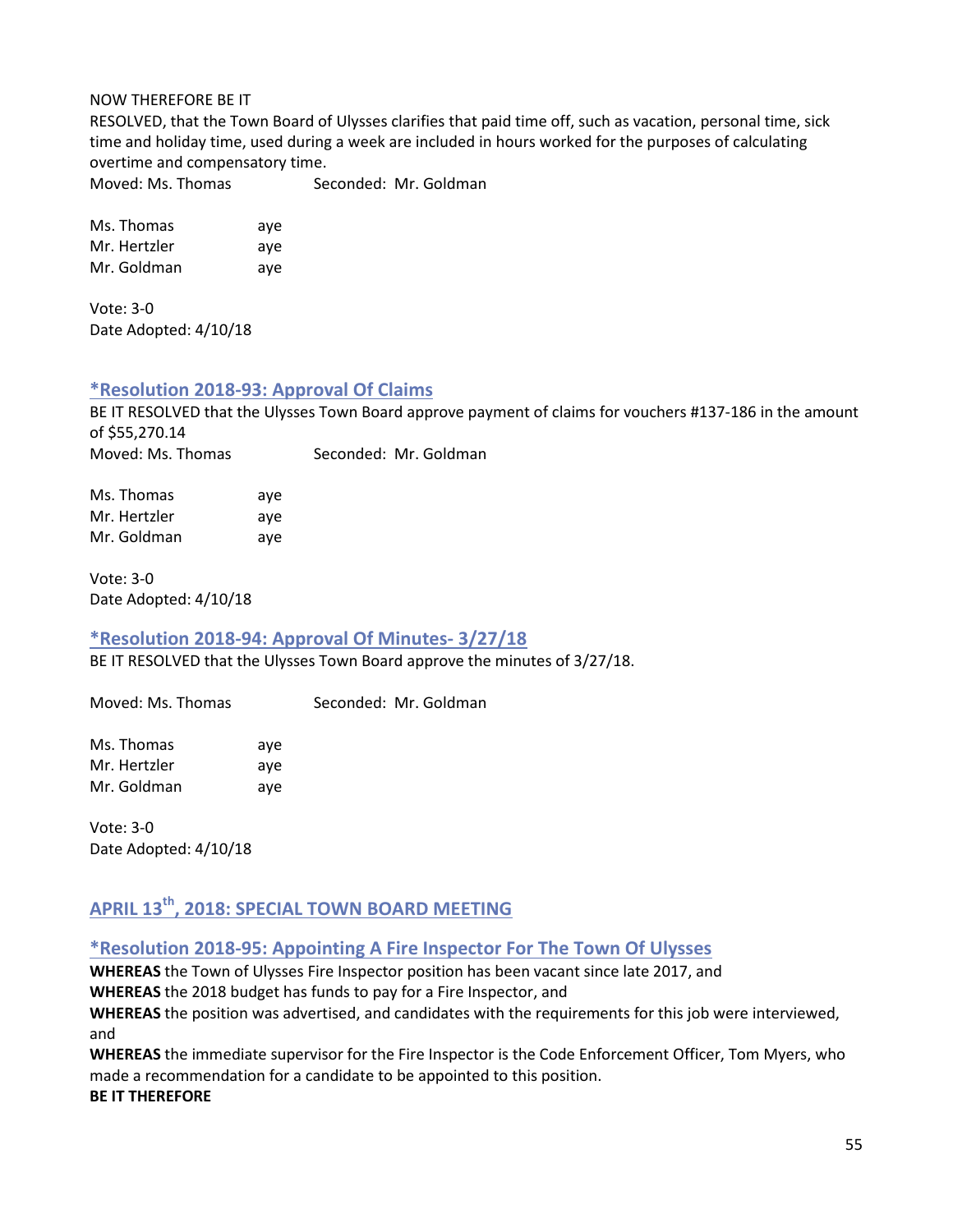**RESOLVED** that the Town Board approves the appointment of Lucas Albertsman as a part-time Code Enforcement Officer at a rate of \$21/hour for an average of 7 hours/week.

Moved: Ms. Thomas Seconded: Mr. Goldman

Ms. Thomas aye Mr. Hertzler aye Mr. Boggs aye Mr. Goldman aye

Vote: 4-0 Date Adopted: 4/13/18

**\*Resolution 2018-96: Appointment Of Temporary Planner/Zoning Officer**

**WHEREAS**, on March 23, 2018, the Town Planner and Zoning Officer, Darby Kiley, submitted her resignation, and

**WHEREAS** this position requires a person to temporarily fulfill the duties of the Planner/Zoning Officer until the position can be filled permanently, and

**WHEREAS** the Town of Ulysses needs to have someone with experience as a planner and with zoning. **BE IT THEREFORE**

**RESOLVED**, the Town of Ulysses appoints Matt Johnston to the position of temporary Town Environmental Planner and Zoning Officer at the hourly rate of \$30/hr until the full advertising, interviewing and hiring process can be completed for this position.

Moved: Ms. Thomas Seconded: Mr. Goldman

| Ms. Thomas   | ave |
|--------------|-----|
| Mr. Hertzler | aye |
| Mr. Boggs    | aye |
| Mr. Goldman  | ave |

Vote: 4-0 Date Adopted: 4/13/18

# **APRIL 26TH, 2018: REGULAR TOWN BOARD MEETING**

### **\*Resolution 2018-97: Approval of Meeting Agenda**

BE IT RESOLVED that the Ulysses Town Board approve the agenda for April 26, 2018 with the addition of an executive session to discuss collective bargaining.

Moved: Ms. Thomas Seconded: Mr. Boggs

| Ms. Thomas   | aye             |
|--------------|-----------------|
| Ms. Zahler   | *unable to vote |
| Mr. Hertzler | aye             |
| Mr. Boggs    | aye             |
| Mr. Goldman  | absent          |

Vote: 3-0 Date Adopted: 4/26/18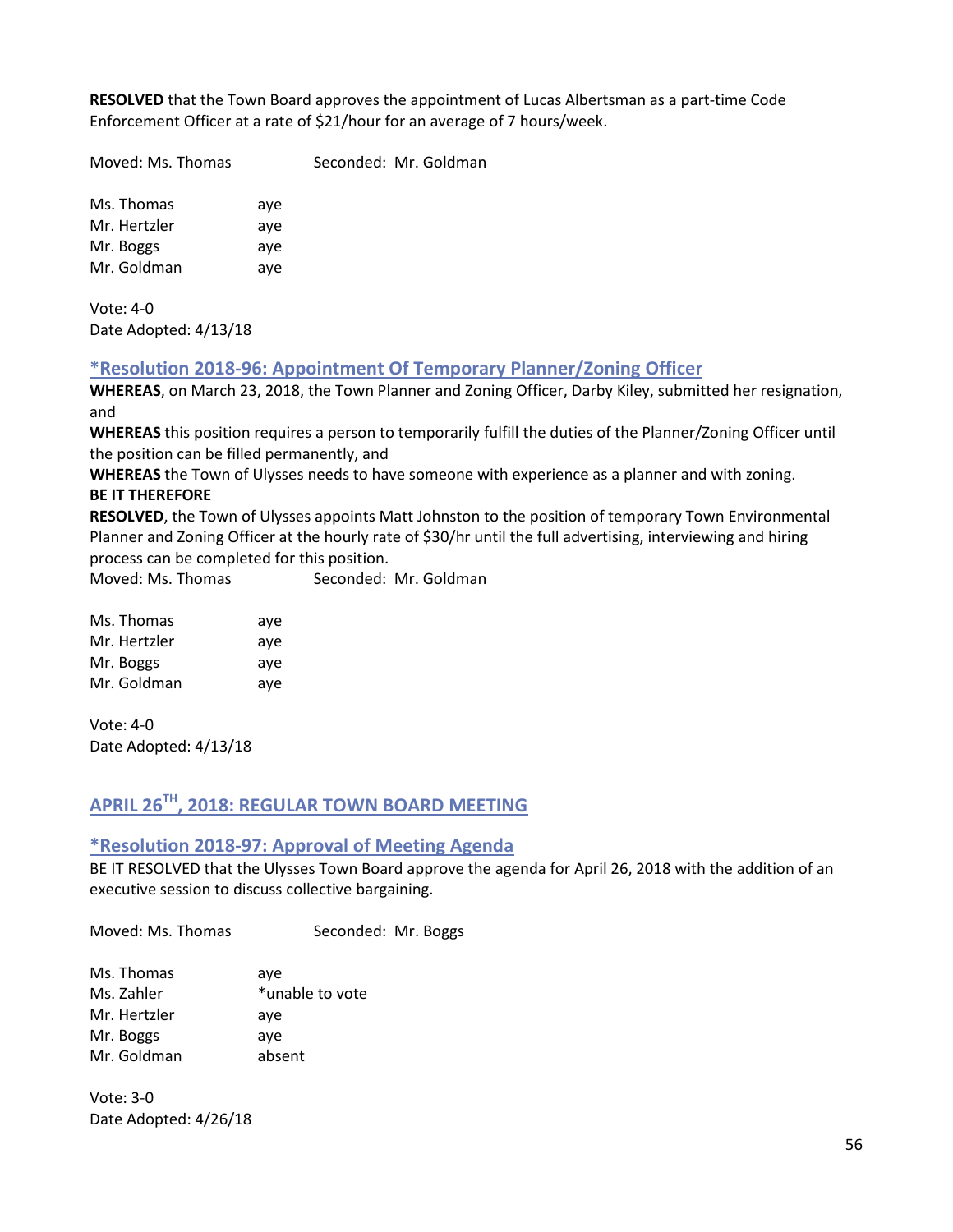# **\*Resolution 2018-98: Appointment Of Clerk For The Planning Board**

WHEREAS, the Town of Ulysses has an opening for the Clerk of the Planning Board and the Zoning Update Steering Committee, and WHEREAS, this position was advertised and applicants were interviewed, Therefore be it RESOLVED that the Town Board of Ulysses appoints Maria Barry to be the Clerk for the Planning Board and Zoning Update Steering Committee at the rate of \$16/hour. Moved: Ms. Thomas Seconded: Mr. Boggs

| Ms. Thomas   | aye             |
|--------------|-----------------|
| Ms. Zahler   | *unable to vote |
| Mr. Hertzler | aye             |
| Mr. Boggs    | aye             |
| Mr. Goldman  | absent          |
|              |                 |

Vote: 3-0 Date Adopted: 4/26/18

### **\*Resolution 2018- : Supporting A Congressional Ban On Assault Weapons - TABLED**

WHEREAS, the Town of Ulysses is committed to the health and safety of students, school employees, and all residents, and

WHEREAS, it is the Town of Ulysses' highest priority to create and maintain a respectful and healthy environment and the town is, therefore, committed to reduce gun violence and fatalities; doing so is necessary to helping all children thrive and remain safe at home, in school, and throughout life, and

WHEREAS, in 1994, Congress passed and President Clinton signed, the Public Safety and Recreational Firearms Use Protection Act, that banned the manufacture for civilian use of certain semi-automatic firearms defined as assault weapons and certain ammunition magazines defined as large capacity in order to reduce crime and violence in the United States, and

WHEREAS, in 2004, the Act expired by operation of law and has not been renewed by Congress, and WHEREAS, due to the expiration of the Act, assault weapons may be legally sold and purchased within many states, and

WHEREAS, since 1999, the number of mass shootings in schools, churches, and other public places has increased as the overall national crime rate has steadily declined, and

WHEREAS, in the last several years, mass shooting incidents involving assault-style weapons and high-volume magazines once banned by the Act have occurred in locations across the United States including Tucson, Arizona; Aurora, Colorado; Newtown, Connecticut; Clackamas, Oregon; Virginia Tech University; Las Vegas, Nevada; Orlando, Florida; and Parkland, Florida, and

WHEREAS, hundreds of innocent children and adults have been killed or injured in these incidents, and WHEREAS, the use of semi-automatic, assault-style weapons equipped with large capacity magazines enables persons intent on committing mass murder to cause far more deaths and injuries than would be possible if such weapons and ammunition magazines were not available, and

WHEREAS, the people of the Town of Ulysses mourn the loss of the 17 innocent people murdered on February 14, 2018, at Marjory Stoneman Douglas High School in Parkland, Florida, the deadliest school shooting since 2012, and

WHEREAS, the firearm used to murder and injure the victims at Marjory Stoneman Douglas High School was an AR-15 semi-automatic assault style weapon equipped with high-capacity magazines, the same weapon used repeatedly in school shootings of students and teachers, and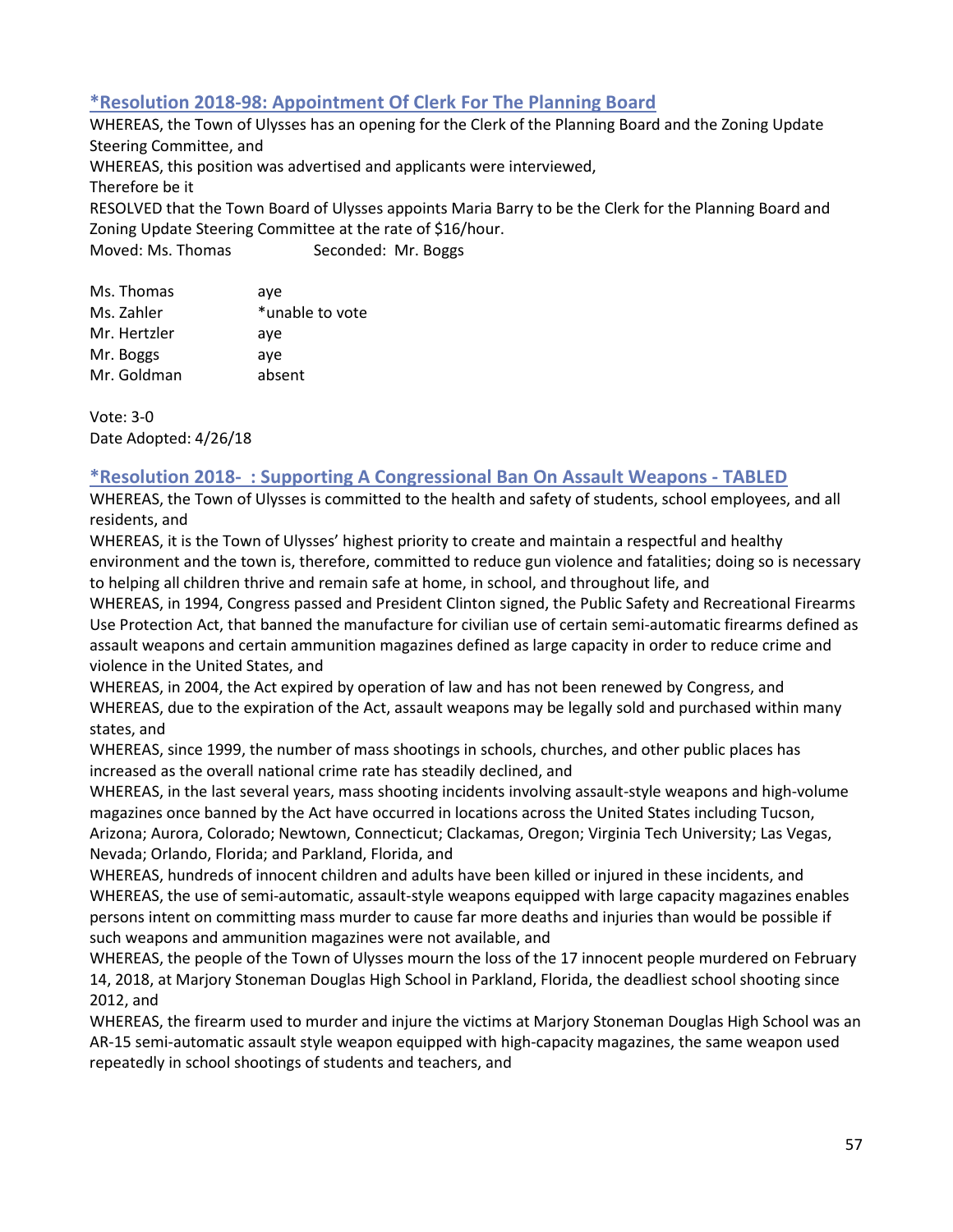WHEREAS, assault-style weapons and large capacity ammunition magazines are not suitable for civilian use of any type and constitute a demonstrated threat to the general public and law enforcement personnel, now therefore be it

RESOLVED, that the Town of Ulysses urges the United States Congress to immediately enact a law mirroring the provisions of the Assault Weapons Ban of 2013 as introduced in the United States Senate that prohibits the sale of assault weapons and high-capacity magazines, and

RESOLVED, that the Town Clerk send copies of this resolution to Congressman Reed and to Senators Charles Schumer and Kristen Gillibrand and request their support for the passage of the legislation. Moved: Ms. Thomas Seconded: Mr. Hertzler

*After a brief discussion, the board agreed to table this resolution.*

TABLED.

**\*Resolution 2018-99: Approval Of Minutes- 4/13 And 4/16 Special Meetings**

BE IT RESOLVED that the Ulysses Town Board approve the minutes of 4/13 and 4/16. Moved: Ms. Thomas Seconded: Mr. Boggs

| Ms. Thomas   | aye             |
|--------------|-----------------|
| Ms. Zahler   | *unable to vote |
| Mr. Hertzler | aye             |
| Mr. Boggs    | ave             |
| Mr. Goldman  | absent          |

Vote: 3-0 Date Adopted: 4/26/18

### **\*Resolution 2018-100: Approval Of Minutes- 4/10**

BE IT RESOLVED that the Ulysses Town Board approve the minutes of 4/10 for the public hearing and the regular meeting.

Moved: Ms. Thomas Seconded: Mr. Boggs

| Ms. Thomas   | ave             |
|--------------|-----------------|
| Ms. Zahler   | *unable to vote |
| Mr. Hertzler | aye             |
| Mr. Boggs    | ave             |
| Mr. Goldman  | absent          |

Vote: 3-0 Date Adopted: 4/26/18

# **MAY 8TH, 2018: REGULAR TOWN BOARD MEETING**

# **\*Resolution 2018-101: Approval Of Meeting Agenda**

BE IT RESOLVED that the Ulysses Town Board approve the agenda for May 8, 2018 with the addition of an executive session to discuss union negotiations.

Moved: Ms. Thomas Seconded: Mr. Boggs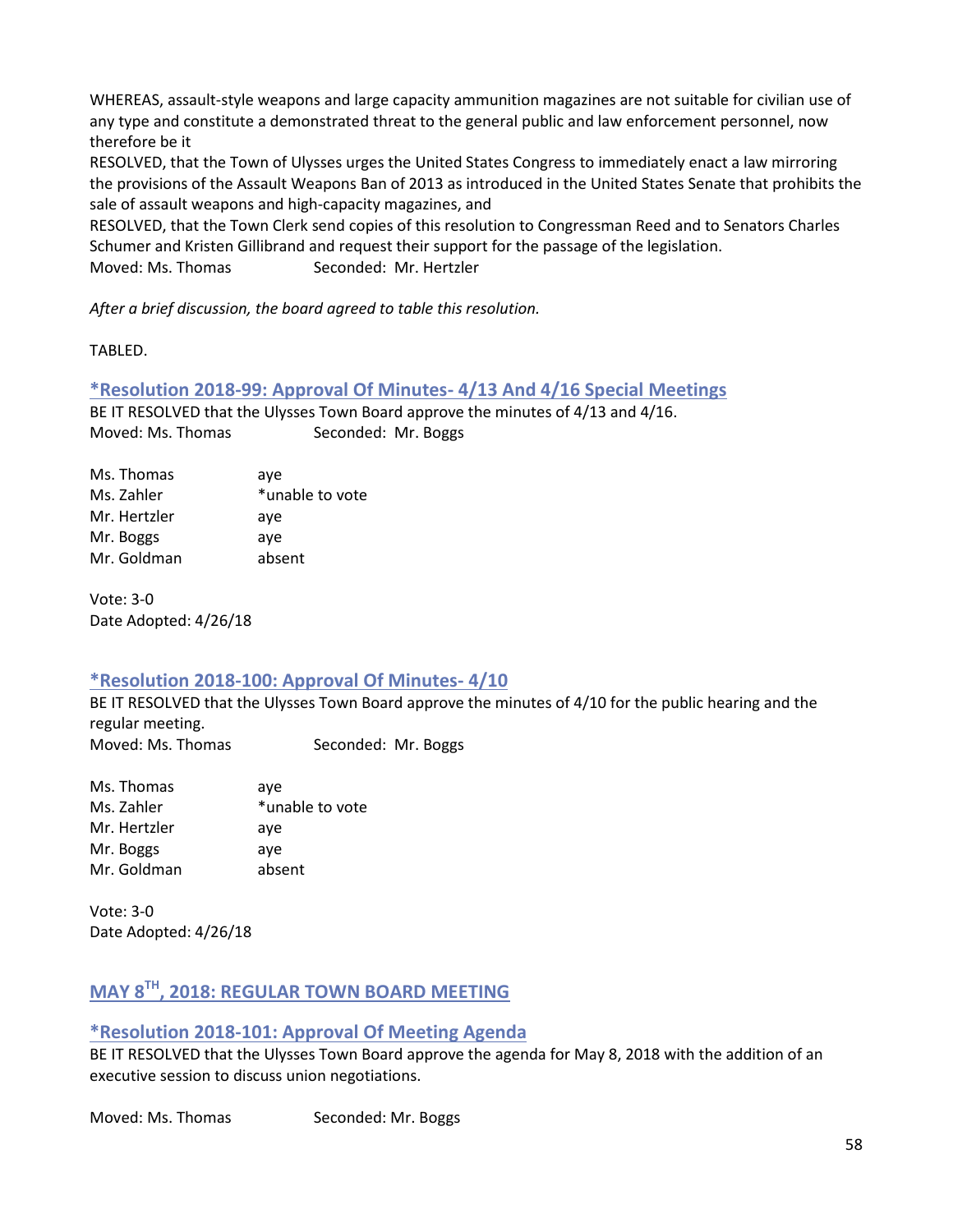| Ms. Thomas   | ave |
|--------------|-----|
| Mr. Hertzler | ave |
| Mr. Boggs    | aye |

Vote: 3-0 Date Adopted: 5/8/18

# **\*Resolution 2018-102: Introducing The Proposed Local Law To Amend Zoning Code §212- 118h (1-3) Re: Development District 8, Moore's Marine**

WHEREAS, the Town Board wishes to consider a proposed Local Law to amend the Zoning Code §212-118 H (1- 3) RE: Development District 8; and

WHEREAS, Municipal Home Rule Law 520(4) requires that a proposed local law be introduced by a Town Board member at a Town Board meeting; and

WHEREAS, the Ulysses Town Board reviewed the proposed changes recommended by the Planning Board on May 1, 2018, and made two changes to the proposed language pertaining to new buildings on May 8, 2018; NOW, THEREFORE, BE IT

RESOLVED that the proposed Local Law to amend certain provisions of the Zoning Law of the Town of Ulysses, which are set forth in the Town of Ulysses Code §212-118 H (1-3) pertaining to Development District 8 is hereby introduced to the Town Board for its review and consideration.

Moved: Ms. Thomas Seconded: Mr. Boggs

| Ms. Thomas   | aye |
|--------------|-----|
| Mr. Hertzler | aye |
| Mr. Boggs    | ave |

Vote: 3-0 Date Adopted: 5/8/18

# **\*Resolution 2018-103: Scheduling A Public Hearing On Proposed Local Law To Amend Zoning Code §212-118h (1-3) Re: Development District 8, Moore's Marine**

WHEREAS, a proposed local law to amend certain provisions of the Zoning Law of the Town of Ulysses, which are set forth in the Town of Ulysses Code §212-118 H (1-3) pertaining to Development District 8 was introduced at a Town Board meeting on May 8, 2018, and

WHEREAS, Municipal Home Rule Law §20(5) requires that a public hearing be held before a local law is adopted by the Town Board, which public hearing must be held upon at least ten days' notice; NOW THEREFORE, BE IT

RESOLVED, that the Town Board shall hold a public hearing on May 22, 2018 at 7:00pm at the Town Hall, 10 Elm Street, Trumansburg, NY 14886 on the proposed local law to amend certain provisions of the Zoning Law of the Town of Ulysses, which are set forth in the Town of Ulysses Code §212-118 H (1-3) pertaining to Development District 8; and be it further

RESOLVED, that the Town Clerk shall cause notice of such public hearing to be published and posted at least ten days before the date thereof.

Moved: Ms. Thomas Seconded: Mr. Boggs

| Ms. Thomas   | ave |
|--------------|-----|
| Mr. Hertzler | ave |
| Mr. Boggs    | ave |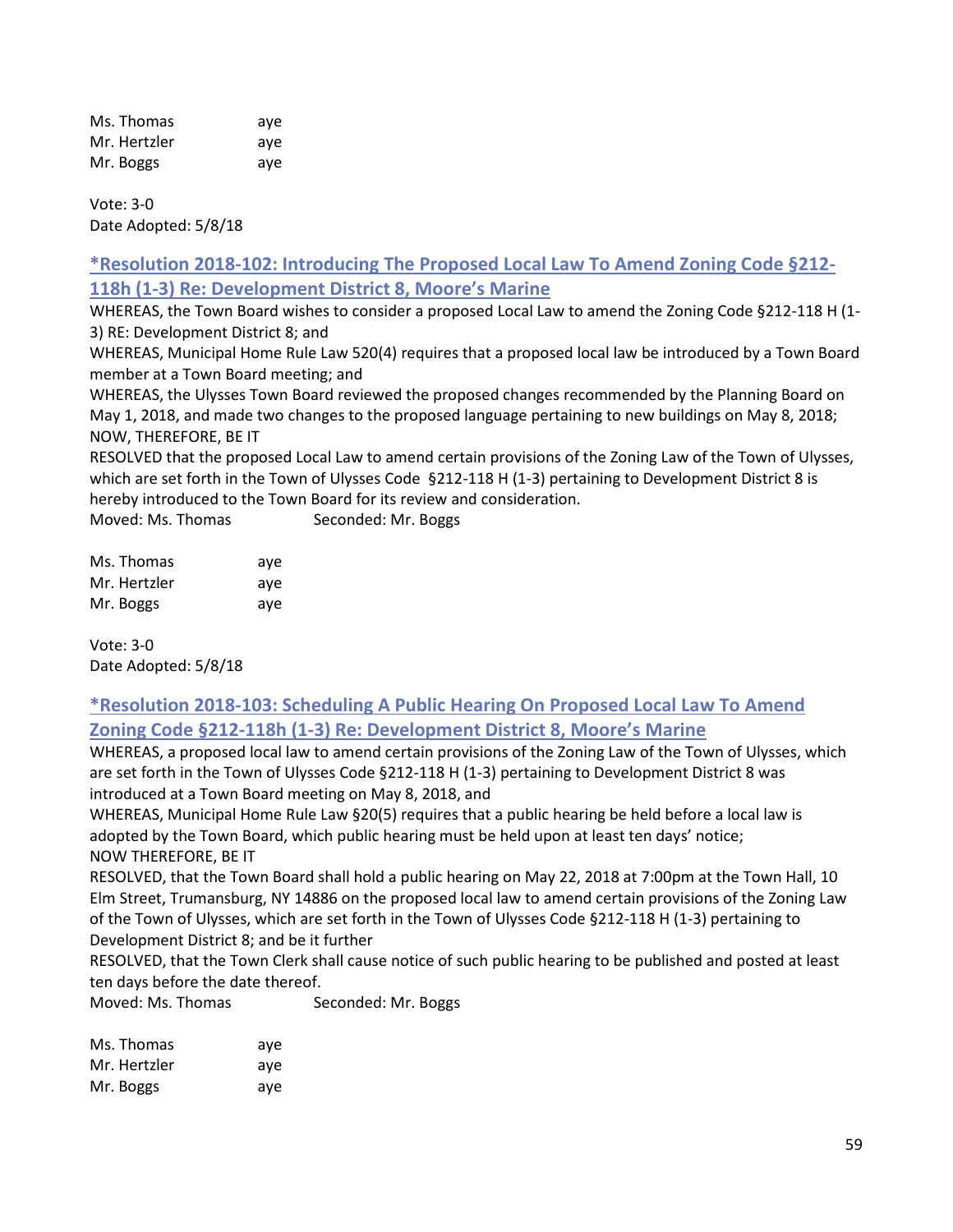Vote: 3-0 Date Adopted: 5/8/18

# **\*Resolution 2018-104: Appreciation For The Town's Environmental Planner**

WHEREAS, the Environmental Planner for the Town of Ulysses, Darby Kiley, has been a faithful employee since 2011; and

WHEREAS Darby has helped the town win  $\sim$ \$187,000 of grant funding over recent years, funding that has been used to purchase a natural area protecting Trumansburg Creek, funding to bring the zoning in line with the Comprehensive Plan, and additional funds to allow the Town Hall to soon become fossil-free; and WHEREAS Darby is a true leader in environmental stewardship having been a member (and current chair) of the Tompkins County Water Resources Council, member (and former chair) of the Cayuga Lakes Watershed Network Intermunicipal Organization, member of the Tompkins County Stormwater Coalition, the Tompkins County Transportation Council, the Tompkins County Council of Governments Energy Task Force, the Tompkins County Parks and Trails Network as well as other groups and boards throughout the county, and WHEREAS Darby does her job professionally, wading through the technical and legal aspects of all the roles she fills as Environmental Planner, Zoning Officer and Stormwater Officer; and

WHEREAS Darby has a remarkable ability to respectfully interact with all the boards she works with and the public with the best smile, even when a smile is hard to come by.

### THEREFORE BE IT

RESOLVED that the Town Board of the Town of Ulysses wishes Darby Kiley well in her new endeavor with Tompkins County and thanks her for her years of excellent service to the town.

| Moved: Ms. Thomas | Seconded: Mr. Boggs |  |
|-------------------|---------------------|--|
|-------------------|---------------------|--|

| Ms. Thomas   | ave |
|--------------|-----|
| Mr. Hertzler | ave |
| Mr. Boggs    | ave |

Vote: 3-0 Date Adopted: 5/8/18

# **\*Resolution 2018-105: Appointment Of Temporary Planner/Zoning Officers**

WHEREAS, on March 23, 2018, the Town Planner and Zoning Officer, Darby Kiley submitted her resignation, and

WHEREAS this position requires a person or persons to temporarily fulfill the duties of the Planner/Zoning Officer until the position can be filled permanently, and

WHEREAS the Town of Ulysses needs to have someone with experience as a planner and with zoning, BE IT THEREFORE

RESOLVED, the Town of Ulysses appoints CJ Randall to the position of temporary Town Environmental Planner and Zoning Officer at the rate under the current contract until the full advertising, interviewing and hiring process can be completed for this position, also

RESOLVED, the Town of Ulysses appoints John Czamanske to the position of temporary Deputy Town Environmental Planner and Zoning Officer at the hourly rate of \$40/hr for a maximum of 10 hours per week until the full advertising, interviewing and hiring process can be completed for this position. Moved: Ms. Thomas Seconded: Mr. Boggs

| Ms. Thomas   | ave |
|--------------|-----|
| Mr. Hertzler | ave |
| Mr. Boggs    | ave |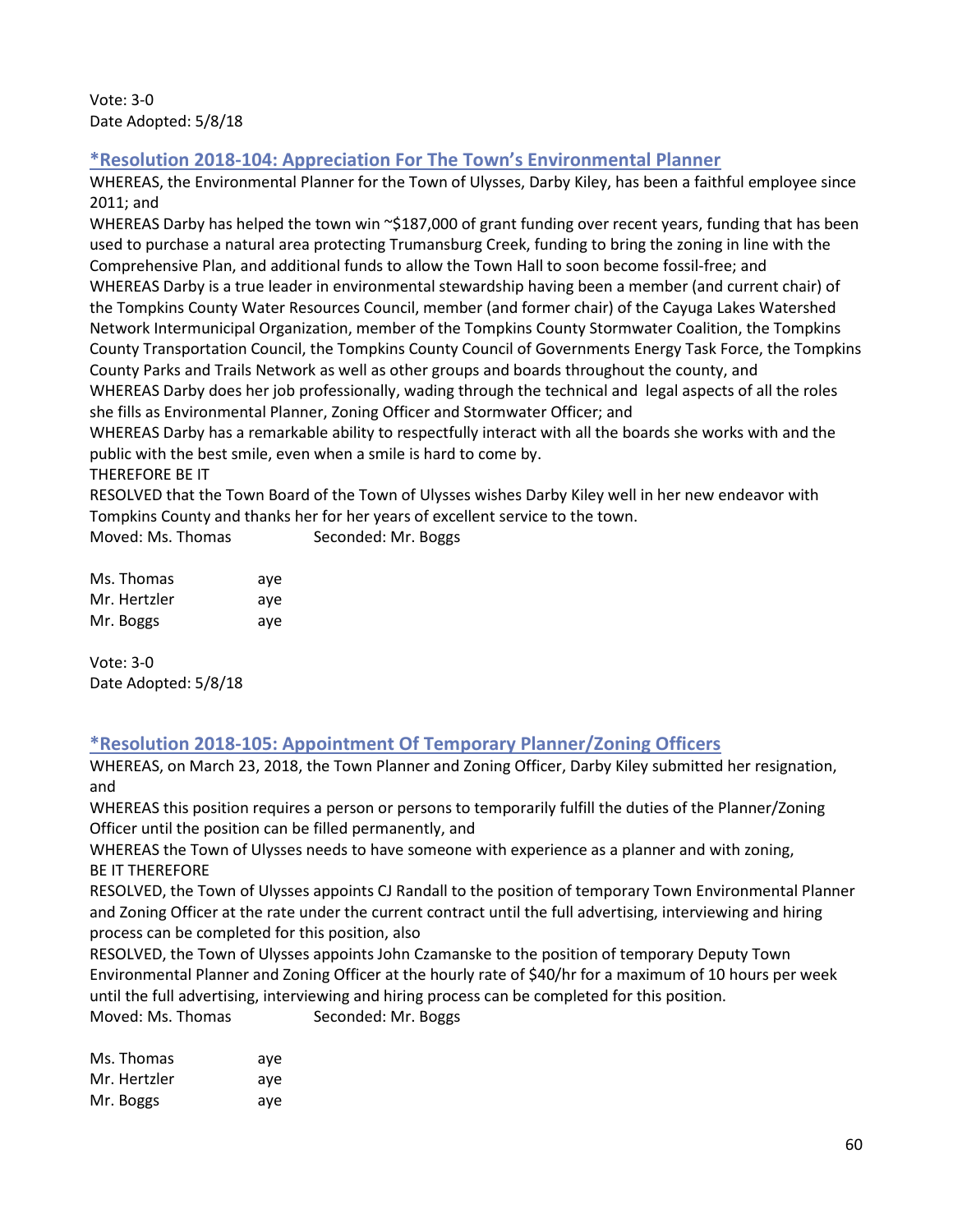Vote: 3-0 Date Adopted: 5/8/18

#### **TOWN REPORTS:**

*(see Appendix)*

### **\*Resolution 2018-106: Approval Of Minutes- 4/26/18**

BE IT RESOLVED that the Ulysses Town Board approve the minutes of 4/26/18.

Moved: Ms. Thomas Seconded: Mr. Boggs

Ms. Thomas aye Mr. Hertzler aye Mr. Boggs aye

Vote: 3-0 Date Adopted: 5/8/18

### **\*Resolution 2018-107: Approval Of Claims**

BE IT RESOLVED that the Ulysses Town Board approve payment of claims for vouchers #187-226 in the amount of \$216,115.56. Moved: Ms. Thomas Seconded: Mr. Boggs

| Ms. Thomas   | ave |
|--------------|-----|
| Mr. Hertzler | ave |
| Mr. Boggs    | ave |

Vote: 3-0 Date Adopted: 5/8/18

# **MAY 22nd, 2018: REGULAR TOWN BOARD MEETING**

**\*Resolution 2018-108: Approval Of Meeting Agenda** BE IT RESOLVED that the Ulysses Town Board approve the agenda for May 22, 2018.

Moved: Ms. Thomas Seconded: Mr. Boggs

Ms. Thomas aye Ms. Zahler aye Mr. Hertzler aye Mr. Boggs aye Mr. Goldman absent

Vote: 4-0 Date Adopted: 5/22/18

# **\*Resolution 2018-109: Making A SEQR Determination For Proposed Local Law To Amend Town Of Ulysses Zoning Code §212-118 H (1-3) Re: Development District 8**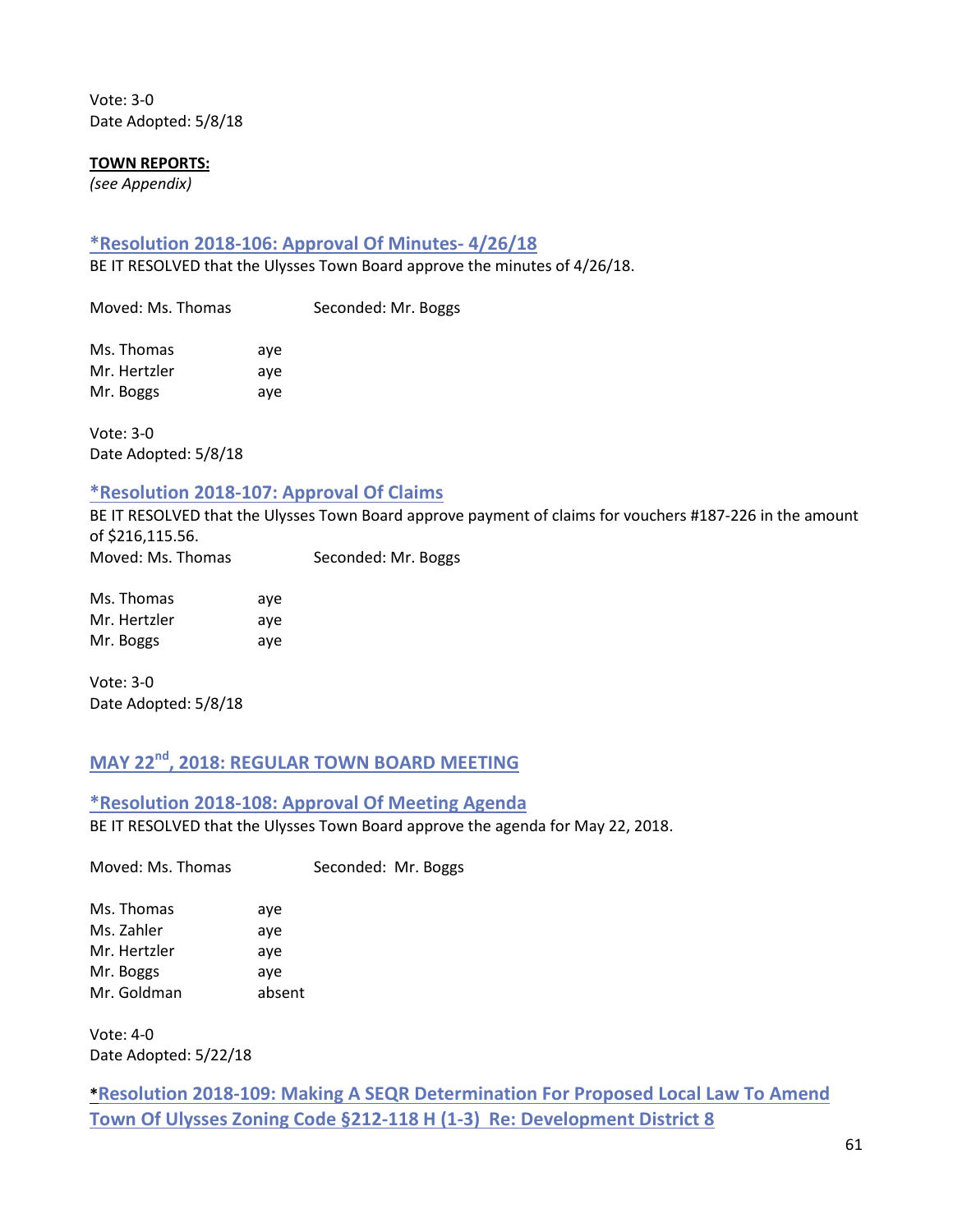WHEREAS, this action is the adoption of a Local Law to amend the Town of Ulysses Zoning Law §212-118 H (1-3) RE: DEVELOPMENT DISTRICT 8; and

WHEREAS, this as an Unlisted action for which the Town of Ulysses Town Board is acting in an uncoordinated environmental review with respect to the enactment of the proposed local law; and

WHEREAS, the Town Board, at a public meeting held on May 22, 2018 has reviewed and accepted as adequate the Short Environmental Assessment Form (SEAF), Parts 1, 2 and 3 for this action;

NOW, THEREFORE, IT IS HEREBY

RESOLVED that the Town of Ulysses Town Board hereby makes a negative determination of environmental significance in accordance with New York State Environmental Quality Review Act for the above referenced action as proposed, based on the information in the SEAF Part 1 and for the reasons set forth in the SEAF Parts 2 and 3, and, therefore, an Environmental Impact Statement will not be required.

Moved: Ms. Thomas Seconded: Mr. Boggs

| Ms. Thomas   | aye    |
|--------------|--------|
| Ms. Zahler   | aye    |
| Mr. Hertzler | aye    |
| Mr. Boggs    | aye    |
| Mr. Goldman  | absent |
|              |        |

Vote: 4-0 Date Adopted: 5/22/18

# **\*Resolution 2018-110: Approving Local Law To Amend Zoning Code §212-118 H (1-3) Re:**

# **Development District 8**

WHEREAS Following the procedures in the Zoning Law §212-20, on June 13, 2017, the Town Board referred the rezoning request §212-118 H (1-3) RE: DEVELOPMENT DISTRICT 8 to the Planning Board; and WHEREAS The Planning Board reviewed the site plan and revised language at meetings held on July 18, 2017, October 17, 2017, December 5, 2017, and December 19, 2017 and provided recommended language to the Town Board; and

WHEREAS The Town Board held a public hearing on February 27, 2018 and based on public comment, referred the matter back to the Planning Board; and

WHEREAS The Planning Board continued review of the site plan and revised language at meetings held on March 20, 2018, April 3, 2018, April 17, 2018, and May 1, 2018; and

WHEREAS There is a need for the proposed use: Moore's Marine has been in the community at this location for over 25 years and meets the boat servicing and storage needs for our lakeshore community; and WHEREAS As an existing use, the location is a convenient storage facility for local boaters; and

WHEREAS the development district is compatible with the neighborhood because the owners recognize that this is a residential area, will keep boats stored behind the building, and will address impacts with a vegetated buffer; and adheres to the comprehensive plan which promotes outdoor recreation and tourism as goals; WHEREAS The property owners will mitigate possible detrimental effects on the neighborhood by having no mechanical sound from the facility between 8 pm and 8 am, storing the majority of the boats east of the building, and planting a vegetated buffer; and

WHEREAS To protect the environmental quality of the site, the property owners will use best management practices when working on boats, will maintain the existing vegetated buffer along the stream on the southern boundary, and will maintain a vegetated buffer east/downhill of the site; and

WHEREAS, on May 8, 2018 the Town Board accepted the Local Law language and set the public hearing date of May 22, 2018; and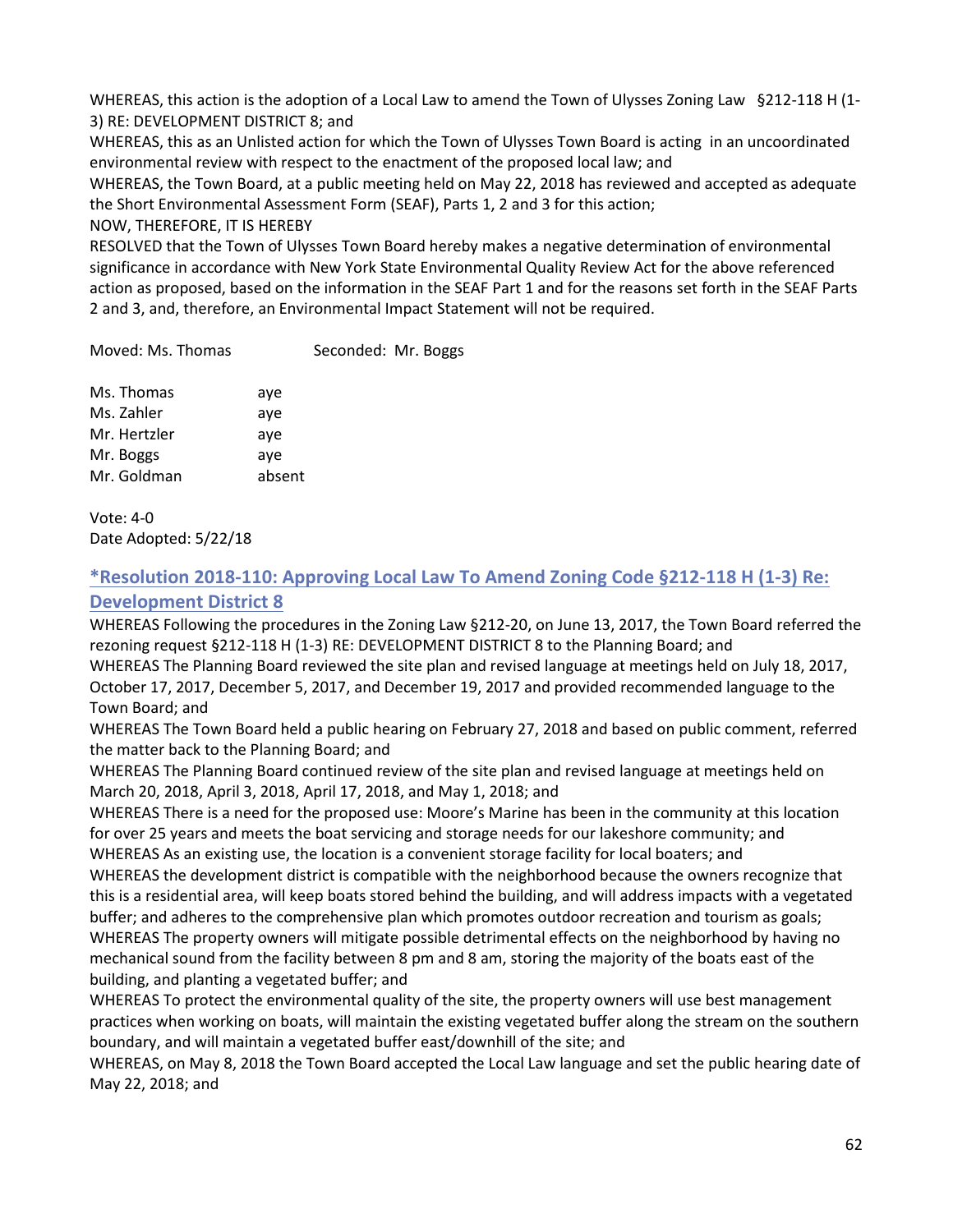WHEREAS, a public hearing on the proposed local law amending the Zoning Law was held on May 22, 2018, notice of such hearing was published in the Ithaca Journal, the official newspaper of the Town and a newspaper of general circulation on May 11, 2018 more than 10 days before the public hearing, and all parties in attendance were permitted an opportunity to speak on behalf of or in opposition to said proposed local law, or any part thereof; and

WHEREAS, pursuant to General Municipal Law §239(l) and (m), on February 8, 2018, the Town submitted to the Tompkins County Planning Department a full statement of the proposed amendments to the Town Zoning Law; the Tompkins County Planning Department sent a response on February 15, 2018, updated after May 8, 2018, determined that the proposal does not have any negative inter-community or county-wide impacts; and WHEREAS, pursuant to the New York State Environmental Quality Review Act and its implementing regulations at 6 NYCRR Part 617, adoption of said local law is an Unlisted Action for which the Town Board of the Town of Ulysses, acting in an uncoordinated environmental review with respect to adoption of this local law, has, on May 22, 2018, made a negative determination of environmental significance, after having reviewed and accepted as adequate the Short Environmental Assessment Form Parts 1, 2 and 3 prepared by Town Staff; NOW, THEREFORE, IT IS HEREBY

RESOLVED that the Town Board of the Town of Ulysses hereby adopts Local Law No. 3 of 2018, to amend the Ulysses Zoning Code §212-118 H (1-3) RE: DEVELOPMENT DISTRICT 8 and authorizes and directs the Town Clerk to file said local law with the New York State Secretary of State as required by law , and further RESOLVED that the Town Clerk will notify the Town Board and Zoning Officer when the Local Law is acknowledged by the Secretary of State.

Moved: Ms. Thomas Seconded: Ms. Zahler

| Ms. Thomas   | aye    |
|--------------|--------|
| Ms. Zahler   | aye    |
| Mr. Hertzler | aye    |
| Mr. Boggs    | aye    |
| Mr. Goldman  | absent |

Vote: 4-0 Date Adopted: 5/22/18

# **\* Resolution 2018-111: Approving Sale Of Real Property Located In The Town Of Ulysses At 5020 Jacksonville Road, Designated As Tax Parcel Number 25.-4-26 And 5036 Jacksonville Road, Designated As Tax Parcel Number 25.-4-27**

WHEREAS, the Town Board of the Town of Ulysses adopted Resolution # 2018-79 on March 13, 2018, whereby it authorized the Town Supervisor, Elizabeth Thomas, to execute the Contract for Sale and Purchase of Real Property to sell Town of Ulysses tax parcel number 25.-4-26 (5020 Jacksonville Road) and Town of Ulysses tax parcel number 25.-4-27 (5036 Jacksonville Road), collectively referred to as "the Premises" to Cameron Neuhoff ("the Buyer") for the sum of \$49,500, subject to the Other Terms set forth in paragraph 6 of the Contract, and the additional conditions, restrictions and contingencies referred to in the Resolution; and WHEREAS, the Town and the Buyer entered into the Contract; and

WHEREAS, the deed and related documents need to be signed on behalf of the Town to convey the Premises to the Buyer;

NOW THEREFORE, BE IT

RESOLVED that the Town Board authorizes the Town Supervisor, Elizabeth Thomas, to execute the deed, transfer gains affidavit, equalization and assessment form and all other necessary documents to convey Town of Ulysses tax parcel number 25.-4-26 (5020 Jacksonville Road) and Town of Ulysses tax parcel number 25.-4- 27 (5036 Jacksonville Road) to Cameron Neuhoff, and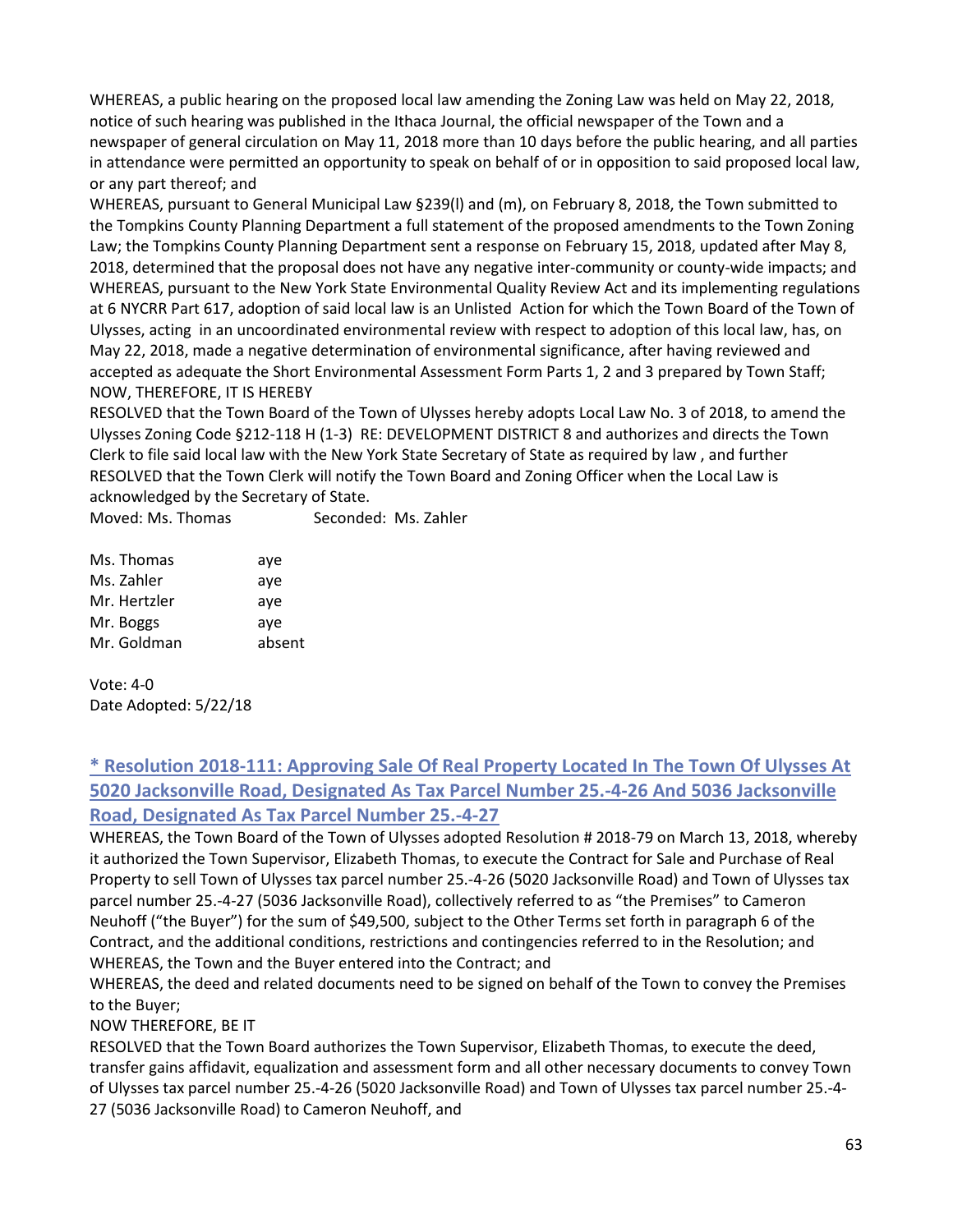FURTHER RESOLVED that the Town Clerk will send a certified resolution to the Town Supervisor and Town Attorney. Moved: Ms. Zahler Seconded: Ms. Thomas

Ms. Thomas aye Ms. Zahler aye Mr. Hertzler aye Mr. Boggs aye Mr. Goldman absent

Vote: 4-0 Date Adopted: 5/22/18

### **\*Resolution 2018-112: Appointing An Alternate For The Planning Board**

RESOLVED that the Town Board of Ulysses, upon recommendation of the interview committee, appoints Steven Manley to the position of Planning Board Alternate for the remainder of the annual term ending  $12/31/2018.$ Moved: Ms. Theory sconded: Mr. Hertzler

| Moved: Ms. Thomas | Seconded: Mr. He |  |  |  |
|-------------------|------------------|--|--|--|
| Mc Thomas         | 21/8             |  |  |  |

| בסוווטווו נטו | аус    |
|---------------|--------|
| Ms. Zahler    | aye    |
| Mr. Hertzler  | aye    |
| Mr. Boggs     | ave    |
| Mr. Goldman   | absent |
|               |        |

Vote: 4-0 Date Adopted: 5/22/18

# **\*Resolution 2018-113: Authorizing The Town Supervisor To Sign A Contract For Legal**

# **Review Of Union Contract**

RESOLVED that the Town Board of Ulysses authorizes the Town Supervisor to sign a contract with Guy Krogh to perform a legal review of the proposed union contract,

And further resolved that the Town Clerk will send a certified resolution to Guy Krogh. Moved: Ms. Thomas Seconded: Mr. Hertzler

Ms. Thomas aye Ms. Zahler aye Mr. Hertzler aye Mr. Boggs aye Mr. Goldman absent

Vote: 4-0 Date Adopted: 5/22/18

# **\*Resolution 2018-114: Approval Of Postage Meter Contract**

WHEREAS the town has relatively high mailing needs and has had a postage meter contract with Pitney Bowes for several years, and

WHEREAS that contract has expired and the clerk's office has researched new contract options and determined which would be the best fit for the town, Now therefore be it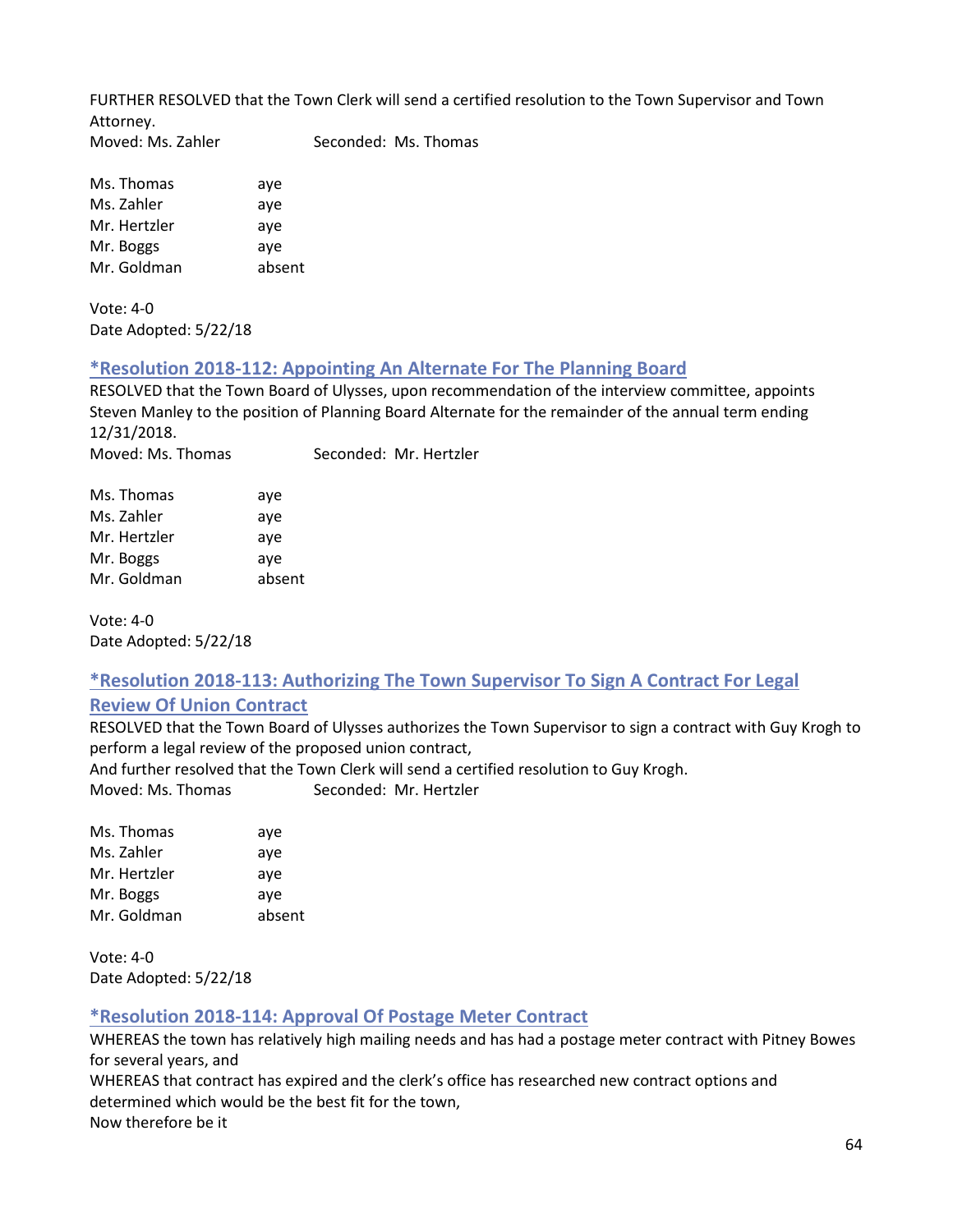RESOLVED that the Town Supervisor is authorized to sign a new 5-year contract with Pitney Bowes at a quarterly rate of \$493.26. Moved: Ms. Thomas Seconded: Mr. Boggs

Ms. Thomas aye Ms. Zahler aye Mr. Hertzler aye Mr. Boggs aye Mr. Goldman absent

Vote: 4-0 Date Adopted: 5/22/18

# **\*Resolution 2018-115: Opposition To Proposed Romulus Incinerator**

WHEREAS, Circular enerG, LLC, a Rochester, NY based startup, has proposed building the largest garbage incinerator in New York State in the Town of Romulus, at a site less than 20 miles northwest of the Town of Ulysses; and

WHEREAS, the waste incinerator project is proposing to bring up to 238 trucks into the region per day, six days a week, which equates to 148,512 additional trucks per year, and it is likely that some, if not many, of these trucks will be routed through the Town of Ulysses and Village of Trumansburg on NY State Route 96; and WHEREAS, the proposed incinerator will include a 260-foot smoke stack which will emit toxins and carcinogens into the region; and

WHEREAS, the New York State Department of Environmental Conservation has found that garbage incinerators "produce more emissions than coal facilities" and "produce up to 14 times more mercury than coal plants…" and

WHEREAS, the Town of Ulysses, is downwind of the proposed Circular enerG waste incinerator Project and winds could disperse the emissions from the incinerator across many municipal boundaries; and WHEREAS, these negative environmental impacts from the proposed Project could have negative economic impacts on the wine, craft beverage, agriculture, and agri-tourism industry that generates \$2.9 billion in economic activity and supports 60,000 jobs in the Finger Lakes, including in the Town of Ulysses; and, WHEREAS, the Town of Ulysses has consistently supported the right to Municipal Home Rule as evidenced by its organization of Amicus Curiae in the case of Norse Energy Corp. USA v Town of Dryden (964 N.Y.S.2d 714); and

WHEREAS, Circular enerG is seeking to circumvent the Home Rule process by filing a draft Public Involvement Program (PIP) directly with NY State.

Now therefore be it

RESOLVED, that the Town of Ulysses opposes the waste incinerator project proposed to be constructed in the Finger Lakes in the Town of Romulus, Seneca County, as submitted by Circular enerG; and

BE IT FURTHER RESOLVED, that the Town of Ulysses urges the Town of Romulus to stand in opposition to the proposal by Circular enerG; and

BE IT FURTHER RESOLVED, that the Town of Ulysses calls on Governor Andrew Cuomo and his administration to reject the Circular enerG Waste Incinerator proposal; and

BE IT FURTHER RESOLVED, that copies of this resolution be sent to Governor Andrew Cuomo, New York State Assembly Speaker Carl Heastie, New York State Assembly Minority Leader Brian Kolb, New York State Senate Majority Leader John Flanagan, New York State Senate Democratic Conference Leader Andrea Stewart-

Cousins, New York State Senate Independent Democratic Conference Leader Jeffrey Klein, State Senators Pam Helming, Tom O'Mara, and James Seward, Assembly members Phil Palmesano and Barbara Lifton, Senators Charles Schumer and Kirsten Gillibrand, Congressman Tom Reed, New York State Department of Environmental Conservation Commissioner Basil Seggos, New York State Public Service Commissioner Chair John Rhodes, New York State Department of Agriculture and Markets Commissioner Richard Ball, New York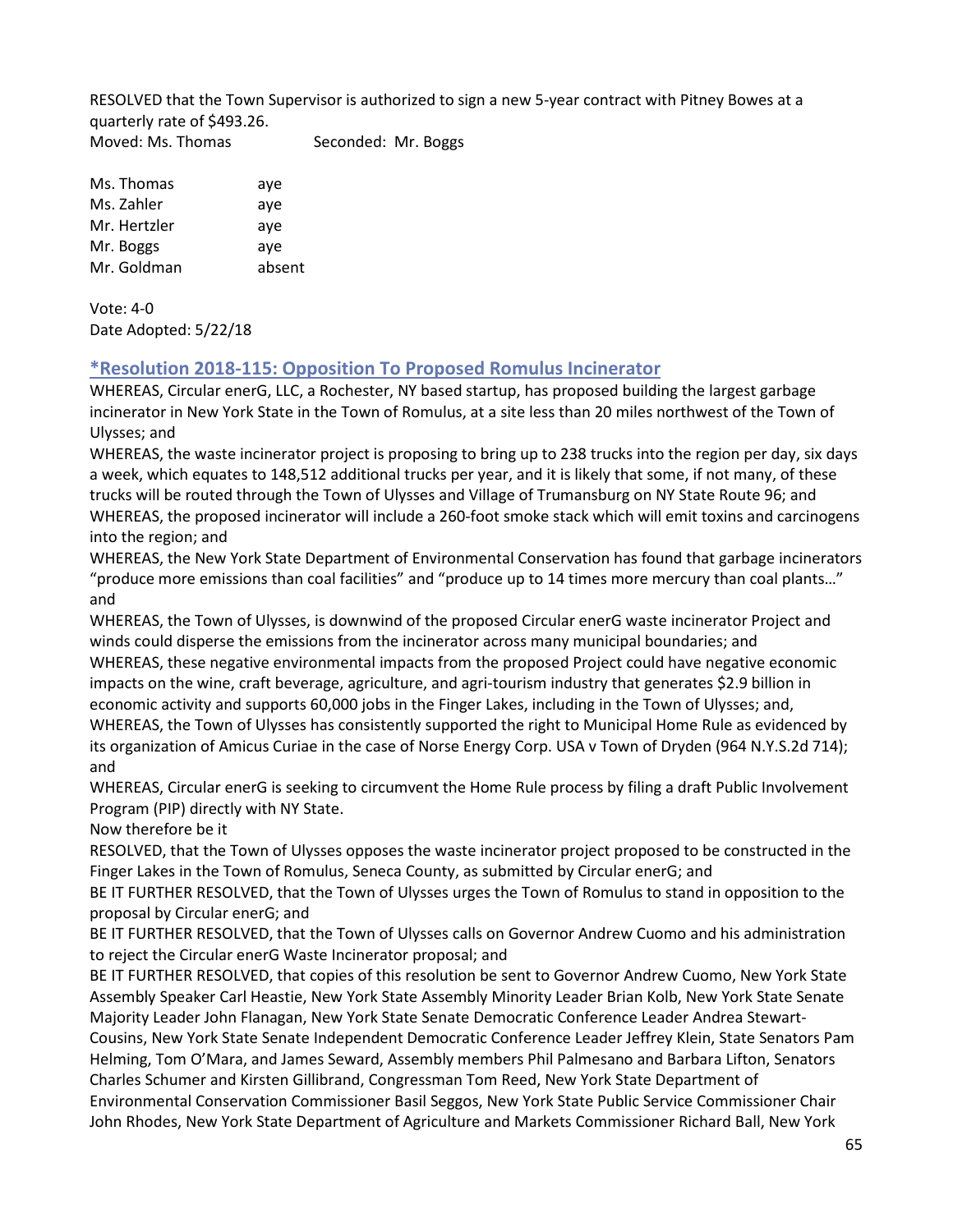State Energy Research and Development Authority Chair Richard L. Kaufman, New York State Empire State Development Commissioner Howard Zemsky, New York State Department of Health Commissioner Howard Zucker, Romulus Town Supervisor David Kaiser, Romulus Planning Board Chair Tom Bouchard, and Seneca County Board of Supervisors Chair Robert Shipley, County Legislative chair and County Health dept. Moved: Mr. Hertzler Seconded: Ms. Thomas

Ms. Thomas aye Ms. Zahler aye Mr. Hertzler aye Mr. Boggs nay Mr. Goldman absent

Vote: 3-1 Date Adopted: 5/22/18

# **\*Resolution 2018-116: Retirement System Standard Work Day**

WHEREAS, The New York State and Local Employees' Retirement System (NYSLRS) requires local municipalities to establish, by resolution, a standard work day for each position; and

WHEREAS, the NYSLRS Standard Work Day represents what would be full time for each position; NOW, THEREFORE,

BE IT RESOLVED that the Town of Ulysses, Location code 30607, hereby establishes the following standard work days for its employees and will report days worked to the New York State and Local Employees' Retirement System based on the time keeping system or the record of activities maintained and submitted by these members to the clerk of this body:

|                                        |                                        | <b>Standard Work</b> |
|----------------------------------------|----------------------------------------|----------------------|
| Tompkins County Job Title              | Town of Ulysses Job Title              | Day (Hrs/Day)        |
| Motor Equipment Operator               | <b>Highway Staff</b>                   | 8                    |
| MEO/Water/Sewer Maintenance Worker     | Highway Staff/ Water District Operator | 8                    |
| Deputy Town Highway Superintendent     | Deputy Highway Superintendent          | 8                    |
| Deputy Town Supervisor                 | Deputy Town Supervisor                 | 6                    |
| Bookkeeper to the Supervisor           | Bookkeeper                             | 8                    |
| Deputy Town Clerk                      | Deputy Town Clerk                      | 6                    |
| Court Clerk                            | Court Clerk                            | 8                    |
| <b>Distribution Operator Assistant</b> | <b>Water District Laborer</b>          | 6                    |
| Typist - PT                            | <b>Planning Board Clerk</b>            | 6                    |
| Typist - PT                            | <b>BZA Clerk</b>                       | 6                    |
| Typist - PT                            | Second Deputy Town Clerk               | 6                    |
| Code/Fire Enforcement Officer - PT     | Code/Fire Enforcement Officer          | 6                    |
| Code/Fire Enforcement Officer - PT     | Fire Enforcement Officer               | 6                    |
| <b>Environmental Planner</b>           | Environmental Planner/ Zoning Officer  | 8                    |
|                                        | Summer Youth Employee -                |                      |
| Project Assistant                      | Seasonal/Temporary                     | 6                    |
| Laborer                                | Seasonal Highway Laborer - Temporary   | 8                    |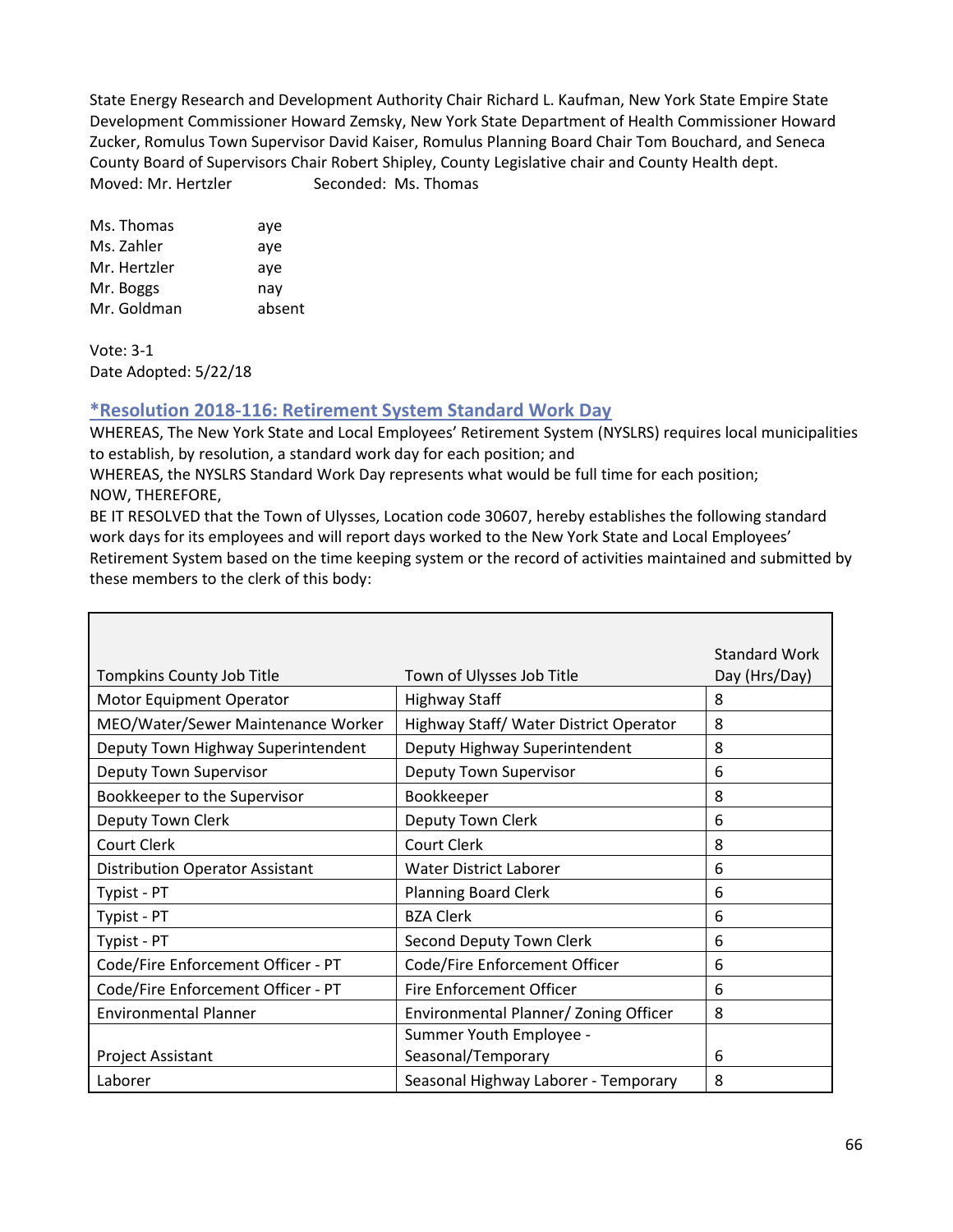Moved: Ms. Thomas Seconded: Mr. Boggs Ms. Thomas aye Ms. Zahler aye Mr. Hertzler aye Mr. Boggs aye Mr. Goldman absent

Vote: 4-0 Date Adopted: 5/22/18

### **\*Resolution 2018-117: Approval Of Minutes- 5/8**

BE IT RESOLVED that the Ulysses Town Board approve the minutes of 5/8. Moved: Ms. Thomas Seconded: Mr. Boggs

Ms. Thomas aye Ms. Zahler aye Mr. Hertzler aye Mr. Boggs aye Mr. Goldman absent

Vote: 4-0 Date Adopted: 5/22/18

# **JUNE 12th, 2018: REGULAR TOWN BOARD MEETING**

### **\*Resolution 2018-118: Approval Of Meeting Agenda**

BE IT RESOLVED that the Ulysses Town Board approve the agenda for June 12, 2018 with deletions of the following agenda items: pride resolution, the appointment of environmental planner and the union contract; and the addition of an executive session.

Moved: Ms. Thomas Seconded: Mr. Boggs

Ms. Thomas aye Ms. Zahler ave Mr. Boggs aye

Vote: 3-0 Date Adopted: 6/12/18

# **\*Resolution 2018----: Declaring Manse Road A Highway By Use -TABLED**

WHEREAS Manse Road, which runs between Route 96 and Jacksonville Roads in the Town of Ulysses has been used as a public road for more than ten years, and maintained by the Town of Ulysses Highway department for more than ten years; and

WHEREAS Manse Road was sometimes referred to as Church Road in Town documents and the two names were used interchangeably; and

WHEREAS on April 8, 1967 the Town of Ulysses Planning Board passed a resolution to accept Manse Road as the official name of a previously unnamed road that appeared on the 1960 Official Town Map; and WHEREAS on August 8, 1995 it is noted in the Town of Ulysses Town Board meeting minutes that the highway superintendent was asked to block off Manse Road for a celebration; and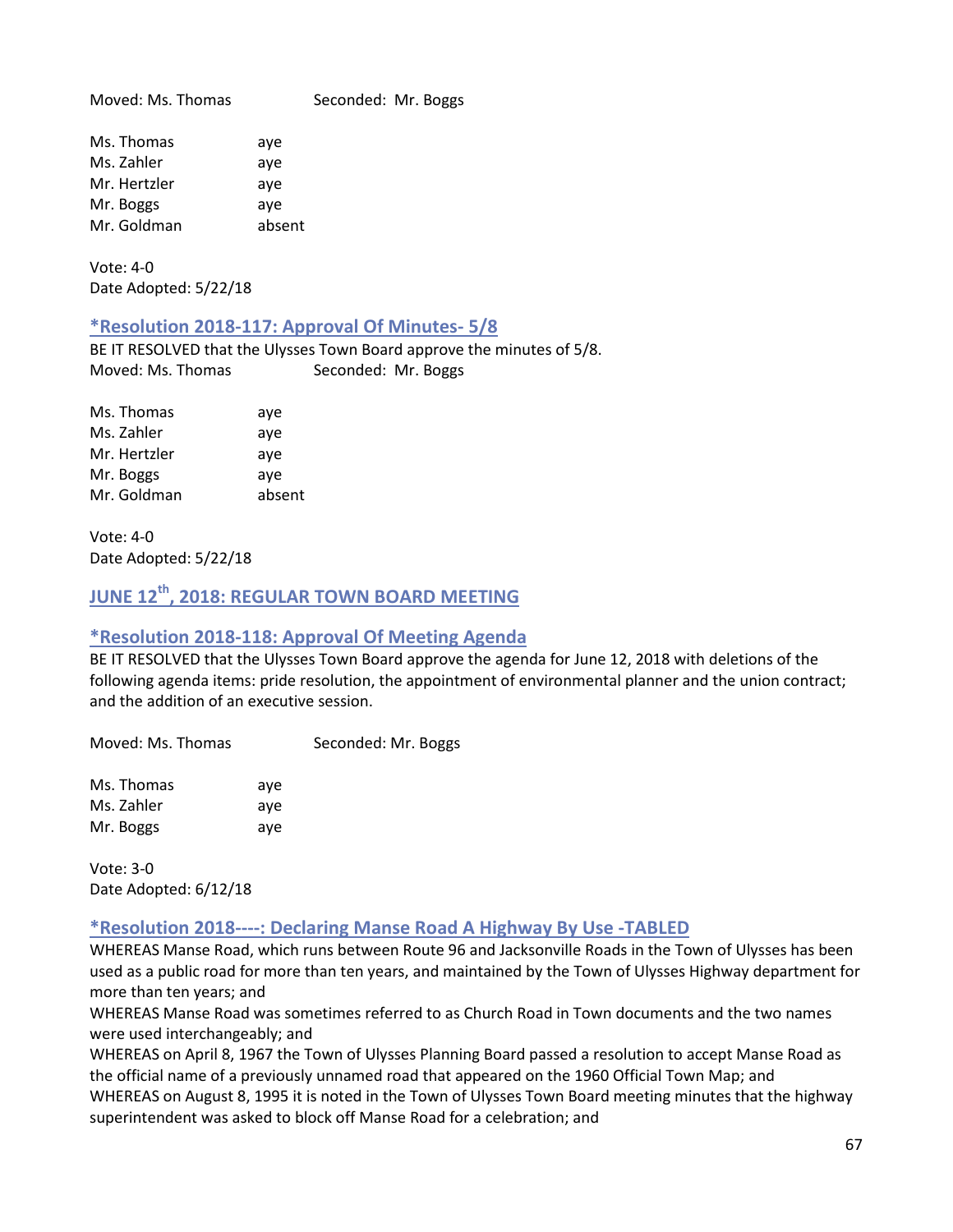WHEREAS the Town Highway Superintendent report of November 14, 2006 shows that a drain line and catch basin were installed on Manse Road (misspelled Mense Road in minutes); and

WHEREAS the August 9, 2008 Town Highway Superintendent report shows that Manse Road was paved (misspelled Manne Road in minutes); and

WHEREAS the September 9, 2008 Town Highway Superintendent report shows the ground rebates were out and cleaned up after the paving project on Church Road; and

WHEREAS the November 10, 2008 Town Highway Superintendent report shows the highway department paved an invert for channeling water into a catch Basin on Church Road; and

AND WHEREAS Highway Law Section 189 states that: All lands which shall have been used by the public as a highway for the period of ten years or more, shall be a highway, with the same force and effect as if it had been duly laid out and recorded as a highway, and the town superintendent shall open all such highways to the width of at least three rods;

NOW, THEREFORE, BE IT RESOLVED that the Town of Ulysses declares Manse Road a highway by use in the Town of Ulysses pursuant to Highway Law section 189.

Moved: Ms. Thomas Seconded: Ms. Zahler

Ms. Zahler made a motion to table the resolution, seconded by Mr. Boggs and passed unanimously.

# **\*Resolution 2018-119: Approving Standard Work Day Reporting For Ulysses Employees In Accordance With The NYS Retirement System**

BE IT RESOLVED that the Town of Ulysses-(location code 30607) hereby establishes the following work days for these titles and will report the officials to the New York State and Local Retirement System based on time keeping records or their record of activities.

| <b>Title</b>               | <b>Standa</b><br>rd<br>work | <b>Name</b>          | <b>Current term</b> | <b>Participates</b><br>in time-<br>keeping | <b>ROA</b> result |
|----------------------------|-----------------------------|----------------------|---------------------|--------------------------------------------|-------------------|
|                            | day                         |                      |                     | system                                     |                   |
| <b>Elected officials</b>   |                             |                      |                     |                                            |                   |
| Highway                    | 8                           | David Reynolds       | $1/1/18$ -          | <b>No</b>                                  | 25.02             |
| Superintendent             |                             |                      | 12/31/21            |                                            |                   |
| <b>Town Supervisor</b>     | 6                           | Elizabeth Thomas     | $1/1/18$ -          | No                                         | 27.36             |
|                            |                             |                      | 12/31/21            |                                            |                   |
| <b>Town Clerk</b>          | 8                           | Carissa Parlato      | $1/1/18$ -          | No                                         | 22.09             |
|                            |                             |                      | 12/31/21            |                                            |                   |
| <b>Town Justice</b>        | 6                           | <b>Thomas Schlee</b> | $1/1/17$ -          | No                                         | 3.33              |
|                            |                             |                      | 12/31/20            |                                            |                   |
| <b>Appointed officials</b> |                             |                      |                     |                                            |                   |
| Court Clerk                | 8                           | Angela Champion      | $1/1 - 12/31/18$    | Yes                                        | <b>NA</b>         |
| Deputy Highway             | 8                           | Chris Stevenson      | $1/1 - 12/31/18$    | Yes                                        | <b>NA</b>         |
| Superintendent             |                             |                      |                     |                                            |                   |
| Bookkeeper                 | 8                           | Nina Thompson        | $1/1 - 12/31/18$    | Yes                                        | <b>NA</b>         |
| Deputy Town Clerk          | 6                           | Sarah Koski          | $1/1 - 12/31/18$    | <b>Yes</b>                                 | <b>NA</b>         |

*(PLEASE NOTE: Columns with personal information (pertaining to retirement and social security numbers) have been removed from this table.)*

Moved: Ms. Thomas Seconded: Mr. Boggs

Ms. Thomas aye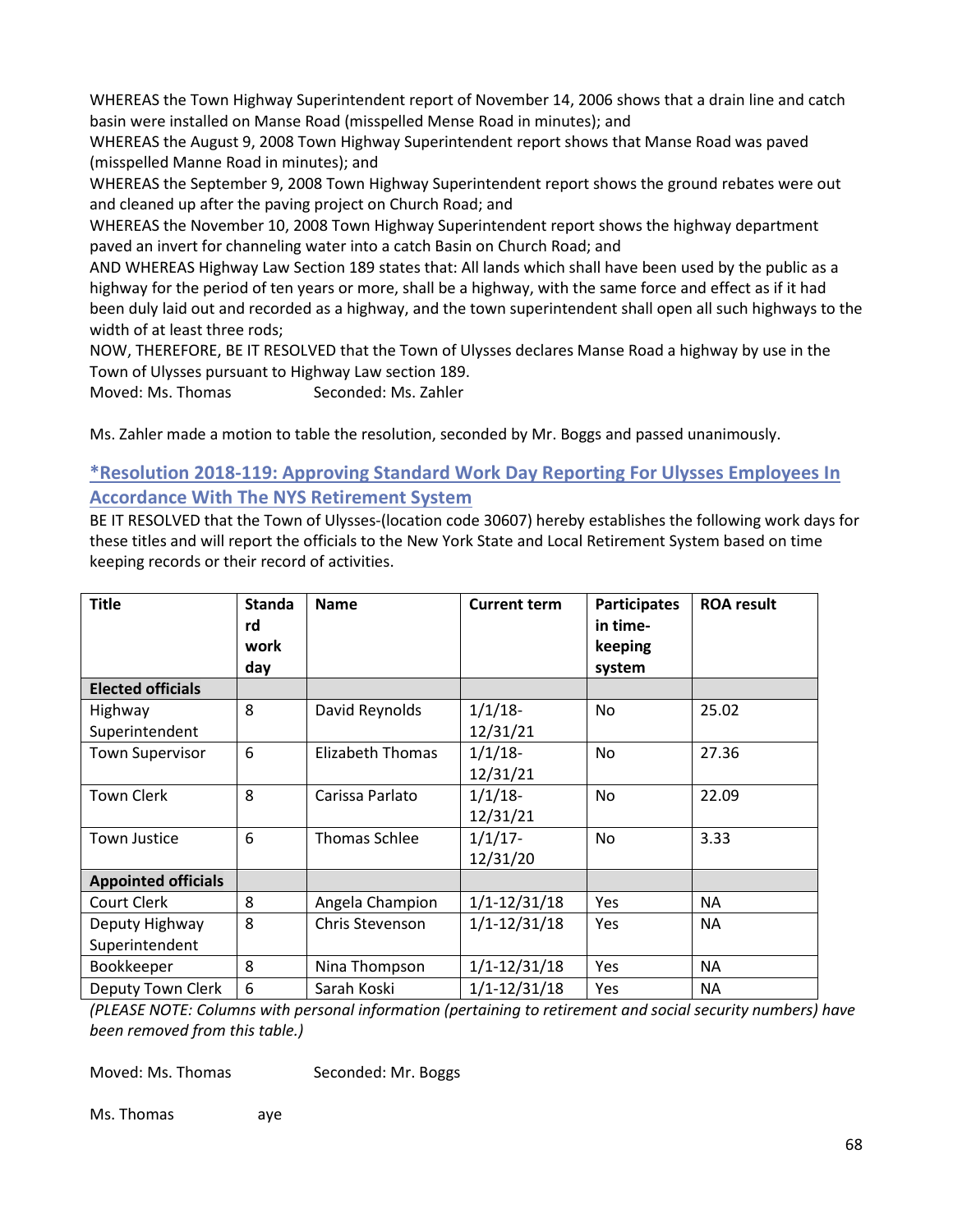Ms. Zahler aye Mr. Boggs aye

Vote: 3-0 Date Adopted: 6/12/18

# **\*Resolution 2018-120: Approval Of Contract For Appraisal Of Land On Salo Drive.**

WHEREAS the Town of Ulysses was awarded a grant of \$57,205 from NYS Office of Parks Recreation and Historic Preservation, and

WHEREAS a separate appraisal of all the parcels acquired from Habitat for Humanity is required by a state certified appraiser in order for the state to release the grant funding to the Town of Ulysses, and WHEREAS the Town Supervisor has two bids for the appraisals,

Therefore, be it

RESOLVED that the Town Board of Ulysses authorizes the Town Supervisor to sign the contract with Landmark Appraisal for \$2000 to provide appraisals for the following parcels in accordance to the requirements by the grant administrators:

Village of Trumansburg 7.-6-1.1 Town of Ulysses 11.-2-8.2 Town of Ulysses 11.-2-11

Moved: Ms. Thomas Seconded: Mr. Boggs

Ms. Thomas aye Ms. Zahler aye Mr. Boggs aye

Vote: 3-0 Date Adopted: 6/12/18

# **\*Resolution 2018-121: Approval Of Copier Lease Contract**

Whereas the town makes a large number of copies each year and needs a large scale copier to handle its needs, and

Whereas the current copier lease and contract is expiring, and

Whereas the Town Clerk has researched various options and received 2 quotes as per the procurement policy, Therefore be it resolved that the Town Board authorizes the Town Supervisor to sign a new 48 month copier lease and contract with Toshiba.

Moved: Ms. Thomas Seconded: Ms. Zahler

| Ms. Thomas | aye |
|------------|-----|
| Ms. Zahler | ave |
| Mr. Boggs  | aye |

Vote: 3-0 Date Adopted: 6/12/18

# **\*Resolution 2018-122: Approval Of Minutes- 5/22/18**

BE IT RESOLVED that the Ulysses Town Board approve the minutes of 5/22/18 (public hearing and town board) as edited.

Moved: Ms. Thomas Seconded: Mr. Boggs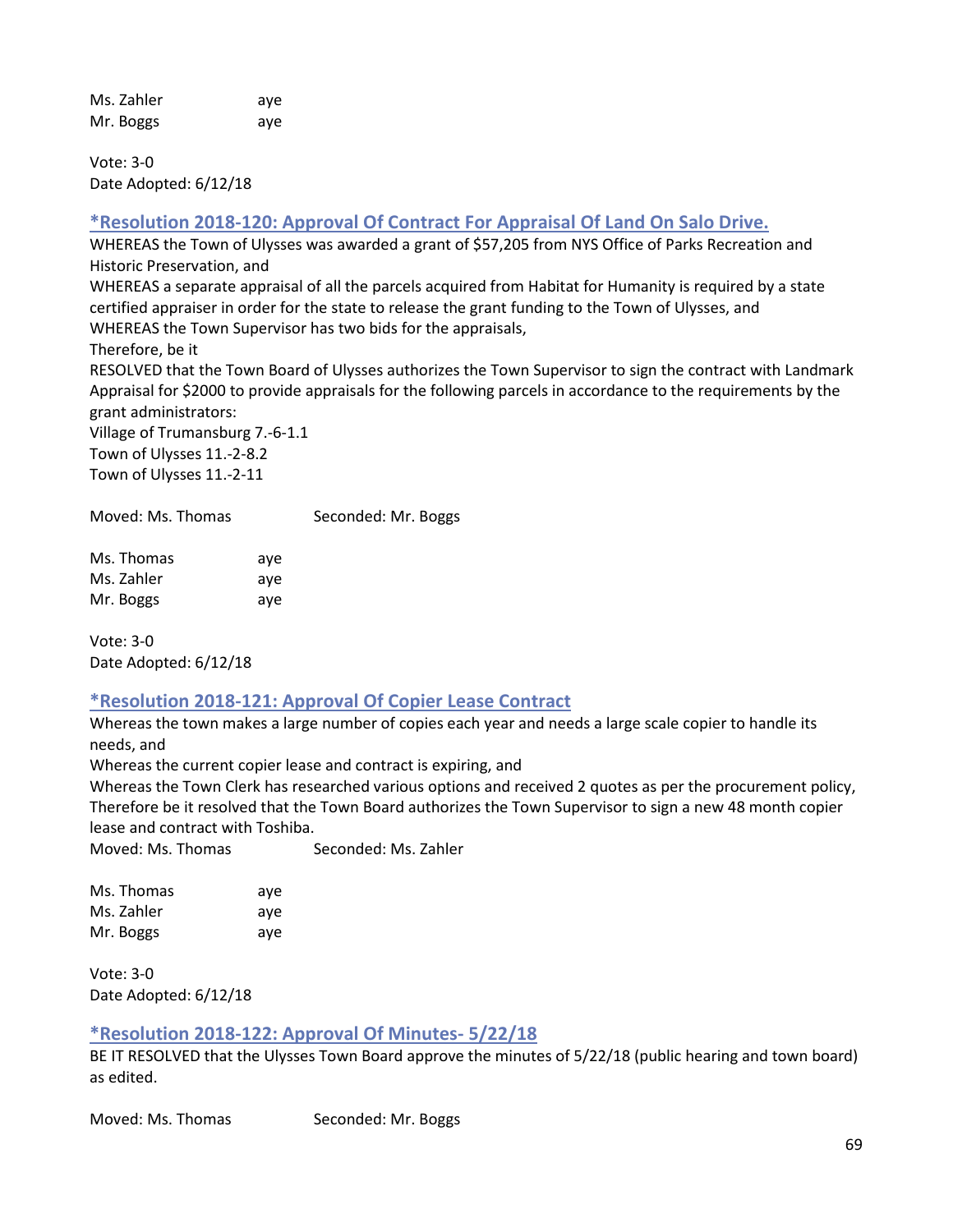Ms. Thomas aye Ms. Zahler aye Mr. Boggs aye

Vote: 3-0 Date Adopted: 6/12/18

### **\*Resolution 2018-123: Approval Of Claims**

BE IT RESOLVED that the Ulysses Town Board approve payment of claims for vouchers #227-288 in the amount of \$100,471.30. Moved: Ms. Thomas Seconded: Ms. Zahler

Ms. Thomas aye Ms. Zahler aye Mr. Boggs aye

Vote: 3-0 Date Adopted: 6/12/18

# **JUNE 20th, 2018: SPECIAL TOWN BOARD MEETING**

### **\*Resolution 2018-124: Amending The Town Of Ulysses Personnel Policy**

RESOLVED that the following language be added to the Personnel Policy at the beginning of Section 700 "Employee Benefits"

The Ulysses Town Board may, at its discretion and by resolution, negotiate, and grant a new employee a different benefits package at the time of hire based on their prior experience in a similar position. The resolution granting such benefits shall specify how further benefits will accrue.

Moved: Ms. Thomas Seconded: Mr. Boggs

| Ms. Thomas   | aye |
|--------------|-----|
| Ms. Zahler   | aye |
| Mr. Boggs    | aye |
| Mr. Hertzler | aye |
| Mr. Goldman  | aye |

Vote: 5-0 Date Adopted: 6/20/18

### **\*Resolution 2018-125: Appointment Of Environmental Planner**

WHEREAS the Town of Ulysses Environmental Planner position is vacant; and WHEREAS the Town of Ulysses advertised the position for over a month; and WHEREAS the Town Board of Ulysses appointed an interview committee to interview candidates and make a recommendation to the Town Board; and WHEREAS the interview committee interviewed 7 applicants using a standard set of criteria; and WHEREAS references of top applicants were checked; and WHEREAS the interview committee unanimously recommends John Zepko to be appointed as the Town of Ulysses Environmental Planner; and Therefore be it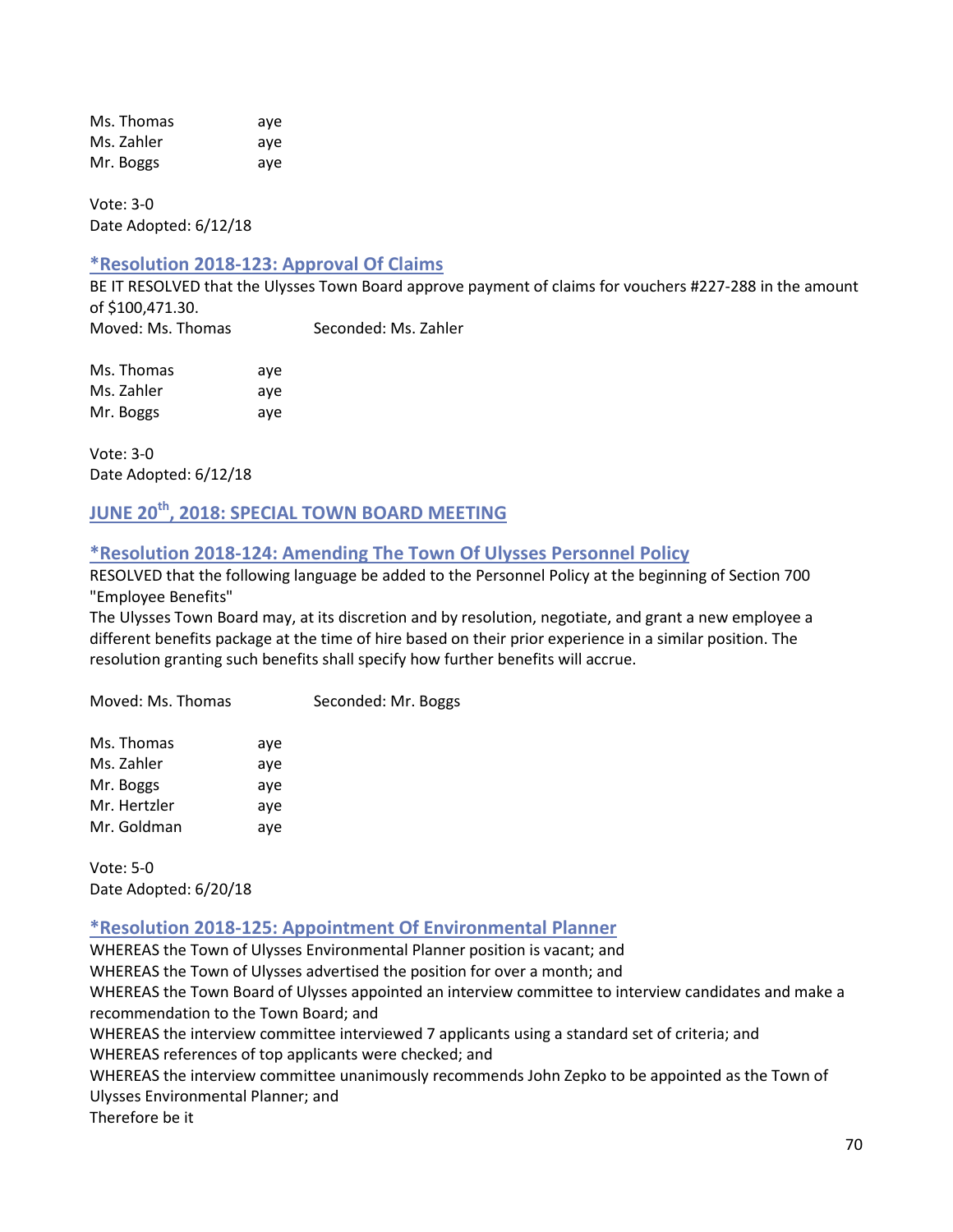RESOLVED that the Ulysses Town Board appoints John Zepko to the position of Environmental Planner provisional to the civil service requirements, at the salary of \$58,000 annually, with a starting vacation of 15 days annually for the first 6 years of employment, after which time his vacation leave will follow the Personnel Policy; and

FURTHER RESOLVED that the probationary period will be set by the Town Supervisor in consultation with the Town Board as per the Personnel Policy.

Moved: Ms. Thomas Seconded: Mr. Goldman

| Ms. Thomas   | aye |
|--------------|-----|
| Ms. Zahler   | aye |
| Mr. Boggs    | aye |
| Mr. Hertzler | aye |
| Mr. Goldman  | aye |

Vote: 5-0 Date Adopted: 6/20/18

# **JUNE 25th, 2018: REGULAR TOWN BOARD MEETING**

### **\*Resolution 2018-126: Approval Of Meeting Agenda**

BE IT RESOLVED that the Ulysses Town Board approve the agenda for June 25, 2018 with the addition of cemetery maintenance.

| Moved: Ms. Thomas |     | Seconded: Mr. Boggs |  |
|-------------------|-----|---------------------|--|
| Ms. Thomas        | aye |                     |  |
| Ms. Zahler        | ave |                     |  |
| Mr. Hertzler      | aye |                     |  |
| Mr. Boggs         | aye |                     |  |
| Mr. Goldman       | aye |                     |  |
|                   |     |                     |  |

Vote: 5-0 Date Adopted: 6/25/18

# **\*Resolution 2018-127: Urging Support Of Pride Month And Prohibition Of Discrimination Based On Gender Identity And Expression**

WHEREAS, on June 27, 2017 the Ulysses Town Board adopted resolution 2017-116 creating a policy that allows the Town Board to consider requests from organizations seeking endorsement for their environmental and/or social causes that " promote or support the rights, inclusion, dignity of all Town residents and those historically excluded or discriminated against…" and

WHEREAS, County Legislator Anne Koreman affiliated with Finger Lakes Pulse, a local LGBTQ group, has requested that the Town of Ulysses affirm the dignity and equal rights of individuals with a wide range of sexual identities who have been discriminated against and to show our support and solidarity by displaying a rainbow flag at the Town Hall during LGBTQ+ Pride Month in June 2018,

Now therefore be it

RESOLVED, that the Ulysses Town Board expresses its welcoming support of and commitment to assuring the equal rights of all lesbian, gay, bisexual, transgender, asexual and questioning individuals who live and work in our community and those who visit here throughout the year and further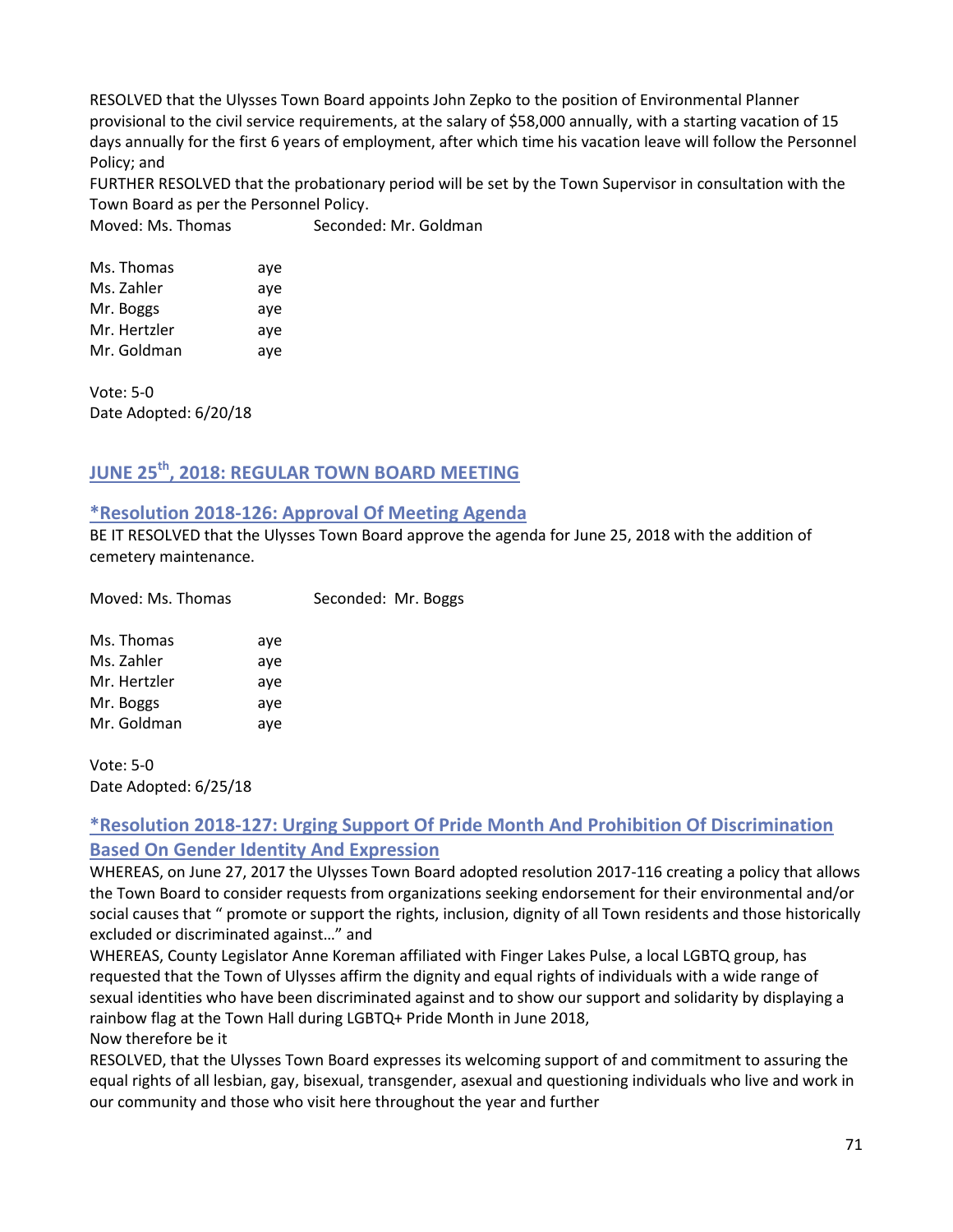RESOLVED, that the Ulysses Town Board urges Senator Thomas O'Mara to support and advocate for the passage of Senate Bill S07010, which is the companion bill to Assembly Bill A03358, co-sponsored by Assemblywoman Barbara Lifton, which passed by the Assembly in May 2018 during the next legislative session. The law "prohibits discrimination based on gender identity or expression; defines "gender identity or expression" as having or being perceived as having a gender identity, self image, appearance, behavior or expression whether or not that gender identity, self image, appearance, behavior or expression is different from that traditionally associated with the sex assigned to that person at birth; further includes offenses regarding gender identity or expression within the list of hate crimes," and further RESOLVED, that the Town of Ulysses thank Assemblywoman Barbara Lifton for her leadership and cosponsorship of this important bill to reduce discrimination based on gender identity or expression and further RESOLVED, that the Town Clerk send certified copies of this resolution to Senator O'Mara and Assemblywoman Lifton and to County Legislator Anne Koreman.

Moved: Ms. Zahler Seconded: Mr. Goldman

Mr. Goldman proposed a friendly amendment to remove the flag statement.

| Ms. Thomas   | aye |
|--------------|-----|
| Ms. Zahler   | aye |
| Mr. Hertzler | aye |
| Mr. Boggs    | nay |
| Mr. Goldman  | aye |

Vote: 4-1 Date Adopted: 6/25/18

# **\*Resolution 2018-128: Declaring Manse Road A Highway By Use**

WHEREAS Manse Road, which runs between Route 96 and Jacksonville Roads in the Town of Ulysses has been used as a public road for at least 40 years, and maintained by the Town of Ulysses Highway department for far more than forty(40) years; and

WHEREAS Manse Road was sometimes referred to as Church Road in Town documents and the two names were used interchangeably; and

WHEREAS on April 8, 1967 the Town of Ulysses Planning Board passed a resolution to accept Manse Road as the official name of a previously unnamed road that appeared on the 1960 Official Town Map; and

WHEREAS on August 8, 1995 it is noted in the Town of Ulysses Town Board meeting minutes that the highway superintendent was asked to block off Manse Road for a celebration; and

WHEREAS the Town Highway Superintendent report of November 14, 2006 shows that a drain line and catch basin were installed on Manse Road (misspelled Mense Road in minutes); and

WHEREAS the August 9, 2008 Town Highway Superintendent report shows that Manse Road was paved (misspelled Manne Road in minutes); and

WHEREAS the November 10, 2008 Town Highway Superintendent report shows the highway department paved an invert for channeling water into a catch Basin on Church Road; and

NOW, THEREFORE, BE IT RESOLVED that the Town of Ulysses declares Manse Road a highway by use in the Town of Ulysses AT THE CURRENT SURVEYED WIDTH pursuant to Highway Law section 189. Moved: Ms. Thomas Seconded: Mr. Goldman

| Ms. Thomas   | aye |
|--------------|-----|
| Ms. Zahler   | aye |
| Mr. Hertzler | aye |
| Mr. Boggs    | nav |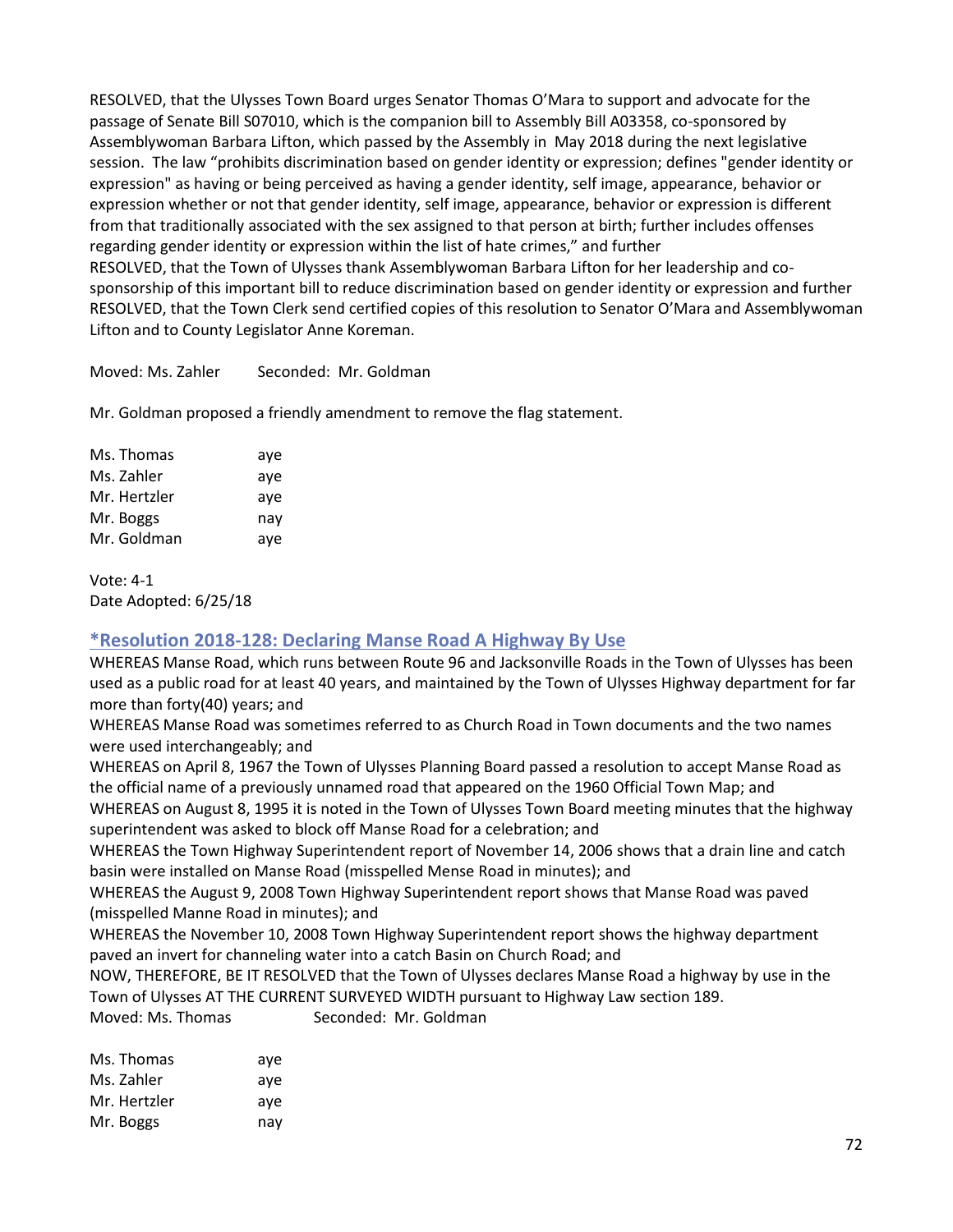Vote: 4-1 Date Adopted: 6/25/18

## **\*Resolution 2018-129: Adopting The Natural Resources Inventory**

WHEREAS, the Town of Ulysses Board believes that climate change poses a real and increasing threat to our local and global environments which is primarily due to the burning of fossil fuels; and

WHEREAS, the effects of climate change may endanger our infrastructure, economy and livelihoods; harm our farms, orchards, ecological communities, including native fish and wildlife populations; affecting drinking water supplies; and posing potential health threats to our citizens; and

WHEREAS, we believe the scale of greenhouse gas (GHG) emissions reductions required for climate stabilization will require sustained and substantial efforts; and

WHEREAS on September 16, 2016, the Town of Ulysses pledged by resolution to participate in the New York State Department of Environmental Conservation's "Climate Smart Communities" initiative; and WHEREAS the Town of Ulysses appointed the Ulysses Environmental Planner as the Town's Climate Smart Community Coordinator on June 13, 2017; and

WHEREAS, achieving Climate Smart Communities certification helps receive better scores for some State funding applications, and provides recognition for the Town's climate action leadership, and

WHEREAS Cornell Cooperative Extension of Tompkins County and the Clean Energy Coordinator, in conjunction with the Ulysses Conservation and Sustainability Advisory Committee drafted and reviewed a natural resources inventory for the town which will help to identify critical resources to preserve, and

WHEREAS the NRI is a living document and may be amended over time,

Therefore be it

RESOLVED that the Town of Ulysses adopts the Town of Ulysses Natural Resources Inventory as presented at the meeting on June 25, 2018; and further

RESOLVED that the Town Clerk send a certified copy of this resolution to the regional Clean Energy Communities Energy Coordinator, Terrance Carroll, prior to 6/29/2018, and to the chair of the CSAC. Moved: Ms. Thomas Seconded: Mr. Boggs

| Ms. Thomas   | aye |
|--------------|-----|
| Ms. Zahler   | aye |
| Mr. Hertzler | aye |
| Mr. Boggs    | aye |
| Mr. Goldman  | aye |

Vote: 5-0 Date Adopted: 6/25/18

## **\*Resolution 2018-130: Designating The Ulysses Conservation And Sustainability Advisory Committee As The Climate Smart Communities Task Force For The Town Of Ulysses**

WHEREAS, the Ulysses Town Board through Resolution No. 2016-154 on September 13, 2016 pledged to participate in the New York State Department of Environmental Conservation's "Climate Smart Communities" Initiative in order to reduce greenhouse gas emissions and adapt to a changing climate, and WHEREAS, a Climate Smart Communities Certification Program has been developed to provide local governments with a framework to guide climate action and enable high-performing communities to achieve recognition for their leadership, and

WHEREAS, achieving Climate Smart Communities certification helps receive better scores for some State funding applications, and provides recognition for the Town's climate action leadership, and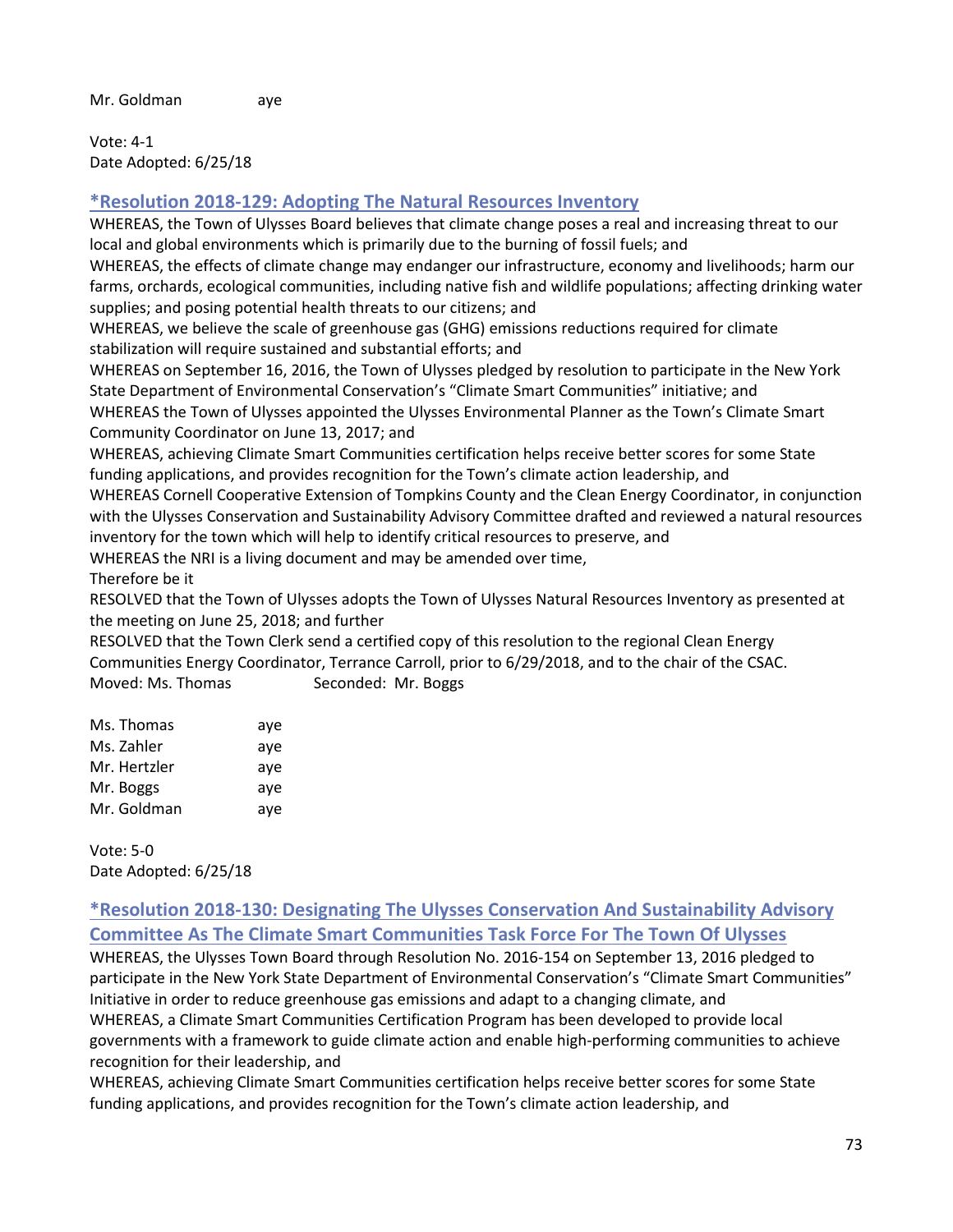WHEREAS, in order to become a Climate Smart Community, one of the mandatory actions is to establish or designate a Climate Smart Communities Task Force, which serves as a central body of leadership that promotes and supports climate mitigation and adaption in the community, and

WHEREAS, the purpose of the Ulysses Conservation and Sustainability Advisory Committee is to provide the Town Board with advice and counsel on energy, climate change, and energy-related economic development issues—areas that overlap with the Climate Smart Communities goals.

Therefore, now be it

RESOLVED, that the Ulysses Town Board hereby designates the Ulysses Conservation and Sustainability Advisory Committee as the Town's Climate Smart Communities Task Force for the New York State Department of Environmental Conservation's Climate Smart Communities Initiative.

Moved: Ms. Thomas Seconded: Mr. Hertzler

| Ms. Thomas   | aye |
|--------------|-----|
| Ms. Zahler   | aye |
| Mr. Hertzler | aye |
| Mr. Boggs    | aye |
| Mr. Goldman  | aye |

Vote: 5-0 Date Adopted: 6/25/18

## **\*Resolution 2018-131: Appointment For Special Cemetery Maintenance Project**

RESOLVED to appoint Jacob McAvoy to repair cemetery stones in the Jacksonville cemetery at a rate of \$11/hr for up to \$1000 from budget line A8810.1 and be supervised by the Town Supervisor. Moved: Ms. Thomas Seconded: Mr. Hertzler

| Ms. Thomas   | aye |
|--------------|-----|
| Ms. Zahler   | aye |
| Mr. Hertzler | aye |
| Mr. Boggs    | aye |
| Mr. Goldman  | aye |

Vote: 5-0 Date Adopted: 6/25/18

## **\*Resolution 2018-132: Budget Modification**

RESOLVED that the Ulysses Town Board approves the following budget modifications A FUND BUDGET MODIFICATIONS

| A5410.4                                                                    | Sidewalks CE | <b>INCREASE</b> | \$1,000.00 |
|----------------------------------------------------------------------------|--------------|-----------------|------------|
| To cover costs for mowing & snow removal on the sidewalk along Smith Woods |              |                 |            |
| A1990.4                                                                    | Contingency  | <b>DECREASE</b> | \$1,000.00 |
| \$14,738 would remain in the A Fund Contingency account                    |              |                 |            |

| A8810.1                                                                         | <b>Cemeteries PS</b> | <b>INCREASE</b> | \$1,000.00 |
|---------------------------------------------------------------------------------|----------------------|-----------------|------------|
| To fund a new budget line for temporary seasonal labor for cemetery maintenance |                      |                 |            |
| A8810.4                                                                         | <b>Cemeteries CE</b> | <b>INCREASE</b> | \$500.00   |
| To cover supplies associated with cemetery maintenance                          |                      |                 |            |
| A1990.4                                                                         | Contingency          | <b>DECREASE</b> | \$1,500.00 |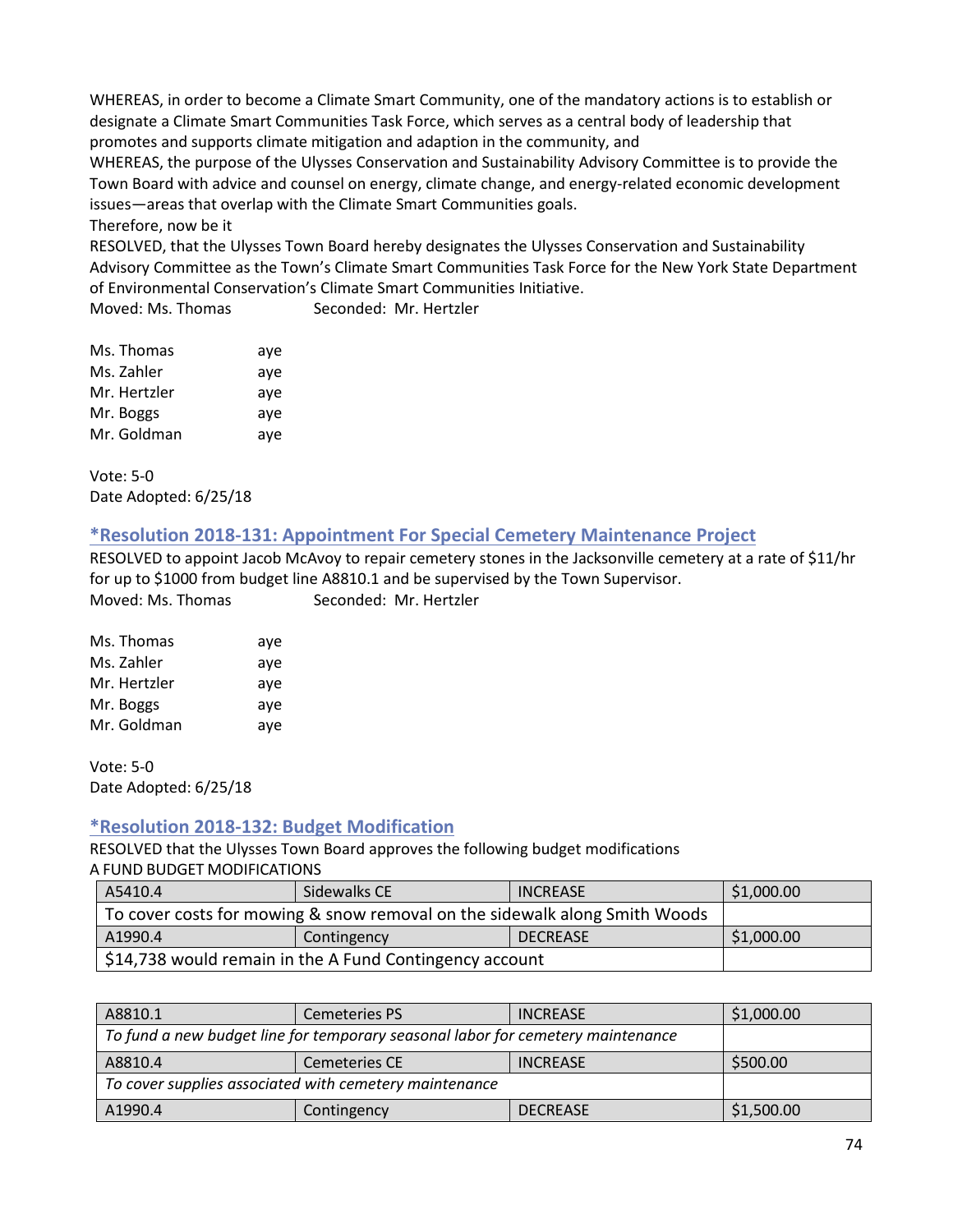| Moved: Ms. Thomas | Seconded: Mr. Boggs |  |
|-------------------|---------------------|--|

Ms. Thomas aye Ms. Zahler aye Mr. Hertzler aye Mr. Boggs aye Mr. Goldman aye

Vote: 5-0 Date Adopted: 6/25/18

## **\*Resolution 2018-133: Approval Of Minutes- 6/12/18**

BE IT RESOLVED that the Ulysses Town Board approve the minutes of 6/12/2018 as edited. Moved: Ms. Thomas Seconded: Mr. Boggs

| Ms. Thomas   | aye |
|--------------|-----|
| Ms. Zahler   | aye |
| Mr. Hertzler | aye |
| Mr. Boggs    | aye |
| Mr. Goldman  | aye |

Vote: 4-0 Date Adopted: 6/25/18

## **\*Resolution 2018-134: Approval Of Minutes-6/20/18**

BE IT RESOLVED that the Ulysses Town Board approve the minutes of 6/20/2018. Moved: Ms. Zahler Seconded: Mr. Goldman

| Ms. Thomas   | aye |
|--------------|-----|
| Ms. Zahler   | aye |
| Mr. Hertzler | aye |
| Mr. Boggs    | aye |
| Mr. Goldman  | aye |

Vote: 5-0 Date Adopted: 6/25/18

# **July 10th, 2018: REGULAR TOWN BOARD MEETING**

## **\*Resolution 2018-135: Approval Of Meeting Agenda**

BE IT RESOLVED that the Ulysses Town Board approve the agenda for July 10, 2018 with the addition of temporary parking discussion and an executive session to discuss collective bargaining. Moved: Ms. Thomas Seconded: Ms. Zahler

| Ms. Thomas | aye |
|------------|-----|
| Ms. Zahler | aye |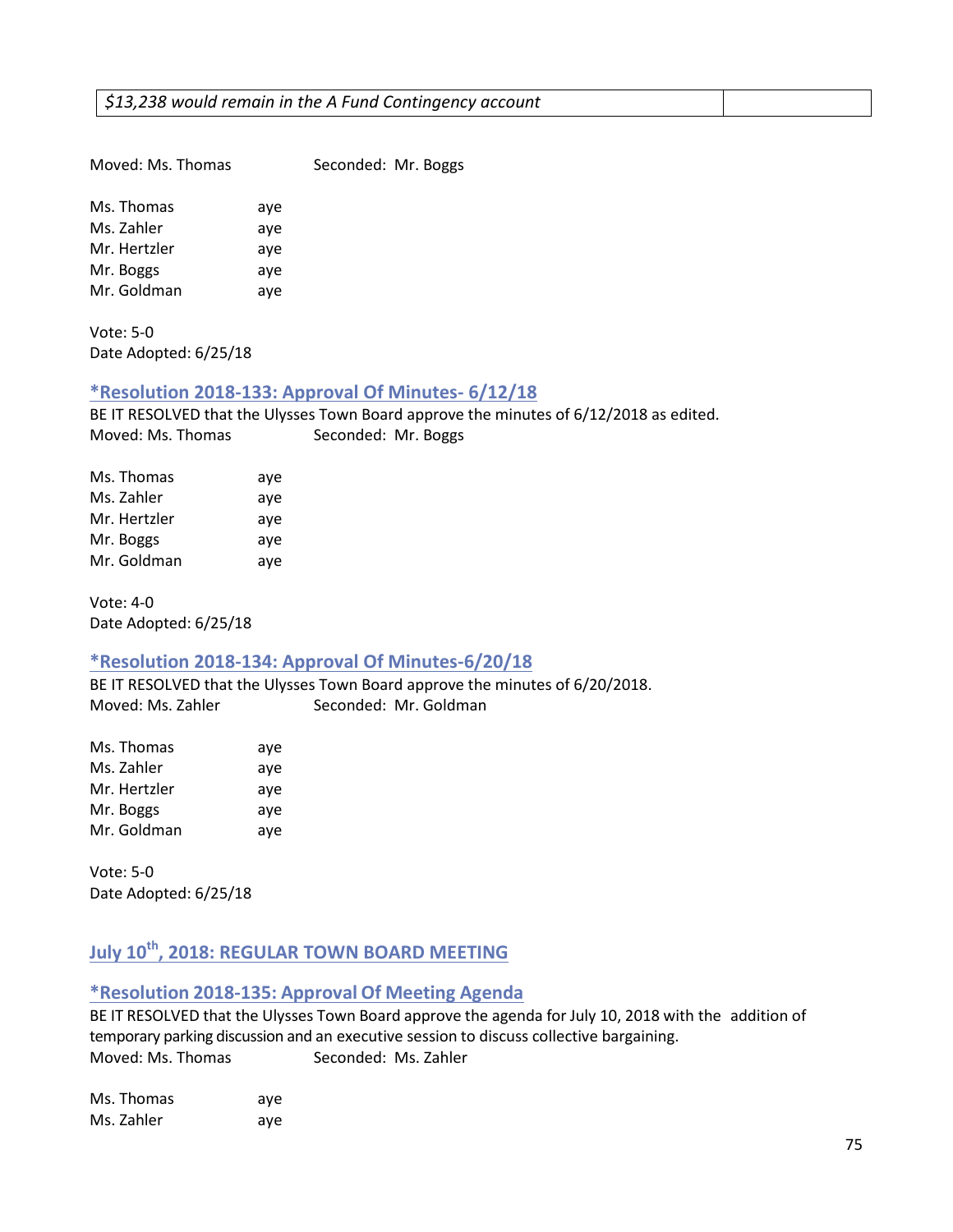| Mr. Hertzler | ave |
|--------------|-----|
| Mr. Boggs    | ave |
| Mr. Goldman  | ave |

Vote: 5-0 Date Adopted: 7/10/18

## **\*Resolution 2018-136: Posting Parking During Grassroots Festival**

BE IT RESOLVED that the Ulysses Town Board directs the Town Highway Superintendent to temporarily post no parking signs in the following areas from July 16-23, 2018: Falls Road, from Cemetery Road to Cayuga View Road., on both sides; and Rabbit Run Road where posted in prior years. Moved: Ms. Thomas Seconded: Mr. Boggs

| Ms. Thomas   | aye |
|--------------|-----|
| Ms. Zahler   | aye |
| Mr. Hertzler | aye |
| Mr. Boggs    | aye |
| Mr. Goldman  | aye |

Vote: 5-0 Date Adopted: 7/10/18

## **\*Resolution 2018-137: Authorization To Sign Trumansburg Community Recreation Memorandum Of Understanding**

WHEREAS the 2009 Town of Ulysses Comprehensive Plan calls for development of a coordinated recreation plan; and

WHEREAS Trumansburg Community Recreation, the Village of Trumansburg, the Trumansburg School District and the Town of Ulysses wish to collaborate in shared planning and coordination of recreational opportunities and facilities and

WHEREAS the parties have outlined a Memorandum of Understanding to guide a shared planning process with representatives from each entity; now therefore be it

RESOLVED that the Ulysses Town Board authorize Supervisor Elizabeth Thomas to sign the proposed Memorandum of Understanding with minor edits as needed for all parties to agree; and further

RESOLVED that the Ulysses Town Board designate Elizabeth Thomas as the Town's designated representative to the planning group with Nancy Zahler serving as alternate; and further

RESOLVED the Town Clerk send a certified copy of the resolution to each of the other parties of the Memorandum of Understanding.

Moved: Ms. Zahler Seconded: Mr. Hertzler

Friendly amendment by Ms. Zahler, seconded by Mr. Hertzler, to strike the last sentence from section 1d.

| Ms. Thomas   | aye |
|--------------|-----|
| Ms. Zahler   | aye |
| Mr. Hertzler | aye |
| Mr. Boggs    | aye |
| Mr. Goldman  | aye |

Vote: 5-0 Date Adopted: 7/10/18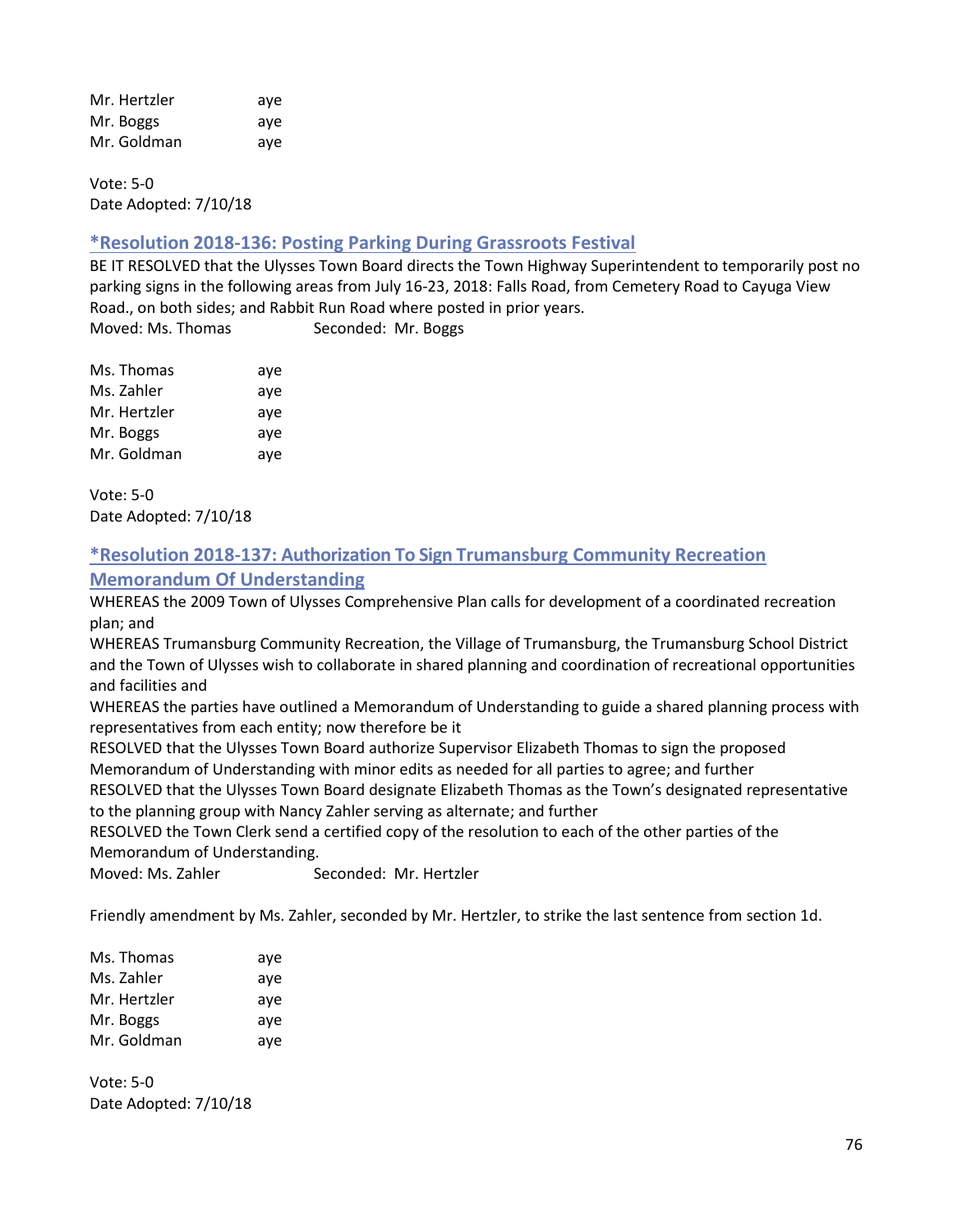## **\*Resolution 2018-138: Approval Of Minutes- 6/25/18**

BE IT RESOLVED that the Ulysses Town Board approve the minutes of 6/25/18 as edited.

Moved: Ms. Thomas Seconded: Ms. Zahler

Ms. Thomas aye Ms. Zahler aye Mr. Hertzler aye Mr. Boggs aye Mr. Goldman aye

Vote: 5-0 Date Adopted: 7/10/18

#### **\*Resolution 2018-139: Budget Modifications**

BE IT RESOLVED that the Ulysses Town Board approve the following budget modifications: A FUND BUDGET MODIFICATIONS

| A1940.4                                                                              | Purchase of Land/ROW | <b>INCREASE</b> | \$1,500.00 |
|--------------------------------------------------------------------------------------|----------------------|-----------------|------------|
| To cover costs for individual parcel appraisals of lots associated with Salo Dr land |                      |                 |            |
| A1990.4                                                                              | Contingency          | <b>DECREASE</b> | \$1,500.00 |
| $$11,738$ would remain in the A Fund Contingency account                             |                      |                 |            |

Moved: Ms. Thomas Seconded: Ms. Zahler

| Ms. Thomas   | aye |
|--------------|-----|
| Ms. Zahler   | aye |
| Mr. Hertzler | aye |
| Mr. Boggs    | aye |
| Mr. Goldman  | ave |

Vote: 5-0 Date Adopted: 7/10/18

#### **\*Resolution 2018-140: Approval Of Claims**

BE IT RESOLVED that the Ulysses Town Board approve payment of claims for vouchers #289-340 in the amount of \$166,252.08.

| Moved: Ms. Thomas | Seconded: Mr. Goldman |
|-------------------|-----------------------|
|                   |                       |

| Ms. Thomas   | aye |
|--------------|-----|
| Ms. Zahler   | aye |
| Mr. Hertzler | aye |
| Mr. Boggs    | aye |
| Mr. Goldman  | aye |

Vote: 5-0 Date Adopted: 7/10/18

**JULY 24TH, 2018: REGULAR TOWN BOARD MEETING**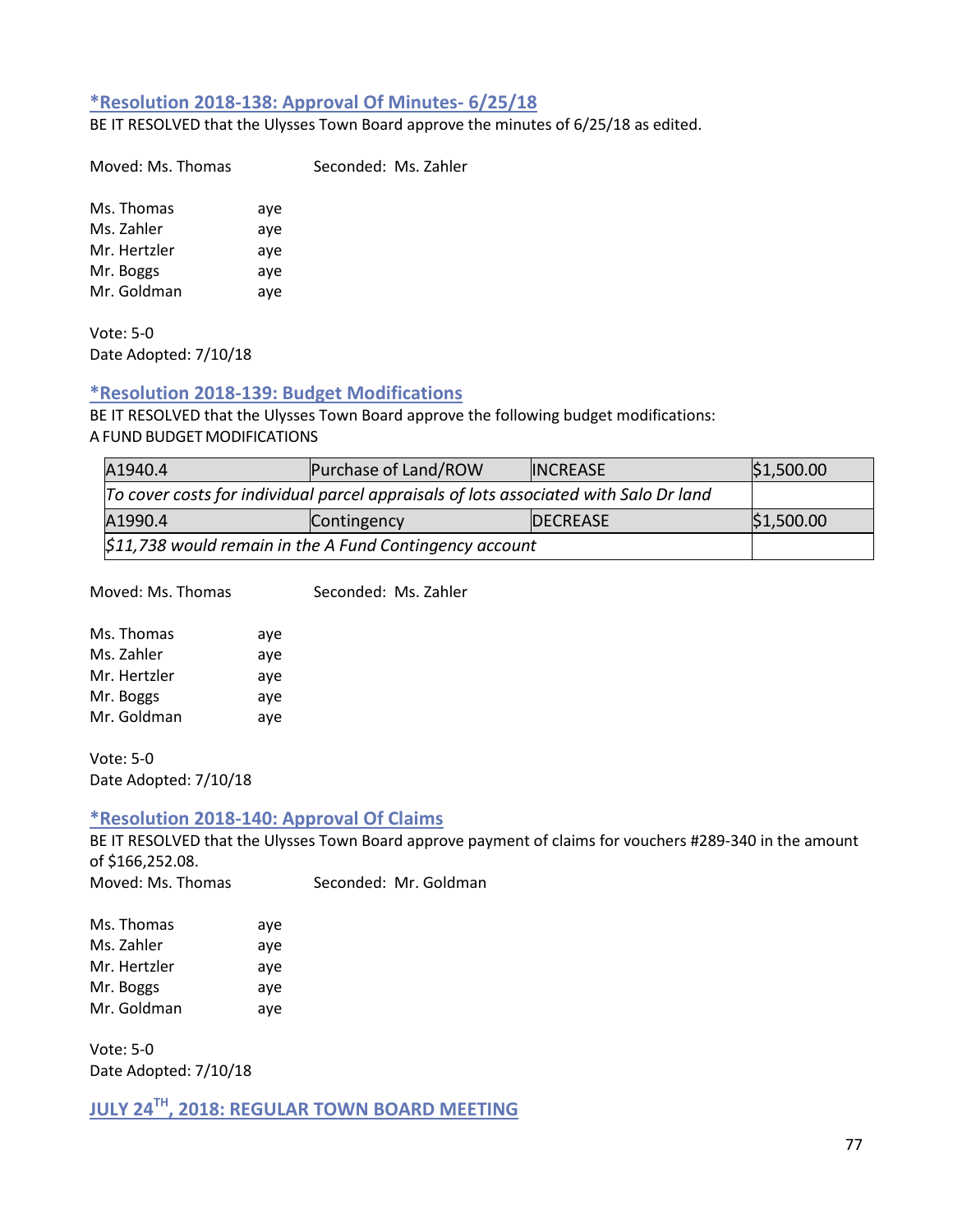## **\*Resolution 2018-141: Approval Of Meeting Agenda**

BE IT RESOLVED that the Ulysses Town Board approve the agenda for July 24, 2018 with the addition of an executive session to discuss collective bargaining.

Moved: Ms. Thomas Seconded: Mr. Boggs

Ms. Thomas aye Ms. Zahler aye Mr. Hertzler aye Mr. Boggs aye Mr. Goldman aye

Vote: 5-0 Date Adopted: 7/24/18

## **\*Resolution 2018-142: Authorizing The Town Supervisor To Approve Contract Extension With Randall And West**

RESOLVED that the Ulysses Town Board authorizes the Town Supervisor to sign the extended contract with Randall and West to continue assisting with the zoning update.

Moved: Mr. Boggs Seconded: Mr. Goldman

| Ms. Thomas   | aye |
|--------------|-----|
| Ms. Zahler   | aye |
| Mr. Hertzler | aye |
| Mr. Boggs    | aye |
| Mr. Goldman  | aye |

Vote: 5-0 Date Adopted: 7/24/18

## **\*Resolution 2018-143: Override Of The Tax Levy Limit Established In General Municipal Law §3-C**

BE IT RESOLVED that the Town Board of the Town of Ulysses will hold a Public Hearing on the proposed Local Law # 4 of 2018 to override the NYS tax levy limit as allowed by General Municipal Law §3- C. The Public Hearing will be on August 14 at 7:00 pm at the Ulysses Town Hall at 10 Elm St. Trumansburg, NY, and further RESOLVED the Ulysses Town Clerk will ensure the proper notice of the Public Hearing in the newspaper, on the Clerk's bulletin board, the website and the town listserv.

Moved: Mr. Boggs Seconded: Mr. Hertzler

| Ms. Thomas   | aye |
|--------------|-----|
| Ms. Zahler   | aye |
| Mr. Hertzler | aye |
| Mr. Boggs    | ave |
| Mr. Goldman  | aye |

Vote: 5-0 Date Adopted: 7/24/18

**\*Resolution 2018-144: Approval Of Minutes- 7/10 & 7/11/18**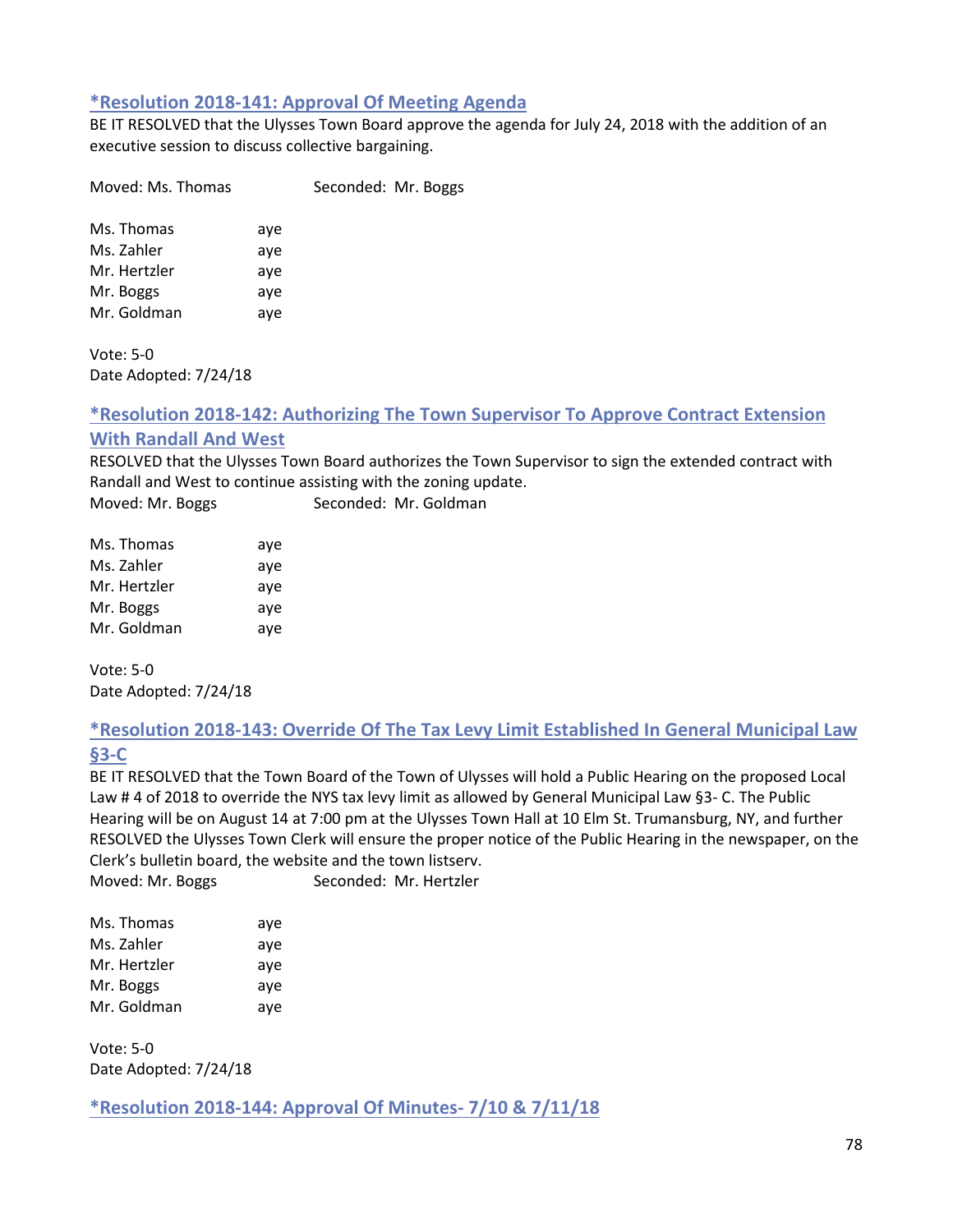BE IT RESOLVED that the Ulysses Town Board approve the minutes of 7/10 & 7/11. Moved: Ms. Thomas Seconded: Mr. Goldman

Ms. Thomas aye Ms. Zahler aye Mr. Hertzler aye Mr. Boggs aye Mr. Goldman aye

Vote: 5-0 Date Adopted: 7/24/18

# **AUGUST 14th, 2018: REGULAR TOWN BOARD MEETING**

## **\*Resolution 2018-145: Approval Of Meeting Agenda**

BE IT RESOLVED that the Ulysses Town Board approve the agenda for August 14, 2018 with the addition of an executive session for discussing the acquisition or sale of property. Moved: Ms. Zahler Seconded: Mr. Goldman

| Ms. Thomas   | aye |
|--------------|-----|
| Ms. Zahler   | aye |
| Mr. Hertzler | aye |
| Mr. Boggs    | aye |
| Mr. Goldman  | aye |

Vote: 5-0 Date Adopted: 8/14/18

## **\*Resolution 2018-146: Approval Of Collective Bargaining Agreement With Teamsters Local 317 Highway Department For 2018-2020**

WHEREAS, the Town Board recognized Teamsters Local 317 as the exclusive representative for collective bargaining purposes of certain full-time Highway Department employees; and

WHEREAS, the Town's negotiations team and Teamster's negotiations team have come to a tentative agreement on the terms and conditions of a collective bargaining contract for the term of January 1, 2018 through December 31, 2020; and

WHEREAS, the Town Board has reviewed the proposed Agreement; and

WHEREAS, the employees in the collective bargaining unit met on July 26<sup>th</sup> 2018, and affirmatively voted to ratify the contract;

Now, therefore, be it

RESOLVED, that the Town Board of the Town of Ulysses does hereby accept the recommendation of the negotiation team and approves the signing of the collective bargaining agreement between the Town of Ulysses and Teamsters Local 317; and be it further

RESOLVED, the contract is effective January 1, 2018 through December 31, 2020; and be it further RESOLVED, the Ulysses Town Board authorizes Supervisor Elizabeth Thomas to sign the collective bargaining agreement.

Moved: Ms. Zahler Seconded: Mr. Goldman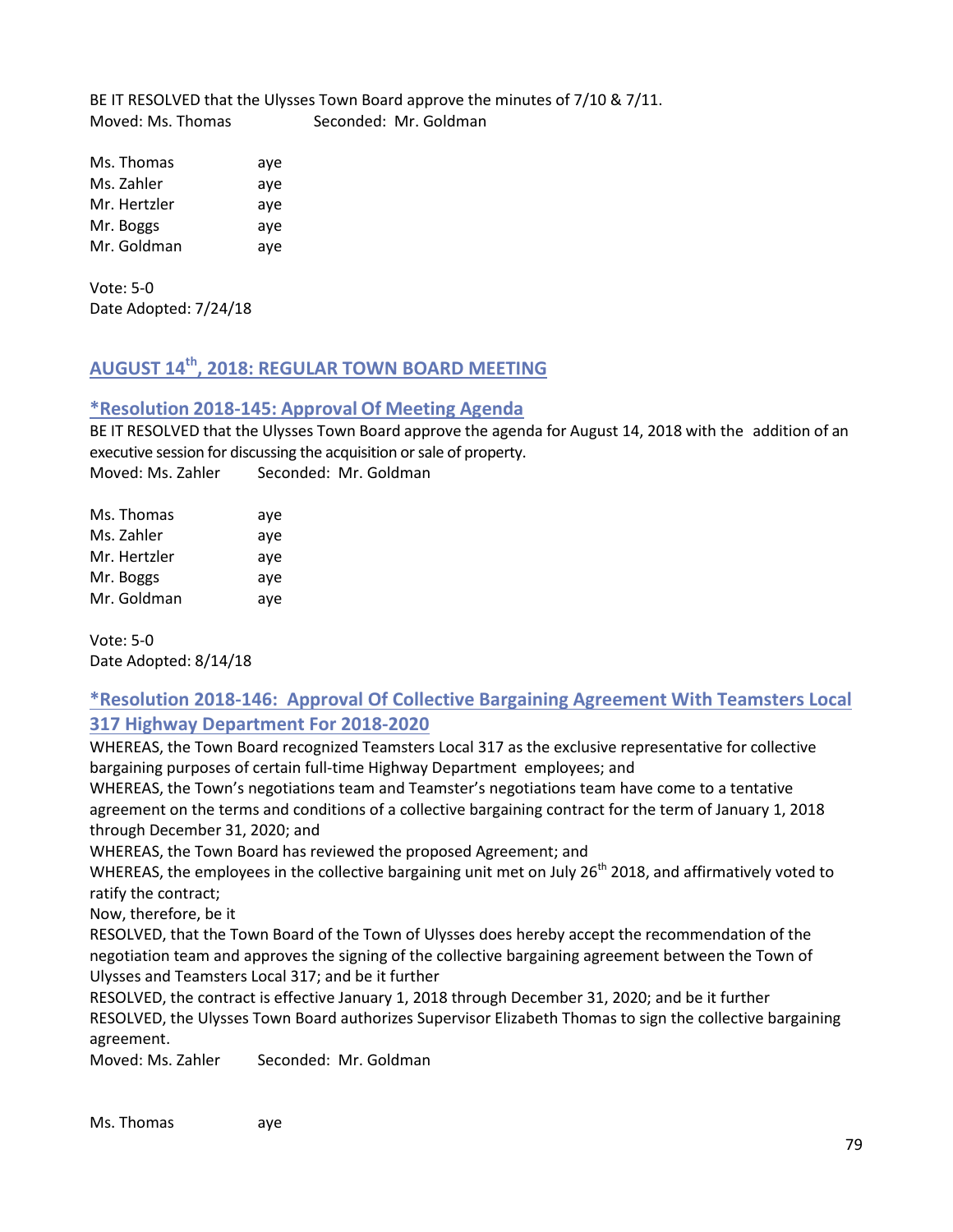| Ms. Zahler   | ave |
|--------------|-----|
| Mr. Hertzler | ave |
| Mr. Boggs    | ave |
| Mr. Goldman  | aye |

Vote: 5-0 Date Adopted: 8/14/18

## **\*Resolution 2018-147: Local Law #4 Of 2018 – To Override Of The Tax Levy Limit Established In General Municipal Law §3- C**

WHEREAS, according to New York State's Property Tax Cap legislation, if a town government decides to adopt a budget with a property tax levy that exceeds the level set by the State, the town must pass a local law to override that cap, and

WHEREAS, adopting said local law is not predictive of the final tax levy but will provide flexibility to exceed the Property Tax Cap if it is deemed necessary, and to ensure that any State recalculation of the applicable limit will not make the town inadvertently out of compliance, and

WHEREAS, a public hearing was held by the Ulysses Town Board on August 14, 2018, to hear all persons interested in proposed Local Law No. 4 of 2018, now therefore be it

RESOLVED, That Local Law No. 4 of 2018 - A Local Law Overriding Tax Levy Limit for 2019 is hereby adopted pursuant to subdivision 5 of General Municipal Law Section 3-c, which expressly authorizes the Town of Ulysses to override the tax levy limit by the adoption of a local law approved by a majority, also further RESOLVED, That the Clerk shall within twenty days file one certified copy in the Office of the County Clerk, and one copy with the Secretary of State.

SEQR ACTION: TYPE II-20

Moved: Ms. Thomas Seconded: Mr. Boggs

Vote: 5-0 Date Adopted: 8/14/18

## **\*Resolution 2018-148: Setting A Public Hearing For The Town Of Ulysses Parking Local Law**

RESOLVED that the Town of Ulysses Town Board will hold a Public Hearing for the Town of Ulysses Local Law \_\_\_\_ of 2018 pertaining to parking and obstruction of highways. The Public Hearing will be on August 28, 2018

at 7:00 p.m. at the Ulysses Town Hall at 10 Elm St. Trumansburg, NY, and further RESOLVED that the Ulysses Town Clerk will ensure the proper notice of Public Hearing in the newspaper, on the Clerk's bulletin board, the website and the town listserv.

Moved: Ms. Thomas Seconded: Mr. Boggs

| Ms. Thomas   | aye |
|--------------|-----|
| Ms. Zahler   | aye |
| Mr. Hertzler | aye |
| Mr. Boggs    | aye |
| Mr. Goldman  | aye |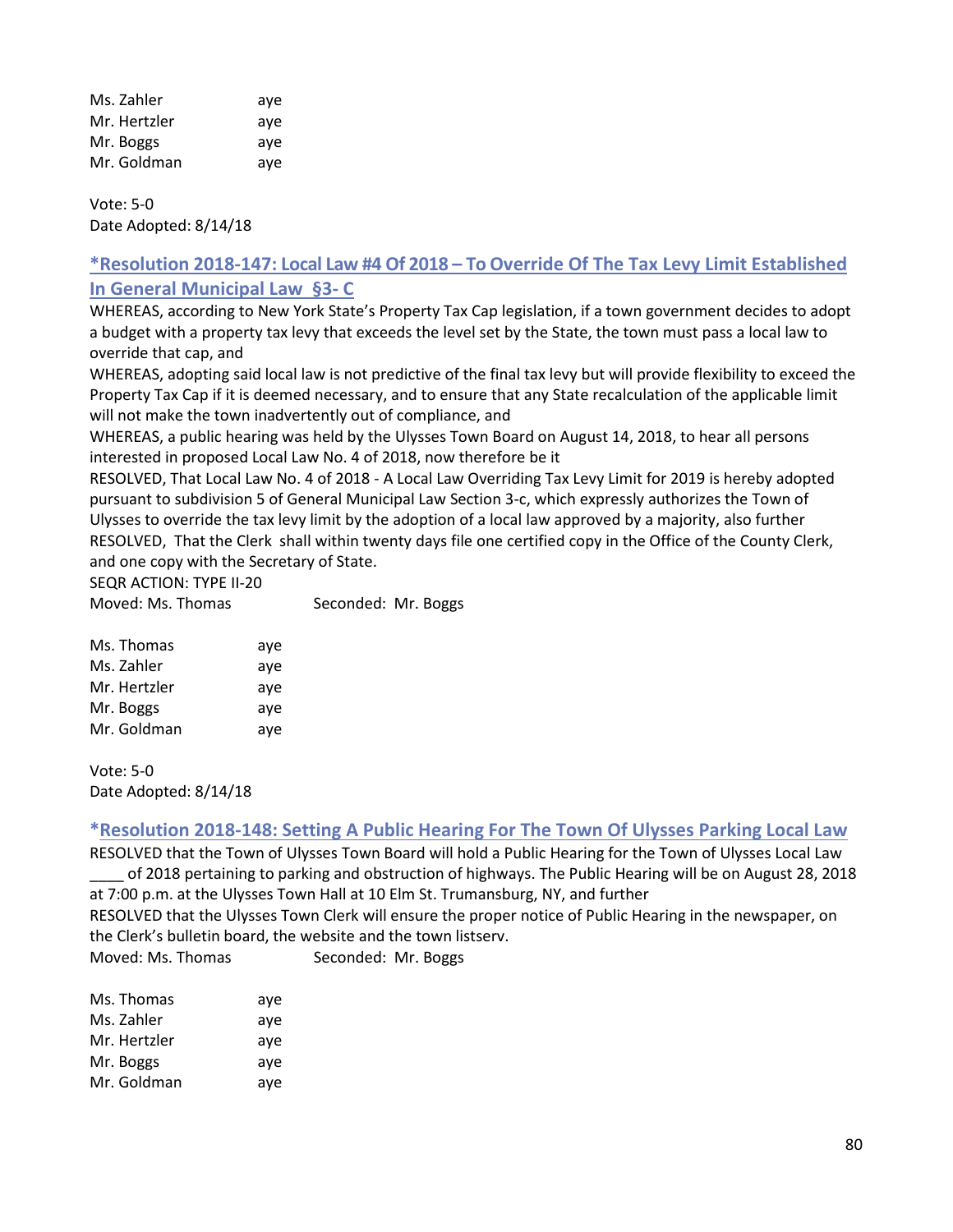Vote: 5-0 Date Adopted: 8/14/18

## **\*Resolution 2018-149: Family Leave Policy:**

RESOLVED that the Ulysses Town Board adopts the Paid Family Leave Policy presented at the August 14, 2018 Town Board meeting and further

RESOLVED this policy will be incorporated into the Ulysses Personnel Policy.

Discussion: Ms. Zahler suggested a friendly amendment under the Employee Responsibilities section of the Family Leave Policy: *Where such notice is not possible, the employee must provide notice as soon as practicable and must notify their supervisor per normal notification (call-in) procedures.* 

Moved: Ms. Thomas Seconded: Mr. Boggs

Ms. Thomas aye Ms. Zahler aye Mr. Hertzler aye Mr. Boggs aye Mr. Goldman aye

Vote: 5-0 Date Adopted: 8/14/18

**\*Resolution 2018-: Authorizing Funding For The Fairground Improvements - TABLED.** 

RESOLVED that the Ulysses Town Board approves one-time funding amount of \$3,000 for trees for the Trumansburg Fairgrounds to replace the mature trees that were recently removed by the NYS Department of Transportation and the NYS Electric and Gas Company.

Discussion: Mr. Goldman and Ms. Zahler expressed a desire to have the entire budget for the tree replanting project before the Town Board commits funding. Ms. Zahler will reach out to Peggy Haine, who submitted the request on behalf of the Rotary, to get details before the Town Board votes on authorizing funding.

## **TABLED**

## **\*Resolution 2018-150: Approval Of Minutes- 7/24 & 7/25/18**

RESOLVED that the Ulysses Town Board approves the minutes from the regular meeting on 7/24/2018, and the special meeting on 7/25/18.

Moved: Ms. Thomas Seconded: Mr. Boggs

| Ms. Thomas   | aye |
|--------------|-----|
| Ms. Zahler   | aye |
| Mr. Hertzler | aye |
| Mr. Boggs    | aye |
| Mr. Goldman  | aye |

Vote: 5-0 Date Adopted: 8/14/18

**\*Resolution 2018-151: Approval Of Claims**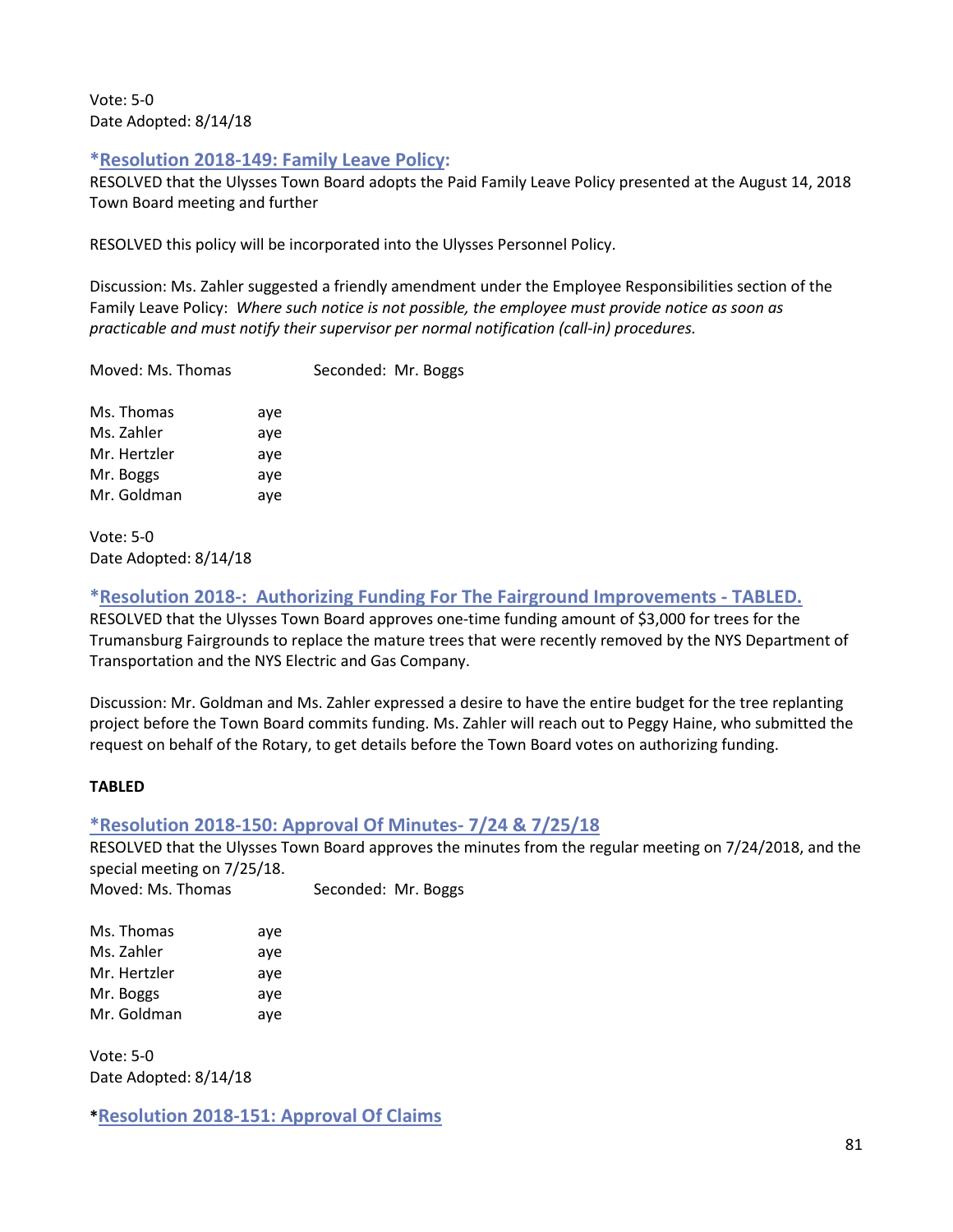BE IT RESOLVED that the Ulysses Town Board approve payment of claims for vouchers #341-386 in the amount of \$146,886.94. Moved: Ms. Thomas Seconded: Mr. Boggs

Ms. Thomas aye Ms. Zahler aye Mr. Hertzler aye Mr. Boggs aye Mr. Goldman aye

Vote: 5-0 Date Adopted: 8/14/18

# **AUGUST 28th, 2018: REGULAR TOWN BOARD MEETING**

#### **\*Resolution 2018-152: Approval Of Meeting Agenda**

BE IT RESOLVED that the Ulysses Town Board approve the agenda for August 28, 2018 with the addition of an executive session to discuss current litigation.

Moved: Ms. Thomas Seconded: Mr. Boggs Ms. Thomas aye Ms. Zahler absent Mr. Hertzler aye Mr. Boggs aye Mr. Goldman ave

Vote: 4-0 Date Adopted: 8/28/18

**\*Resolution 2018-153: Adoption Of Local Law To Repeal And Amend Chapter 186, Aritcle 1 Of The Code Of The Town Of Ulysses Pertaining To Parking And Chapter 164, Article 1 Pertaining To Obstruction Of Highways And Enact New Provisions**

WHEREAS, the Town has the authority to adopt the local law referred to above (hereafter "the Local Law") pursuant to Article 9, §1 of the New York State Constitution and §10 of the New York State Municipal Home Rule Law; and

WHEREAS, notice of a public hearing on the Local Law was advertised as required by law in the Ithaca Journal for August 28, 2018 at the Ulysses Town Hall at 7:00 p.m.; and

WHEREAS, said public hearing was duly held on said date, time and place and all parties in attendance were permitted an opportunity to speak in favor of or in opposition to the Local Law, or any part thereof; and NOW, THEREFORE, IT IS RESOLVED that the Town Board of the Town of Ulysses hereby adopts and enacts Local Law No. 5 of 2018 entitled "A LOCAL LAW TO REPEAL AND AMEND CHAPTER 186, ARTICLE 1 OF THE CODE OF THE TOWN OF ULYSSES PERTAINING TO PARKING AND CHAPTER 164, ARTICLE 1 PERTAINING TO OBSTRUCTION OF HIGHWAYS AND ENACT NEW PROVISIONS", a copy of which is attached hereto and made a part of this resolution; and it is further

RESOLVED that the Town Clerk is hereby authorized and directed to file said local law with the Secretary of State as required by law.

Moved: Ms. Thomas Seconded: Mr. Boggs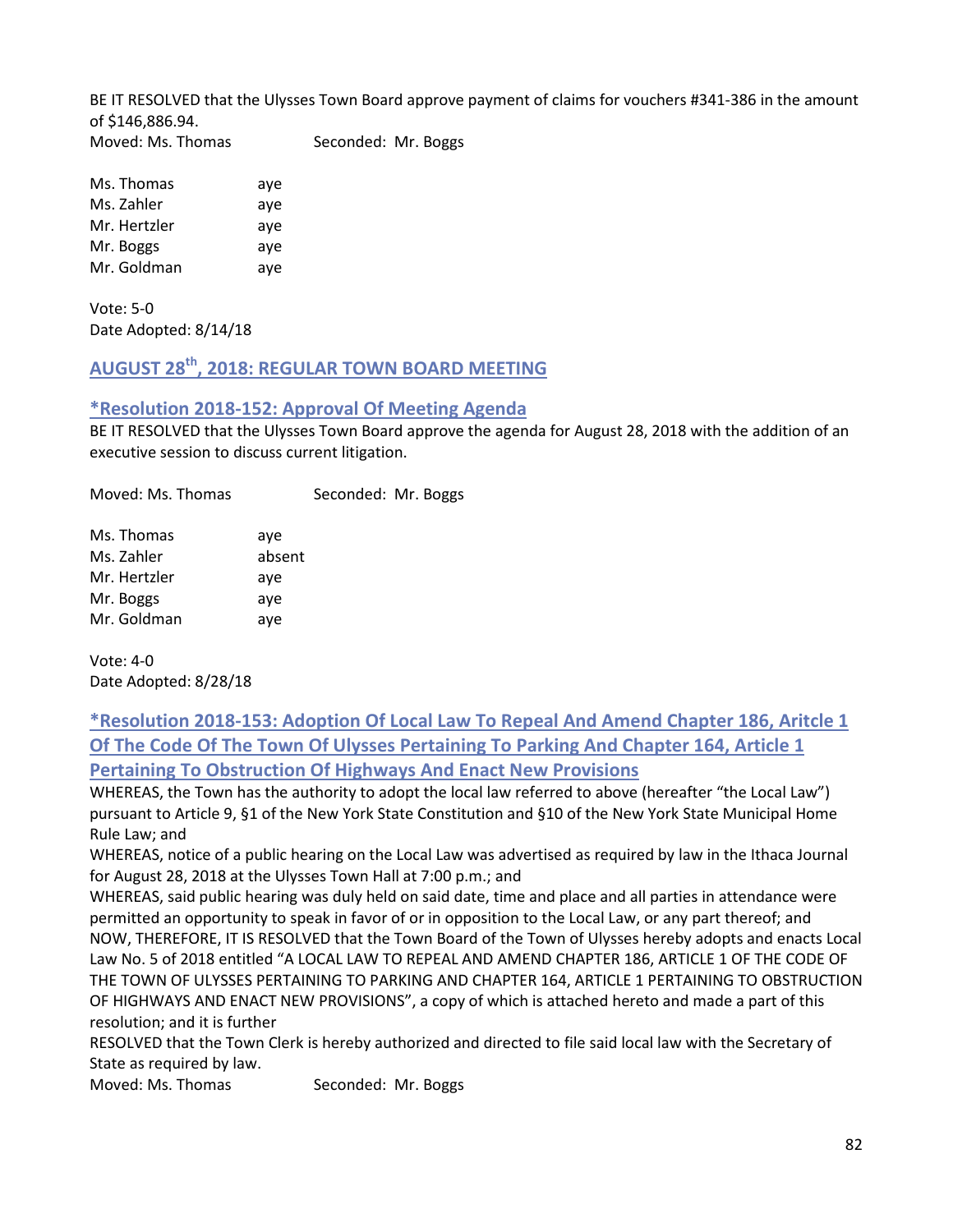Ms. Thomas aye Ms. Zahler absent Mr. Hertzler ave Mr. Boggs aye Mr. Goldman aye

Vote: 4-0 Date Adopted: 8/28/18

#### **\*Resolution 2018-154: Authorizing Funding For The Fairground Improvements.**

RESOLVED that the Ulysses Town Board approves one-time funding amount of \$3,000 for trees for the Trumansburg Fairgrounds to replace the mature trees that were recently removed by the NYS Department of Transportation and the NYS Electric and Gas Company. Moved: Ms. Thomas Seconded: Mr. Goldman

Ms. Thomas aye Ms. Zahler absent Mr. Hertzler aye Mr. Boggs abstain Mr. Goldman aye

Vote: 3-0 Date Adopted: 8/28/18

## **\*Resolution 2018-155: Authorization To Enter Into An Addendum To Purchase Contract For 5020 Jacksonville Road**

RESOLVED that the Ulysses Town Board authorizes the Town Supervisor to enter into an Addendum to the March 2018 Contract for sale for the property to Cameron Neuhoff at 5020 Jacksonville Road as presented and discussed at the Town Board meeting on August 28, 2018. *(see appendix for contract).* Moved: Ms. Thomas Seconded: Mr. Hertzler

| Ms. Thomas   | aye    |
|--------------|--------|
| Ms. Zahler   | absent |
| Mr. Hertzler | aye    |
| Mr. Boggs    | aye    |
| Mr. Goldman  | aye    |

Vote: 4-0 Date Adopted: 8/28/18

## **\*Resolution 2018-156: Authorizing Temporary No Parking Signs On Glenwood Road Near The Black Diamond Trail**

RESOLVED that the Ulysses Town Board authorizes the Town Highway Department to post temporary no parking signs on blind bend of the road on the south side of Glenwood Heights Road, to the east and west of the Black Diamond Trail for a distance the Highway Department determines to be safe for the passage of snow plows and other vehicles.

Moved: Ms. Thomas Seconded: Mr. Hertzler

Ms. Thomas aye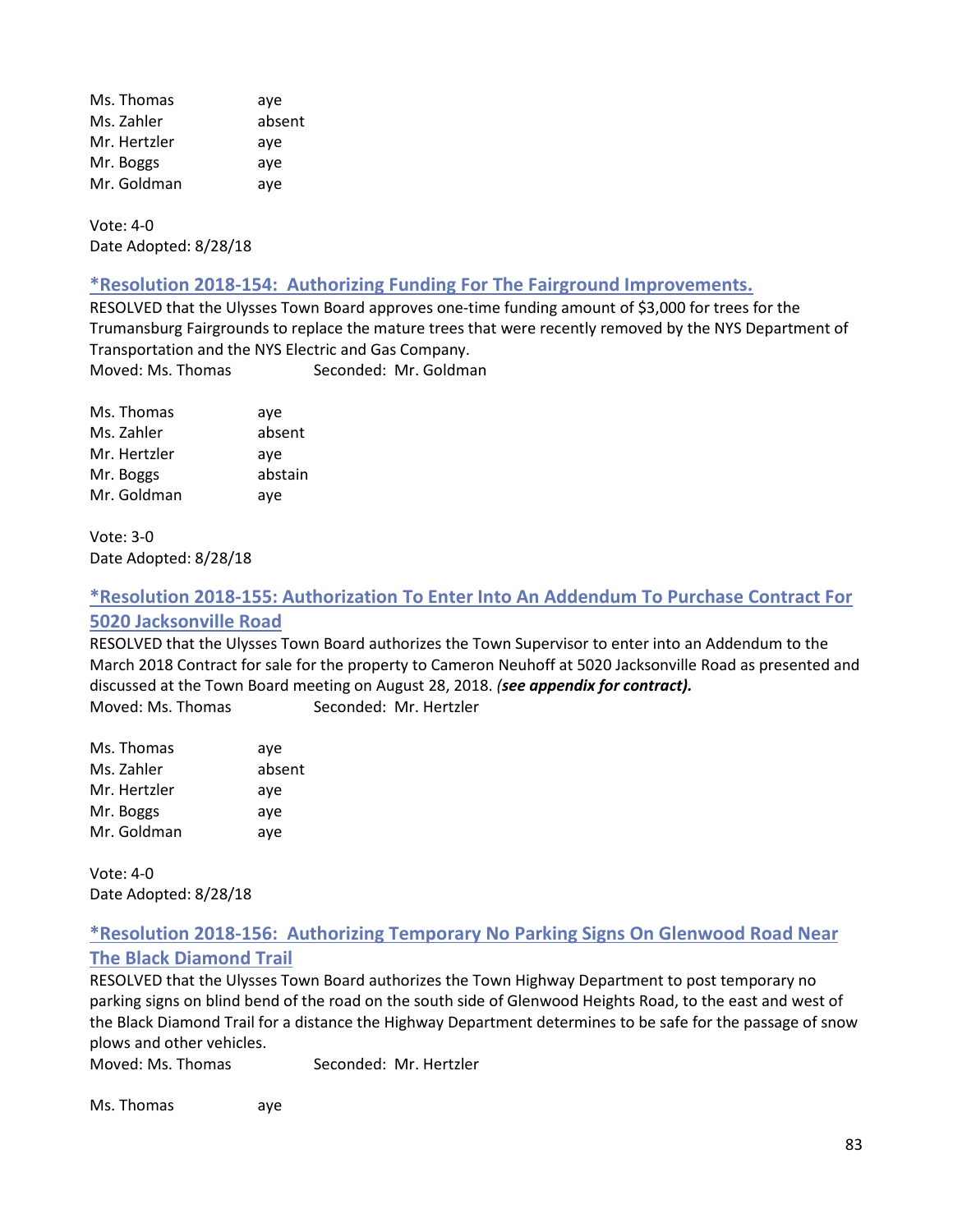Ms. Zahler absent Mr. Hertzler aye Mr. Boggs aye Mr. Goldman aye

Vote: 4-0 Date Adopted: 8/28/18

#### **\*Resolution 2018-157: Approval Of Minutes- 8/14 Public Hearing & Regular Meeting**

BE IT RESOLVED that the Ulysses Town Board approve the minutes of 8/14. Moved: Ms. Thomas Seconded: Mr. Boggs

| Ms. Thomas   | aye    |
|--------------|--------|
| Ms. Zahler   | absent |
| Mr. Hertzler | aye    |
| Mr. Boggs    | aye    |
| Mr. Goldman  | aye    |

Vote: 4-0 Date Adopted: 8/28/18

## **\*Resolution 2018-158: Approval Of Budget Modifications**

Resolved that the Town Board approve the following budge modifications:

#### B FUND BUDGET MODIFICATIONS

| B8010.1                                                           | <b>Zoning PS</b> | <b>INCREASE</b> | \$180.00 |
|-------------------------------------------------------------------|------------------|-----------------|----------|
| To cover overage due to Environmental Planner position transition |                  |                 |          |
| B8021.1                                                           | Planner PS       | <b>INCREASE</b> | \$180.00 |
| To cover overage due to Environmental Planner position transition |                  |                 |          |
| B1990.4                                                           | Contingency      | <b>DECREASE</b> | \$360.00 |
| \$8,840 would remain in the B Fund Contingency account            |                  |                 |          |

| B9060.81                                                          | <b>HSA Contributions</b> | <b>INCREASE</b> | \$500.00 |
|-------------------------------------------------------------------|--------------------------|-----------------|----------|
| To cover overage due to Environmental Planner position transition |                          |                 |          |
| B1990.4                                                           | \$500.00                 |                 |          |
| \$8,340 would remain in the B Fund Contingency account            |                          |                 |          |

Moved: Ms. Thomas Seconded: Mr. Boggs

| Ms. Thomas   | aye    |
|--------------|--------|
| Ms. Zahler   | absent |
| Mr. Hertzler | aye    |
| Mr. Boggs    | aye    |
| Mr. Goldman  | aye    |

Vote: 4-0 Date Adopted: 8/28/18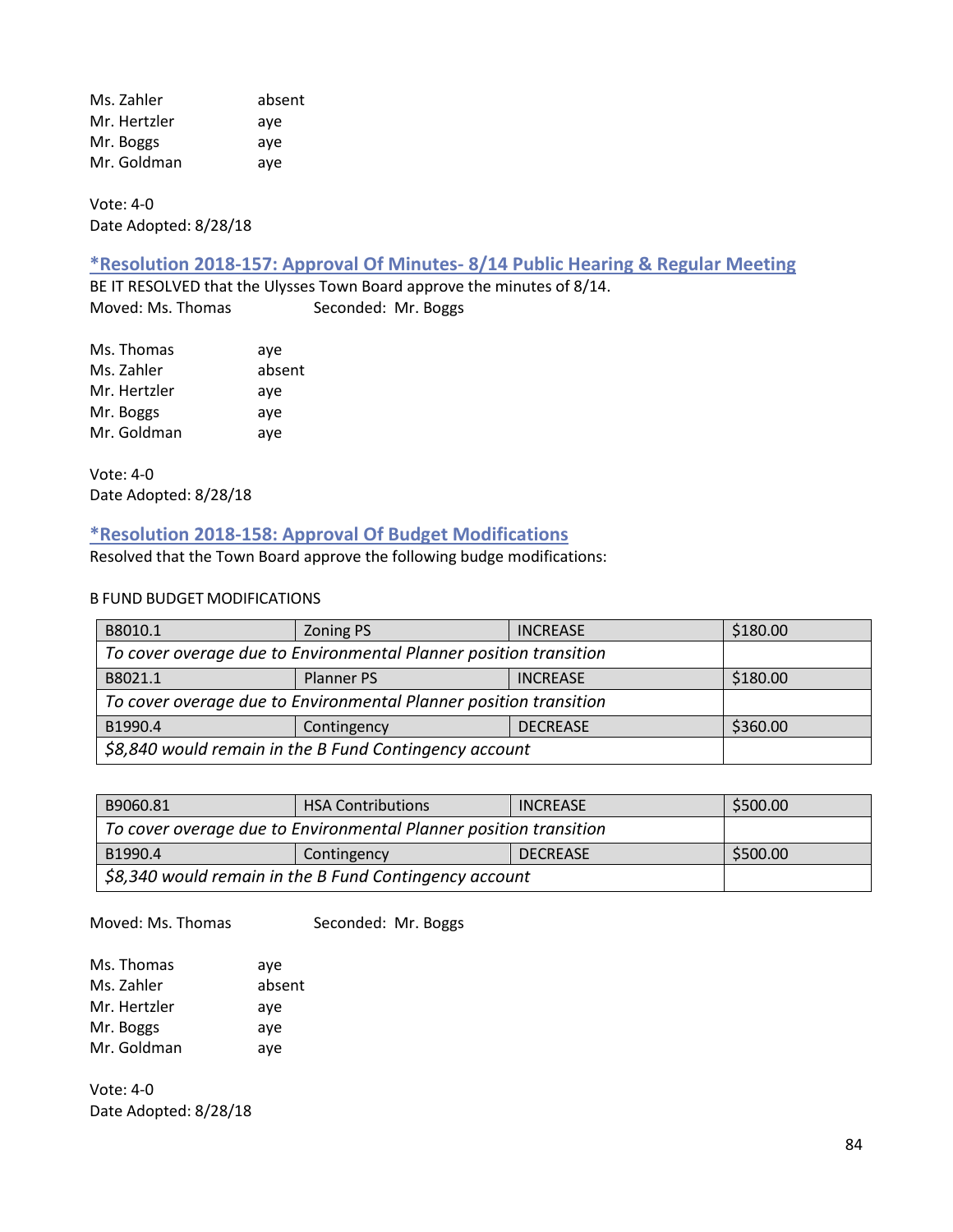# **SEPTEMBER 11th, 2018: REGULAR TOWN BOARD MEETING**

## **\*Resolution 2018-159: Approval Of Meeting Agenda**

BE IT RESOLVED that the Ulysses Town Board approve the agenda for Sept. 11, 2018 with the change of moving up the discussion with Ms. Kehoe.

Moved: Ms. Zahler Seconded: Mr. Goldman

| Ms. Thomas   | absent |
|--------------|--------|
| Ms. Zahler   | aye    |
| Mr. Hertzler | absent |
| Mr. Boggs    | aye    |
| Mr. Goldman  | aye    |

Vote: 3-0 Date Adopted: 9/11/18

# **\*Resolution 2018-160: A Resolution Designating The Intersection Of Cayuga Street Extension With Lake Street Extension And Frontenac Road A Stop Intersection And Directing That Stop Sign Be Placed On Cayuga Street Extension**

**WHEREAS**, the Town has the authority pursuant to Vehicle and Traffic Law §1660(1) to designate any intersection of town roads as a stop intersection or a yield intersection and order the installation of stop or yield signs at such intersections; and

**WHEREAS**, Cayuga Street Extension, Lake Street Extension and Frontenac Road are all town roads in the Town of Ulysses; and

**WHEREAS**, the Town Supervisor has received complaints from residents of the Town, including a school bus driver, that the intersection is dangerous under certain conditions; and

**WHEREAS**, the Town Board determined that the intersection could be dangerous under certain conditions and that the Town Board needs to regulate the intersection to protect the health, safety and welfare of residents of the Town and users of the town roads in question;

## **NOW, THEREFORE,**

**BE IT RESOLVED** upon recommendation of the Highway Superintendent that the Town Board designates the intersection of Cayuga Street Extension with Lake Street Extension and Frontenac Road as a stop intersection pursuant to Vehicle and Traffic Law §1660(1); and

**BE IT FURTHER RESOLVED** that the Town Board directs the Highway Superintendent to install a stop sign and add a white stop line on Cayuga Street Extension at its intersection with Lake Street Extension and Frontenac Road; add a white stop sign at the existing stop sign on Lake Street; and change the "curve ahead" sign on Cayuga Street Extension to a "Stop Ahead" sign.

Moved: Mr. Boggs Seconded: Mr. Goldman

| Ms. Thomas   | absent |
|--------------|--------|
| Ms. Zahler   | aye    |
| Mr. Hertzler | absent |
| Mr. Boggs    | aye    |
| Mr. Goldman  | aye    |

Vote: 3-0 Date Adopted: 9/11/18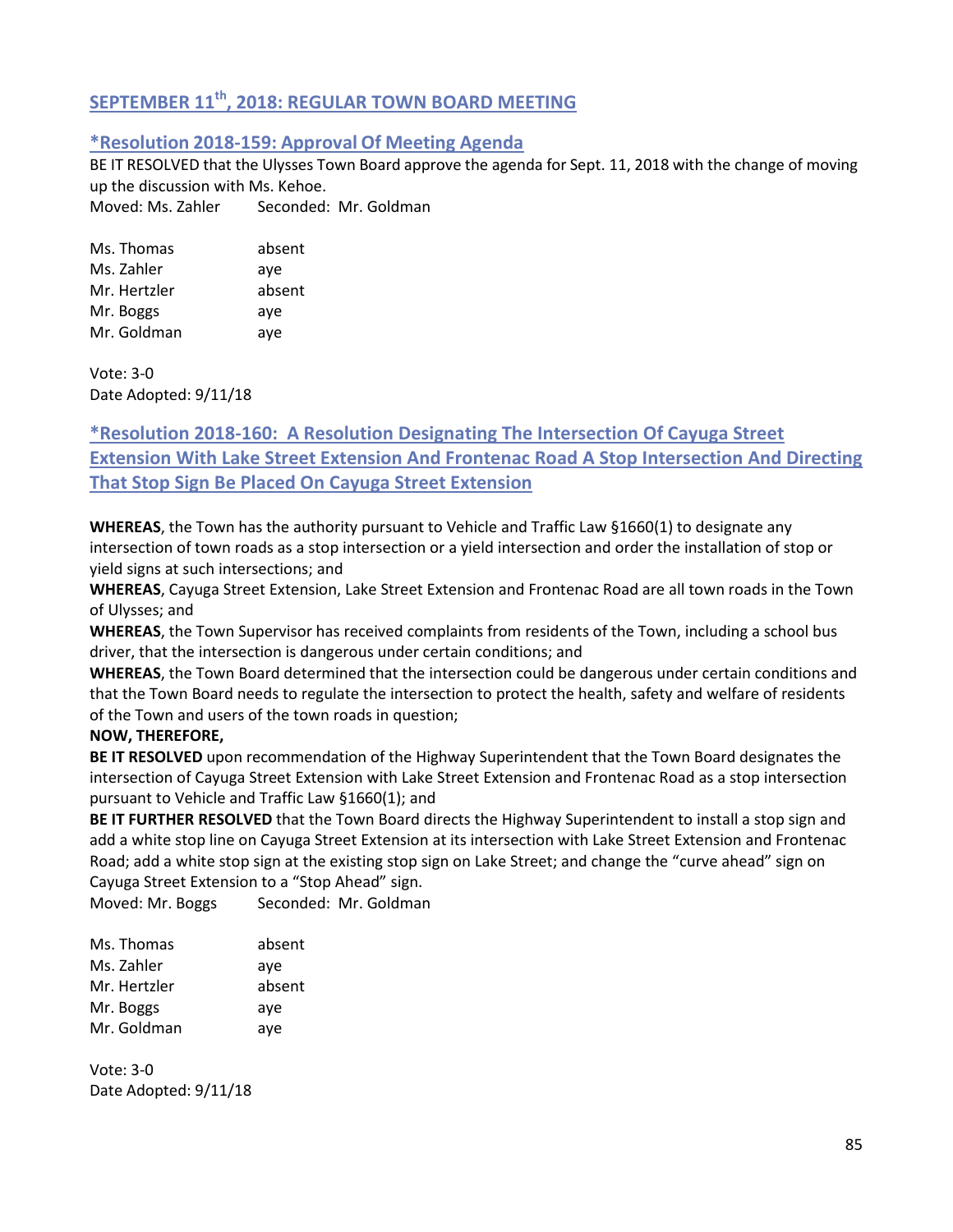# **\*Resolution 2018-161: Creation Of An Advisory Committee For The Habitat Land On Salo**

**Drive**

**Whereas**, The Town of Ulysses purchased The Habitat on Salo Drive in Trumansburg and Ulysses to preserve environmentally sensitive parcels of land and to provide a recreational area for Ulysses residents and visitors; and

**Whereas**, to assure that the guidelines for access and maintenance encourage use that is respectful to both the environment and neighbors, now therefore be it

**Resolved**, that the Town of Ulysses hereby creates an Advisory Committee for The Habitat to recommend guidelines for the use, promotion, and maintenance of The Habitat including but not limited to:

Rules, amenities and safety recommendations to protect The Habitat, visitors, and adjacent neighborhoods Appropriate access points to The Habitat that do not intrude on neighboring properties

Signage to guide The Habitat visitors to and through the area, including where to park

Affordable plans for maintaining The Habitat

Recruiting and coordinating volunteer workers

Strategies to inform the public about The Habitat and its appropriate use and guidelines

A plan for soliciting periodic feedback from users & neighbors to evaluate The Habitat,

And further

**Resolved**, that the Town of Ulysses will appoint members as follows to serve on the Advisory Committee for an initial term beginning October 1, 2018 through December 2019 and for two-year renewable terms thereafter:

| <b>No. of Members</b>                 | Representing                           | <b>Name of Representative</b> |
|---------------------------------------|----------------------------------------|-------------------------------|
|                                       | Town Board or Town Government          |                               |
|                                       | <b>Conservation and Sustainability</b> |                               |
|                                       | <b>Advisory Committee</b>              |                               |
|                                       | Village representative - Trustee or    |                               |
|                                       | <b>DPW</b>                             |                               |
| $\mathcal{P}$                         | Residents from neighboring properties  |                               |
|                                       | Ulysses/Tburg Residents familiar with  |                               |
|                                       | the Habitat                            |                               |
|                                       | At-Large                               |                               |
| <b>Optional Other Representatives</b> |                                        |                               |
|                                       | Law enforcement representative         |                               |

Moved: Ms. Zahler Seconded: Mr. Goldman

Ms. Thomas absent Ms. Zahler ave Mr. Hertzler absent Mr. Boggs aye Mr. Goldman aye

Vote: 3-0 Date Adopted: 9/11/18 SUPPORT FOR FUNDING APPLICATION FOR JACKSONVILLE COMMUNITY PLAN

## **Resolution 2018---: Support For Funding Application For Jacksonville Special Area Plan**

**Whereas**, the Town of Ulysses 2009 Comprehensive Plan calls for the development of a Special Area Plan for Jacksonville in order to define how the hamlet may be developed as new uses are proposed; and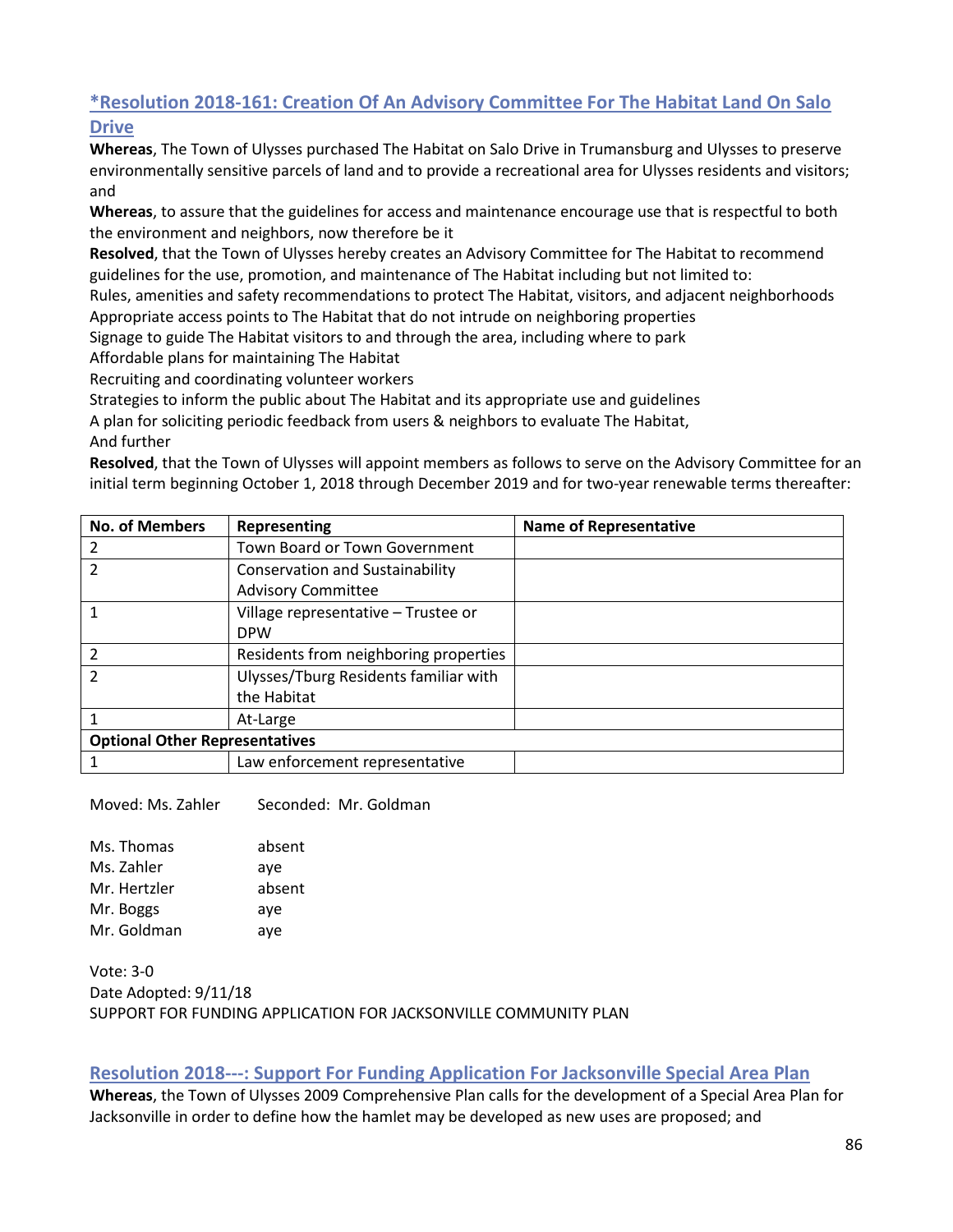**Whereas**, the 2009 Route 96 Corridor Plan endorsed by the Town of Ulysses calls for the development of Jacksonville as a node for more residential and mixed use development that can be enhanced through better cross-walks, bicycle lanes and walking paths that connect residents to transit stops, residences, businesses, and the Jacksonville Community Park, allowing residents to get around the hamlet more easily; and **Whereas**, the Town of Ulysses purchased several properties from Exxon Mobil in 2017 as partial implementation of the Comprehensive Plan's goals of historic preservation and hamlet revitalization and **Whereas**, the Zoning Update Project underway since 2015 has increased interest in the future of the hamlet and

**Whereas**, the Jacksonville Community Association has developed a new, active board of directors and has entered into a Memorandum of Understanding with the Town of Ulysses for shared services for the Jacksonville Park, and

**Whereas**, the Jacksonville Community Association and the Town of Ulysses have shared interests in the development of a Special Area Plan, and

**Whereas**, there may be planning resources available to assist in the development of a full or partial Special Area Plan, now therefore be it

**Resolved**, that the Ulysses Town Board supports joint exploration by the Town and JCA to identify and apply for planning resources and funding to help develop the Special Area Plan for Jacksonville called for in the Comprehensive Plan.

Moved: Mr. Goldman Seconded: Ms. Zahler

| Ms. Thomas   | absent  |
|--------------|---------|
| Ms. Zahler   | aye     |
| Mr. Hertzler | absent  |
| Mr. Boggs    | abstain |
| Mr. Goldman  | aye     |

Vote: 2-0 *Motion Failed.*

#### **\*Resolution 2018-162: Approval Of Minutes- 8/28**

RESOLVED that the Ulysses Town Board approves the minutes from the 8/28 Town Board meeting. Moved: Ms. Zahler Seconded: Mr. Goldman

| absent |
|--------|
| aye    |
| absent |
| aye    |
| aye    |
|        |

Vote: 3-0 Date Adopted: 9/11/18

#### **\*Resolution 2018-163: Approval Of Minutes- 8/28**

RESOLVED that the Ulysses Town Board approves the minutes from the 8/28 Public Hearing. Moved: Ms. Zahler Seconded: Mr. Goldman

| Ms. Thomas   | absent |
|--------------|--------|
| Ms. Zahler   | ave    |
| Mr. Hertzler | absent |
| Mr. Boggs    | aye    |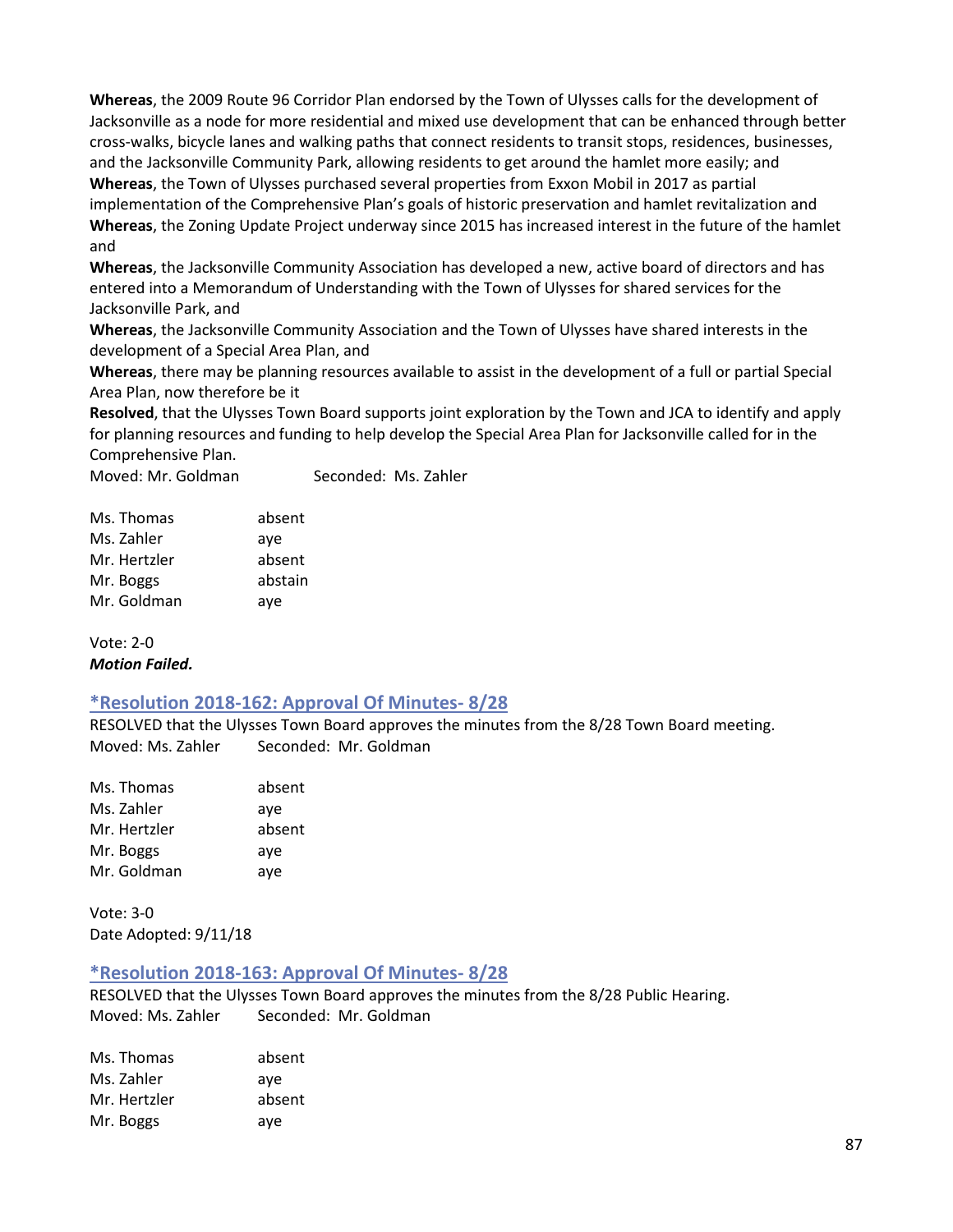Mr. Goldman aye

Vote: 3-0 Date Adopted: 9/11/18

## **\*Resolution 2018-164: Approval Of Claims**

BE IT RESOLVED that the Ulysses Town Board approve payment of claims for vouchers #387-436 in the amount of \$87,938.44. Moved: Ms. Zahler Seconded: Mr. Goldman

| Ms. Thomas   | absent |
|--------------|--------|
| Ms. Zahler   | aye    |
| Mr. Hertzler | absent |
| Mr. Boggs    | aye    |
| Mr. Goldman  | aye    |

Vote: 3-0 Date Adopted: 9/11/18

# **SEPTEMBER 25th, 2018: REGULAR TOWN BOARD MEETING**

#### **\*Resolution 2018-165: Approval Of Meeting Agenda**

BE IT RESOLVED that the Ulysses Town Board approve the agenda for September 25, 2018 with the addition of discussions on budget and payroll.

| Moved: Ms. Thomas |     | Seconded: Mr. Boggs |  |
|-------------------|-----|---------------------|--|
| Ms. Thomas        | aye |                     |  |
| Ms. Zahler        | aye |                     |  |
| Mr. Hertzler      | aye |                     |  |
| Mr. Boggs         | aye |                     |  |
| Mr. Goldman       | aye |                     |  |
|                   |     |                     |  |

Vote: 5-0 Date Adopted: 9/25/18

## **\*Resolution 2018-166: Support For Jacksonville Planning**

**Whereas**, the Town of Ulysses 2009 Comprehensive Plan calls for the development of a Special Area Plan for Jacksonville in order to define how the hamlet may be developed as new uses are proposed; and **Whereas**, the 2009 Route 96 Corridor Plan endorsed by the Town of Ulysses calls for the development of Jacksonville as a node for more residential and mixed use development that can be enhanced through better cross-walks, bicycle lanes and walking paths that connect residents to transit stops, residences, businesses, and the Jacksonville Community Park, allowing residents to get around the hamlet more easily; and **Whereas**, the Town of Ulysses purchased several properties from Exxon Mobil in 2017 as partial implementation of the Comprehensive Plan's goals of historic preservation and hamlet revitalization and **Whereas**, the Zoning Update Project underway since 2015 has increased interest in the future of the hamlet and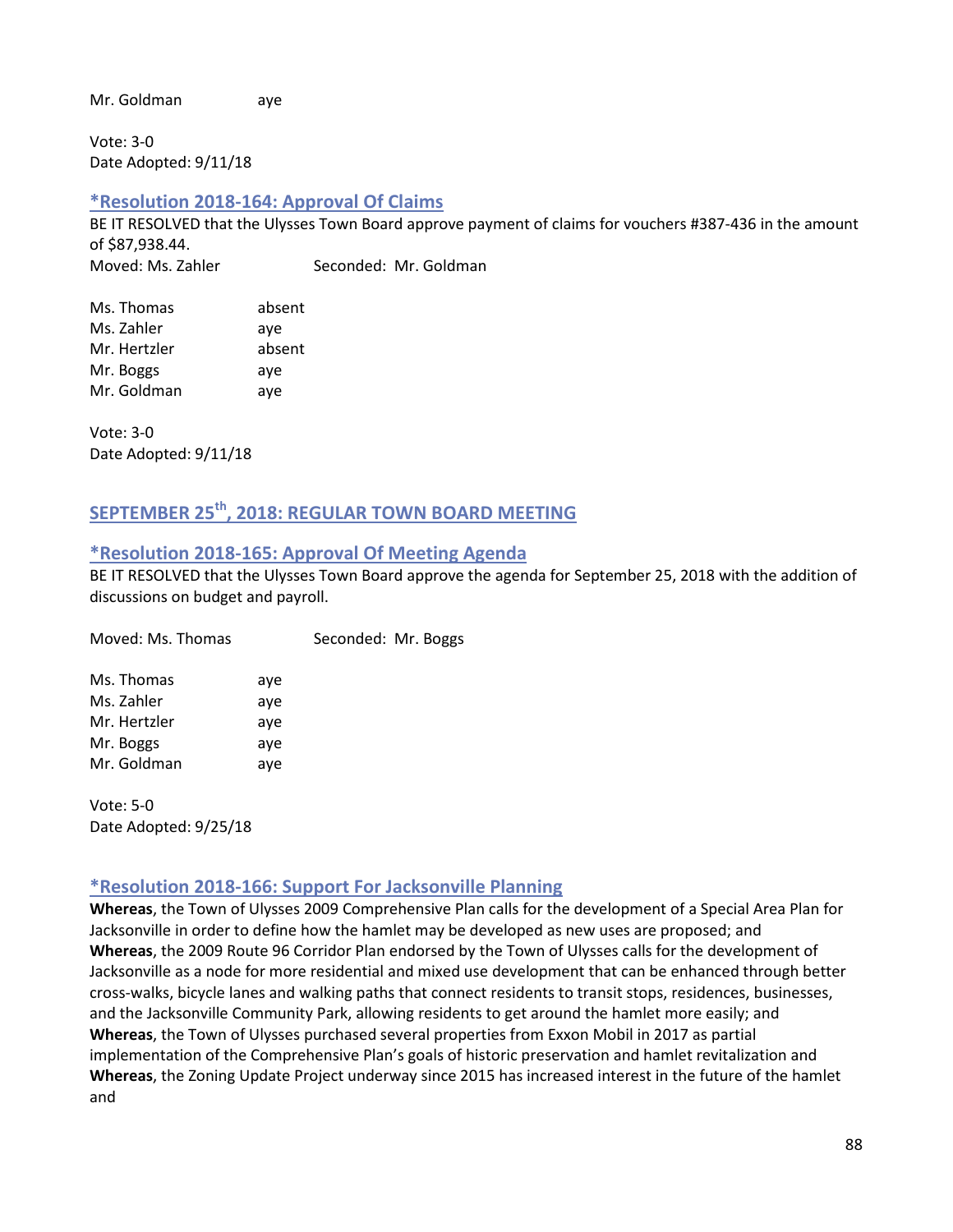**Whereas**, the Jacksonville Community Association (JCA) has developed a new, active board of directors and has entered into a Memorandum of Understanding with the Town of Ulysses for shared services for the Jacksonville Park, and

**Whereas**, the Jacksonville Community Association and the Town of Ulysses have shared interests in the development of a Special Area Plan, and

**Whereas**, there may be planning resources available to assist in the development of a full or partial Special Area Plan,

Now therefore be it

**Resolved**, that the Ulysses Town Board supports the development of a Jacksonville Special Area or Community Plan that engages community members in outlining goals and action steps to support the development of the hamlet as a revitalized residential node with amenities that enhance residential, recreational and commercial activity and further,

**Resolved,** that the Ulysses Town Board authorizes Nancy Zahler to work collaboratively with the JCA to identify planning resources and funding sources to help develop a Special Area Plan, while using minimal time from Planner John Zepko and further,

**Resolved,** that any proposal to support the development of a Jacksonville Community Plan that involves staff time or financial support from Town of Ulysses will require review and approval from the Ulysses Town Board. Moved: Ms. Zahler Seconded: Mr. Goldman

Discussion:

Mr. Angie shared that the Route 96 corridor plan and the comp plan demonstrate great outlines for Jacksonville development. The group that has been discussing this have submitted an application to Cornell's Design Connect program to assist with the project.

Board members gave input.

| Ms. Thomas   | aye |
|--------------|-----|
| Ms. Zahler   | aye |
| Mr. Hertzler | aye |
| Mr. Boggs    | nay |
| Mr. Goldman  | aye |

Vote: 4-1 Date Adopted: 9/25/18

## **\*Resolution 2018-167: Appointment Of Members To Salo Habitat Advisory Committee**

**Whereas**, The Town of Ulysses created an Advisory Committee on September 11, 2018 to recommend guidelines for the use, promotion, and maintenance of the Salo Habitat, a Town-owned environmental area purchased for environmental and recreational purposes,

Now therefore be it

**Resolved**, that the Town of Ulysses appoint the following members to serve on the Salo Habitat Advisory Committee for terms beginning October 1, 2018 through December 31, 2019:

| <b>No. of Members</b> | Representing                                    | <b>Name of Representative</b> |
|-----------------------|-------------------------------------------------|-------------------------------|
|                       | Town Board or Town Government                   | Nancy Zahler, Carissa Parlato |
| 1 member +            | <b>Conservation Advisory and Sustainability</b> | Don Ellis, Bara Hotchkiss     |
| alternate             | Committee                                       |                               |
|                       | Resident from neighboring properties            | Aaron Rovitz                  |
|                       | Ulysses/Tburg Resident Familiar with the        | <b>Marvin Pritts</b>          |
|                       | Habitat                                         |                               |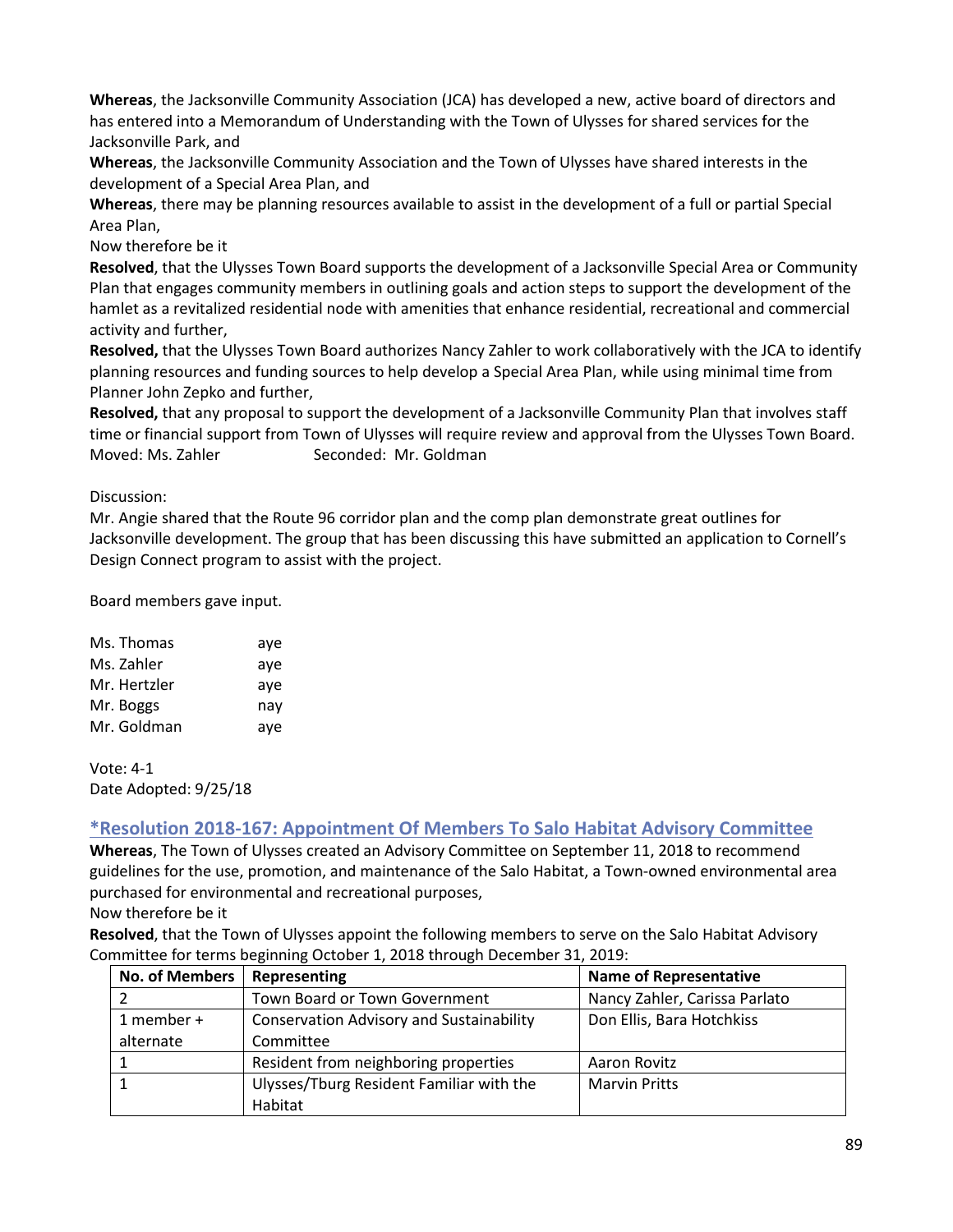**Further resolved** that the following representatives should be consulted as determined by the core advisory committee regarding stewardship: Village of Trumansburg DPW, Town Highway department, Fish & Game Club member, law enforcement; and

**Further resolved** that Nancy Zahler is appointed chair.

Moved: Ms. Thomas Seconded: Mr. Goldman

Ms. Thomas aye Ms. Zahler aye Mr. Hertzler aye Mr. Boggs aye Mr. Goldman aye

Vote: 5-0 Date Adopted: 9/25/18

## **\*Resolution 2018-168: Prohibiting Hunting In Salo Habitat**

WHEREAS, The Town of Ulysses purchased the Salo Habitat for environmental protection and recreational use and

WHEREAS, the land may have been used by hunters in the past and

WHEREAS, bow hunting season begins October 1, 2018 and the newly created Salo Habitat Advisory Committee has not had an opportunity to develop guidelines for the Habitat's use and

WHEREAS, the Town of Ulysses wants to assure the safety of those who hike in the Salo Habitat, NOW THEREFORE BE IT

RESOLVED, that the Ulysses Town Board prohibits all hunting in the Salo Habitat for the 2018 hunting season and further

RESOLVED, that signs be posted at key entrance points of the Habitat to declare No Hunting Allowed and further

RESOLVED, that the Clerk shall widely advertise the Town's no hunting policy to inform area hunters, advise and protect Habitat hikers, residents and visitors by posting notices in local newspapers, on the Town's listserv and other places; and further

RESOLVED, the Ulysses Town Board ask the Salo Habitat Advisory Committee to recommend guidelines on hunting for the 2019 Fall hunting season.

Moved: Ms. Zahler Seconded: Mr. Goldman

Discussion:

Mr. Boggs noted that he supports hunting but wants more information before allowing it on the property.

| Ms. Thomas   | aye |
|--------------|-----|
| Ms. Zahler   | aye |
| Mr. Hertzler | aye |
| Mr. Boggs    | aye |
| Mr. Goldman  | aye |
|              |     |

Vote: 5-0 Date Adopted: 9/25/18

**\*Resolution 2018-169 Authorizing Submission Of Grant Application To The Justice Court**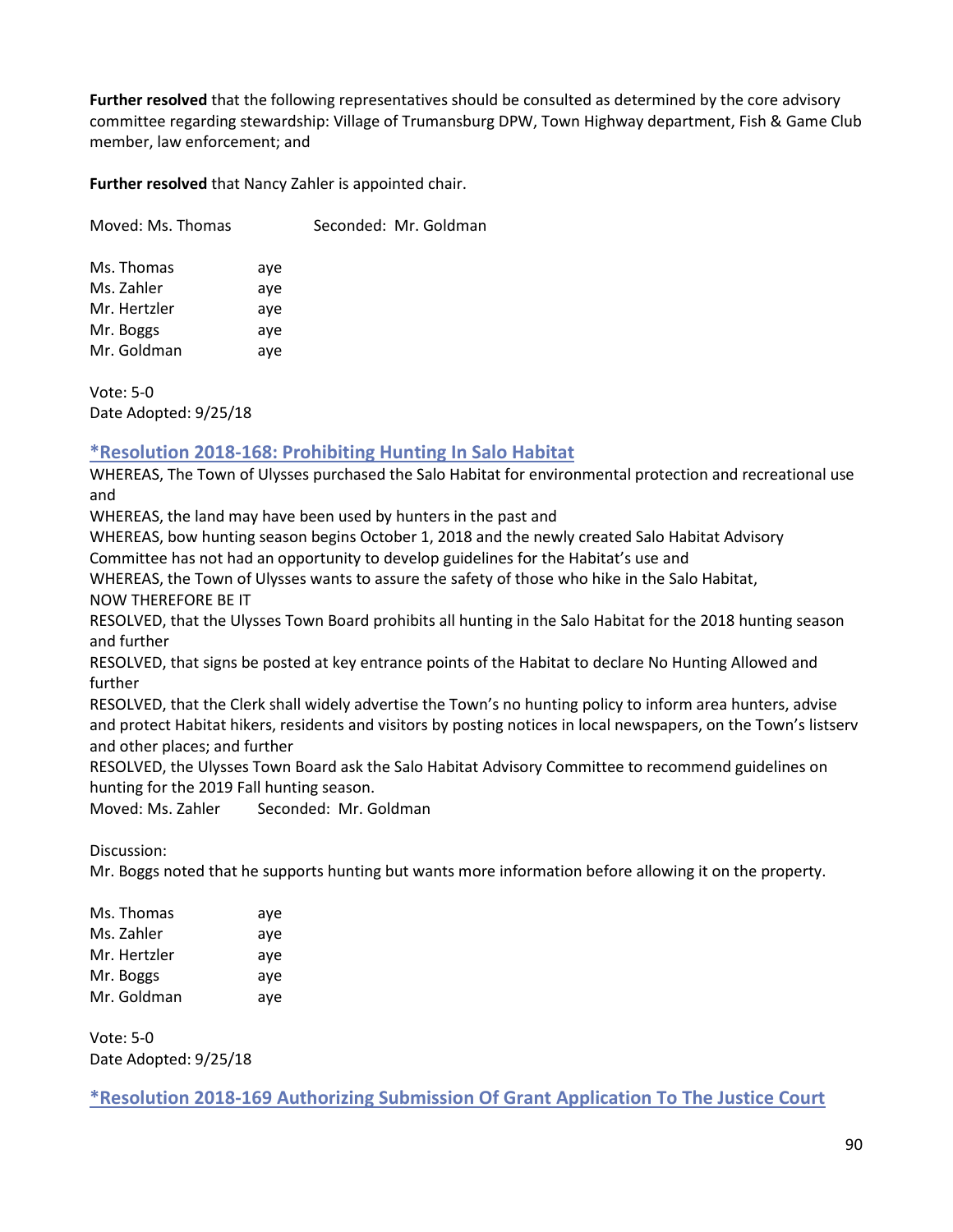## **Assistance Program (JCAP):**

Whereas the State of NY offers assistance to local municipal courts through the JCAP, and Whereas the court justices are applying to add a surveillance camera in the court chambers and replace court room chairs, and

Whereas JCAP grants have no requirement for a local match,

Therefore be it resolved that the Ulysses Town Board gives approval for Mark Dresser to submit an application for grant funding to NYS JCAP.

Moved: Ms. Thomas Seconded: Mr. Boggs

| aye |
|-----|
| aye |
| aye |
| aye |
| aye |
|     |

Vote: 5-0 Date Adopted: 9/25/18

#### **\*Resolution 2018-170: Approval Of Minutes- 9/11 Regular Meeting**

BE IT RESOLVED that the Ulysses Town Board approve the minutes of 9/11. Moved: Ms. Zahler Seconded: Mr. Boggs

| Ms. Thomas   | abstain |
|--------------|---------|
| Ms. Zahler   | aye     |
| Mr. Hertzler | aye     |
| Mr. Boggs    | aye     |
| Mr. Goldman  | aye     |

Vote: 4-0 Date Adopted: 8/28/18

# **OCTOBER 9th, 2018: REGULAR TOWN BOARD MEETING**

#### **\*Resolution 2018-171: Approval Of Meeting Agenda**

BE IT RESOLVED that the Ulysses Town Board approve the agenda for Oct. 9, 2018. Moved: Ms. Thomas Seconded: Mr. Boggs

| Ms. Thomas   | aye |
|--------------|-----|
| Ms. Zahler   | aye |
| Mr. Hertzler | aye |
| Mr. Boggs    | aye |
| Mr. Goldman  | aye |

Vote: 5-0 Date Adopted: 10/9/18

#### **\*Resolution 2018-172: Authorizing Purchase Of Highway Equipment- 2020 Mack Truck**

RESOLVED that the Town Board of the Town of Ulysses authorizes Town Supervisor Thomas to sign a letter of intent to purchase a 2020 Mack Granite 64FR Truck in the 2019 fiscal year, as recommended by Ulysses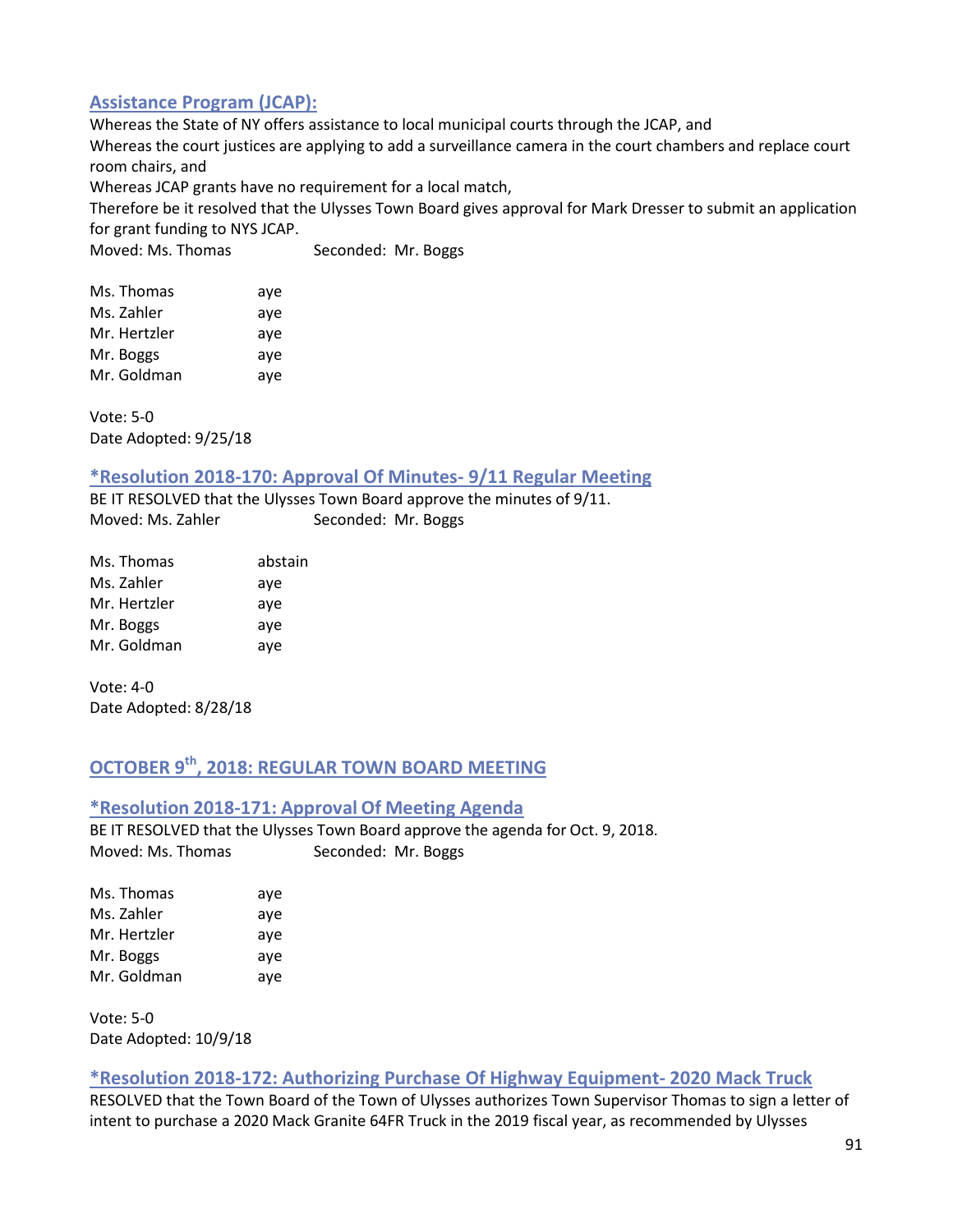Highway Superintendent Dave Reynolds, for the price quoted on 9/11/2018 in the amount of \$144,283.96 from Beam Mack Sales Service, Inc. Moved: Ms. Thomas Seconded: Mr. Goldman

| Ms. Thomas   | aye |
|--------------|-----|
| Ms. Zahler   | aye |
| Mr. Hertzler | aye |
| Mr. Boggs    | aye |
| Mr. Goldman  | aye |

Vote: 5-0 Date Adopted: 10/9/18

## **\*Resolution 2018-173: Authorizing Purchase Of Plow Equipment & Accessories**

RESOLVED that the Town Board of the Town of Ulysses authorizes Town Supervisor Thomas to sign a letter of intent to purchase plow equipment and accessories for the 2020 Mack Granite 64FR Truck being purchased in the 2019 fiscal year as recommended by Ulysses Highway Superintendent Dave Reynolds for the price quoted on 9/12/2018 in the amount of \$80,581.70 from Viking Cives (USA). Moved: Ms. Thomas Seconded: Mr. Boggs

| Ms. Thomas   | aye |
|--------------|-----|
| Ms. Zahler   | aye |
| Mr. Hertzler | aye |
| Mr. Boggs    | aye |
| Mr. Goldman  | aye |

Vote: 5-0 Date Adopted: 10/9/18

## **\*Resolution 2018-174: Authorizing Purchase Of A Case Loader**

RESOLVED that the Town Board of the Town of Ulysses authorizes Town Supervisor Thomas to sign a letter of intent to purchase a Case Loader 721 Zbar in the 2019 fiscal year, as recommended by Ulysses Highway Superintendent Dave Reynolds for the price quoted on 8/24/2018 in the amount of \$187,053.03 from Monroe Tractor.

Moved: Ms. Thomas Seconded: Mr. Boggs

| aye |
|-----|
| aye |
| aye |
| aye |
| aye |
|     |

Vote: 5-0 Date Adopted: 10/9/18

## **\*Resolution 2018-175: Zoning Subdivision Technique For Ag/Rural Zone**

**WHEREAS**, The Town of Ulysses accepted a grant from NYSERDA with one of its components being to look at innovative zoning approaches for agricultural lands; and

**WHEREAS** the Town of Ulysses Comprehensive Plan is acknowledged to be one of the main guiding documents, and supports protections of agricultural lands by stating: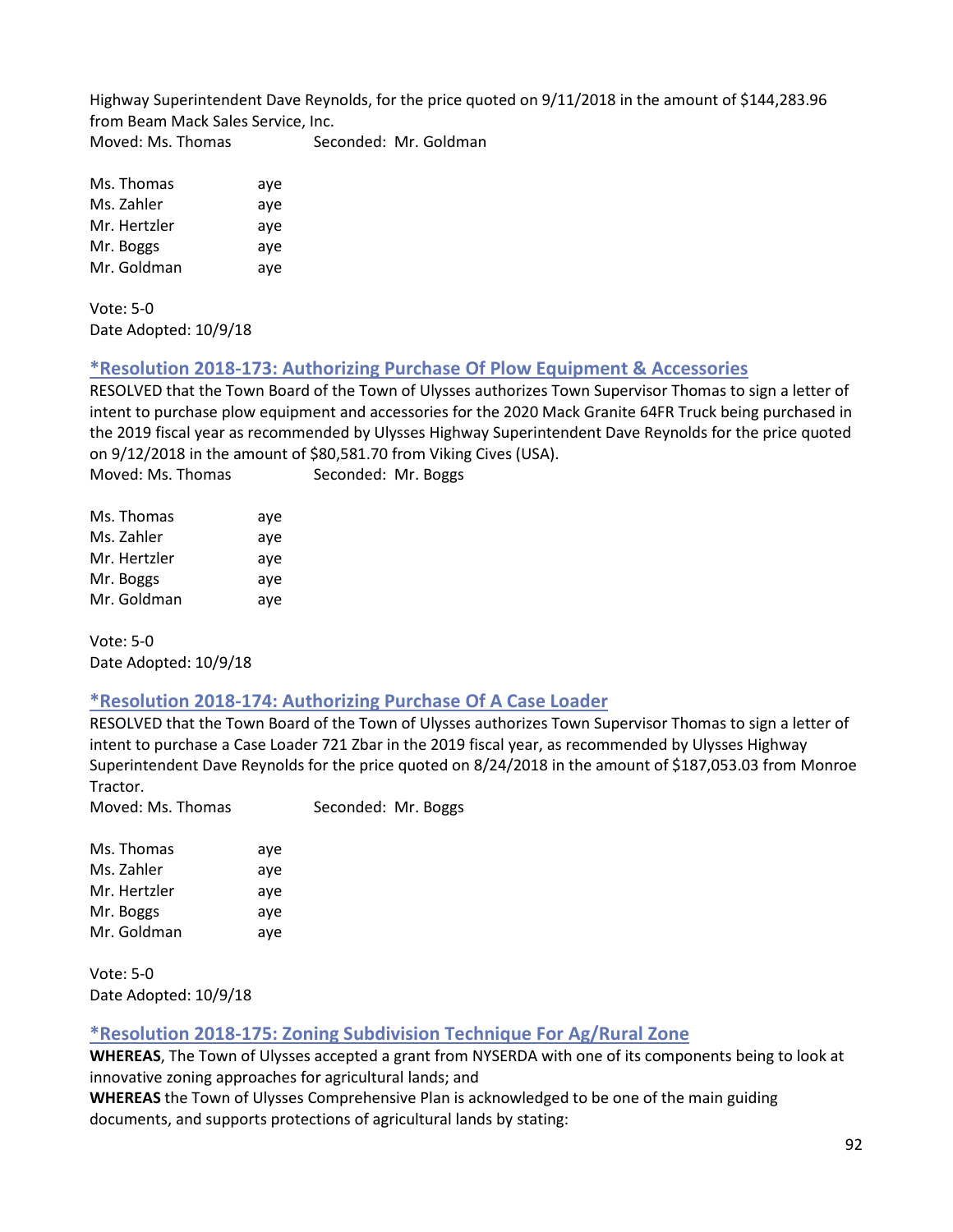## Executive Summary (page 2):

"In Ulysses, the Future Land Use Plan seeks to protect remaining agricultural lands and protect the rural character of the community, while allowing for sustainable and balanced growth in designated areas."

#### Section 2: Introduction:

"The Town's character is defined by agricultural lands and open space interspersed by pockets of residential development, a variety of small-scale commercial uses, and a well-defined village center in Trumansburg. The Town has retained its rural, small-town character even as growth has begun to transform other agricultural communities around the City of Ithaca. Suburbanization development pressures, occurring elsewhere in the region, have the potential to encroach into the Town, and could impact the rural character and agricultural lands which define the Town today. The wrong type and scale of future development could lead to the loss of existing agricultural businesses, changes to the character of rural roadways as they see increased traffic, and the loss of open space and scenic views as large parcels get subdivided and sold."

Excerpt from the Village Comprehensive Plan (page 9):

The desire to protect agricultural lands and offering a variety of residential options are included in the Village's Land Use section and are similar to policies within the Town Plan.

Excerpt from the Tompkins County Comprehensive Plan (page 10):

Specific policies related to the rural economy, which are presented in the County Comprehensive Plan and are of particular importance to the Town of Ulysses, include:

- Enhancing the viability of existing farm operations.
- Supporting sustainable economic development initiatives.
- Enhancing agricultural activities and working farms.
- Encouraging development that is designed to preserve open space and agricultural land.
- Protecting prime agricultural lands

#### Objective 1.1a:

Develop and implement an Open Space Plan to identify and protect open space in the Town.

## Objective 2.1b:

Update the Town's Zoning Law to ensure consistency with the Future Land Use Plan Objective 2.6:

Preserve and protect the Town's rural characteristics and agricultural lands.

A. Prepare a Farmland Protection Plan to identify important agricultural lands in the Town. Develop specific strategies for protecting and maintaining high quality agricultural land for agricultural uses, and for preserving the rural landscape

C. Allow a limited amount of cluster and road-frontage development in the Agricultural Priority Area of the Future Land Use Plan, as appropriate to conserving valuable farmland for continued agricultural uses while also allowing farmers and landowners to develop smaller lots.

## Objective 3.1d:

Identify key agricultural lands and identify opportunities to ensure future farming of key agricultural lands

#### Ag Priority Area (page 41):

Within designated Agricultural Priority Area locations, the protection and continuation of agricultural practices is a priority over all other land uses. However, this does not exclude future residential growth from occurring in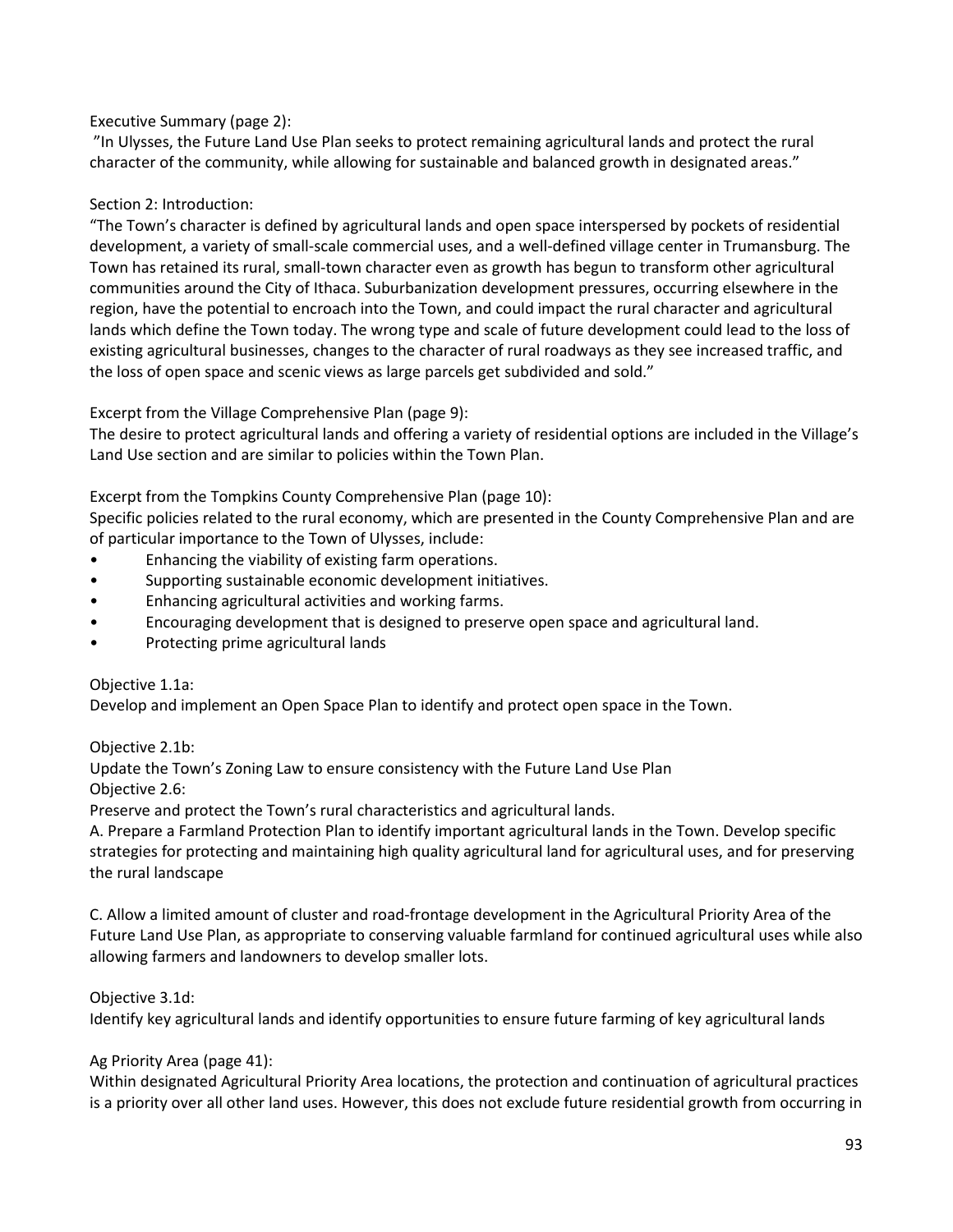these areas. Rather, it seeks to allow residential land use in a manner that is sensitive and considerate of the rural character, natural features, and agricultural lands which currently exist.

Currently, agricultural areas in the Town are characterized by a mixture of farms and residential development on roadside frontage. The remaining active farms, prime agricultural lands, and open spaces are important features for the Town to preserve. The Town should adopt land use policies that encourage and protect these areas to remain available for farming and open space conservation, and limit residential and other nonagricultural development to a scale that is respectful of the surrounding environment, protect public health and safety, and minimize conflict with agriculture. The Town should discourage over-development of rural road frontages in these areas.

Currently, mechanisms for addressing residential development within agricultural priority areas include Purchase of Development Rights program, large minimum lot size requirements, financial incentive programs, or creative zoning techniques such as the Area Allocation Method (AAM) (See Appendix 5). These are options that the Town should consider as it begins the process of updating the Zoning Law.

Survey results (page 74): How important are the following issues when considering the future growth of the Town of Ulysses?

2. Protection of natural areas and open space: Almost ninety percent of respondents (88.7%) saw this issue as being important or very important to the Town of Ulysses. Less than 3% of respondents did not see this issue as having any consideration in relation to the future growth of the Town.

4. Protection of farmland from development: The agricultural character of the Town is obviously important, as reflected in the findings associated with this question. More than three quarters of respondents (79.2%) consider this issue as important or very important to the Town. Only 3.1% of respondents saw this issue as very unimportant when considering the future growth of the Town.

Appendix 5: Shows an example of Agricultural Land Use Preservation Zoning Technique using an area allocation method.

#### **THEREFORE, BE IT**

**RESOLVED** that the Town Board of Ulysses will include the following method of land preservation in the next draft:

Area allocation using 10 as a divisor combined with a maximum lot size of 5 acres and a min of 2 acres

**FURTHER RESOLVED** the Town Board directs the Town Planner to work with the Town's Consultant, C.J. Randall to integrate language reflecting this decision in the draft zoning local law that will eventually go to public hearing.

Moved: Ms. Thomas Seconded: Mr. Hertzler

#### DISCUSSION:

Ms. Zahler suggested that they change public hearing to public information meeting in the resolution. Ms. Thomas responded that the board can choose to do that in the future without adding it to the resolution.

Mr. Boggs is uncomfortable voting at this time due to his absence at the last ZUSC meeting.

| Ms. Thomas   | ave     |
|--------------|---------|
| Ms. Zahler   | abstain |
| Mr. Hertzler | abstain |
| Mr. Boggs    | abstain |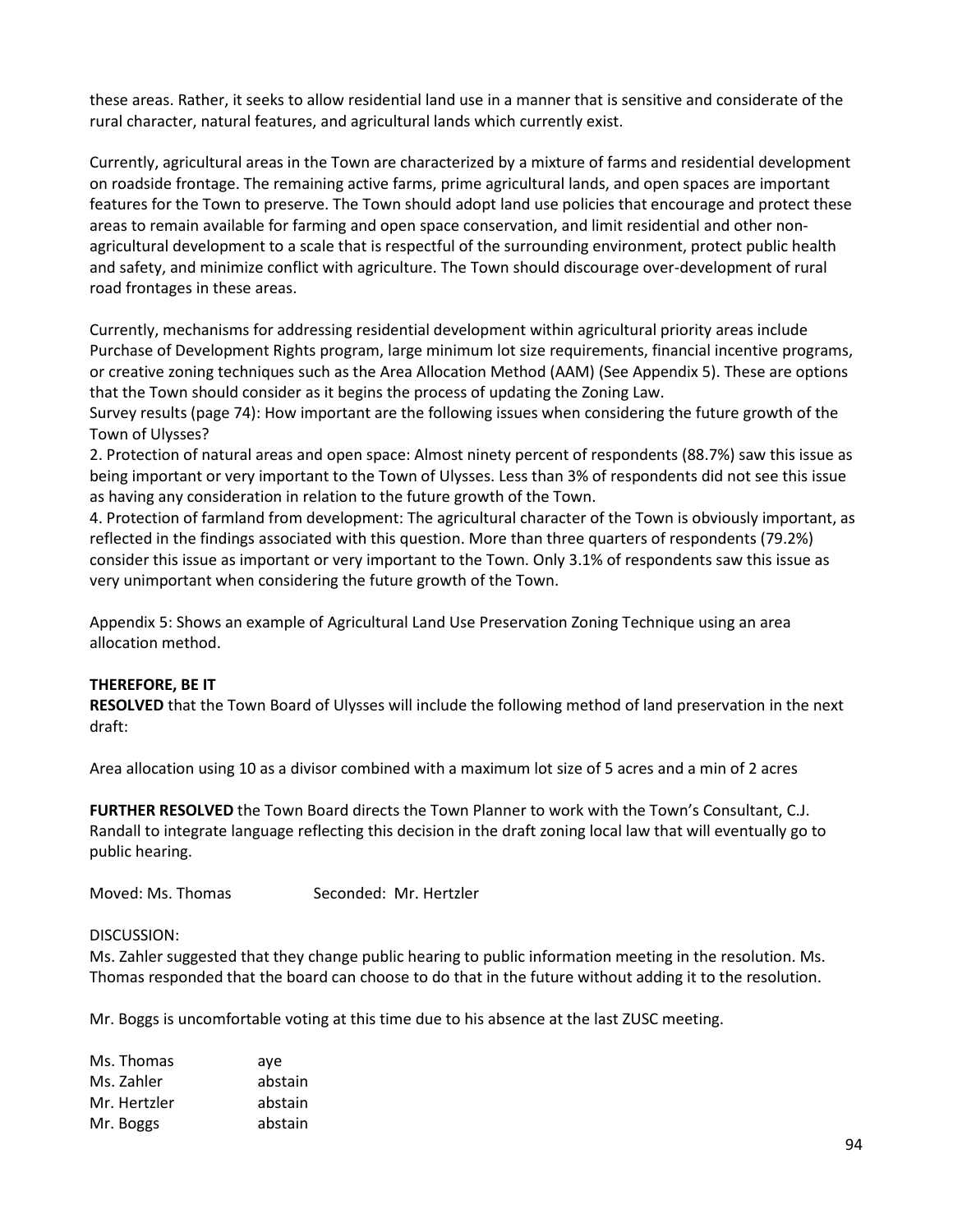## Vote: 1-0 *MOTION FAILED.*

## **\*Resolution 2018-176: Water District 3 – Assigning Equivalent Dwelling Unit (Edus)**

WHEREAS, The Town of Ulysses Water District 3 Map, Plan and Report from 2001 assigned Equivalent Dwelling Units (EDUs) when the district was being formed in a way that is no longer relevant or is not clear, and

WHEREAS the Water District Clerk needs clarity in process and procedure in order to properly assign EDUs to each property in the district annually during budget season to determine how each parcel in the district should be charged for district debt, operation and maintenance, and

WHEREAS the Attorney for the Town determined the method used to assess EDUs may be changed by resolution of the Town Board based on consultation with the NYS Comptroller's office and Town Law section 198(3)(d), 202-a(5) and 231, and the other provisions of Article 12-A of the Town Law.

Therefore, be it

RESOLVED that the Ulysses Town Board sets the EDUs user fees accordingly using 40,000 gallons per unit:

| <b>Type of Water District User</b>                                                                | <b>NYS Property</b><br><b>Type Class</b><br>Code | <b>EDU Assessment</b>                                                                                                    |
|---------------------------------------------------------------------------------------------------|--------------------------------------------------|--------------------------------------------------------------------------------------------------------------------------|
| Ag-Related water tap                                                                              | 100's                                            | Based on 3-year average of use (40,000<br>gal/unit)                                                                      |
| Residential - single family homes                                                                 | 210                                              | 1 unit                                                                                                                   |
| Residential - 2 dwelling unit                                                                     | 220                                              | 2 units (1 for each dwelling)                                                                                            |
| Residential $-3$ dwelling unit                                                                    | 230                                              | 3 units (1 for each dwelling)                                                                                            |
| Other residences                                                                                  | 240-280                                          | 1 unit/dwelling                                                                                                          |
| Apartments                                                                                        | 411                                              | 0.8 units/apt                                                                                                            |
| <b>Mobile Home Parks</b>                                                                          | 416                                              | 0.8 units/mobile home                                                                                                    |
| <b>Community Services (includes</b><br>services such as schools,<br>churches, nursing homes, etc) | 600's                                            | Based on a 3-year average of usage; capped at<br>3 units (40,000 gal/unit)                                               |
| Non-residential properties                                                                        | 414-599,<br>700-1000                             | 1 unit per 40,000 gallons usage/year based on<br>the most recent 3-year average, rounded up to<br>the nearest half unit. |
| Vacant properties with a tap into<br>the town's water main                                        | 300's                                            | 0.5 units based on a 3-year average of usage<br>(40,000 gallons/unit)                                                    |
| Vacant properties without a tap                                                                   | 300's                                            | No charge                                                                                                                |

And further,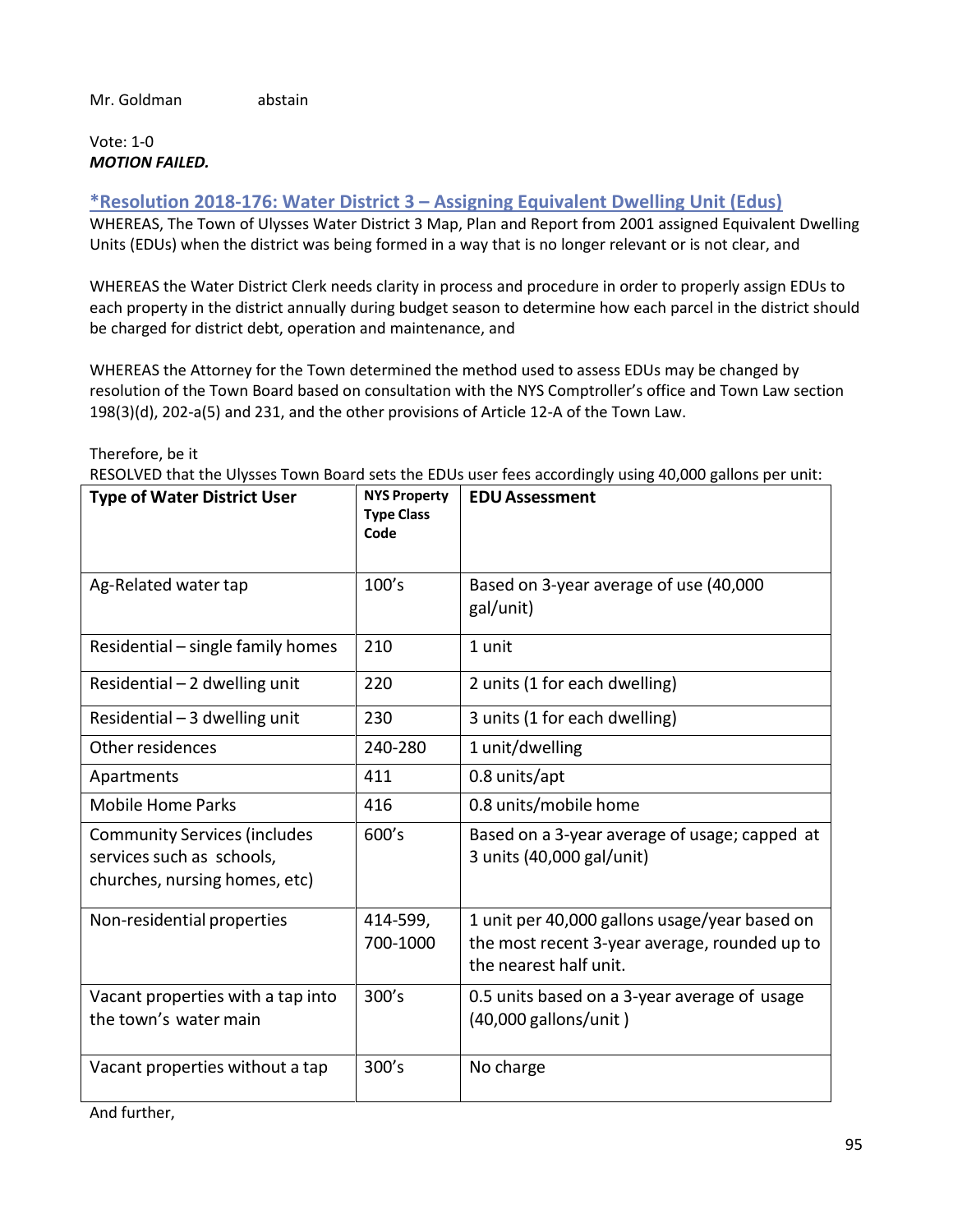RESOLVED that prior to 3 years of water use records, the units will be calculated based on the  $1<sup>st</sup>$  years' usage during the first year and a 2 year average in the  $2^{nd}$  year, and further RESOLVED that a public hearing on this change will be on October 23, 2018 at 7:00 at the Ulysses Town Hall, 10

Elm St, Trumansburg, NY, and further

RESOLVED that these changes will be phased in over 3 years:

2019= 1 unit/60,000 gl usage/year

2020= 1 unit/50,000gl usage/year

2021= 1 unit/40,000gl usage/year

RESOLVED that the Town Clerk's office will ensure notification of such public hearing is completed in the required timeframe.

Moved: Ms. Thomas Seconded: Mr. Goldman

| Ms. Thomas   | aye |
|--------------|-----|
| Ms. Zahler   | aye |
| Mr. Hertzler | aye |
| Mr. Boggs    | aye |
| Mr. Goldman  | aye |

Vote: 5-0 Date Adopted: 10/9/18

# **\*Resolution 2018-177: Authorizing Submission Of A Grant Application To The Justice Court**

#### **Assistance Program**

WHEREAS the State of NY offers assistance to local municipal courts through the Justice Court Assistance Program (JCAP), and

WHEREAS the Ulysses Town Court is applying to add a surveillance camera in the court chambers and replace the court room chairs.

THEREFORE, BE IT

RESOLVED that the Ulysses Town Board rescinds the improper grant approval given on 9/25/2018 for this grant application, and further

RESOLVED, that the Ulysses Town Board gives approval for Ulysses Town Court to submit an application for 2018-2019 grant funding to NYS JCAP.

Moved: Ms. Thomas Seconded: Mr. Boggs

Ms. Thomas aye Ms. Zahler aye Mr. Hertzler aye Mr. Boggs aye Mr. Goldman aye

Vote: 5-0 Date Adopted: 10/9/18

## **\*Resolution 2018-178: Relevy Of Delinquent Water Fees**

**WHEREAS** Town Code Chapter 261 and Town Code Chapter 210 provide for all delinquent accounts for payment of water and sewer rents and related charges to be placed on the ensuing year's tax roll as a re-levy; and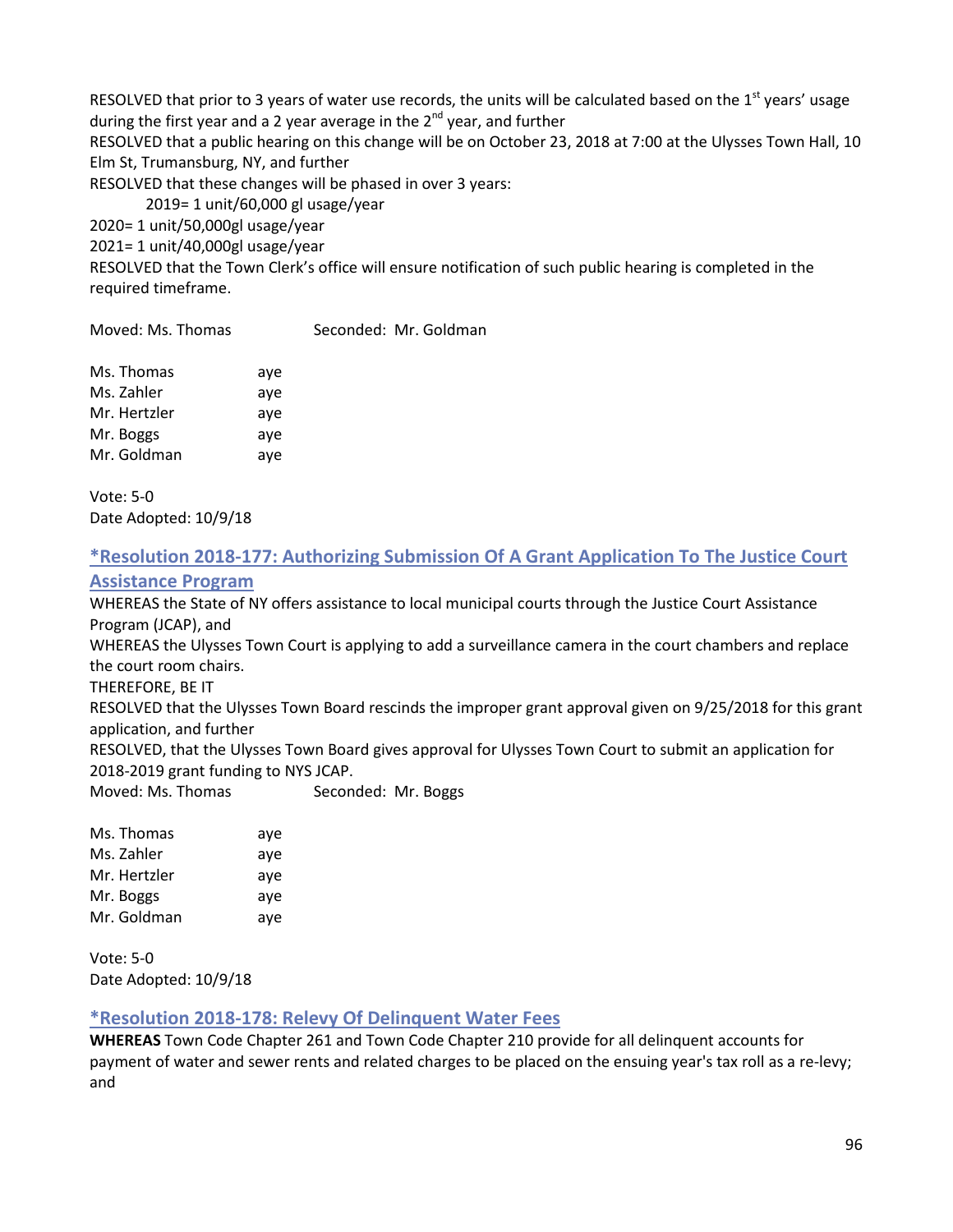**WHEREAS**, \$5384.81 of delinquent water charges, inclusive of penalties and related surcharges, spanning from four billing periods (August 2017 to August 2018) remain unpaid and due to the Town as of Oct.1, 2018 and need to be re-levied onto the 2019 Town and County Tax Bills;

**NOW THEREFORE BE IT RESOLVED**, that the Ulysses Town Board approves the re-levy of delinquent water charges totaling \$5384.81 for re-levy to the 2019 Town and County Tax Roll; and be it further **RESOLVED**, that a certified copy of this resolution along with a listing of those re-levied water charges will be delivered to Tompkins County Assessment Department by the Town Receiver of Taxes for the purpose of adding these delinquent charges to the 2019 Town and County Tax Roll. Moved: Ms. Zahler Seconded: Mr. Boggs

| Ms. Thomas   | aye |
|--------------|-----|
| Ms. Zahler   | aye |
| Mr. Hertzler | aye |
| Mr. Boggs    | aye |
| Mr. Goldman  | aye |

Vote: 5-0 Date Adopted: 10/9/18

## **\*Resolution 2018-179: Approval Of Minutes- 9/25**

RESOLVED that the Ulysses Town Board approves the minutes from 9/25 meeting as edited by Ms. Zahler. Moved: Ms. Zahler Seconded: Ms. Thomas

| Ms. Thomas   | aye |
|--------------|-----|
| Ms. Zahler   | aye |
| Mr. Hertzler | aye |
| Mr. Boggs    | aye |
| Mr. Goldman  | aye |

Vote: 5-0 Date Adopted: 10/9/18

## **\*Resolution 2018-180: Approval Of Minutes- 9/26**

RESOLVED that the Ulysses Town Board approves the minutes from 9/26 meeting as edited by Ms. Thomas. Moved: Ms. Zahler Seconded: Ms. Thomas

| Ms. Thomas   | aye |
|--------------|-----|
| Ms. Zahler   | aye |
| Mr. Hertzler | aye |
| Mr. Boggs    | aye |
| Mr. Goldman  | aye |

Vote: 5-0 Date Adopted: 10/9/18

## **\*Resolution 2018-181: Approval Of Budget Modifications**

RESOLVED that the Ulysses Town Board approve the following budget modifications:

| <b>INCREASE</b><br>1.000.00<br>SW3-8310.4<br>SW <sub>3</sub><br>13 Water Admin C∟ |
|-----------------------------------------------------------------------------------|
|-----------------------------------------------------------------------------------|